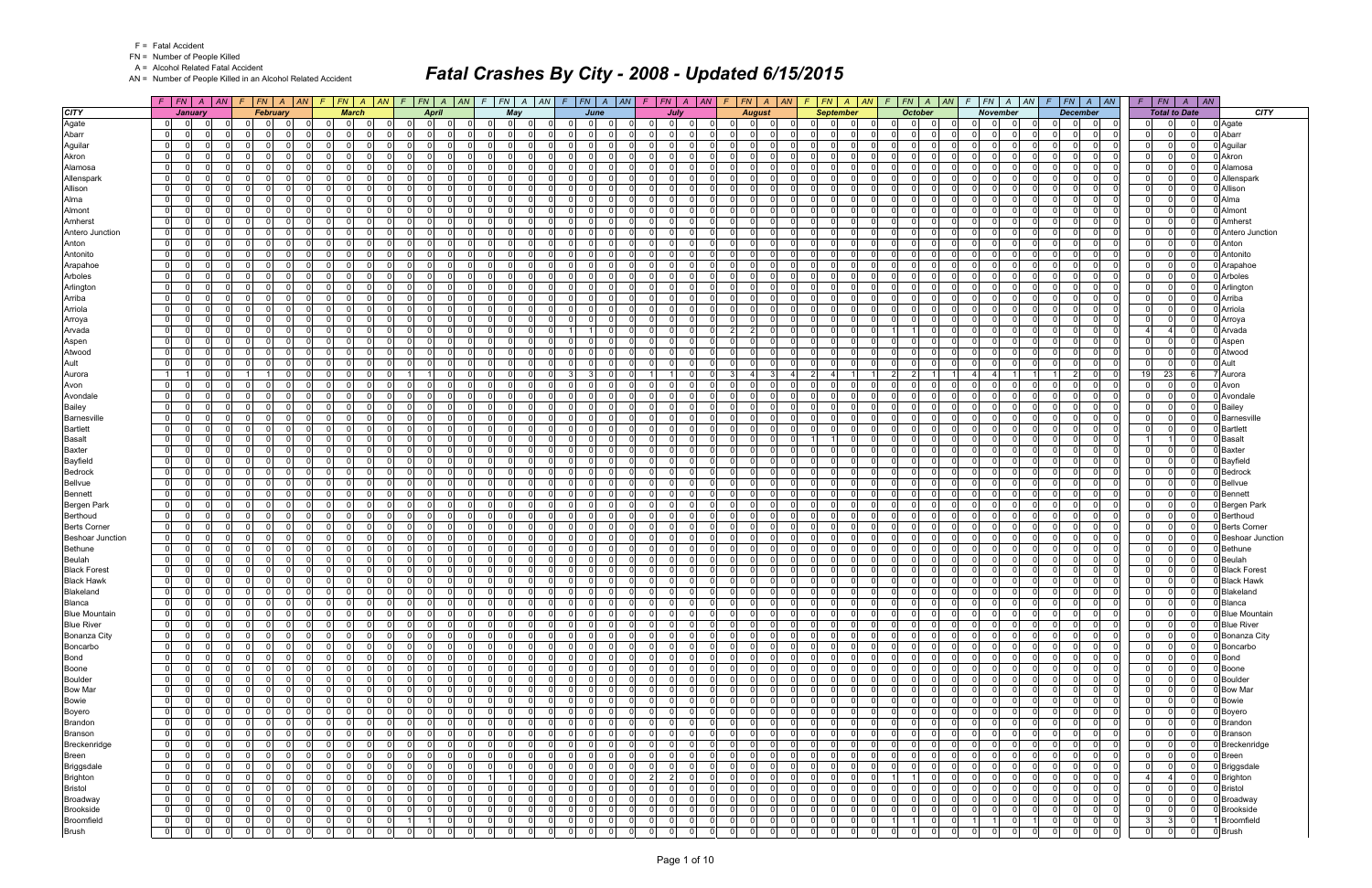FN = Number of People Killed

A = Alcohol Related Fatal Accident

AN = Number of People Killed in an Alcohol Related Accident

|                               | $F$   $FN$   $A$   $AN$                                                  | $F$ $ FN$ $ A$ $ AN$                                                     | $F$ $FN$ $A$ $AN$                            |                         | $\sqrt{F}$                       | FN A AN                                                | $\mathcal{F}$ |                                  |                                           | F N   A   AN   F   FN   A   AN                     | $F$   $FN$   $A$   $AN$                         |                        | F.                               |                               | F N   A   AN   F   FN   A   AN        |                            |                       | $F$ $ FN$ $ A$ $ AN$                         |          | FN A AN<br>F.                                            |     | $F$ $FN$ $A$ $AN$                                                   | $F$   $FN$   $A$   $AN$          |                                                             |                             |
|-------------------------------|--------------------------------------------------------------------------|--------------------------------------------------------------------------|----------------------------------------------|-------------------------|----------------------------------|--------------------------------------------------------|---------------|----------------------------------|-------------------------------------------|----------------------------------------------------|-------------------------------------------------|------------------------|----------------------------------|-------------------------------|---------------------------------------|----------------------------|-----------------------|----------------------------------------------|----------|----------------------------------------------------------|-----|---------------------------------------------------------------------|----------------------------------|-------------------------------------------------------------|-----------------------------|
| <b>CITY</b>                   | January                                                                  | February                                                                 | <b>March</b>                                 |                         |                                  | <b>April</b>                                           |               | May                              |                                           | June                                               | July                                            |                        |                                  | <b>August</b>                 | <b>September</b>                      |                            |                       | <b>October</b>                               |          | <b>November</b>                                          |     | <b>December</b>                                                     |                                  | <b>Total to Date</b>                                        | CITY                        |
| Buckingham                    | 0 <br>- 01                                                               |                                                                          |                                              |                         |                                  | $\mathbf 0$                                            |               | $\Omega$                         |                                           |                                                    | $\Omega$<br>0                                   |                        |                                  |                               |                                       |                            |                       | $\Omega$                                     |          | 0                                                        |     | 0                                                                   | 0                                |                                                             | Buckingham                  |
| <b>Buena Vista</b>            | 0 I<br>$\overline{0}$                                                    | $\Omega$<br>$\Omega$<br>$\Omega$                                         | 0<br>$\Omega$                                | $\Omega$                | $\Omega$                         | 0                                                      |               | $\Omega$                         | $\Omega$                                  | 0 <br>$\Omega$                                     | $\Omega$<br>$\Omega$                            |                        | $\overline{0}$                   | $\Omega$                      | $\mathbf 0$<br>$\Omega$               | $\Omega$                   | 0                     | $\Omega$                                     |          | $\overline{0}$<br>$\Omega$                               |     | $\Omega$<br>$\Omega$<br>- O I                                       | $\overline{0}$                   | $\Omega$<br>$\Omega$                                        | Buena Vista                 |
| <b>Buffalo Creek</b>          | 0 I<br>$\overline{0}$<br>$\Omega$                                        | $\Omega$<br>$\Omega$<br>$\Omega$                                         | $\Omega$<br>$\Omega$                         | - 0 l                   | 0 I                              | $\overline{0}$<br>$\Omega$                             |               | $\Omega$<br>$\Omega$             | $\Omega$<br>$\Omega$                      | -ol<br>$\Omega$                                    | $\Omega$<br>-01                                 | $\Omega$               | $\overline{0}$                   | $\Omega$<br>$\Omega$          | $\Omega$<br>$\Omega$                  | $\Omega$                   | 0 I                   | $\Omega$<br>$\Omega$                         |          | $\Omega$<br>$\mathbf 0$                                  |     | $\Omega$<br>$\Omega$<br>$\Omega$                                    | $\Omega$                         | $\Omega$<br>$\Omega$                                        | <b>Buffalo Creek</b>        |
| <b>Buford</b>                 | 01<br>$\mathbf 0$<br>$\Omega$                                            | $\mathbf{0}$<br>റ<br>$\Omega$                                            | $\Omega$<br>$\Omega$                         | $\Omega$                | 0 I                              | $\Omega$<br>$\Omega$                                   |               | 01<br>- 0                        | $\Omega$<br>$\Omega$                      | $\Omega$<br>$\overline{0}$                         | $\Omega$<br>$\Omega$                            | $\Omega$               | $\Omega$                         | .0                            | $\Omega$<br>0                         | $\Omega$                   | 0 I                   | $\Omega$<br>$\Omega$                         |          | $\Omega$<br>$\mathbf 0$                                  |     | $\Omega$<br>$\Omega$<br>- O I                                       | $\overline{0}$                   | $\mathbf 0$<br>- O I                                        | <b>Buford</b>               |
| Burlington                    | $\overline{0}$<br>$\overline{0}$<br>$\Omega$                             | n l<br>$\Omega$<br>$\Omega$                                              | $\Omega$<br>$\Omega$                         | $\Omega$                | 0 I                              | $\Omega$<br>$\Omega$                                   |               | $\Omega$<br>$\Omega$             | $\Omega$<br>$\Omega$                      | $\Omega$<br>-01                                    | $\Omega$<br>$\Omega$                            | $\Omega$               | $\Omega$                         | $\Omega$<br>- Ol              | $\Omega$<br>$\Omega$                  | $\Omega$                   | 0 I                   | $\cap$<br>$\Omega$                           |          | $\Omega$<br>$\Omega$                                     |     | $\Omega$<br>$\Omega$<br>$\Omega$                                    | $\overline{0}$                   | $\Omega$<br>$\mathbf{0}$                                    | Burlington                  |
| <b>Burns</b>                  | 0 <br>$\mathbf 0$<br>$\Omega$                                            | $\overline{0}$<br>റ<br>$\Omega$                                          | $\Omega$<br>$\Omega$                         | $\mathbf 0$             | 0 I                              | $\mathbf 0$<br>$\Omega$                                |               | 01                               | $\Omega$<br>$\Omega$                      | 0 <br>$\Omega$                                     | $\mathbf 0$<br>$\Omega$                         | $\Omega$               | 01                               | $\Omega$                      | $\Omega$<br>$\Omega$                  | $\Omega$                   | 0 I                   | $\Omega$<br>$\Omega$                         |          | $\Omega$<br>$\mathbf 0$                                  |     | $\Omega$<br>$\Omega$<br>$\Omega$                                    | 0 I                              | $\Omega$<br>$\mathbf{0}$                                    | <b>Burns</b>                |
| Byers                         | 0 I<br>0 I<br>$\Omega$                                                   | $\overline{0}$<br>$\Omega$<br>$\Omega$                                   | $\Omega$<br>$\Omega$                         | $\Omega$                | 0 I                              | - 0 l<br>$\Omega$                                      |               | 0 <br>$\Omega$                   | $\Omega$<br>- O I                         | -ol<br>$\Omega$                                    | - 0 l<br>$\Omega$                               | $\Omega$               | $\overline{0}$                   | 0                             | $\Omega$<br>$\Omega$                  | $\Omega$                   | 0 I                   | $\Omega$<br>$\Omega$                         |          | $\Omega$<br>$\mathbf 0$                                  |     | $\Omega$<br>$\overline{0}$<br>$\Omega$                              | $\overline{0}$                   | $\Omega$<br>$\mathbf{0}$                                    | <b>B</b> yers               |
| Caddoa                        | 0 I<br>$\Omega$<br>ŋ<br>$\overline{0}$<br>$\Omega$                       | - Ol<br>റ<br>$\Omega$<br>$\Omega$<br>$\Omega$<br>$\Omega$                | $\Omega$<br>$\Omega$<br>$\Omega$<br>$\Omega$ | $\mathbf 0$<br>$\Omega$ | $\Omega$<br>0 I                  | $\Omega$<br>$\Omega$<br>$\Omega$<br>$\Omega$           |               | $\Omega$<br>$\Omega$<br>$\Omega$ | $\Omega$<br>$\Omega$<br>- Ol<br>$\Omega$  | $\Omega$<br>$\overline{0}$<br>$\Omega$<br>$\Omega$ | $\Omega$<br>$\Omega$<br>$\Omega$<br>$\Omega$    | <sup>n</sup><br>$\cap$ | $\Omega$<br>$\Omega$             | $\Omega$<br>- Ol              | $\Omega$<br>0<br>$\Omega$<br>$\Omega$ | $\Omega$<br>$\Omega$       | $\overline{0}$<br>0 I | $\Omega$<br>$\Omega$<br>$\Omega$<br>$\Omega$ |          | $\Omega$<br>$\Omega$<br>$\Omega$<br>$\Omega$             |     | $\Omega$<br>0<br>$\Omega$<br>$\Omega$<br>$\Omega$<br>$\Omega$       | $\Omega$<br>$\Omega$             | $\Omega$<br>$\Omega$<br>n l                                 | Caddoa                      |
| Cahone<br>Calhan              | 0 I<br> 0 <br> 0 <br>$\Omega$                                            | $\overline{0}$<br>- 0<br>$\Omega$                                        | 0<br>$\Omega$                                | 0                       | $\overline{0}$                   | 0 <br>$\Omega$                                         |               | $\overline{0}$                   | $\Omega$<br>0                             | 0 <br>$\Omega$                                     | $\overline{0}$<br>$\Omega$                      | $\Omega$               | $\overline{0}$                   | .0                            | $\Omega$<br>0                         | $\mathbf 0$                | $\overline{0}$        | $\Omega$<br>$\Omega$                         |          | $\overline{0}$<br> 0                                     |     | $\overline{0}$<br>0<br>$\mathbf 0$                                  | $\overline{0}$<br>$\overline{0}$ | $\mathbf{0}$<br>$\Omega$                                    | Cahone<br>Calhan            |
| Cameo                         | 0 I<br>$\overline{0}$<br>$\Omega$                                        | $\Omega$<br>$\Omega$<br>$\Omega$                                         | $\Omega$<br>$\Omega$                         | $\Omega$                | 0 I                              | $\Omega$<br>$\Omega$                                   |               | $\Omega$                         | $\Omega$<br>$\Omega$                      | -ol<br>$\Omega$                                    | $\Omega$<br>$\Omega$                            | $\Omega$               | $\overline{0}$                   | $\Omega$                      | $\Omega$<br>$\Omega$                  | $\Omega$                   | 0 I                   | $\Omega$<br>$\Omega$                         |          | $\Omega$<br>$\mathbf 0$                                  |     | $\Omega$<br>$\Omega$<br>$\Omega$                                    | $\Omega$<br>$\Omega$             | $\Omega$                                                    | Cameo                       |
| Camp Bird                     | 0 <br>$\mathbf 0$<br>$\Omega$                                            | $\mathbf{0}$<br>റ<br>$\Omega$                                            | $\Omega$<br>$\Omega$                         | $\mathbf 0$             | 0 I                              | $\Omega$<br>$\Omega$                                   |               | 01<br>- 0                        | - O I<br>$\Omega$                         | $\Omega$<br>$\overline{0}$                         | $\mathbf 0$<br>$\Omega$                         | $\Omega$               | $\Omega$                         | .0                            | $\Omega$<br>0                         | - O I                      | 0 I                   | $\Omega$<br>$\Omega$                         |          | $\Omega$<br>$\mathbf 0$                                  |     | $\Omega$<br>$\Omega$<br>- O I                                       | 0 I                              | $\Omega$<br>$\Omega$                                        | Camp Bird                   |
| Campion                       | 0 I<br>$\mathbf 0$<br>O                                                  | - Ol<br>$\Omega$<br>$\Omega$                                             | $\Omega$<br>$\Omega$                         | $\Omega$                |                                  | $\Omega$<br>$\Omega$<br>$\Omega$                       |               | $\Omega$                         | $\Omega$<br>$\Omega$                      | -01<br>$\Omega$                                    | $\Omega$<br>$\Omega$                            |                        | $\Omega$                         | $\Omega$                      | $\Omega$<br>0                         | $\Omega$                   | $\Omega$              | $\Omega$                                     |          | 0<br>$\mathbf 0$                                         |     | $\Omega$<br>$\Omega$<br>$\Omega$                                    | $\overline{0}$                   | $\Omega$<br>$\Omega$                                        | Campion                     |
| Campo                         | $\overline{0}$<br>$\Omega$<br>$\Omega$                                   | - Ol                                                                     | $\Omega$<br>$\Omega$                         | $\Omega$                | $\Omega$                         | $\Omega$<br>$\Omega$                                   |               | $\Omega$                         | $\Omega$                                  | -01<br>$\Omega$                                    | $\Omega$<br>$\overline{0}$                      | <sup>n</sup>           | $\Omega$                         | 0                             | n<br>0                                | $\Omega$                   | $\overline{0}$        | $\Omega$<br><sup>n</sup>                     |          | $\Omega$<br>$\Omega$                                     |     | $\Omega$<br>$\Omega$<br>$\Omega$                                    | $\Omega$<br>$\Omega$             | $\Omega$                                                    | Campo                       |
| Canon City                    | 0 I<br>0 I<br>$\Omega$                                                   | $\overline{0}$<br>$\Omega$<br>$\Omega$                                   | 0<br>$\Omega$                                | $\mathbf 0$             | 0 I                              | $\Omega$<br>$\Omega$                                   |               | 01                               | - O I<br>$\Omega$                         | 0 <br>$\Omega$                                     | $\mathbf 0$<br>$\Omega$                         |                        | $\overline{0}$                   | $\Omega$                      | $\Omega$<br>$\Omega$                  | $\Omega$                   | 0 I                   | $\Omega$                                     |          | $\overline{0}$<br>$\mathbf 0$                            |     | $\Omega$<br>$\Omega$<br>$\Omega$                                    | $\overline{0}$                   | $\mathbf 0$<br>$\Omega$                                     | Canon City                  |
| Capulin                       | $\Omega$<br>- 0 l<br>$\Omega$                                            | n l<br>$\Omega$                                                          | $\Omega$<br>$\Omega$                         | $\Omega$                | $\Omega$                         | $\Omega$<br>$\Omega$                                   |               | $\Omega$<br>- 0                  | $\Omega$<br>$\Omega$                      | -01<br>$\Omega$                                    | $\Omega$<br>$\Omega$                            |                        | $\Omega$                         | $\Omega$                      | $\Omega$<br>$\Omega$                  | $\Omega$                   | $\Omega$              | $\Omega$                                     |          | $\Omega$<br>$\Omega$                                     |     | $\Omega$<br>$\Omega$<br>$\Omega$                                    | $\Omega$<br>$\Omega$             | $\Omega$                                                    | Capulin                     |
| Carbondale                    | 01<br>0 I<br>$\Omega$                                                    | $\mathbf{0}$<br>$\Omega$<br>$\Omega$                                     | $\Omega$<br>$\Omega$                         | $\mathbf 0$             | 0 I                              | - 01<br>$\Omega$                                       |               | 01<br>- 0                        | - O I<br>$\Omega$                         | -01<br>$\Omega$                                    | $\mathbf 0$<br>$\Omega$                         | $\Omega$               | $\Omega$                         | $\Omega$                      | $\Omega$<br>$\Omega$                  | $\Omega$                   | 0 I                   | $\Omega$<br>$\Omega$                         |          | $\Omega$<br>$\mathbf 0$                                  |     | $\Omega$<br>$\Omega$<br>$\Omega$                                    | $\overline{0}$                   | $\Omega$<br>$\Omega$                                        | Carbondale                  |
| Carlton                       | $\Omega$<br>$\Omega$                                                     | n l                                                                      | $\mathbf{0}$<br>$\Omega$                     | $\Omega$                | $\Omega$                         | $\Omega$<br><sup>0</sup>                               |               | $\Omega$                         | $\Omega$                                  | -ol<br>0                                           | $\Omega$<br>$\Omega$                            |                        | $\Omega$                         | $\Omega$                      | $\Omega$<br>$\Omega$                  | $\Omega$                   | n                     | $\Omega$                                     |          | $\Omega$<br>$\Omega$                                     |     | $\Omega$<br>$\Omega$<br>$\Omega$                                    | $\Omega$                         | $\Omega$<br>$\Omega$                                        | Carlton                     |
| Carr                          | 0 I<br>01<br>$\Omega$                                                    | $\overline{0}$<br>$\Omega$<br>$\Omega$                                   | $\Omega$<br>$\Omega$                         | $\mathbf 0$             | 0 I                              | - 0 l<br>$\Omega$                                      |               | $\overline{0}$<br>$\Omega$       | - O I<br>$\Omega$                         | -01<br>$\Omega$                                    | 0 I<br>$\Omega$                                 | $\Omega$               | $\overline{0}$                   | $\Omega$                      | $\Omega$<br>$\Omega$                  | $\Omega$                   | 0 I                   | $\overline{0}$<br>$\Omega$                   |          | $\Omega$<br>$\mathbf 0$                                  |     | $\Omega$<br>$\Omega$<br>$\Omega$                                    | 0 I                              | $\Omega$<br>$\Omega$                                        | Carr                        |
| Cascade                       | $\overline{0}$<br>- 0 l<br>$\Omega$                                      | n l<br>$\Omega$<br>$\Omega$                                              | $\Omega$<br>$\Omega$                         | $\Omega$                | - Ol                             | $\Omega$<br>$\Omega$                                   |               | $\overline{0}$<br>- 0            | $\Omega$<br>$\Omega$                      | -01<br>$\Omega$                                    | $\Omega$<br>$\Omega$                            |                        | $\Omega$                         | $\Omega$                      | $\Omega$<br>$\Omega$                  | $\Omega$                   | $\Omega$              | $\Omega$<br>$\Omega$                         |          | $\Omega$<br>$\Omega$                                     |     | $\Omega$<br>$\overline{0}$<br>$\Omega$                              | $\Omega$                         | $\Omega$<br>$\Omega$                                        | Cascade                     |
| Castle Rock                   | 01<br>$\overline{0}$<br>$\Omega$                                         | 01<br>$\Omega$<br>$\Omega$                                               |                                              |                         | 0 I                              | $\overline{0}$<br>$\Omega$                             |               | 01                               | $\Omega$<br>- O I                         | -01<br>$\Omega$                                    | $\mathbf 0$<br>$\Omega$                         |                        | $\Omega$                         | $\Omega$                      | $\Omega$<br>0                         | $\Omega$                   | 0 I                   | $\Omega$                                     |          | $\Omega$<br>$\mathbf 0$                                  |     | $\Omega$<br>$\Omega$<br>$\Omega$                                    |                                  |                                                             | Castle Rock                 |
| Cedaredge                     | $\overline{0}$<br>$\Omega$<br>U                                          | n<br>$\cap$<br>$\Omega$                                                  | $\Omega$                                     | $\Omega$                | $\Omega$                         | $\Omega$<br>$\Omega$                                   |               | $\Omega$                         | $\Omega$                                  | -ol<br>$\Omega$                                    | $\Omega$<br>$\Omega$                            |                        | $\Omega$                         | $\Omega$                      | $\Omega$<br>$\Omega$                  | $\Omega$                   | $\Omega$              | $\Omega$                                     |          | $\Omega$<br>$\Omega$                                     |     | $\Omega$<br>$\Omega$<br>$\Omega$                                    | $\overline{0}$                   | $\Omega$<br>$\Omega$                                        | Cedaredge                   |
| Cedarwood                     | 01<br>0 I<br>$\Omega$                                                    | 01<br>$\Omega$<br>$\Omega$                                               | 0<br>$\Omega$                                | $\mathbf 0$             | 0 I                              | - 0 l<br>$\Omega$                                      |               | 0 <br>- 0                        | - O I<br>$\Omega$                         | 0 <br>$\Omega$                                     | $\mathbf 0$<br>$\Omega$                         | $\Omega$               | $\overline{0}$                   | $\Omega$                      | $\Omega$<br>$\Omega$                  | $\Omega$                   | 0 I                   | $\Omega$                                     |          | $\overline{0}$<br>$\mathbf 0$                            |     | $\Omega$<br>$\Omega$<br>$\Omega$                                    | 0 I                              | $\mathbf 0$<br>$\Omega$                                     | Cedarwood                   |
| Centennial                    | $\Omega$<br>- 0 l<br><sup>0</sup>                                        | n l<br>$\Omega$<br>$\Omega$                                              | $\Omega$<br>$\Omega$                         | $\Omega$                |                                  | $\Omega$<br>$\Omega$<br>$\Omega$                       |               | $\Omega$                         | $\Omega$<br>$\Omega$                      | -01<br>$\Omega$                                    | $\Omega$<br>$\Omega$                            |                        | 11                               | $\Omega$                      | $\Omega$<br>$\Omega$                  | $\Omega$                   | $\Omega$              | $\Omega$                                     |          | $\Omega$<br>$\Omega$                                     |     | $\Omega$<br>$\Omega$<br>$\Omega$                                    |                                  | $\Omega$                                                    | Centennia                   |
| Center<br><b>Central City</b> | 01<br>$\overline{0}$<br>$\Omega$<br>$\Omega$<br>$\Omega$<br><sup>0</sup> | $\mathbf{0}$<br>$\Omega$<br>$\Omega$<br>$\Omega$<br>$\Omega$<br>$\Omega$ | $\Omega$<br>$\Omega$<br>$\Omega$<br>$\Omega$ | $\mathbf 0$<br>$\Omega$ | 0 I<br>$\Omega$                  | $\overline{0}$<br>$\Omega$<br>$\Omega$<br>$\Omega$     |               | 01<br>$\Omega$<br>$\Omega$       | $\Omega$<br>- O I<br>$\Omega$<br>$\Omega$ | -01<br>$\Omega$<br>$\Omega$<br>-01                 | $\mathbf 0$<br>$\Omega$<br>$\Omega$<br>$\Omega$ | $\Omega$               | $\Omega$<br>$\Omega$             | - Ol<br>- Ol                  | $\Omega$<br>0<br>$\Omega$<br>$\Omega$ | $\Omega$<br>$\Omega$       | 0 I<br> 0             | $\Omega$<br>$\Omega$<br>$\Omega$             |          | $\Omega$<br>$\mathbf 0$<br>$\Omega$<br>- 0 l             |     | $\Omega$<br>$\Omega$<br>- O I<br>$\Omega$<br>$\Omega$<br>$\Omega$   | $\overline{0}$<br>$\Omega$       | 0 I<br> 0 <br>$\Omega$<br>$\Omega$                          | Center<br>Central City      |
| Chama                         | 0 I<br>$\Omega$<br>O                                                     | - Ol<br>$\Omega$                                                         | $\Omega$<br>$\Omega$                         | $\Omega$                | $\Omega$                         | $\Omega$<br>$\Omega$                                   |               | $\Omega$                         | $\Omega$                                  | -01<br>$\Omega$                                    | $\mathbf 0$<br>$\Omega$                         |                        | $\Omega$                         | $\Omega$                      | $\Omega$<br>0                         | $\Omega$                   | 0                     | $\Omega$<br><sup>0</sup>                     |          | $\Omega$<br>$\Omega$                                     |     | $\Omega$<br>$\Omega$<br>$\Omega$                                    | 0 I<br>$\Omega$                  | $\mathbf{0}$                                                | Chama                       |
| <b>Cheney Center</b>          | 0 I<br>$\overline{0}$<br>$\Omega$                                        | $\overline{0}$<br>$\Omega$<br>$\Omega$                                   | $\Omega$<br>$\Omega$                         | - 0 l                   | 0 I                              | $\overline{0}$<br>$\Omega$                             |               | 0 <br>$\Omega$                   | $\Omega$<br>- O I                         | $\Omega$<br>-01                                    | - 0 l<br>$\overline{0}$                         | $\Omega$               | $\overline{0}$                   | $\Omega$<br>$\mathbf 0$       | $\Omega$<br>$\Omega$                  | $\overline{0}$             | 0 I                   | $\overline{0}$<br>$\Omega$                   |          | $\Omega$<br>$\mathbf 0$                                  |     | $\Omega$<br>$\mathbf{0}$<br>$\overline{0}$                          | $\overline{0}$                   | $\Omega$<br>$\overline{0}$                                  | <b>Chenev Center</b>        |
| Cheraw                        | $\Omega$<br>$\Omega$<br>O                                                | - Ol<br>റ<br>$\Omega$                                                    | $\Omega$<br>$\Omega$                         | $\Omega$                | $\Omega$                         | $\Omega$<br>$\Omega$                                   |               | $\Omega$                         | $\Omega$<br>$\Omega$                      | $\Omega$<br>$\overline{0}$                         | $\Omega$<br>$\Omega$                            |                        | $\Omega$                         | $\Omega$                      | $\Omega$<br>0                         | $\Omega$                   | $\Omega$              | $\Omega$                                     |          | $\Omega$<br>$\Omega$                                     |     | $\Omega$<br>0<br>$\Omega$                                           | $\Omega$<br>$\Omega$             | $\mathbf{0}$                                                | Cheraw                      |
| Cherry Hills Village          | $\overline{0}$<br>$\overline{0}$<br>$\Omega$                             | $\Omega$<br>$\Omega$<br>$\Omega$                                         | $\Omega$<br>$\Omega$                         | - 0 l                   | 0 I                              | $\Omega$<br>$\Omega$                                   |               | 0 <br>$\Omega$                   | $\Omega$<br>- O I                         | $\Omega$<br>-01                                    | - 0 l<br>$\Omega$                               | $\Omega$               | $\mathbf{0}$                     | $\cap$<br>$\Omega$            | $\Omega$<br>$\Omega$                  | $\Omega$                   | 0 I                   | $\Omega$<br>$\Omega$                         |          | $\Omega$<br>- 0 l<br>$\cap$                              |     | $\Omega$<br>$\Omega$<br>$\Omega$                                    | $\overline{0}$                   | $\Omega$<br>$\Omega$                                        | <b>Cherry Hills Village</b> |
| Cheyenne Wells                | 0 <br>$\overline{0}$<br>0                                                | $\Omega$<br>$\Omega$                                                     | $\Omega$<br>$\Omega$                         | $\Omega$                | $\Omega$                         | $\Omega$<br>$\Omega$                                   |               | $\overline{0}$                   | $\Omega$                                  | 0 <br>$\Omega$                                     | $\Omega$<br>$\Omega$                            |                        | $\overline{0}$                   | $\Omega$                      | $\Omega$<br>$\Omega$                  | $\Omega$                   | $\Omega$              | $\Omega$                                     |          | $\overline{0}$<br>$\Omega$                               |     | $\Omega$<br>$\Omega$<br>$\Omega$                                    | $\Omega$                         | $\Omega$<br>$\mathbf{0}$                                    | Cheyenne Wells              |
| <b>Chimney Rock</b>           | 0 I<br>$\overline{0}$<br>$\Omega$                                        | $\Omega$<br>$\Omega$<br>$\Omega$                                         | $\Omega$<br>$\Omega$                         | - 0 l                   | 0 I                              | $\overline{0}$<br>$\Omega$                             |               | 0 <br>$\Omega$                   | $\Omega$<br>- O I                         | -ol<br>$\Omega$                                    | 0 I<br>$\mathbf{0}$                             | $\Omega$               | $\overline{0}$                   | $\Omega$<br>$\Omega$          | $\Omega$<br>n l                       | $\Omega$                   | 0 I                   | $\overline{0}$<br>$\Omega$                   |          | $\overline{0}$<br>$\mathbf 0$                            |     | $\Omega$<br>$\mathbf{0}$<br>$\overline{0}$                          | $\overline{0}$                   | $\mathbf 0$<br>$\mathbf 0$                                  | <b>Chimney Rock</b>         |
| Chipita Park                  | 0 I<br>$\overline{0}$<br>$\Omega$                                        | $\mathbf{0}$<br>$\Omega$<br>$\Omega$                                     | $\Omega$<br>$\Omega$                         | $\Omega$                | 0 I                              | - 01<br>$\Omega$                                       |               | 01<br>- 0                        | - O I<br>$\Omega$                         | -01<br>$\Omega$                                    | $\mathbf 0$<br>$\Omega$                         | $\Omega$               | $\Omega$                         | - Ol                          | $\Omega$<br>0                         | $\Omega$                   | 0 I                   | $\Omega$<br>$\Omega$                         |          | $\Omega$<br>$\mathbf 0$                                  | - 0 | $\Omega$<br>$\Omega$                                                | $\overline{0}$                   | $\mathbf 0$<br> 0                                           | Chipita Park                |
| Chivington                    | 0 I<br>$\overline{0}$<br>$\Omega$                                        | $\Omega$<br>$\Omega$<br>$\Omega$                                         | $\Omega$<br>$\Omega$                         | - 0 l                   | 0 I                              | $\Omega$<br>$\Omega$                                   |               | $\overline{0}$<br>$\Omega$       | $\Omega$<br>$\Omega$                      | $\Omega$<br>-01                                    | $\Omega$<br>$\Omega$                            | $\Omega$               | $\Omega$                         | $\cap$<br>- Ol                | $\Omega$<br>$\Omega$                  | $\Omega$                   | 0 I                   | $\Omega$<br>$\Omega$                         |          | $\Omega$<br>$\mathbf 0$                                  |     | $\Omega$<br>$\Omega$<br>$\Omega$                                    | $\overline{0}$                   | $\Omega$<br>$\mathbf 0$                                     | Chivington                  |
| Chromo                        | $\overline{0}$<br>$\Omega$<br><sup>0</sup>                               | n l                                                                      | $\Omega$<br>$\Omega$                         | $\Omega$                | $\Omega$                         | $\Omega$<br>$\Omega$                                   |               | $\Omega$                         | $\Omega$<br>$\Omega$                      | -ol<br>$\Omega$                                    | $\Omega$<br>$\Omega$                            |                        | $\Omega$                         | $\Omega$                      | $\Omega$<br>$\Omega$                  | $\Omega$                   | n                     | $\Omega$<br><sup>0</sup>                     |          | $\Omega$<br>$\Omega$                                     |     | $\Omega$<br>$\Omega$<br>$\Omega$                                    | $\Omega$                         | $\Omega$<br>$\Omega$                                        | Chromo                      |
| Cimarron                      | $\overline{0}$<br>$\Omega$<br>01                                         | 0 <br>$\Omega$<br>$\Omega$                                               | $\Omega$<br>$\Omega$                         | - 0 l                   | 0 I                              | $\overline{\mathbf{0}}$<br>$\Omega$                    |               | 0 <br>$\Omega$                   | - O I<br>$\Omega$                         | -ol<br>$\Omega$                                    | - 0 l<br>$\mathbf{0}$                           | $\Omega$               | $\overline{0}$                   | $\mathbf 0$<br>$\Omega$       | $\Omega$<br>$\overline{0}$            | $\overline{0}$             | 0 I                   | $\overline{0}$<br>$\Omega$                   |          | $\Omega$<br>$\mathbf 0$                                  |     | $\Omega$<br>$\mathbf{0}$<br>$\overline{0}$                          | $\overline{0}$                   | 0 <br>$\mathbf 0$                                           | Cimarron                    |
| Clark                         | 0 I<br>$\mathbf 0$<br>$\Omega$                                           | - Ol<br>$\Omega$<br>$\Omega$                                             | $\Omega$<br>$\Omega$                         | $\mathbf 0$             | $\Omega$                         | $\Omega$<br>$\Omega$                                   |               | 01                               | $\Omega$<br>$\Omega$                      | -01<br>$\Omega$                                    | $\Omega$<br>$\Omega$                            |                        | $\Omega$                         | $\Omega$                      | $\Omega$<br>0                         | $\Omega$                   | $\overline{0}$        | $\Omega$<br>$\Omega$                         |          | $\Omega$<br>$\Omega$                                     |     | $\Omega$<br>$\Omega$<br>$\Omega$                                    | $\Omega$<br>$\Omega$             | $\Omega$                                                    | Clark                       |
| Clarkville<br>Clifton         | 0 I<br>$\mathbf 0$<br>$\Omega$<br>$\overline{0}$<br>$\Omega$<br>0        | $\Omega$<br>$\Omega$<br>$\Omega$<br>$\Omega$<br>$\Omega$                 | $\Omega$<br>$\Omega$<br>0<br>$\Omega$        | $\Omega$<br>$\Omega$    | 0 I<br>$\Omega$                  | $\Omega$<br>$\Omega$<br>0<br>$\Omega$                  |               | $\Omega$<br>ി<br>01              | - O I<br>$\Omega$<br>$\Omega$<br>$\Omega$ | -01<br>$\Omega$<br> 0 <br>$\Omega$                 | $\mathbf 0$<br>$\Omega$<br>$\Omega$<br>$\Omega$ | $\Omega$               | $\Omega$<br>$\mathbf{0}$         | - Ol<br>$\Omega$              | $\Omega$<br>0<br>$\Omega$<br>0        | $\Omega$<br>$\Omega$       | 0 I<br> 0             | $\Omega$<br>$\Omega$<br>$\Omega$             |          | $\Omega$<br>$\mathbf 0$<br>$\overline{0}$<br>$\mathbf 0$ |     | $\Omega$<br>$\Omega$<br>$\Omega$<br>$\Omega$<br>$\Omega$<br>0       | $\overline{0}$<br>$\overline{0}$ | $\Omega$<br>n I<br>$\mathbf{0}$<br>$\mathbf{0}$             | Clarkville<br>Clifton       |
| Climax                        | $\overline{0}$<br>- 0 l<br>$\Omega$                                      | $\Omega$<br>$\Omega$<br>$\Omega$                                         | $\Omega$<br>$\Omega$                         | $\Omega$                | 0 I                              | - 0 l<br>$\Omega$                                      |               | $\overline{0}$                   | $\Omega$<br>$\Omega$                      | -ol<br>$\Omega$                                    | - 0 l<br>$\Omega$                               | $\Omega$               | $\overline{0}$                   | $\Omega$                      | $\Omega$<br>$\Omega$                  | $\Omega$                   | 0 I                   | $\Omega$<br>$\Omega$                         |          | $\Omega$<br>$\mathbf 0$                                  |     | $\Omega$<br>$\Omega$<br>$\Omega$                                    | $\overline{0}$<br>$\Omega$       | $\Omega$                                                    | Climax                      |
| Coal Creek                    | - 0 l<br>$\Omega$<br>0 I                                                 | 01<br>റ<br>$\Omega$                                                      | $\Omega$<br>$\Omega$                         | $\Omega$                | 0 I                              | $\Omega$<br>$\Omega$                                   |               | 01<br>- 0                        | $\Omega$<br>$\Omega$                      | -01<br>$\Omega$                                    | $\Omega$<br>$\Omega$                            | $\Omega$               | $\mathbf{0}$                     | $\Omega$                      | $\Omega$<br>n l                       | $\Omega$                   | 0 I                   | $\Omega$<br>$\Omega$                         |          | $\Omega$<br>$\mathbf 0$                                  |     | $\Omega$<br>$\Omega$<br>- O I                                       | $\overline{0}$                   | $\Omega$<br> 0                                              | Coal Creek                  |
| Coaldale                      | 01<br>$\overline{0}$<br>$\Omega$                                         | $\Omega$<br>$\Omega$<br>$\Omega$                                         | $\Omega$<br>$\Omega$                         | $\mathbf 0$             | 0 I                              | $\overline{0}$<br>$\Omega$                             |               | 01                               | $\Omega$<br>- O I                         | -01<br>$\Omega$                                    | $\Omega$<br>$\overline{0}$                      |                        | $\Omega$                         | $\Omega$<br>- Ol              | $\Omega$<br>$\Omega$                  | - O I                      | 0 I                   | $\Omega$                                     |          | $\Omega$<br>$\mathbf 0$                                  |     | $\Omega$<br>$\Omega$<br>$\Omega$                                    | $\overline{0}$                   | $\Omega$<br> 0                                              | Coaldale                    |
| Coalmont                      | $\overline{0}$<br>$\Omega$<br> 0                                         | $\overline{0}$<br>$\Omega$<br>$\Omega$                                   | 0<br>$\Omega$                                | 0                       | $\overline{0}$                   | $\overline{0}$<br>$\Omega$                             |               | $\overline{0}$                   | $\Omega$<br>$\Omega$                      | 0 <br>$\Omega$                                     | $\overline{0}$<br>$\overline{0}$                | $\Omega$               | $\overline{0}$                   | $\Omega$                      | $\Omega$<br>$\mathbf 0$               | $\Omega$                   | 0                     | 0                                            |          | $\mathbf 0$<br> 0                                        |     | $\mathbf 0$<br>$\Omega$<br>$\Omega$                                 | $\overline{0}$                   | $\Omega$<br>$\Omega$                                        | Coalmont                    |
| Cokedale                      | 0 I<br>0 I<br>$\Omega$                                                   | $\overline{0}$<br>$\Omega$<br>$\Omega$                                   | $\Omega$<br>$\Omega$                         | $\Omega$                | 0 I                              | $\mathbf{0}$<br>$\Omega$                               |               | $\Omega$                         | $\Omega$<br>$\Omega$                      | -ol<br>$\Omega$                                    | 0 I<br>$\overline{0}$                           |                        | $\overline{0}$                   | - Ol                          | $\Omega$<br>$\Omega$                  | $\Omega$                   | $\overline{0}$        | $\Omega$                                     |          | $\Omega$<br>$\Omega$                                     |     | $\Omega$<br>$\Omega$<br>$\Omega$                                    | $\overline{0}$<br>$\Omega$       | $\Omega$                                                    | Cokedale                    |
| Collbran                      | $\overline{0}$<br>$\mathbf 0$<br>$\Omega$                                | $\Omega$<br>$\Omega$<br>$\Omega$                                         | $\Omega$                                     | 0                       | $\Omega$                         | 0 <br>$\mathbf 0$                                      |               | $\Omega$                         | $\Omega$                                  | $\overline{0}$<br>$\Omega$                         | 0<br>$\Omega$                                   |                        | $\overline{0}$                   | $\Omega$                      | 0                                     | $\overline{0}$             | 0l                    | $\Omega$                                     |          | $\Omega$<br>$\Omega$                                     |     | $\mathbf 0$<br>$\overline{0}$                                       | $\Omega$                         | $\overline{0}$<br> 0                                        | 0 Collbran                  |
| Colorado City                 | 0 I<br> 0 <br>$\Omega$                                                   | 01<br>- O I<br>$\Omega$                                                  | $\Omega$<br>$\Omega$                         | $\mathbf 0$             | 0 I                              | 0 <br>$\Omega$                                         |               | 01<br>$\Omega$                   | $\Omega$<br>- O I                         | 0 <br>$\Omega$                                     | 0 I<br> 0                                       | $\Omega$               | $\overline{0}$                   | $\Omega$<br>$\mathbf 0$       | $\Omega$<br>$\Omega$                  | - O I                      | 0 I                   | - O I<br>$\Omega$                            |          | $\Omega$<br>$\Omega$<br>$\mathbf 0$                      |     | - Ol<br>$\overline{0}$<br>$\mathbf 0$                               | $\overline{0}$                   | $\overline{0}$<br>0 I                                       | Colorado City               |
| Colorado Springs              | 0 <br>$\overline{0}$<br>$\Omega$                                         | 4 <sup>1</sup><br>-51<br>3                                               |                                              |                         |                                  |                                                        |               | $\overline{2}$                   | 3<br>0 I                                  | 3 <sup>1</sup>                                     | 0 <br>$\overline{0}$                            |                        | 3                                | $\overline{2}$                | 11                                    | $\mathbf 0$                | 3 <sup>l</sup>        | $\overline{2}$<br>3                          |          | $3 \mid$<br> 0                                           |     | $\mathbf 0$<br>$\overline{0}$<br>$\mathbf 0$                        | 20<br>23                         | 10                                                          | Colorado Springs            |
| Columbine                     | 0 I<br> 0 <br>$\Omega$                                                   | 0 <br>- O I<br>0 I                                                       | $\Omega$<br>$\overline{0}$                   | 0                       |                                  | $\overline{0}$<br> 0 <br>$\mathbf 0$                   |               | 0 <br>- O I                      | $\overline{0}$<br>$\Omega$                | $\overline{0}$<br> 0                               | $\overline{0}$<br>$\overline{0}$                | $\Omega$               | $\overline{0}$                   | $\mathbf 0$<br>$\Omega$       | $\Omega$<br>$\overline{0}$            | $\mathbf 0$                | 0                     | $\Omega$<br> 0                               |          | $\overline{0}$<br> 0                                     |     | $\Omega$<br> 0 <br>$\mathbf 0$                                      | 0 I                              | $\mathbf 0$<br> 0                                           | Columbine                   |
| <b>Columbine Valley</b>       | $\overline{0}$<br>$\overline{0}$<br>$\Omega$                             | $\overline{0}$<br>$\Omega$<br>$\Omega$                                   | 0<br>$\overline{0}$                          | 0                       |                                  | 0 <br> 0 <br>$\mathbf 0$                               |               | $\overline{0}$<br>$\Omega$       | - O I<br>0                                | $\overline{0}$<br> 0                               | $\mathbf 0$<br>$\mathbf{0}$                     | $\Omega$               | $\overline{0}$                   | .0                            | $\mathbf 0$<br> 0                     | $\mathbf 0$                | $\overline{0}$        | $\mathbf{0}$<br>$\Omega$                     |          | $\mathbf 0$<br> 0                                        |     | $\mathbf 0$<br> 0 <br>$\mathbf 0$                                   | $\overline{0}$                   | $\overline{0}$<br> 0                                        | <b>Columbine Valley</b>     |
| Commerce City                 | 0 I<br>$\overline{O}$<br>$\Omega$                                        | 01<br>$\Omega$<br>$\Omega$                                               | $\Omega$<br>$\Omega$                         | 0                       |                                  | 0 <br> 0 <br>$\Omega$                                  |               | $\overline{0}$                   | $\Omega$<br>- O I                         | 0 <br>$\overline{0}$                               | $\overline{0}$<br>$\overline{0}$                |                        | $\overline{0}$                   | $\Omega$                      | $\Omega$<br>$\Omega$                  | $\mathbf 0$                | $\overline{0}$        | - O I<br>$\Omega$                            |          | $\mathbf 0$                                              |     | $\overline{1}$<br>$1 \vert$<br>$\vert$ 1                            | $\overline{2}$                   | $\overline{2}$<br>$\overline{1}$                            | <b>Commerce City</b>        |
| Como                          | $\overline{0}$<br>$\overline{0}$<br>$\Omega$<br>$\Omega$                 | 01<br>- O I<br>$\Omega$                                                  | 0<br>$\overline{0}$                          | 0                       |                                  | 0 <br> 0 <br>$\Omega$                                  |               | $\overline{0}$<br>$\Omega$       | $\Omega$<br>$\overline{0}$                | $\overline{0}$<br> 0                               | $\overline{0}$<br>$\overline{0}$                | $\Omega$               | $\overline{0}$                   | $\Omega$                      | $\Omega$<br> 0                        | $\mathbf 0$                | 0                     | $\mathbf{0}$<br>$\Omega$                     |          | 0 <br>$\overline{0}$                                     |     | $\mathbf 0$<br>$\overline{0}$<br>$\mathbf 0$                        | $\overline{0}$                   | $\overline{0}$<br> 0                                        | Como                        |
| Conejos<br>Conifer            | 0 <br>01<br>0 I<br>$\overline{0}$<br>$\Omega$                            | $\overline{0}$<br>-01<br>0 I<br> 0 <br>$\Omega$<br>0I                    | 0<br>0<br>$\Omega$<br>$\Omega$               | 0 <br> 0                | $\overline{0}$<br>$\overline{0}$ | $\overline{0}$<br>$\mathbf 0$<br> 0 <br>$\overline{0}$ |               | 0 <br>- 0<br> 0 <br>$\Omega$     | 0<br>0 I<br>$\Omega$<br>- O I             | 0 <br>$\overline{0}$<br> 0 <br>$\Omega$            | 01<br> 0 <br>0 I<br>$\overline{0}$              | $\Omega$<br>$\Omega$   | $\overline{0}$<br>$\overline{0}$ | $\mathbf 0$<br>$\Omega$<br>.0 | 0<br> 0 <br>$\Omega$<br> 0            | $\mathbf 0$<br>$\mathbf 0$ | $\overline{0}$<br> 0  | $\mathbf 0$<br>$\Omega$<br> 0 <br>$\Omega$   |          | 0 <br> 0 <br>$\Omega$<br>$\overline{0}$<br> 0            |     | $\mathbf 0$<br> 0 <br>$\mathbf 0$<br>$\Omega$<br> 0 <br>$\mathbf 0$ | $\overline{0}$<br>0 I            | $\mathbf 0$<br>$\overline{0}$<br>$\Omega$<br>$\overline{0}$ | Conejos<br>Conifer          |
| Cope                          | 0 <br>$\mathbf 0$<br>$\Omega$                                            | $\mathbf 0$<br>-01<br>0 I                                                | 0<br>$\overline{0}$                          | 0                       |                                  | 0 <br> 0 <br>$\mathbf 0$                               |               | 0 <br>- 0                        | $\overline{0}$<br>0                       | $\overline{0}$<br> 0                               | 01<br>$\mathbf 0$                               | $\Omega$               | $\overline{0}$                   | $\mathbf 0$                   | $\mathbf 0$<br>0l                     | $\mathbf 0$                | $\overline{0}$        | $\mathbf 0$<br>$\mathbf 0$                   |          | $\overline{0}$<br> 0                                     |     | $\mathbf 0$<br> 0 <br>$\mathbf 0$                                   | $\overline{0}$                   | $\mathbf{0}$<br>$\overline{0}$                              | Cope                        |
| Copper Mountain               | $\Omega$<br>$\overline{0}$<br>$\Omega$                                   | $\overline{0}$<br>$\Omega$<br>$\Omega$                                   | $\Omega$<br>$\Omega$                         | - 0 l                   |                                  | 0 <br> 0 <br>$\Omega$                                  |               | $\overline{0}$<br>$\Omega$       | $\Omega$<br>- O I                         | $\Omega$<br> 0                                     | $\Omega$<br>$\overline{0}$                      |                        | $\Omega$                         | $\Omega$<br>$\Omega$          | $\Omega$<br>$\Omega$                  | $\overline{0}$             | $\overline{0}$        | $\Omega$<br>$\Omega$                         |          | $\Omega$<br>- 0 l                                        |     | $\Omega$<br>$\overline{0}$<br>$\Omega$                              | $\Omega$                         | $\overline{0}$<br> 0                                        | <b>Copper Mountain</b>      |
| Cornish                       | $\overline{0}$<br>$\overline{0}$<br>$\Omega$                             | 0 <br>-01<br>$\Omega$                                                    | 0<br>$\overline{0}$                          | 0                       |                                  | 0 <br> 0 <br>$\mathbf 0$                               |               | $\overline{0}$<br>- 0            | $\overline{0}$<br>0                       | 0 <br>$\overline{0}$                               | 01<br>$\mathbf 0$                               | $\Omega$               | $\overline{0}$                   | - 01<br>$\mathbf 0$           | 0<br> 0                               | $\mathbf 0$                | $\overline{0}$        | $\mathbf 0$<br>$\mathbf 0$                   |          | 0 <br> 0 <br>- 01                                        |     | $\mathbf 0$<br> 0 <br>$\mathbf 0$                                   | 0 I                              | $\mathbf 0$<br>$\mathbf{0}$                                 | Cornish                     |
| Cortez                        | 0 I<br>$\overline{0}$<br>$\Omega$                                        | $\overline{0}$<br>$\Omega$<br>0 I                                        | $\overline{0}$<br> 0                         | 0                       | $\overline{0}$                   | $\overline{0}$<br>$\overline{0}$                       |               | 0 <br>$\Omega$                   | $\mathbf 0$<br>- O I                      | 0 <br> 0                                           | $\overline{0}$<br>$\overline{0}$                | $\Omega$               | $\overline{0}$                   | $\mathbf 0$                   | $\mathbf 0$<br> 0                     | $\mathbf 0$                | $\overline{0}$        | 0 <br>$\Omega$                               |          | 0 <br>$1 \vert$                                          |     | 0 <br> 0 <br>$\mathbf 0$                                            |                                  | $\overline{0}$<br>11                                        | Cortez                      |
| Cotopaxi                      | 0 I<br>01<br>$\Omega$                                                    | $\Omega$<br>-01<br>$\Omega$                                              | $\Omega$<br>$\Omega$                         | 0                       |                                  | $\overline{0}$<br> 0 <br>$\mathbf 0$                   |               | $\overline{0}$<br>- 0            | $\Omega$<br>$\Omega$                      | $\overline{0}$<br> 0                               | $\Omega$<br> 0                                  | $\Omega$               | $\mathbf{0}$                     | $\Omega$<br>.0                | 0<br>0l                               | $\mathbf 0$                | 0                     | $\Omega$<br>$\Omega$                         |          | $\Omega$<br> 0                                           |     | $\mathbf 0$<br>$\overline{0}$<br>$\mathbf 0$                        | 0 I                              | $\mathbf{0}$<br>$\mathbf{0}$                                | Cotopaxi                    |
| Cowdrey                       | $\overline{0}$<br>$\overline{0}$<br>$\Omega$                             | 0 <br>$\Omega$<br>$\Omega$                                               | $\Omega$<br>$\Omega$                         | - 0 l                   |                                  | 0 <br> 0 <br>$\Omega$                                  |               | 0 <br>$\Omega$                   | $\overline{0}$<br>$\Omega$                | $\Omega$<br> 0                                     | 0 <br>$\mathbf{0}$                              | $\Omega$               | $\overline{0}$                   | $\Omega$                      | $\Omega$<br> 0                        | $\mathbf 0$                | $\overline{0}$        | $\mathbf{0}$<br>$\Omega$                     |          | $\Omega$<br>$\Omega$<br> 0                               |     | $\Omega$<br>$\overline{0}$<br>$\mathbf 0$                           | 0 I                              | $\Omega$<br>$\Omega$                                        | Cowdrey                     |
| Craig                         | 0 <br>01<br>$\Omega$                                                     | $\overline{0}$<br>$\Omega$<br>$\Omega$                                   | 0<br>0                                       | 0                       |                                  | 0 <br> 0 <br>0                                         |               | $\overline{0}$                   | 0 I                                       | 0 <br>$\overline{0}$                               | $\overline{0}$<br>$\mathbf{0}$                  |                        | $\mathbf{0}$                     | - 0 I                         | 0 <br>0                               | $\mathbf 0$                | 0                     | $\mathbf{0}$                                 |          | $\overline{0}$<br> 0                                     |     | $\overline{0}$<br>0<br>$\mathbf 0$                                  | $\overline{0}$                   | $\mathbf 0$<br>$\mathbf{0}$                                 | Craig                       |
| Crawford                      | 0 I<br> 0 <br>$\Omega$                                                   | 0 <br>- O I<br>0 I                                                       | $\overline{0}$<br>$\overline{0}$             | 0                       |                                  | $\overline{0}$<br> 0 <br>$\mathbf 0$                   |               | 0 <br>- O I                      | $\Omega$<br>$\overline{0}$                | 0 <br> 0                                           | $\overline{0}$<br>$\overline{0}$                | $\Omega$               | $\overline{0}$                   | $\overline{0}$<br>0 I         | $\mathbf 0$<br> 0                     | $\mathbf 0$                | $\overline{0}$        | 0 <br>$\Omega$                               |          | 0 <br> 0 <br>$\overline{0}$                              |     | $\Omega$<br> 0 <br>$\mathbf 0$                                      | 0 I                              | $\overline{0}$<br>$\overline{0}$                            | Crawford                    |
| Creede                        | 0 <br>$\mathbf 0$<br>$\Omega$                                            | $\mathbf 0$<br>-01<br>$\Omega$                                           | $\mathbf 0$<br>$\overline{0}$                | 0                       |                                  | 0 <br> 0 <br>$\mathbf 0$                               |               | 0 <br>- 0                        | $\overline{0}$<br>$\mathbf 0$             | $\overline{0}$<br> 0                               | 01<br>$\mathbf 0$                               | $\Omega$               | $\overline{0}$                   | $\mathbf 0$                   | 0 <br>0l                              | $\mathbf 0$                | $\overline{0}$        | $\mathbf 0$<br>$\mathbf 0$                   |          | $\mathbf 0$<br> 0                                        |     | 0 <br> 0 <br>$\mathbf 0$                                            | $\overline{0}$                   | $\mathbf{0}$<br>$\overline{0}$                              | Creede                      |
| <b>Crested Butte</b>          | 0 <br>$\mathbf 0$<br>$\Omega$                                            | $\overline{0}$<br>- O I<br>$\Omega$                                      | $\Omega$<br>$\overline{0}$                   | 0                       | $\overline{0}$                   | $\Omega$<br> 0                                         |               | 0 <br>- O I                      | $\mathbf 0$<br>- O I                      | 0 <br>$\overline{0}$                               | 0 <br>$\mathbf 0$                               | $\Omega$               | $\mathbf{0}$                     | $\Omega$<br>$\Omega$          | $\Omega$<br>$\overline{0}$            | $\mathbf 0$                | 0                     | $\Omega$<br>$\Omega$                         |          | $\overline{0}$<br>$\Omega$<br> 0                         |     | $\mathbf 0$<br>$\overline{0}$<br>$\mathbf 0$                        | $\overline{0}$                   | $\mathbf 0$<br> 0                                           | <b>Crested Butte</b>        |
| Crestone                      | $\overline{0}$<br> 0 <br>$\Omega$                                        | $\Omega$                                                                 | $\Omega$                                     | 0                       |                                  | 0 <br> 0 <br>$\Omega$                                  |               | $\overline{0}$                   | $\Omega$                                  | 0 <br>$\overline{0}$                               | $\overline{0}$<br>$\mathbf{0}$                  |                        | $\mathbf{0}$                     | $\Omega$                      | $\mathbf 0$                           | $\mathbf{0}$               | $\overline{0}$        | $\Omega$                                     |          | $\overline{0}$<br> 0                                     |     | $\overline{0}$<br>$\mathbf 0$                                       | $\overline{0}$                   | $\Omega$<br>$\mathbf{0}$                                    | Crestone                    |
| Cripple Creek                 | 0 <br>$\overline{0}$<br>$\Omega$                                         | $\mathbf 0$<br>-01<br>0 I                                                | $\mathbf 0$<br>$\overline{0}$                | 0                       | $\overline{0}$                   | 0 <br>$\Omega$                                         |               | $\overline{0}$<br>- 0            | $\overline{0}$<br>0                       | 0 <br> 0                                           | 01<br>$\mathbf 0$                               | $\Omega$               | $\overline{0}$                   | $\mathbf 0$                   | $\mathbf 0$<br> 0                     | $\mathbf 0$                | $\overline{0}$        | $\mathbf 0$<br>$\Omega$                      |          | $\overline{0}$<br> 0                                     |     | $\mathbf 0$<br> 0 <br>$\mathbf 0$                                   | $\overline{0}$                   | $\overline{0}$<br>$\mathbf 0$                               | Cripple Creek               |
| Crook                         | $\overline{0}$<br>$\overline{0}$<br>$\overline{0}$                       | $\overline{0}$<br>$\mathbf 0$<br>$\overline{0}$<br>$\Omega$              | $\mathbf 0$<br> 0                            | 0                       | $\overline{0}$                   | $\overline{0}$<br>$\mathbf 0$                          |               | $\overline{0}$<br>$\mathbf 0$    | $\mathbf 0$<br>$\mathbf 0$                | 0 <br> 0                                           | $\overline{0}$<br> 0                            | $\mathbf 0$            | 0                                | $\mathbf 0$<br> 0             | $\overline{0}$<br>$\overline{0}$      | $\mathbf 0$                | $\overline{0}$        | $\mathbf 0$<br>$\mathbf 0$                   | $\Omega$ | $\overline{0}$<br> 0 <br> 0                              |     | $\mathbf 0$<br> 0 <br>$\mathbf 0$                                   | $\overline{0}$                   | $\mathbf 0$<br> 0                                           | Crook                       |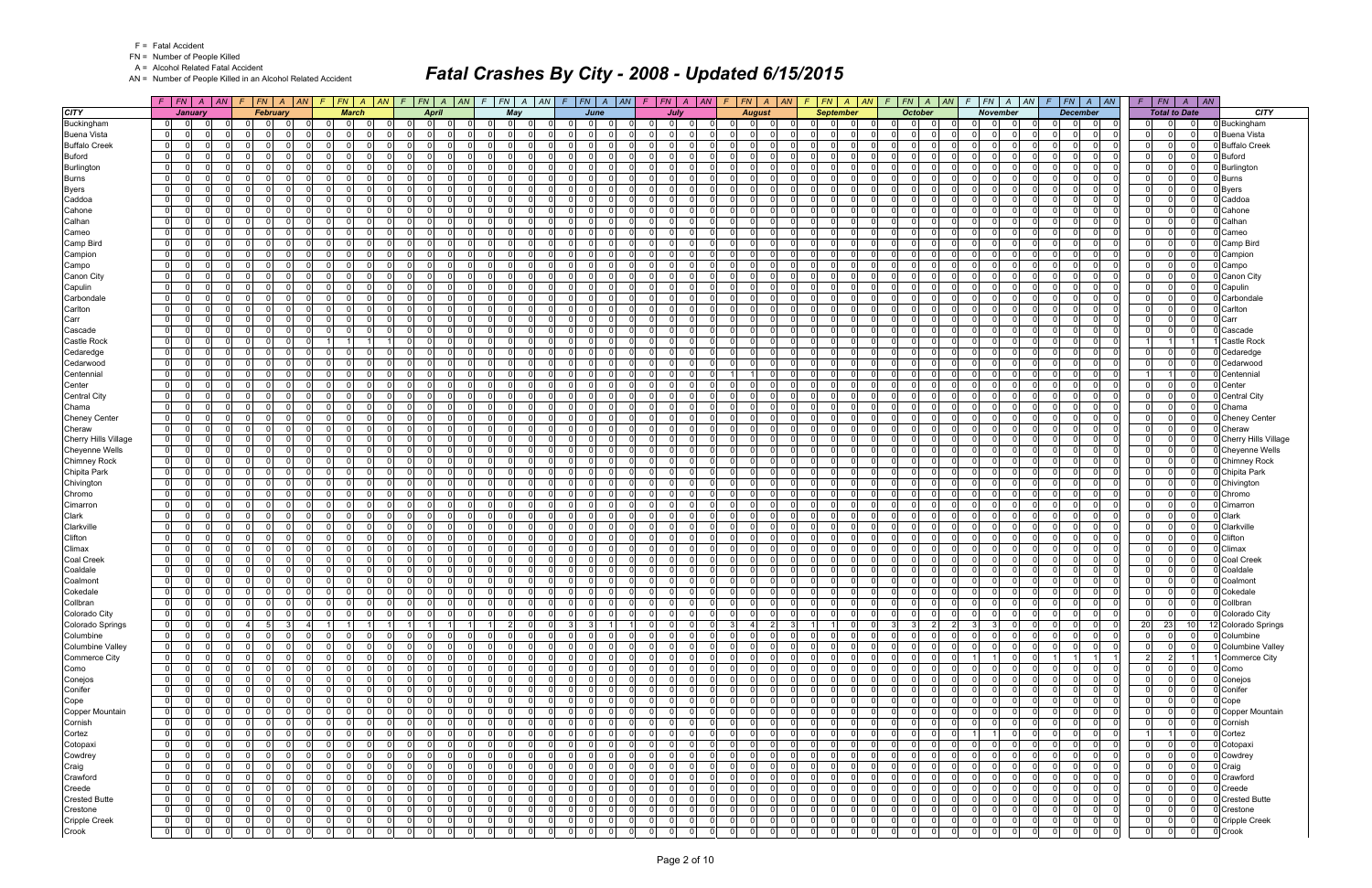FN = Number of People Killed

A = Alcohol Related Fatal Accident

AN = Number of People Killed in an Alcohol Related Accident

|                         |                                  | $F$   $FN$   $A$   $AN$ |                      |             | $F$ $ FN $ $A$ $ AN $            |                      | $F$ $FN$ $A$ $AN$                |             | $F$ $FN$ $A$                      | AN           | $\mathcal{F}$  | $ FN A AN$ $F$ $ FN A AN$ |                         |                                  |                      |                                                    | $F$ $FN$ $A$ $AN$     | F.             |                            |                     | $ FN $ A $ AN $ F $ FN $ A $ AN $ |             | $F$ $ FN $ $A$ $ AN$                |                | $F$   FN   A   AN   F   FN   A   AN          |                 |                                  |                | $F$   $FN$     | $A$ $AN$                   |                     |
|-------------------------|----------------------------------|-------------------------|----------------------|-------------|----------------------------------|----------------------|----------------------------------|-------------|-----------------------------------|--------------|----------------|---------------------------|-------------------------|----------------------------------|----------------------|----------------------------------------------------|-----------------------|----------------|----------------------------|---------------------|-----------------------------------|-------------|-------------------------------------|----------------|----------------------------------------------|-----------------|----------------------------------|----------------|----------------|----------------------------|---------------------|
| <b>CITY</b>             |                                  | January                 |                      |             | February                         |                      | <b>March</b>                     |             | <b>April</b>                      |              |                | May                       |                         | June                             |                      |                                                    | July                  |                | <b>August</b>              |                     | <b>September</b>                  |             | <b>October</b>                      |                | November                                     |                 | <b>December</b>                  |                |                | <b>Total to Date</b>       | <b>CITY</b>         |
| Crowley                 | 0                                |                         |                      |             |                                  |                      |                                  |             | $\Omega$                          |              |                | $\Omega$<br>- 0           |                         |                                  |                      | $\Omega$<br>$\Omega$                               |                       |                | $\mathbf 0$                |                     |                                   |             | $\Omega$                            |                |                                              | $\Omega$        | 0                                |                |                |                            | 0 Crowley           |
| Cuchara                 | $\overline{0}$                   | $\Omega$                | $\Omega$             |             | $\Omega$<br>$\Omega$             | 0                    | $\Omega$<br>$\Omega$             |             | $\Omega$<br>$\Omega$              |              | $\overline{0}$ | $\Omega$                  |                         | $\Omega$                         | $\Omega$             | $\Omega$<br>$\Omega$                               | $\Omega$              | $\Omega$       | - 0 l                      | $\mathbf{0}$        | $\Omega$                          |             | $\mathbf 0$<br>$\Omega$             |                | $\Omega$<br>$\Omega$                         | $\Omega$        | $\Omega$<br>$\Omega$             |                | $\Omega$       | $\Omega$                   | 0 Cuchara           |
| Dacono                  | $\Omega$                         | $\Omega$                | $\Omega$             | $\Omega$    | $\Omega$<br>$\Omega$             | $\Omega$             | $\Omega$<br>$\Omega$             |             | 0 I<br>$\overline{\mathbf{0}}$    | $\Omega$     | $\Omega$       | $\cap$<br>$\mathbf 0$     | $\Omega$                | $\Omega$                         | $\Omega$             | $\overline{0}$<br>$\Omega$                         | $\Omega$              | $\Omega$       | - 0 l                      | -ol                 | $\Omega$                          | $\Omega$    | $\Omega$<br>$\mathbf 0$             |                | $\Omega$<br>$\Omega$                         | $\Omega$        | $\Omega$<br>$\Omega$             |                | $\Omega$       | $\Omega$                   | 0 Dacono            |
| Dailey                  | $\overline{0}$                   | 0                       | $\Omega$             |             | $\Omega$<br>$\Omega$             | $\Omega$             | $\Omega$<br>$\Omega$             |             | 0 I<br>$\Omega$                   | $\Omega$     | $\Omega$       | $\Omega$                  | $\Omega$                | $\Omega$                         | $\Omega$             | - O I<br>$\Omega$                                  | $\Omega$              | $\Omega$       | $\mathbf 0$                | -01                 | $\Omega$                          |             | $\mathbf 0$<br>$\Omega$             |                | $\Omega$<br>$\Omega$                         | $\Omega$        | $\Omega$<br>$\Omega$             |                | $\Omega$       | $\Omega$                   | 0 Dailey            |
| De Beque                | $\overline{0}$                   | $\Omega$                | $\Omega$             |             | $\Omega$<br>$\Omega$             | $\Omega$             | $\Omega$<br>$\Omega$             |             | 0 I<br>$\Omega$                   | $\Omega$     | ΩI             | $\Omega$                  | $\Omega$                | $\Omega$                         | $\Omega$             | $\Omega$<br>$\Omega$                               | n l                   | $\Omega$       | - 0 l                      | - Ol                | $\Omega$                          |             | $\Omega$<br>- Ol                    |                | $\Omega$<br>$\Omega$                         | $\Omega$        | n l<br>$\Omega$                  |                | $\Omega$       | $\Omega$                   | 0 De Beque          |
| <b>Deckers</b>          | 0                                |                         | $\Omega$             | $\Omega$    | $\Omega$<br>$\Omega$             | $\Omega$             | $\Omega$<br>$\Omega$             |             | 0 I<br>$\overline{0}$             | $\Omega$     | $\Omega$       | $\Omega$                  | $\Omega$                | $\Omega$                         | $\Omega$             | - O I<br>$\Omega$                                  | $\Omega$              | $\Omega$       | $\mathbf 0$                | $\mathbf{0}$        | $\Omega$                          |             | $\Omega$<br>$\Omega$                |                | $\Omega$<br>$\Omega$                         | $\Omega$        | - Ol<br>$\Omega$                 |                | $\Omega$       | $\Omega$                   | 0 Deckers           |
| Deer Ridge              | $\overline{0}$                   | $\Omega$                | $\Omega$             |             | $\Omega$<br>$\Omega$             | $\Omega$             | $\Omega$<br>$\Omega$             |             | 0 I<br>-01                        | $\Omega$     | $\Omega$       | $\mathbf 0$<br>$\Omega$   | $\Omega$                | $\Omega$                         | $\Omega$             | $\overline{0}$<br>$\Omega$                         | $\Omega$              | $\Omega$       | - 0 l<br>റ                 | $\mathbf{0}$        | $\Omega$                          |             | $\Omega$<br>$\mathbf 0$             |                | $\Omega$<br>$\Omega$                         | $\Omega$        | $\Omega$<br>$\Omega$             |                | $\Omega$       | $\Omega$                   | 0 Deer Ridge        |
| Deer Trail              | $\overline{0}$                   |                         | $\Omega$             |             | $\Omega$<br>$\Omega$             | $\Omega$             | $\Omega$<br>$\Omega$             |             | $\Omega$<br>$\Omega$              | $\Omega$     | $\Omega$       | $\Omega$                  | $\Omega$                | $\Omega$                         | $\Omega$             | $\Omega$<br>$\Omega$                               | - Ol                  | $\Omega$       | $\mathbf 0$                | -ol                 | $\Omega$                          |             | $\Omega$<br>$\Omega$                |                | $\Omega$<br>$\Omega$                         | $\Omega$        | $\Omega$<br>$\Omega$             |                | $\Omega$       | $\Omega$                   | 0 Deer Trail        |
| Del Norte               | $\mathbf{0}$                     | $\Omega$                | $\Omega$             | $\Omega$    | $\Omega$<br>$\Omega$             | $\Omega$             | $\Omega$<br>$\Omega$             |             | 0 I<br>$\Omega$                   | $\Omega$     | $\Omega$       | - 0 l<br>$\Omega$         | $\Omega$                | $\Omega$                         | $\Omega$             | $\Omega$<br>$\Omega$                               | n l                   | $\Omega$       | $\Omega$                   | - Ol                | $\Omega$                          |             | $\Omega$<br>$\Omega$                |                | $\Omega$<br>$\Omega$                         | $\Omega$        | $\Omega$<br>$\Omega$             |                | $\Omega$       | $\Omega$                   | 0 Del Norte         |
| Delhi                   | 0                                |                         | $\Omega$             | $\Omega$    | $\Omega$<br>$\Omega$             | 0                    | $\Omega$                         | $\mathbf 0$ | $\overline{0}$<br>0               | $\Omega$     | $\overline{0}$ | 0                         | 0                       | $\Omega$                         | $\Omega$             | $\mathbf 0$<br>$\Omega$                            | $\Omega$              | $\Omega$       | 0                          | $\overline{0}$      | 0                                 |             | 0 <br>$\Omega$                      |                | $\Omega$<br>$\Omega$<br>$\Omega$             | $\mathbf 0$     | $\Omega$<br>0                    |                | $\Omega$       | $\mathbf 0$                | 0 Delhi             |
| Delta                   | $\overline{0}$                   |                         | $\Omega$             |             | $\Omega$<br>$\Omega$             | $\Omega$             | $\Omega$<br>$\Omega$             |             | 0 I<br>$\Omega$                   | $\Omega$     | $\Omega$       | $\Omega$                  | $\Omega$                | $\Omega$                         | $\Omega$             | $\overline{0}$<br>$\Omega$                         | n l                   | $\Omega$       | - 0 l                      | -ol                 | $\Omega$                          |             | $\Omega$<br>$\Omega$                |                | $\Omega$<br>$\Omega$                         | $\Omega$        | $\Omega$<br>$\Omega$             |                | $\Omega$       | $\mathbf 0$                | 0 Delta             |
| Denver                  | $\overline{2}$                   | $\overline{2}$          | 2                    |             | $\Omega$                         | 3                    | $\mathcal{B}$                    |             | 0 I<br>$\Omega$                   | $\Omega$     | $\Delta$       | $\mathbf 0$<br>-51        | $\overline{2}$          | $\overline{2}$                   | $\Omega$             | 6<br>6                                             |                       | - 71           | 7<br>$\overline{2}$        | -91                 | 3<br><b>q</b>                     |             | 4                                   |                | 11                                           | -3              | -3 I                             | 45             | 46             | 11                         | Denver              |
| Deora                   | $\overline{0}$                   |                         | $\Omega$             |             | $\Omega$                         | $\Omega$             | $\Omega$<br>$\Omega$             |             | $\Omega$<br>$\Omega$              |              |                | $\Omega$                  | $\Omega$                | $\Omega$                         | $\Omega$             | $\Omega$<br>$\Omega$                               | - Ol                  | $\Omega$       | $\mathbf 0$                | -01                 | $\Omega$                          |             | $\Omega$<br>$\Omega$                |                | $\Omega$<br>$\Omega$                         | $\Omega$        | - Ol<br>$\Omega$                 |                |                | $\Omega$                   | Deora               |
| Devine                  | 0                                |                         | $\Omega$             |             | $\Omega$                         | $\Omega$             | $\Omega$<br>$\Omega$             |             | 0 <br>$\Omega$                    |              | $\Omega$       | $\Omega$                  |                         | $\Omega$                         | $\Omega$             | $\Omega$                                           | - Ol                  | $\Omega$       | $\mathbf 0$                | $\Omega$            | $\Omega$                          |             | 0<br>$\Omega$                       |                | $\Omega$<br><sup>n</sup>                     | $\Omega$        | - Ol<br>0                        |                |                | $\Omega$                   | 0 Devine            |
| <b>Dillon</b>           | $\overline{0}$                   |                         | $\Omega$             |             | $\Omega$<br>$\Omega$             | 0                    | $\Omega$                         | $\mathbf 0$ | 0 I<br>$\overline{0}$             |              | $\Omega$       | $\mathbf 0$               | $\Omega$                | $\Omega$                         | $\Omega$             | - O I<br>$\Omega$                                  | $\Omega$              | $\Omega$       | - 0 l                      | $\overline{0}$      | $\Omega$                          |             | $\mathbf 0$<br>$\Omega$             |                | $\Omega$<br>$\Omega$                         | $\Omega$        | $\Omega$<br>$\Omega$             |                | $\Omega$       | $\Omega$                   | 0 Dillon            |
| Dinosaur                | $\overline{0}$                   |                         | $\Omega$             |             | $\Omega$                         | $\Omega$             | $\Omega$<br>$\Omega$             |             | $\Omega$<br>$\Omega$              |              | $\Omega$       | $\Omega$                  |                         | $\Omega$                         | $\Omega$             | $\Omega$<br>$\Omega$                               | n l                   | $\Omega$       | $\Omega$                   | $\Omega$            | $\Omega$                          |             | $\Omega$<br>$\Omega$                |                | $\Omega$<br>$\Omega$                         | $\Omega$        | $\Omega$<br>$\Omega$             |                | $\Omega$       | $\Omega$                   | ) Dinosau           |
| <b>Divide</b>           | $\overline{0}$                   | $\Omega$                | $\Omega$             | $\Omega$    | $\Omega$<br>$\Omega$             | $\Omega$             | $\Omega$<br>$\Omega$             |             | 0 I<br>$\overline{0}$             | $\Omega$     | $\Omega$       | $\mathbf 0$               | $\Omega$                | $\Omega$                         | $\Omega$             | - O I<br>$\Omega$                                  | $\Omega$              | $\Omega$       | $\mathbf 0$                | -01                 | $\Omega$                          |             | $\mathbf 0$<br>$\Omega$             |                | $\Omega$<br>$\Omega$                         | $\Omega$        | $\Omega$<br>$\Omega$             |                | $\Omega$       | $\Omega$                   | 0 Divide            |
| <b>Dolores</b>          | $\Omega$                         |                         | $\Omega$             |             | $\Omega$                         | $\mathbf{0}$         | $\Omega$<br>$\Omega$             |             | $\Omega$<br>$\Omega$              |              | 0              | $\Omega$                  |                         | $\Omega$                         | $\Omega$             | $\Omega$                                           | n l                   |                | $\Omega$                   | $\Omega$            |                                   |             | $\Omega$<br>$\Omega$                |                | $\Omega$<br>$\Omega$                         | $\Omega$        | $\Omega$<br>$\Omega$             |                |                | $\Omega$                   | Dolores             |
| Dotsero                 | $\overline{0}$                   |                         | $\Omega$             |             | $\Omega$<br>$\Omega$             | $\Omega$             | $\Omega$                         | $\mathbf 0$ | 0 I<br>-01                        | $\Omega$     | $\Omega$       | $\mathbf 0$               | $\Omega$                | $\Omega$                         | $\Omega$             | $\overline{0}$<br>$\Omega$                         | n l                   | $\Omega$       | - 0 l                      | $\mathbf{0}$        | $\Omega$                          |             | $\mathbf 0$<br>$\Omega$             |                | $\Omega$<br>$\Omega$                         | $\Omega$        | - Ol<br>$\Omega$                 |                | $\Omega$       | $\Omega$                   | 0 Dotsero           |
| Dove Creek              | $\overline{0}$                   |                         | $\Omega$             |             | $\Omega$<br>$\Omega$             | $\Omega$             | $\Omega$<br>$\Omega$             |             | 0 I<br>$\Omega$                   | $\Omega$     | $\Omega$       | $\mathbf 0$               | $\Omega$                | $\Omega$                         | $\Omega$             | $\Omega$<br>$\Omega$                               | n l                   | $\Omega$       | - 0 l<br>റ                 | -ol                 | $\Omega$                          |             | $\Omega$<br>$\mathbf 0$             |                | -ol<br>$\Omega$                              | $\Omega$        | n l<br>$\Omega$                  |                | $\Omega$       | $\Omega$                   | Dove Creek          |
| Dowd                    | $\overline{0}$                   |                         | $\Omega$             |             | $\Omega$<br>$\Omega$             | $\Omega$             | $\Omega$                         | $\mathbf 0$ | 0 I<br>$\Omega$                   |              | $\Omega$       | $\mathbf 0$               | $\Omega$                | $\Omega$                         | $\Omega$             | - O I<br>$\Omega$                                  | - Ol                  | $\Omega$       | $\mathbf 0$                | -01                 | $\Omega$                          |             | $\mathbf 0$<br>$\Omega$             |                | $\Omega$<br>$\Omega$                         | $\Omega$        | $\Omega$<br>$\Omega$             |                | $\Omega$       | $\Omega$                   | 0 Dowd              |
| Doyleville              | $\overline{0}$                   |                         | $\Omega$             |             | $\Omega$                         | $\Omega$             | $\Omega$<br>$\Omega$             |             | $\Omega$<br>$\Omega$              |              | $\Omega$       | $\Omega$                  | $\Omega$                | $\Omega$                         | $\Omega$             | $\Omega$                                           | nl                    | $\Omega$       | $\Omega$                   | $\Omega$            | $\Omega$                          |             | n l<br>$\Omega$                     |                | $\Omega$<br>$\Omega$                         | $\Omega$        | nl<br>$\Omega$                   |                |                | $\Omega$                   | 0 Doyleville        |
| <b>Drake</b>            | $\overline{0}$                   |                         | $\Omega$             | $\Omega$    | $\Omega$<br>$\Omega$             | 0                    | $\Omega$<br>$\Omega$             |             | 0 I<br>$\overline{0}$             |              | $\Omega$       | $\mathbf 0$               | $\Omega$                | $\Omega$                         | $\Omega$             | - O I<br>$\Omega$                                  | 0                     | $\Omega$       | - 0 l                      | 0                   | $\Omega$                          |             | $\mathbf 0$<br>$\Omega$             |                | $\Omega$<br>$\Omega$                         | $\Omega$        | - Ol<br>$\Omega$                 |                | $\Omega$       | $\Omega$                   | 0 Drake             |
| Dumont                  | $\overline{0}$                   |                         | $\Omega$             |             | $\Omega$                         | $\Omega$             | $\Omega$<br>$\Omega$             |             | $\Omega$<br>$\Omega$              |              | $\Omega$       | $\Omega$                  | $\Omega$                | $\Omega$                         | $\Omega$             | $\Omega$                                           | n l                   | $\Omega$       | $\Omega$                   | $\Omega$            | $\Omega$                          |             | $\Omega$<br>$\Omega$                |                | $\Omega$<br>$\Omega$                         | $\Omega$        | n l<br>$\Omega$                  |                | $\Omega$       | $\Omega$                   | 0 Dumon             |
| Dunton                  | $\overline{0}$                   | $\Omega$                | $\Omega$             |             | $\Omega$<br>$\Omega$             | $\Omega$             | $\Omega$                         | $\mathbf 0$ | 0 I<br>$\overline{0}$             | $\Omega$     | $\Omega$       | $\mathbf 0$               | $\Omega$                | $\Omega$                         | $\Omega$             | - O I<br>$\Omega$                                  | - Ol                  | $\Omega$       | $\mathbf 0$                | -01                 | $\Omega$                          |             | $\mathbf 0$<br>$\Omega$             |                | $\Omega$<br>$\Omega$                         | $\Omega$        | $\Omega$<br>$\Omega$             |                | $\Omega$       | $\Omega$                   | 0 Dunton            |
| Dupont                  | $\overline{0}$                   |                         | $\Omega$             |             | $\Omega$                         | $\Omega$             | $\Omega$<br>$\Omega$             |             | $\Omega$<br>$\Omega$              |              | ΩI             | $\Omega$                  | $\Omega$                | $\Omega$                         | $\Omega$             | $\Omega$<br>$\Omega$                               | n l                   |                | - 0 l                      | $\Omega$            | $\Omega$                          |             | $\Omega$<br>$\Omega$                |                | $\Omega$<br>$\Omega$                         | $\Omega$        | n l<br>$\Omega$                  |                | $\Omega$       | $\Omega$                   | 0 Dupont            |
| Durango                 | $\Omega$                         |                         | $\Omega$             |             | $\Omega$                         | $\Omega$             | $\Omega$<br>$\Omega$             |             | 0 <br>$\Omega$                    |              | $\Omega$       | $\Omega$                  |                         | $\Omega$                         | $\Omega$             |                                                    | $\Omega$              | $\Omega$       | $\mathbf 0$                | $\Omega$            | $\Omega$                          |             | $\Omega$<br>$\Omega$                |                | $\Omega$<br>$\Omega$                         | $\Omega$        | 0<br>$\Omega$                    |                |                | $\Omega$                   | 0 Durango           |
| Eads                    | $\overline{0}$                   | $\Omega$<br>$\Omega$    |                      | $\Omega$    | $\Omega$<br>$\Omega$             | $\Omega$             | $\Omega$                         | - 0 l       | 0 I<br>-01                        | $\Omega$     | 01             | $\Omega$<br>$\mathbf 0$   | $\Omega$                | $\Omega$                         | $\Omega$             | $\overline{0}$<br>$\Omega$                         | $\Omega$              | $\overline{0}$ | - 0 l<br>റ                 | $\mathbf{0}$        | $\Omega$                          | $\Omega$    | $\Omega$<br>$\mathbf 0$             |                | $\overline{0}$<br>$\Omega$<br>$\Omega$       | 0 I             | $\Omega$<br>$\Omega$             | $\cap$         | $\Omega$       | $\mathbf{0}$               | 0 Eads              |
| Eagle                   | $\overline{0}$                   |                         | $\Omega$             |             | $\Omega$                         | $\Omega$             | <sup>n</sup><br>$\Omega$         |             | $\Omega$<br>- 0                   |              | $\Omega$       | $\Omega$                  | $\Omega$                | $\Omega$                         | $\Omega$             | $\Omega$<br>$\Omega$                               | $\Omega$              | $\Omega$       | $\mathbf 0$                | -ol                 | $\Omega$                          |             | $\Omega$<br>$\Omega$                |                | $\Omega$<br>$\Omega$                         | $\Omega$        | $\Omega$<br>$\Omega$             |                | $\Omega$       | $\Omega$                   | Eagle               |
| East Conon              | $\overline{0}$                   | $\Omega$                | $\Omega$             | $\Omega$    | $\Omega$<br>$\Omega$             | $\Omega$             | $\Omega$                         | $\Omega$    | 0 I<br>$\Omega$                   | $\Omega$     | $\Omega$       | - 0 l<br>$\cap$           | $\Omega$                | $\Omega$                         | $\Omega$             | $\overline{0}$<br>$\Omega$                         | $\Omega$              | $\Omega$       | $\mathbf{0}$<br>റ          | 0                   | $\Omega$<br><sup>n</sup>          | $\cap$      | $\mathbf 0$<br>$\Omega$             |                | $\Omega$<br>$\Omega$<br>$\Omega$             | $\Omega$        | $\Omega$<br>$\Omega$             |                | $\Omega$       | $\Omega$                   | 0 East Conon        |
| <b>East Portal</b>      | $\Omega$                         |                         | $\Omega$             |             | $\Omega$                         | $\Omega$             | $\Omega$<br>$\Omega$             |             | $\Omega$<br>$\Omega$              |              | $\overline{0}$ | $\Omega$                  |                         | $\Omega$                         | $\Omega$             | $\Omega$<br>$\Omega$                               | $\Omega$              | 0              | $\mathbf 0$                | $\mathbf{0}$        | $\Omega$                          |             | $\Omega$<br>$\Omega$                |                | $\Omega$<br>$\Omega$                         | $\Omega$        | - Ol<br>$\Omega$                 |                |                | 0                          | <b>East Portal</b>  |
| Eastlake                | $\overline{0}$                   | $\Omega$                | $\Omega$             | $\Omega$    | $\Omega$<br>$\Omega$             | $\Omega$             | $\Omega$<br>$\Omega$             |             | 0 I<br>$\overline{0}$             | $\Omega$     | $\overline{0}$ | $\Omega$<br>$\mathbf 0$   | $\Omega$                | $\Omega$                         | $\Omega$             | $\overline{0}$<br>$\Omega$                         | $\Omega$              | $\Omega$       | - 0 l                      | 0                   | $\Omega$                          | $\Omega$    | $\Omega$<br>$\mathbf 0$             |                | $\Omega$<br>$\Omega$<br>$\Omega$             | $\Omega$        | 0 I<br>$\Omega$                  |                | $\Omega$       | $\overline{0}$             | 0 Eastlake          |
| Eaton                   | $\overline{0}$                   | 0                       | $\Omega$             | $\Omega$    | $\Omega$<br>$\Omega$             | $\Omega$             | $\Omega$<br>$\Omega$             |             | 0 I<br>$\overline{0}$             | $\Omega$     | $\Omega$       | $\mathbf 0$               | $\Omega$                | $\Omega$                         | $\Omega$             | $\Omega$<br>$\Omega$                               | $\Omega$              | $\Omega$       | $\mathbf 0$                | -ol                 | $\Omega$                          |             | $\mathbf 0$<br>$\Omega$             |                | $\Omega$<br>$\Omega$<br>$\Omega$             | $\Omega$        | - Ol<br>$\Omega$                 |                | $\Omega$       | $\Omega$                   | Eaton               |
| Echo Lake               | $\overline{0}$                   | $\Omega$                | $\Omega$<br>$\Omega$ | $\Omega$    | $\Omega$<br>$\Omega$             | $\Omega$             | $\Omega$                         | $\Omega$    | 0 I<br>-01<br>$\Omega$            | $\Omega$     | $\Omega$       | $\mathbf 0$<br>$\Omega$   | $\Omega$                | $\Omega$<br>$\Omega$             | $\Omega$             | $\overline{0}$<br>$\Omega$                         | n l                   | $\Omega$       | - 0 l                      | -ol                 | $\Omega$                          | $\cap$      | $\Omega$<br>$\mathbf 0$             |                | $\Omega$<br>$\Omega$<br>$\Omega$<br>$\Omega$ | $\Omega$        | $\Omega$<br>$\Omega$             |                | $\Omega$       | $\Omega$                   | 0 Echo Lake         |
| Eckley                  | $\Omega$                         |                         | $\Omega$             |             | $\Omega$                         | $\Omega$             | $\Omega$<br>$\Omega$             |             | $\Omega$                          | $\Omega$     | $\Omega$       | $\Omega$                  | $\Omega$                |                                  | $\Omega$             | $\Omega$                                           | n l                   | $\Omega$       | $\Omega$                   | $\Omega$            | $\Omega$                          | $\Omega$    | - Ol<br>$\Omega$<br>$\Omega$        |                | $\Omega$<br>$\Omega$<br>$\Omega$             | $\Omega$        | n l<br>$\Omega$                  |                | $\Omega$       | $\Omega$                   | 0 Eckley            |
| Edgewater               | $\overline{0}$                   | $\Omega$                | $\Omega$             | $\Omega$    | $\Omega$<br>$\Omega$<br>$\Omega$ | $\Omega$<br>$\Omega$ | $\Omega$<br>$\Omega$             | - 0 l       | 0 I<br>$\overline{0}$<br>$\Omega$ | $\Omega$     | 01<br>$\Omega$ | $\mathbf 0$<br>$\Omega$   | - Ol<br>$\Omega$        | $\Omega$<br>$\Omega$             | $\Omega$<br>$\Omega$ | $\overline{0}$<br>$\Omega$<br>$\Omega$<br>$\Omega$ | 0 I<br>- Ol           | 01<br>$\Omega$ | - 0 l<br>- 0               | $\mathbf{0}$<br>-ol | $\Omega$<br>$\Omega$              |             | $\mathbf 0$<br>$\Omega$<br>$\Omega$ |                | $\mathbf{0}$<br>$\Omega$<br>$\Omega$         | 0 I<br>$\Omega$ | 0 I<br>$\Omega$<br>$\Omega$      |                | $\Omega$       | $\overline{0}$<br>$\Omega$ | 0 Edgewater         |
| Edwards                 | $\overline{0}$<br>$\overline{0}$ | 0                       | $\Omega$             | $\Omega$    | $\Omega$<br>$\Omega$             | $\Omega$             | $\Omega$<br>$\Omega$<br>$\Omega$ |             | $\Omega$<br>0 I<br>$\Omega$       | $\Omega$     | $\Omega$       | $\Omega$<br>$\mathbf 0$   | $\Omega$                | $\Omega$                         | $\Omega$             | - O I<br>$\Omega$                                  | - Ol                  | $\Omega$       | $\mathbf 0$<br>$\mathbf 0$ | -01                 | $\Omega$                          |             | $\mathbf 0$<br>$\Omega$             |                | $\Omega$<br>$\Omega$                         | $\Omega$        | $\Omega$<br>$\Omega$<br>$\Omega$ |                | $\Omega$       | $\Omega$                   | 0 Edwards           |
| Egnar<br>El Moro        | $\mathbf 0$                      |                         | $\Omega$             |             | $\Omega$                         | 0                    | $\Omega$<br>$\Omega$             |             | $\Omega$<br>0                     |              | 01             | $\Omega$                  | $\Omega$                | $\Omega$                         | $\Omega$             | $\Omega$<br>-0                                     | n l                   | 0              | - 0 l                      | $\mathbf{0}$        | 0                                 |             | .0<br>$\Omega$                      |                | $\Omega$<br>$\Omega$                         | $\Omega$        | - Ol<br>$\Omega$                 |                |                | $\Omega$                   | D Egnar<br>El Moro  |
| El Rancho               | $\overline{0}$                   |                         | $\Omega$             |             | $\Omega$<br>$\Omega$             | $\Omega$             | $\Omega$<br>$\Omega$             |             | 0 I<br>-01                        | U            | $\Omega$       | $\Omega$                  | $\Omega$                | $\Omega$                         | $\Omega$             | $\overline{0}$<br>$\Omega$                         | n l                   | $\Omega$       | - 0 l                      | -01                 | $\Omega$                          |             | $\mathbf 0$<br>$\Omega$             |                | $\Omega$<br>$\Omega$                         | $\Omega$        | nl<br>$\Omega$                   |                |                | $\Omega$                   | 0 El Rancho         |
| Elbert                  | $\mathbf{0}$                     |                         | $\Omega$             |             | $\Omega$<br>$\Omega$             | $\Omega$             | $\Omega$<br>$\Omega$             |             | 0 I<br>$\Omega$                   | $\Omega$     | $\Omega$       | $\mathbf 0$               | $\Omega$                | $\Omega$                         | $\Omega$             | $\overline{0}$<br>$\Omega$                         | n l                   | $\Omega$       | - 0 l                      | 0                   | $\Omega$                          |             | $\mathbf 0$<br>$\Omega$             |                | - 0 l<br>$\Omega$                            | $\Omega$        | n l<br>$\Omega$                  |                | $\Omega$       | $\Omega$                   | 0 Elbert            |
| Eldora                  | $\overline{0}$                   | $\Omega$                | $\Omega$             |             | $\Omega$<br>$\Omega$             | $\Omega$             | $\Omega$                         | $\mathbf 0$ | 0 I<br>$\Omega$                   | $\Omega$     | Οl             | $\mathbf 0$               | $\Omega$                | $\Omega$                         | $\Omega$             | $\mathbf 0$<br>$\Omega$                            | - Ol                  | $\Omega$       | $\mathbf 0$                | -ol                 | $\Omega$                          |             | $\mathbf 0$<br>$\Omega$             |                | $\Omega$<br>$\Omega$                         | $\Omega$        | $\Omega$<br>$\Omega$             |                | $\Omega$       | $\Omega$                   | 0 Eldora            |
| <b>Eldorado Springs</b> | $\overline{0}$                   |                         | $\Omega$             |             | - O I<br>$\Omega$                | $\mathbf 0$          | $\Omega$<br>$\Omega$             |             | $\overline{0}$<br>$\overline{0}$  | $\Omega$     | $\Omega$       | $\mathbf 0$               | $\Omega$                | $\Omega$                         | $\Omega$             | $\mathbf 0$<br>$\Omega$                            | - Ol                  | $\overline{0}$ | $\mathbf 0$                | $\mathbf{0}$        | $\Omega$                          |             | $\mathbf 0$<br>$\Omega$             |                | $\Omega$<br>$\Omega$                         | $\Omega$        | $\Omega$<br>$\mathbf 0$          |                |                | $\Omega$                   | 0 Eldorado Springs  |
| Elizabeth               | $\overline{0}$                   | $\overline{0}$          | $\Omega$             | $\Omega$    | $\overline{0}$<br>$\Omega$       | $\Omega$             | $\Omega$<br>$\Omega$             |             | $\overline{0}$<br>$\mathbf{0}$    | $\Omega$     | $\Omega$       | $\Omega$                  |                         | $\Omega$                         | $\Omega$             | $\overline{0}$<br>$\Omega$                         | nl                    | $\Omega$       | $\Omega$                   | $\overline{0}$      | $\Omega$                          |             | $\Omega$<br>$\Omega$                |                | $\overline{0}$<br>$\Omega$                   | $\Omega$        | $\Omega$<br>$\Omega$             |                | $\Omega$       | $\mathbf 0$                | 0 Elizabeth         |
| Elk Springs             | 0                                | 0                       | $\overline{0}$       |             | $\Omega$<br>$\Omega$             |                      | $\Omega$                         | 0           | 0 <br>$\Omega$                    | $\mathbf 0$  | $\Omega$       | $\Omega$                  |                         | $\Omega$                         | $\Omega$             | $\Omega$<br>$\Omega$                               | $\Omega$              | $\Omega$       | 0                          | $\Omega$            | $\Omega$                          |             | $\Omega$<br>.0                      |                | $\mathbf 0$<br>$\overline{0}$                | $\Omega$        | $\overline{0}$<br>$\Omega$       |                |                |                            | 0 Elk Springs       |
| Ellicott                | $\overline{0}$                   | $\overline{0}$          | $\Omega$             | $\Omega$    | $\overline{0}$<br>$\Omega$       | $\Omega$             | $\Omega$                         | - 0 l       | 0 I<br> 0                         | $\Omega$     | $\Omega$       | - 0 l<br>$\Omega$         | - Ol                    | $\Omega$                         | $\Omega$             | $\overline{0}$                                     | 0 I<br>0 I            | $\overline{0}$ | 0 <br>$\Omega$             | -01                 | $\Omega$<br>$\Omega$              | $\Omega$    | - 0 l<br>$\Omega$                   |                | $\Omega$<br>$\mathbf 0$<br>$\Omega$          | $\Omega$        | 0 I<br>$\mathbf 0$               |                | $\Omega$       | $\Omega$                   | 0 Ellicott          |
| Empire                  | 0                                |                         | $\Omega$             |             | $\Omega$<br>$\Omega$             | 0                    | 0 <br>$\overline{0}$             |             | 0 <br> 0                          | $\Omega$     | $\overline{0}$ | 0 <br>- 01                | $\mathbf 0$             | $\Omega$                         | $\mathbf 0$          | $\mathbf 0$<br>$\Omega$                            | 0                     | $\overline{0}$ | 0                          | 0                   | 0                                 |             | $\Omega$<br> 0                      |                | $\mathbf{0}$<br>$\mathbf 0$                  | $\mathbf 0$     | 0 <br>$\mathbf 0$                |                | $\mathbf 0$    | $\mathbf 0$                | 0 Empire            |
| Englewood               | 11                               | $\overline{1}$          | $\Omega$             | $\Omega$    | $\mathbf 0$<br>$\Omega$          | $\mathbf 0$          | 0 <br>$\overline{0}$             |             | $\overline{0}$<br> 0              | $\Omega$     | $\overline{0}$ | $\overline{0}$<br> 0      | $\Omega$                | $\mathbf{0}$                     | $\mathbf 0$          | 0                                                  | 0 I<br>0 I            | $\overline{1}$ | $1 \vert$<br>- 0           | $\overline{0}$      | $\Omega$<br>$\Omega$              | $\Omega$    | $\Omega$<br>01                      |                | $\overline{0}$<br>$\mathbf 0$<br>$\mathbf 0$ | $\overline{0}$  | 0 I<br>$\mathbf 0$               | $\overline{2}$ | $\overline{2}$ | $\mathbf 0$                | 0 Englewood         |
| Erie                    | 0                                | 0                       | $\Omega$             |             | $\Omega$<br>$\Omega$             | $\overline{0}$       | $\overline{0}$                   | 0           | $\overline{0}$<br> 0              | $\mathbf 0$  | $\overline{0}$ | 0 <br>$\Omega$            | $\overline{\mathbf{0}}$ | 0                                | $\mathbf 0$          | $\overline{0}$<br>$\Omega$                         | $\overline{0}$        | $\overline{0}$ | 0 <br>$\Omega$             | 0                   | $\mathbf 0$<br>$\Omega$           | $\Omega$    | 0 <br>$\Omega$                      |                | 0 <br>$\mathbf 0$                            | $\mathbf 0$     | $\overline{0}$<br>$\overline{0}$ |                | $\Omega$       | $\mathbf{0}$               | 0 Erie              |
| <b>Estes Park</b>       | $\overline{0}$                   | $\Omega$                | $\Omega$             | $\Omega$    | $\mathbf 0$<br>$\Omega$          | $\overline{0}$       | $\Omega$                         | 0           | $\overline{0}$<br>$\overline{0}$  | $\Omega$     | $\overline{0}$ | - 0 l<br>$\Omega$         |                         | $\overline{0}$<br>$\Omega$       | $\Omega$             | $\mathbf 0$<br>$\Omega$                            | 0 I                   | $\Omega$       | 0 <br>- 0                  | $\overline{0}$      | $\Omega$<br>$\Omega$              | $\Omega$    | - 0 l<br>$\Omega$                   |                | $\overline{0}$<br>$\mathbf 0$<br>$\Omega$    | $\overline{0}$  | 0 I<br>$\mathbf 0$               |                | $\Omega$       | $\mathbf{0}$               | 0 Estes Park        |
| Evans                   | $\overline{0}$                   | $\Omega$                | $\Omega$             | - 0 l       | $\mathbf 0$<br>$\Omega$          | $\mathbf 0$          | $\overline{0}$                   | 0           | 11                                | $\Omega$     | $\overline{0}$ | 0 <br>$\Omega$            | $\Omega$                | $\Omega$                         | $\mathbf 0$          | $\mathbf 0$<br>$\Omega$                            | $\overline{0}$        | $\overline{0}$ | 0 <br>$\Omega$             | 0                   | $\Omega$<br>$\mathbf 0$           | $\Omega$    | 0 <br>$\Omega$                      |                | $\overline{0}$<br>$\mathbf 0$<br>- 0 l       | $\overline{0}$  | $\overline{0}$<br>$\mathbf 0$    |                |                | $\mathbf 0$                | 0 Evans             |
| Evergreen               | 0                                | 0                       | $\overline{0}$       | $\Omega$    | $\mathbf 0$<br>$\mathbf{0}$      | $\mathbf 0$          | $\overline{0}$<br> 0             |             | $\overline{0}$<br>$\overline{0}$  | $\mathbf{0}$ | 0              | 0 <br>$\overline{0}$      | $\mathbf 0$             | $\overline{0}$                   | $\mathbf 0$          | $\mathbf 0$                                        | $\overline{0}$<br> 0  | 0              | 0 <br>- 0                  | 0                   | 0<br>0                            | $\Omega$    | $\overline{0}$<br>$\mathbf 0$       |                | $\overline{0}$<br>$\mathbf 0$<br>$\mathbf 0$ | 0               | 01<br>$\mathbf 0$                |                | $\Omega$       | $\mathbf 0$                | 0 Evergreer         |
| Fairplay                | $\overline{0}$                   | $\Omega$                | $\overline{0}$       | $\Omega$    | $\overline{0}$<br>$\Omega$       | $\mathbf 0$          | 0                                | 0           | 0 <br> 0                          | $\mathbf 0$  | $\overline{0}$ | - Ol<br> 0                | $\Omega$                | 0                                | $\mathbf 0$          | $\overline{0}$                                     | $\overline{0}$<br>0 I | 0              | 0 <br>$\Omega$             | $\overline{0}$      | $\Omega$<br>$\mathbf 0$           | $\Omega$    | $\overline{0}$<br>$\Omega$          |                | $\overline{0}$<br>$\mathbf 0$<br>- 0 l       | $\overline{0}$  | $\overline{0}$<br>$\mathbf 0$    |                | $\Omega$       | $\Omega$                   | 0 Fairplay          |
| Falcon                  | 0                                | $\mathbf{0}$            | $\Omega$             | $\mathbf 0$ | - O I<br>$\Omega$                | $\overline{0}$       | $\overline{0}$                   | 0           | $\overline{0}$<br>$\overline{0}$  | $\mathbf 0$  | $\overline{0}$ | 0 <br>- 01                | 0                       | $\overline{0}$                   | $\mathbf 0$          | $\mathbf 0$<br>$\Omega$                            | 01                    | 0              | 0 <br>- 01                 | 0                   | $\Omega$<br>0                     | $\Omega$    | 01<br>$\mathbf 0$                   |                | $\overline{0}$<br>$\mathbf 0$<br>$\mathbf 0$ | $\overline{0}$  | 01<br>$\mathbf 0$                |                | $\Omega$       | 0                          | 0 Falcon            |
| Farisita                | $\overline{0}$                   | $\Omega$                | $\Omega$             | $\Omega$    | $\overline{0}$<br>$\Omega$       | $\mathbf 0$          | $\Omega$                         | - 0 l       | $\overline{0}$<br> 0              | $\Omega$     | $\overline{0}$ | - Ol<br>- 0 l             |                         | $\overline{0}$<br>$\overline{0}$ | $\overline{0}$       | $\mathbf 0$<br>$\Omega$                            | 0 I                   | $\Omega$       | 0 <br>$\Omega$             | 0                   | $\Omega$<br>$\Omega$              | $\Omega$    | - 0 l<br>$\Omega$                   |                | $\overline{0}$<br>$\overline{0}$<br>$\Omega$ | $\overline{0}$  | 0 I<br>$\mathbf 0$               |                | $\Omega$       | $\mathbf 0$                | 0 Farisita          |
| <b>Federal Heights</b>  | $\overline{0}$                   | 0                       | $\Omega$             | - 0 l       | $\mathbf 0$<br>$\Omega$          | $\overline{0}$       | 0 <br>$\overline{0}$             |             | $\overline{0}$<br> 0              | $\mathbf 0$  | $\overline{0}$ | $\overline{0}$<br> 0      | $\mathbf 0$             | 0                                | $\mathbf 0$          | $\mathbf 0$<br>$\mathbf 0$                         | $\overline{0}$        | $\overline{0}$ | 0 <br>- 0                  | 0                   | 0 <br>$\Omega$                    | $\Omega$    | 0 <br>$\mathbf 0$                   |                | $\overline{0}$<br>$\mathbf 0$<br>- 0 l       | $\overline{0}$  | $\overline{0}$<br>$\mathbf 0$    |                | $\Omega$       | $\Omega$                   | 0 Federal Heights   |
| Firestone               | 0                                | $\Omega$                | $\Omega$             | - 0 l       | $\mathbf 0$<br>0 I               | $\mathbf 0$          | 0                                | 0           | $\overline{0}$<br>$\overline{0}$  | $\Omega$     | $\overline{0}$ | - Ol<br> 0                |                         | 0 <br>$\overline{0}$             | $\mathbf 0$          | $\mathbf 0$                                        | $\overline{0}$<br>0 I | 0              | $\overline{0}$<br>$\Omega$ | 0                   | $\Omega$<br> 0                    | $\Omega$    | $\overline{0}$<br>$\Omega$          |                | $\overline{0}$<br>$\mathbf 0$<br>- 0 l       | $\overline{0}$  | $\overline{0}$<br>$\mathbf 0$    | $\Omega$       | $\overline{0}$ | $\mathbf 0$                | 0 Firestone         |
| Firstview               | 0                                | - 0                     | $\Omega$             | $\Omega$    | - O I<br>$\Omega$                | $\overline{0}$       | $\Omega$                         | 0           | 0 <br> 0                          | $\Omega$     | $\overline{0}$ | 0 <br>- 01                | 0                       | $\overline{0}$                   | $\mathbf 0$          | $\overline{0}$<br>$\Omega$                         | 01                    | $\Omega$       | 0 <br>- 0                  | 0                   | 0<br>$\Omega$                     | $\Omega$    | 0 <br>$\Omega$                      |                | $\overline{0}$<br>$\mathbf 0$<br>$\Omega$    | $\mathbf 0$     | 01<br>$\mathbf 0$                |                | $\Omega$       | 0                          | 0 Firstview         |
| Flagler                 | 0                                | $\Omega$                | $\overline{0}$       | - 0 l       | $\mathbf 0$<br>$\Omega$          | $\mathbf 0$          | $\Omega$                         | - 0 l       | $\overline{0}$<br>$\overline{0}$  | $\Omega$     | $\overline{0}$ | $\Omega$<br> 0            |                         | $\overline{0}$<br>$\overline{0}$ | $\mathbf 0$          | $\mathbf 0$                                        | 0 I<br>0 I            | $\overline{0}$ | $\overline{0}$<br>$\Omega$ | 0                   | $\Omega$<br>$\mathbf 0$           | $\Omega$    | $\overline{0}$<br>$\Omega$          |                | $\overline{0}$<br>$\mathbf 0$<br>- 0 l       | $\overline{0}$  | 0 <br>$\mathbf 0$                | $\Omega$       | $\Omega$       | $\Omega$                   | 0 Flagler           |
| Fleming                 | $\overline{0}$                   |                         | $\Omega$             | $\Omega$    | $\mathbf 0$<br>$\Omega$          | $\mathbf 0$          | 0 <br>$\overline{0}$             |             | 0 <br> 0                          | $\Omega$     | $\overline{0}$ | 0 <br>- 0                 | $\mathbf 0$             | $\overline{0}$                   | $\mathbf 0$          | $\mathbf 0$<br>$\mathbf{0}$                        | $\overline{0}$        | 0              | 0                          | $\overline{0}$      | 0                                 |             | 0 <br>0                             |                | $\overline{0}$<br>$\mathbf 0$<br>$\Omega$    | 0               | $\overline{0}$<br>$\mathbf 0$    |                | $\Omega$       | $\mathbf 0$                | 0 Fleming           |
| Florence                | $\overline{0}$                   | - Ol                    | $\overline{0}$       | - 0 l       | $\overline{0}$<br>$\Omega$       | $\mathbf 0$          | 0                                | 0           | $\overline{0}$<br> 0              | $\mathbf 0$  | $\overline{0}$ | - Ol<br> 0                | 0                       | 0                                | $\mathbf 0$          | 0                                                  | $\overline{0}$<br>0 I | 0 I            | 0 <br>$\Omega$             | $\overline{0}$      | $\Omega$<br> 0                    | $\Omega$    | $\overline{0}$                      | $\overline{0}$ | $\overline{0}$<br>$\mathbf 0$<br>- 0 l       | 0               | 0 <br>$\mathbf 0$                | $\Omega$       | $\Omega$       | $\overline{0}$             | 0 Florence          |
| Florissant              | 0                                | 0                       | $\Omega$             | $\Omega$    | - O I<br>$\Omega$                | $\overline{0}$       | $\overline{0}$<br> 0             |             | $\overline{0}$<br>$\overline{0}$  | $\mathbf 0$  | $\overline{0}$ | $\Omega$<br> 0            | 0                       | $\overline{0}$                   | $\mathbf 0$          | $\mathbf 0$<br>$\Omega$                            | 01                    | $\overline{0}$ | 0 <br>$\Omega$             | $\overline{0}$      | $\Omega$<br>$\mathbf 0$           | $\Omega$    | 01<br>$\Omega$                      |                | 0 <br>$\mathbf 0$<br>$\mathbf 0$             | $\mathbf 0$     | $\mathbf 0$<br>01                | $\Omega$       | $\Omega$       | $\Omega$                   | 0 Florissant        |
| Fort Collins            | $\overline{0}$                   | $\Omega$                | $\Omega$             | $\Omega$    | $\overline{0}$<br>$\Omega$       | $\overline{0}$       | $\overline{0}$                   | 0           | $\overline{0}$<br> 0              | $\Omega$     | $\overline{0}$ | 0 <br>$\Omega$            |                         | $\overline{0}$<br>$\overline{0}$ | $\Omega$             | $\overline{1}$                                     | 11                    | $\overline{0}$ | 0 <br>$\Omega$             | $\overline{0}$      | $\mathbf 0$<br>$\Omega$           | $\Omega$    | $\Omega$<br> 0                      |                | 11<br>$\Omega$                               | $\overline{0}$  | 0 <br>$\mathbf 0$                | 2              | $\overline{2}$ |                            | <b>Fort Collins</b> |
| Fort Garland            | $\overline{0}$                   |                         | $\Omega$             | $\Omega$    | $\Omega$                         | $\mathbf 0$          | $\Omega$                         | 0           | 0 <br> 0                          |              | $\overline{0}$ | $\mathbf 0$               | $\Omega$                | $\Omega$                         | $\Omega$             | $\overline{0}$<br>$\Omega$                         | $\Omega$              | $\overline{0}$ | 0                          | $\mathbf{0}$        | 0                                 |             | 0 <br>$\Omega$                      |                | $\overline{0}$<br>$\Omega$                   | $\mathbf 0$     | $\Omega$<br>$\mathbf 0$          |                | $\Omega$       | $\Omega$                   | 0 Fort Garland      |
| Fort Lewis              | 0                                |                         | $\overline{0}$       | $\mathbf 0$ | $\mathbf 0$<br>$\mathbf 0$       | $\mathbf 0$          | $\overline{0}$                   | 0           | $\overline{0}$<br> 0              | $\Omega$     | $\overline{0}$ | 0 <br>$\Omega$            | $\mathbf 0$             | 0                                | $\mathbf 0$          | $\mathbf 0$                                        | $\overline{0}$<br> 0  | $\overline{0}$ | 0 <br>- 0                  | 0                   | $\mathbf 0$<br>$\Omega$           | $\mathbf 0$ | 01<br>$\Omega$                      |                | 0 <br>$\mathbf 0$<br>$\Omega$                | 0               | $\overline{0}$<br>$\overline{0}$ | $\Omega$       | $\mathbf 0$    | $\mathbf 0$                | 0 Fort Lewis        |
| Fort Lupton             | 0                                | $\mathbf 0$             | 0                    | 0           | $\mathbf 0$<br>$\Omega$          | $\overline{0}$       | $\overline{0}$                   | 0           | $\overline{0}$<br>$\overline{0}$  | $\mathbf 0$  | $\overline{0}$ | 0 <br>$\mathbf 0$         | $\mathbf 0$             | 0                                | $\mathbf 0$          | 0 <br>$\mathbf 0$                                  | $\overline{0}$        | $\overline{0}$ | 0 <br>$\mathbf 0$          | $\overline{0}$      | $\mathbf 0$<br>$\mathbf 0$        | 0           | 0 <br>$\Omega$                      |                | 0 <br>$\mathbf 0$                            | $\overline{0}$  | 0 <br>$\mathbf 0$                |                | $\mathbf 0$    | $\overline{0}$             | 0 Fort Lupton       |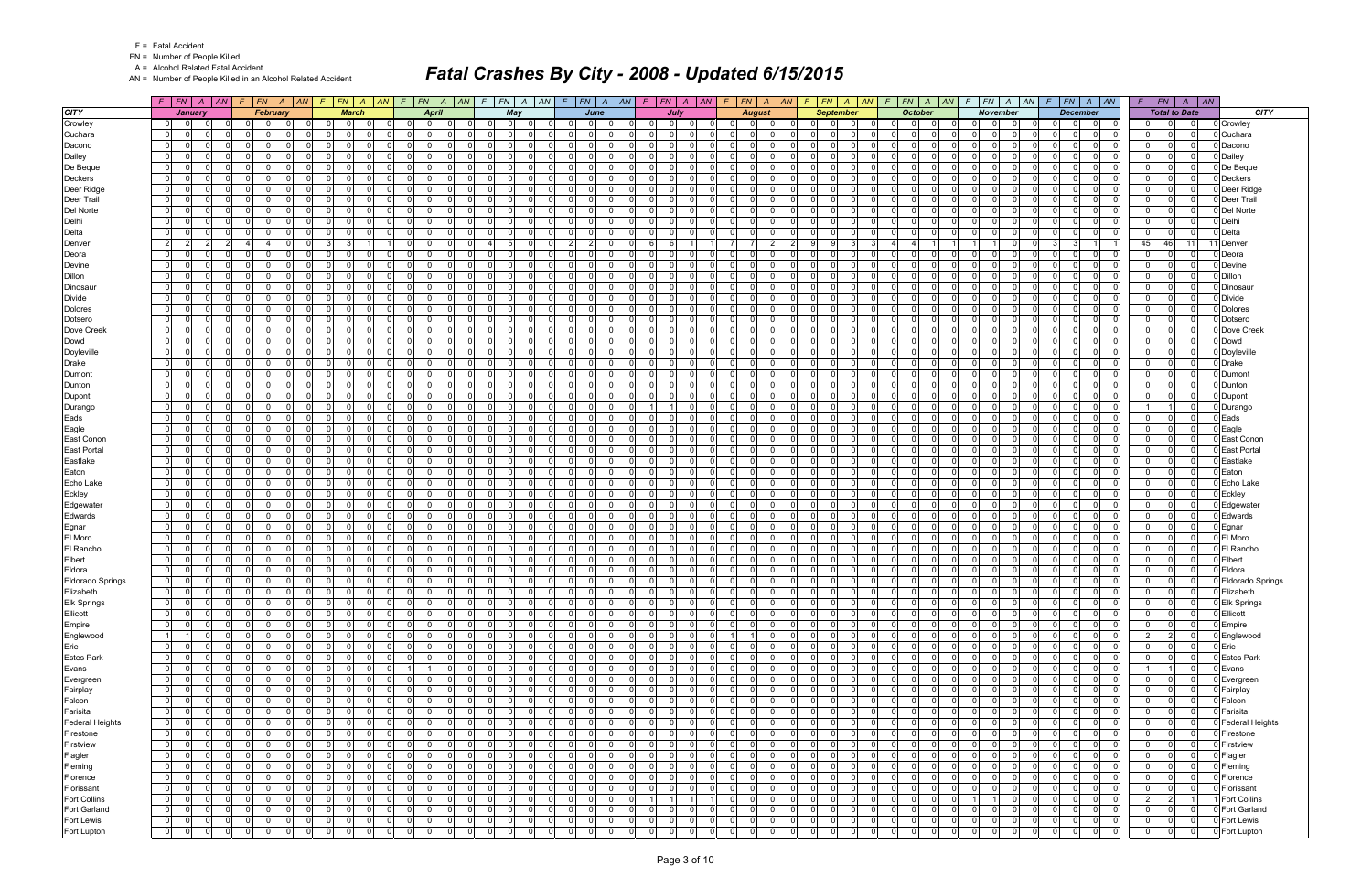FN = Number of People Killed

A = Alcohol Related Fatal Accident

AN = Number of People Killed in an Alcohol Related Accident

|                                        |                                  | $F$ $F$ $\mid$ $FN$ $\mid$ $A$ $\mid$ $AN$ $\mid$ $F$ $\mid$ $FN$ $\mid$ $A$ $\mid$ $AN$ |                                |                         |                         | $F$ $\overline{FN}$   A   AN   F   FN   A   AN   F   FN   A   AN   F   FN   A   AN   F   FN   A   AN |          |                                        |                      |                                                     |                                                    |                      |                      |                          |                            |                                       |                      |                                         |                               | $F F N   A   AN   F   FN   A   AN   F   FN   A   AN$                  | $F$ $ FN $ $A$ $ AN $                |                      |                               | $F$ $FN$ $A$ $AN$                                           | $F$   $FN$   $A$   $AN$                                          |      |                                |
|----------------------------------------|----------------------------------|------------------------------------------------------------------------------------------|--------------------------------|-------------------------|-------------------------|------------------------------------------------------------------------------------------------------|----------|----------------------------------------|----------------------|-----------------------------------------------------|----------------------------------------------------|----------------------|----------------------|--------------------------|----------------------------|---------------------------------------|----------------------|-----------------------------------------|-------------------------------|-----------------------------------------------------------------------|--------------------------------------|----------------------|-------------------------------|-------------------------------------------------------------|------------------------------------------------------------------|------|--------------------------------|
| <b>CITY</b>                            |                                  | January                                                                                  |                                | <b>February</b>         |                         | <b>March</b>                                                                                         |          | April                                  |                      | Mav                                                 |                                                    | June                 |                      | July                     |                            | <b>August</b>                         |                      |                                         | <b>September</b>              | <b>October</b>                                                        | <b>November</b>                      |                      |                               | <b>December</b>                                             | <b>Total to Date</b>                                             |      | <b>CITY</b>                    |
| Fort Lyon                              | 01                               |                                                                                          | $\Omega$                       |                         | $\mathbf 0$             | - O I                                                                                                |          |                                        | 0                    | $\Omega$<br>n                                       | $\Omega$<br>$\Omega$                               |                      | 0                    |                          |                            | $\Omega$                              |                      | $\Omega$<br>0                           |                               | $\Omega$<br>$\Omega$<br>$\Omega$                                      |                                      | $\Omega$             | $\Omega$                      | $\mathbf 0$<br>0                                            | $\overline{0}$<br>0                                              |      | 0 Fort Lyon                    |
| Fort Morgan                            | $\overline{0}$                   | $\Omega$<br>0                                                                            | $\mathbf 0$                    | $\Omega$                | 0                       | $\mathbf 0$                                                                                          |          | $\overline{0}$                         | $\Omega$             | - 0 l<br>$\Omega$                                   | $\Omega$<br>$\Omega$                               |                      | $\Omega$             | $\Omega$                 | $\Omega$                   | -01                                   | $\Omega$             | 0 <br>$\Omega$                          | $\Omega$                      | - 0 l<br>$\Omega$<br>0 I                                              | $\mathbf 0$<br>$\overline{0}$        | $\Omega$             | $\Omega$                      | 0 <br>$\overline{\mathbf{0}}$                               | 0 <br>$\overline{0}$<br> 0                                       |      | Fort Morgan                    |
| Fosston                                | $\overline{0}$                   | <sup>0</sup>                                                                             | - Ol                           | $\Omega$                | - ol                    | $\Omega$                                                                                             |          | $\Omega$                               | 0                    | $\Omega$<br>$\Omega$                                | $\overline{0}$<br>$\Omega$                         |                      | $\Omega$             |                          | $\Omega$                   | $\Omega$                              | $\Omega$             | $\Omega$<br>$\Omega$                    |                               | $\Omega$<br>$\Omega$<br>$\Omega$                                      | $\Omega$                             | $\Omega$             | $\Omega$                      | - 0 l<br>$\Omega$                                           | $\Omega$<br> 0 <br>$\Omega$                                      |      | Fosston                        |
| Fountain                               | $\mathbf{0}$                     | <sup>0</sup>                                                                             | $\Omega$                       | $\Omega$                | $\Omega$                | $\Omega$                                                                                             |          | $\Omega$                               | $\Omega$             | - 0 l<br>$\Omega$                                   | $\Omega$<br>$\Omega$                               |                      | $\Omega$             |                          | $\Omega$                   | $\Omega$                              | $\Omega$             | $\Omega$<br>$\Omega$                    |                               | $\Omega$<br>$\Omega$<br>$\Omega$                                      | n l<br>$\Omega$                      | $\Omega$             | $\Omega$                      | $\Omega$<br>$\mathbf 0$                                     | $\Omega$<br>$\overline{0}$<br>$\Omega$                           |      | Fountair                       |
| Fowler                                 | $\overline{0}$                   | 0                                                                                        | $\Omega$                       | n                       | 0                       | $\Omega$                                                                                             |          | $\Omega$                               | $\Omega$             | - 0 l<br>$\Omega$                                   | $\Omega$<br>$\Omega$                               |                      | $\Omega$             |                          | $\Omega$                   | $\Omega$                              | $\Omega$             | $\mathbf 0$<br>0                        |                               | $\overline{0}$<br>$\Omega$                                            | n l<br>$\Omega$                      | $\Omega$             | $\mathbf 0$                   | - 0 l<br>$\Omega$                                           | 0 <br>$\mathbf 0$<br>$\Omega$                                    |      | Fowler                         |
| Foxfield                               | $\overline{0}$                   | <sup>0</sup>                                                                             | $\Omega$                       | $\Omega$                | $\Omega$                | $\Omega$                                                                                             |          | $\Omega$                               | $\Omega$             | - 0 l<br>$\Omega$                                   | $\Omega$<br>U                                      |                      | $\Omega$             |                          | $\Omega$                   | -01                                   | $\Omega$             | $\Omega$<br>$\Omega$                    |                               | $\Omega$<br>$\Omega$<br>$\Omega$                                      | $\Omega$<br>$\Omega$                 | $\Omega$             | $\Omega$                      | $\Omega$<br>$\Omega$                                        | 0 <br>$\Omega$<br>$\Omega$                                       |      | Foxfield                       |
| Foxton                                 | 0                                | 0                                                                                        | - Ol                           | $\Omega$                | - ol                    | $\Omega$                                                                                             |          | $\Omega$                               | $\Omega$             | $\Omega$<br>$\Omega$                                | $\overline{0}$<br>$\Omega$                         |                      | $\Omega$             |                          | $\Omega$                   | $\Omega$                              | - 0                  | $\Omega$<br>$\Omega$                    |                               | $\Omega$<br>$\Omega$<br>$\Omega$                                      | $\Omega$<br>n.                       | $\Omega$             | $\Omega$                      | $\Omega$<br>$\mathbf 0$                                     | $\mathbf 0$<br> 0 <br> 0                                         |      | Foxton                         |
| Franktown                              | $\mathbf{0}$                     | 0                                                                                        | $\Omega$                       | $\Omega$                | $\Omega$                | $\Omega$                                                                                             |          | $\Omega$                               | <sup>0</sup>         | - 0 l<br>$\Omega$                                   | $\Omega$<br>U                                      |                      | $\Omega$             |                          | $\Omega$                   | $\Omega$                              | $\Omega$             | $\Omega$<br><sup>n</sup>                |                               | <sup>0</sup><br>$\Omega$<br>$\Omega$                                  | $\Omega$                             | $\Omega$             | $\Omega$                      | $\Omega$<br>$\mathbf 0$                                     | $\Omega$<br> 0 <br>$\Omega$                                      |      | Franktowr                      |
| Fraser                                 | $\overline{0}$                   | $\Omega$                                                                                 | - Ol                           | $\Omega$                | -ol                     | $\Omega$                                                                                             |          | $\Omega$                               | $\Omega$             | $\Omega$<br>$\Omega$                                | $\Omega$<br>$\Omega$                               |                      | $\Omega$             |                          | $\Omega$                   | $\Omega$                              | $\Omega$             | $\Omega$<br>$\Omega$                    |                               | $\Omega$<br>$\Omega$                                                  | $\Omega$                             | $\Omega$             | $\Omega$                      | - 0 l<br>$\Omega$                                           | 0 <br>$\Omega$<br>$\Omega$                                       |      | Fraser                         |
| Frederick                              | $\overline{0}$                   | 0                                                                                        | $\Omega$                       | $\Omega$                | $\Omega$                | $\Omega$                                                                                             |          | $\Omega$                               | 0                    | $\overline{1}$<br>$\Omega$                          | $\Omega$<br>$\Omega$                               |                      | $\Omega$             |                          | $\Omega$                   | -01                                   | $\Omega$             | $\overline{0}$<br>$\Omega$              |                               | $\Omega$<br>0 I<br>$\Omega$                                           | $\Omega$<br>$\Omega$                 | $\Omega$             | $\Omega$                      | - 0 l<br>$\Omega$                                           | $\Omega$<br>11                                                   |      | Frederick                      |
| Frisco                                 | $\overline{0}$                   | 0                                                                                        | - Ol                           | $\Omega$                | $\Omega$                | $\Omega$                                                                                             |          | $\Omega$                               | 0                    | $\Omega$<br>$\Omega$                                | $\overline{0}$<br>$\Omega$                         |                      | $\Omega$             |                          | $\Omega$                   | $\Omega$                              | $\Omega$             | $\Omega$<br><sup>n</sup>                |                               | $\Omega$<br>$\Omega$<br>$\Omega$                                      | $\Omega$                             | $\Omega$             | $\Omega$                      | - 0 l<br>$\Omega$                                           | $\mathbf 0$<br> 0 <br>$\Omega$                                   |      | Frisco                         |
| Fruita                                 | $\mathbf{0}$                     | $\Omega$<br>0                                                                            | $\Omega$                       | $\Omega$                | $\Omega$                | $\Omega$                                                                                             |          | $\Omega$                               | $\Omega$             | - 0 l<br>$\Omega$                                   | $\Omega$<br>$\Omega$                               | $\Omega$             | $\Omega$             | $\Omega$                 | $\Omega$                   | $\Omega$                              | $\Omega$             | $\Omega$<br>$\Omega$                    | $\Omega$                      | $\Omega$<br>$\Omega$<br>$\Omega$                                      | n l<br>$\Omega$                      | $\Omega$             | $\Omega$                      | - 0 l<br>$\Omega$                                           | $\overline{0}$<br>$\overline{0}$<br>$\Omega$                     |      | Fruita                         |
| Galatea                                | $\overline{0}$                   | 0                                                                                        | $\Omega$                       |                         | - 0 l                   | $\Omega$                                                                                             |          | $\Omega$                               | 0                    | - 0 l<br>$\Omega$                                   | $\Omega$<br>0                                      |                      | $\Omega$             |                          | $\Omega$                   | $\Omega$                              |                      | $\mathbf 0$<br>0                        |                               | $\overline{0}$<br>$\Omega$                                            | $\Omega$                             | $\Omega$             | $\Omega$                      | $\mathbf 0$<br>0                                            | $\Omega$<br> 0 <br>$\Omega$                                      |      | Galatea                        |
| Galeton                                | $\overline{0}$                   | 0                                                                                        | $\mathbf 0$                    | $\Omega$                | $\Omega$                | $\Omega$                                                                                             |          | $\Omega$                               | 0                    | $\mathbf 0$<br>$\Omega$                             | $\Omega$<br>$\Omega$                               | $\Omega$             | $\Omega$             |                          | $\Omega$                   | $\Omega$<br>$\overline{0}$            | $\Omega$             | $\Omega$<br>$\Omega$                    | $\Omega$                      | <sup>0</sup><br>$\Omega$<br>$\Omega$                                  | n l<br>$\Omega$                      | $\Omega$             | $\Omega$                      | - 0 l<br>$\Omega$                                           | $\Omega$<br> 0 <br>$\mathbf{0}$                                  |      | Galeton                        |
| Garcia                                 | $\mathbf{0}$                     | $\Omega$                                                                                 | $\Omega$                       | $\Omega$                | $\overline{\mathbf{0}}$ | $\Omega$<br>$\Omega$                                                                                 |          | $\overline{0}$                         | $\Omega$             | - 0 l<br>$\Omega$                                   | $\overline{0}$<br>$\Omega$                         | $\Omega$             | $\Omega$             |                          | $\Omega$                   | $\Omega$                              | $\Omega$             | $\Omega$<br>$\Omega$                    | $\Omega$                      | $\overline{0}$<br>$\Omega$<br>$\Omega$                                | n l<br>$\Omega$                      | $\Omega$             | $\Omega$                      | $\Omega$<br>- 0 l                                           | 0 <br>$\overline{0}$<br> 0                                       |      | Garcia                         |
| <b>Garden City</b>                     | $\overline{0}$                   | 0<br>0                                                                                   | $\mathbf 0$                    | $\Omega$                | $\Omega$                | $\Omega$<br>$\Omega$                                                                                 |          | $\Omega$                               | 0                    | $\mathbf 0$<br>$\Omega$                             | $\Omega$<br>$\Omega$                               |                      | $\Omega$             | $\Omega$                 | $\Omega$                   | $\Omega$                              | $\Omega$             | $\Omega$<br><sup>n</sup>                |                               | $\Omega$<br>$\Omega$<br>$\Omega$                                      | $\Omega$<br>- 0                      | $\Omega$             | $\Omega$                      | $\mathbf 0$<br>0                                            | $\Omega$<br> 0 <br>$\mathbf{0}$                                  |      | <b>Garden City</b>             |
|                                        | $\mathbf{0}$                     | $\Omega$<br>$\Omega$                                                                     | $\Omega$                       | $\Omega$                | 0l                      | $\Omega$<br>$\cap$                                                                                   |          | $\Omega$                               | $\Omega$             | $\Omega$<br>$\Omega$                                | $\Omega$<br>$\Omega$                               | $\Omega$             | $\Omega$             | $\cap$                   | $\Omega$                   | n l<br>$\Omega$                       | $\Omega$             | -ol<br>$\Omega$                         | $\Omega$                      | $\Omega$<br>$\Omega$<br>$\Omega$                                      | nl<br>$\Omega$                       | $\Omega$             | $\Omega$                      | $\Omega$<br>$\Omega$                                        | 0 <br>$\overline{0}$<br>$\Omega$                                 |      |                                |
| Gardner                                |                                  | 0                                                                                        | $\Omega$                       | 0                       | 0                       | $\Omega$                                                                                             |          | $\mathbf 0$                            | $\Omega$             | $\Omega$                                            | $\mathbf 0$<br>$\Omega$                            |                      | $\mathbf 0$          |                          | $\Omega$                   | $\Omega$<br>$\overline{0}$            | 0                    | $\overline{0}$<br>0                     |                               | 0 I<br>$\Omega$<br>0                                                  | $\Omega$<br>$\Omega$                 | $\Omega$             | 0                             | 0                                                           | 0 <br>0<br>$\Omega$                                              |      | Gardner                        |
| Garfield                               | $\overline{0}$<br>$\overline{0}$ | $\Omega$                                                                                 | $\Omega$                       | $\Omega$                | -ol                     | $\Omega$                                                                                             |          | $\Omega$                               | $\Omega$             | 0 <br>- 0 l<br>$\Omega$                             | $\Omega$<br>ΩI                                     |                      | $\Omega$             |                          | $\Omega$                   | $\Omega$                              | $\Omega$             | $\Omega$<br>$\Omega$                    |                               | $\Omega$<br>$\Omega$<br>$\Omega$                                      | $\Omega$<br>$\Omega$                 | $\Omega$             | $\Omega$                      | 0 <br>$\Omega$<br>- 0 l                                     | 0 <br>$\overline{0}$<br>$\Omega$                                 |      | Garfield<br>Garo Park          |
| Garo Park                              |                                  | 0                                                                                        |                                |                         |                         |                                                                                                      |          |                                        | $\Omega$             |                                                     | $\Omega$<br>$\Omega$                               | $\Omega$             |                      |                          | $\Omega$                   |                                       |                      | $\Omega$                                | $\Omega$                      | $\Omega$                                                              | - Ol<br>$\Omega$                     |                      |                               |                                                             |                                                                  |      |                                |
| Gateway                                | $\mathbf 0$                      | $\Omega$<br>$\Omega$                                                                     | $\mathbf 0$                    | $\Omega$                | - 0 l<br>n              | $\Omega$                                                                                             |          | $\Omega$<br>$\Omega$                   |                      | $\mathbf 0$<br>$\Omega$                             | $\Omega$                                           |                      | $\Omega$<br>$\Omega$ | <sup>0</sup><br>$\Omega$ |                            | $\Omega$                              | - 0                  | 0                                       |                               | 0 I<br>$\Omega$<br>$\Omega$                                           |                                      | $\Omega$             | $\Omega$                      | $\mathbf 0$<br>0                                            | $\mathbf 0$<br> 0 <br>$\mathbf{0}$                               |      | Gateway                        |
| <b>Gem Village</b>                     | $\overline{0}$                   |                                                                                          | n l                            | $\Omega$                |                         | <sup>0</sup>                                                                                         |          |                                        | $\Omega$             | $\Omega$<br>$\Omega$                                | <sup>0</sup>                                       |                      |                      |                          | $\Omega$                   | $\Omega$                              | $\Omega$             | $\Omega$<br><sup>0</sup>                |                               | $\Omega$<br>$\Omega$                                                  | $\Omega$                             | $\Omega$             | $\Omega$                      | - 0 l<br>$\Omega$                                           | 0 <br>$\Omega$<br> 0                                             |      | Gem Village                    |
| Genoa                                  | $\overline{0}$                   | 0                                                                                        | $\mathbf 0$                    | $\Omega$                | - 0 l                   | $\Omega$<br>$\Omega$                                                                                 |          | $\Omega$                               | $\Omega$             | $\mathbf 0$<br>$\Omega$                             | $\Omega$<br>$\Omega$                               | $\Omega$             | $\Omega$             | <sup>0</sup>             | $\Omega$                   | $\Omega$<br>$\overline{0}$            | $\Omega$             | $\mathbf 0$<br>$\Omega$                 |                               | $\Omega$<br>0 I<br>$\Omega$                                           | - Ol<br>$\Omega$                     | $\Omega$             | $\Omega$                      | - 0 l<br>$\Omega$                                           | $\Omega$<br> 0 <br>$\Omega$                                      |      | Genoa                          |
| Georgtown                              | $\mathbf{0}$                     | $\Omega$                                                                                 | $\Omega$                       | $\Omega$                | -ol                     | $\Omega$                                                                                             |          | $\overline{0}$                         | $\Omega$             | - 0 l<br>$\Omega$                                   | $\overline{0}$<br>$\Omega$                         |                      | $\Omega$             | $\Omega$                 | $\Omega$                   | $\Omega$                              | $\Omega$             | $\Omega$<br>$\Omega$                    | $\Omega$                      | $\overline{0}$<br>$\Omega$<br>$\Omega$                                | n l<br>$\Omega$                      | $\Omega$             | $\Omega$                      | $\Omega$<br>- 0 l                                           | 0 <br>$\overline{0}$<br>$\Omega$                                 |      | Georgtown                      |
| Gilcrest                               | $\overline{0}$                   | <sup>0</sup>                                                                             | $\Omega$                       | $\Omega$                | $\Omega$                | $\Omega$                                                                                             |          | $\Omega$                               | 0                    | $\mathbf 0$<br>$\Omega$                             | $\Omega$<br>0                                      |                      | $\Omega$             |                          | $\Omega$                   | $\Omega$                              | $\Omega$             | $\Omega$<br><sup>n</sup>                |                               | $\Omega$<br>$\Omega$<br>$\Omega$                                      | - 0                                  | - 0                  | $\Omega$                      | $\mathbf 0$<br>0                                            | $\Omega$<br> 0 <br>$\Omega$                                      |      | Gilcrest                       |
| Gill                                   | $\mathbf{0}$                     | $\Omega$<br>$\Omega$                                                                     | $\Omega$                       | $\Omega$                | 0l                      | $\Omega$<br>$\Omega$                                                                                 |          | $\Omega$                               | $\Omega$             | $\Omega$<br>$\Omega$                                | $\Omega$<br>$\Omega$                               | $\Omega$             | $\Omega$             | $\cap$                   | $\Omega$                   | n l<br>$\Omega$                       | $\Omega$             | -ol<br>$\Omega$                         | $\Omega$                      | $\Omega$<br>$\Omega$<br>$\Omega$                                      | nl<br>$\Omega$                       | $\Omega$             | $\Omega$                      | $\Omega$<br>$\Omega$                                        | 0 <br>$\overline{0}$<br> 0                                       | Gill |                                |
| Gilman                                 | $\overline{0}$                   | 0                                                                                        | $\Omega$                       |                         | $\Omega$                | $\Omega$                                                                                             |          | $\Omega$                               | $\Omega$             | $\Omega$<br>- 0                                     | $\Omega$<br>$\Omega$                               |                      | $\Omega$             |                          | $\Omega$                   | $\Omega$                              |                      | $\mathbf 0$<br>O.                       |                               | $\Omega$<br>$\Omega$                                                  | $\Omega$<br>$\Omega$                 |                      | $\Omega$                      | - 0 l<br>0                                                  | $\Omega$<br> 0 <br>$\Omega$                                      |      | Gilman                         |
| <b>Glade Park</b>                      | $\overline{0}$                   | 0                                                                                        | $\mathbf 0$                    | $\Omega$                | $\overline{0}$          | $\Omega$                                                                                             |          | $\overline{0}$                         | $\Omega$             | $\mathbf{0}$<br>$\Omega$                            | $\overline{0}$<br>$\Omega$                         |                      | $\Omega$             |                          | $\Omega$                   | $\overline{0}$                        | $\Omega$             | $\Omega$<br>$\Omega$                    |                               | 0 I<br>$\Omega$<br>$\Omega$                                           | - Ol<br>- O I                        | $\Omega$             | $\Omega$                      | - 0 l<br>$\Omega$                                           | $\overline{0}$<br> 0 <br>$\Omega$                                |      | <b>Glade Park</b>              |
| Gladstone                              | 0                                | 0                                                                                        | - Ol                           | $\Omega$                | - ol                    | $\Omega$                                                                                             |          | $\Omega$                               | 0                    | $\Omega$<br>$\Omega$                                | $\overline{0}$<br>$\Omega$                         |                      | $\Omega$             |                          | $\Omega$                   | $\Omega$                              | $\Omega$             | $\Omega$<br>$\Omega$                    |                               | $\Omega$<br>$\Omega$<br>$\Omega$                                      | n l<br>$\Omega$                      | $\Omega$             | $\Omega$                      | $\Omega$<br>$\Omega$                                        | $\mathbf 0$<br> 0 <br>$\Omega$                                   |      | Gladstone                      |
| Glen Haven                             | $\overline{0}$                   | 0                                                                                        | $\Omega$                       | $\Omega$                | - 0 l                   | $\Omega$                                                                                             |          | $\Omega$                               | 0                    | $\mathbf 0$<br>$\Omega$                             | $\Omega$<br><sup>n</sup>                           |                      | $\Omega$             |                          | $\Omega$                   | $\Omega$                              | $\Omega$             | $\Omega$<br><sup>n</sup>                |                               | $\Omega$<br>$\Omega$<br>$\Omega$                                      | $\Omega$                             | $\Omega$             | $\Omega$                      | $\mathbf 0$<br>0                                            | $\Omega$<br>$\overline{0}$<br>$\Omega$                           |      | Glen Haver                     |
| Glendale                               | $\overline{0}$                   | $\Omega$                                                                                 | $\Omega$                       | $\Omega$                | $\Omega$                | $\Omega$                                                                                             |          | $\Omega$                               | $\Omega$             | $\Omega$<br>$\Omega$                                | $\Omega$<br><sup>0</sup>                           |                      | $\Omega$             |                          | $\Omega$                   | $\Omega$                              |                      | $\Omega$<br>$\Omega$                    |                               | <sup>0</sup><br>$\Omega$                                              | $\Omega$                             | $\Omega$             | $\Omega$                      | $\Omega$<br>$\Omega$                                        | $\Omega$<br> 0 <br>$\Omega$                                      |      | Glendale                       |
| Glendevey                              | 0                                | 0                                                                                        | $\mathbf 0$                    | $\Omega$                | 0                       | $\Omega$                                                                                             |          | $\Omega$                               | $\Omega$             | - 0 l<br>$\Omega$                                   | $\Omega$<br>$\Omega$                               |                      | $\Omega$             |                          | $\Omega$                   | $\overline{0}$                        | $\Omega$             | $\overline{0}$<br>$\Omega$              |                               | $\Omega$<br>0 I<br>$\Omega$                                           | - Ol<br>$\Omega$                     | $\Omega$             | $\mathbf 0$                   | $\Omega$<br>$\mathbf 0$                                     | $\mathbf 0$<br> 0 <br> 0                                         |      | Glendevey                      |
| <b>Glenwood Springs</b>                | $\overline{0}$                   | $\Omega$                                                                                 | - Ol                           | $\Omega$                | $\Omega$                | $\Omega$                                                                                             |          | $\Omega$                               | 0                    | $\Omega$<br>$\Omega$                                | $\Omega$<br>$\Omega$                               |                      | $\Omega$             |                          | $\Omega$                   | $\Omega$                              | $\Omega$             | $\Omega$<br><sup>n</sup>                |                               | <sup>0</sup><br>$\Omega$                                              | $\Omega$                             | $\Omega$             | $\Omega$                      | - 0 l<br>$\Omega$                                           | 0 <br>$\Omega$<br>$\Omega$                                       |      | <b>Glenwood Springs</b>        |
| Golden                                 | $\mathbf{0}$                     | $\Omega$<br>0                                                                            | $\Omega$                       | $\Omega$                | - 0 l                   | $\Omega$                                                                                             |          | $\Omega$                               | $\Omega$             | $\mathbf 0$<br>$\Omega$                             | $\Omega$<br>$\Omega$                               | $\Omega$             | $\Omega$             |                          | $\Omega$                   | $\overline{0}$                        | $\Omega$             | $\Omega$<br>$\Omega$                    |                               | 0 I<br>$\Omega$<br>$\Omega$                                           |                                      | $\Omega$             | $\Omega$                      | $\Omega$<br>- 01                                            | $\overline{0}$<br>$1 \vert$                                      |      | Golden                         |
| Goodrich                               | $\overline{0}$                   | 0                                                                                        | $\Omega$                       | $\Omega$                | $\Omega$                | $\Omega$                                                                                             |          | $\Omega$                               | $\Omega$             | $\Omega$<br>$\Omega$                                | $\Omega$<br><sup>0</sup>                           |                      | $\Omega$             |                          | $\Omega$                   | $\Omega$                              |                      | $\mathbf 0$<br>U                        |                               | <sup>0</sup><br>$\Omega$                                              | n l<br>$\Omega$                      | $\Omega$             | $\Omega$                      | $\Omega$<br>$\Omega$                                        | 0 <br>$\Omega$                                                   |      | Goodrich                       |
| Gould                                  | $\overline{0}$                   | 0                                                                                        | $\mathbf 0$                    | $\Omega$                | $\Omega$                | $\Omega$                                                                                             |          | $\Omega$                               | $\Omega$             | - 0 l<br>$\Omega$                                   | $\Omega$<br>0                                      |                      | $\Omega$             |                          | $\Omega$                   | $\overline{0}$                        | $\Omega$             | $\Omega$<br>$\Omega$                    |                               | $\Omega$<br>$\Omega$                                                  | $\Omega$<br>$\Omega$                 | $\Omega$             | $\Omega$                      | - 0 l<br>$\Omega$                                           | $\mathbf 0$<br> 0 <br>$\Omega$                                   |      | Gould                          |
| Granada                                | 0                                | $\Omega$                                                                                 | - Ol                           | $\Omega$                | - ol                    | $\Omega$<br>$\Omega$                                                                                 |          | $\Omega$                               | $\Omega$             | $\Omega$<br>$\Omega$                                | $\overline{0}$<br>$\Omega$                         | $\Omega$             | $\Omega$             |                          | $\Omega$                   | $\Omega$                              | $\Omega$             | $\Omega$<br>$\Omega$                    |                               | $\Omega$<br>$\Omega$<br>$\Omega$                                      | - Ol<br>$\Omega$                     | $\Omega$             | $\Omega$                      | $\Omega$<br>$\Omega$                                        | $\overline{0}$<br> 0 <br>$\Omega$                                |      | Granada                        |
| Granby                                 | $\overline{0}$                   | $\Omega$<br>0                                                                            | $\Omega$                       | $\Omega$                | - 0 l                   | $\Omega$                                                                                             |          | $\Omega$                               | 0                    | - 0 l<br>$\Omega$                                   | $\Omega$<br>0                                      |                      | $\Omega$             |                          | $\Omega$                   | $\Omega$                              | $\Omega$             | $\Omega$<br><sup>n</sup>                |                               | <sup>0</sup><br>$\Omega$<br>$\Omega$                                  | $\Omega$                             | $\Omega$             | $\Omega$                      | $\Omega$<br>$\mathbf 0$                                     | $\Omega$<br>$\overline{0}$<br>$\Omega$                           |      | Granby                         |
| <b>Grand Junction</b>                  | $\overline{2}$                   | $\overline{2}$<br>$\Omega$                                                               |                                | $\Omega$                | -ol                     | $\Omega$<br>$\Omega$                                                                                 |          | $\Omega$                               | $\Omega$             | $\vert$ 2<br>$\Omega$                               | $\Omega$<br>$\Omega$                               | $\Omega$             | $\Omega$             |                          | $\Omega$                   | -01<br>n I                            | $\Omega$             |                                         | $\Omega$                      | $\Omega$                                                              | $\Omega$<br>- Ol                     | $\Omega$             | $\Omega$                      | - 0 l<br>$\Omega$                                           | 6<br>$\overline{7}$<br>$\Omega$                                  |      | <b>Grand Junction</b>          |
| <b>Grand Lake</b>                      | $\overline{0}$                   | 0<br>$\Omega$<br>$\Omega$                                                                | $\Omega$                       | $\Omega$                | $\Omega$                | $\Omega$<br>$\Omega$<br>$\Omega$                                                                     |          | $\Omega$                               | 0<br>$\Omega$        | - 0 l<br>$\Omega$<br>$\Omega$                       | $\Omega$<br>$\Omega$<br>$\Omega$                   | $\Omega$             | $\Omega$<br>$\Omega$ | $\Omega$                 | $\Omega$<br>$\Omega$       | $\Omega$                              | $\Omega$             | $\mathbf 0$<br>$\Omega$                 | $\Omega$                      | $\Omega$<br>$\Omega$<br><sup>0</sup><br>$\Omega$                      | - Ol<br>$\Omega$<br>nl               | $\Omega$             | 0<br>$\Omega$                 | $\Omega$<br>$\mathbf 0$                                     | $\mathbf 0$<br> 0 <br>$\mathbf{0}$<br>$\Omega$                   |      | <b>Grand Lake</b>              |
| <b>Grand Valley</b>                    | $\mathbf{0}$                     | <sup>0</sup>                                                                             | $\Omega$                       | $\Omega$<br>$\Omega$    | $\overline{0}$<br>-ol   | $\Omega$<br>$\Omega$                                                                                 |          | $\Omega$<br>$\Omega$                   | 0                    | - 0 l<br>$\Omega$                                   | $\overline{0}$<br>$\Omega$<br>$\Omega$             | $\Omega$             | $\Omega$             |                          | $\Omega$                   | -01                                   | $\Omega$<br>$\Omega$ | -ol<br>$\Omega$<br>$\Omega$<br>$\Omega$ |                               | $\Omega$<br>$\Omega$<br>$\Omega$<br>$\Omega$                          | $\Omega$<br>- Ol<br>$\Omega$         | $\Omega$<br>$\Omega$ |                               | - 0 l<br>$\Omega$<br>$\Omega$                               | 0 <br>$\mathbf 0$                                                |      | <b>Grand Valley</b>            |
| Granite                                | $\mathbf{0}$                     | $\Omega$                                                                                 | $\Omega$<br>$\Omega$           | $\Omega$                |                         | $\Omega$<br>$\cap$                                                                                   |          | $\Omega$                               | $\Omega$             | $\Omega$<br>$\Omega$                                | $\Omega$<br>$\Omega$                               | $\Omega$             | $\Omega$             | $\Omega$                 | $\Omega$                   | $\Omega$<br>$\Omega$                  | $\Omega$             | $\mathbf 0$<br>$\Omega$                 | $\Omega$<br>$\Omega$          | $\Omega$<br>$\Omega$<br>$\Omega$<br>$\Omega$                          | n l<br>$\Omega$                      | $\Omega$             | $\Omega$<br>$\Omega$          | $\mathbf 0$<br>$\Omega$                                     | $\mathbf 0$<br> 0 <br>$\mathbf 0$<br>$\Omega$<br>$\Omega$        |      | Granite                        |
| Grant<br><b>Great Divide</b>           | $\overline{0}$                   | 0                                                                                        |                                | $\Omega$                | - 0 l<br> 0             | $\Omega$                                                                                             |          | $\Omega$                               | 0                    | - 0 l<br>$\Omega$                                   | $\mathbf 0$<br>$\Omega$                            |                      | $\Omega$             |                          | $\Omega$                   | $\Omega$                              | $\Omega$             | $\mathbf 0$<br>$\Omega$                 |                               | $\Omega$<br>$\Omega$                                                  | n l<br>$\Omega$                      | $\Omega$             | $\mathbf 0$                   | - 0 l<br>$\Omega$                                           | $\overline{0}$<br>$\Omega$                                       |      | Grant                          |
|                                        | $\overline{0}$<br>$\overline{0}$ | $\Omega$<br> 0                                                                           | $\mathbf 0$<br>0 I<br>$\Omega$ | $\mathbf 0$             | $\overline{0}$          | $\mathbf{0}$<br>$\Omega$                                                                             | - 0      | 0 <br>$\Omega$                         | $\mathbf{0}$         | 0 <br> 0 <br>$\mathbf 0$                            | - ol<br>$\overline{0}$                             | $\Omega$<br>- 0      | $\overline{0}$       | - Ol                     | $\overline{0}$             | $\overline{0}$<br>$\overline{2}$<br>2 | $\Omega$<br>$\Omega$ | $\overline{1}$                          |                               | 0 I<br> 0 <br>$\overline{0}$<br>$\overline{0}$                        | 0 I<br>$\mathbf 0$                   | $\Omega$             | $\overline{0}$<br>$\Omega$    | $\mathbf 0$<br>$\Omega$<br>0 I                              | 0 <br>3                                                          |      | <b>Great Divide</b><br>Greeley |
| Greeley<br><b>Green Mountain Falls</b> |                                  | $\Omega$                                                                                 |                                | $\Omega$                |                         |                                                                                                      |          | $\Omega$                               | $\Omega$             |                                                     | $\Omega$                                           |                      | $\Omega$             | $\Omega$                 | $\Omega$                   |                                       | $\Omega$             |                                         |                               | $\Omega$<br>$\Omega$                                                  |                                      |                      | $\Omega$                      |                                                             | 3 <br>$\Omega$                                                   |      | 0 Green Mountain Falls         |
| Greenwood Village                      | $\overline{0}$<br> 0             | $\overline{0}$<br>$\Omega$<br>$\Omega$                                                   | $\mathbf 0$<br>$\mathbf 0$     | $\Omega$                | 0 <br>$\overline{0}$    | 0<br>- 01<br>- O I<br>$\Omega$                                                                       |          | $\Omega$                               | $\Omega$             | $\mathbf 0$<br>$\Omega$<br>$\mathbf{0}$<br>$\Omega$ | 0<br>- 0 l<br>$\Omega$                             | $\Omega$<br>- Ol     |                      |                          | $\Omega$                   | $\overline{0}$<br>-01                 | $\Omega$             | 0<br>$\Omega$<br> 0 <br>$\Omega$        | $\Omega$<br>$\Omega$          | $\mathbf 0$<br>$\overline{0}$<br>$\mathbf 0$<br>$\overline{0}$        | .0<br>-01                            | $\Omega$<br>$\Omega$ | $\Omega$                      | $\overline{0}$<br>$\mathbf 0$<br>$\overline{0}$<br>$\Omega$ | 0 <br>3 <sup>1</sup><br> 0                                       |      | 0 Greenwood Village            |
|                                        |                                  | $\overline{0}$<br>$\Omega$                                                               | 0                              | 0                       | $\overline{0}$          | 0                                                                                                    |          | 0                                      | $\Omega$             | 0 <br>0                                             | 0 <br>$\mathbf 0$                                  | $\Omega$             | 0                    | $\overline{2}$           | $\Omega$                   | $\overline{0}$<br>$\Omega$            | $\Omega$             | 0 <br>$\mathbf{0}$                      | $\Omega$                      | 0 <br> 0 <br>$\Omega$                                                 | 0 <br>$\mathbf 0$                    | $\Omega$             | 0                             | $\overline{0}$<br>$\overline{0}$                            | $\overline{2}$<br>$\overline{0}$<br>$\overline{0}$<br> 0         |      | Greystone                      |
| Greystone<br>Grover                    | $\overline{0}$                   | 0<br>$\overline{0}$                                                                      | $\mathbf 0$                    | $\Omega$                | $\overline{0}$          | $\overline{0}$<br>$\Omega$                                                                           |          | $\overline{0}$                         | $\mathbf 0$          | 0 <br>$\mathbf 0$                                   | 0 <br>$\overline{0}$                               | - Ol                 | $\overline{0}$       | $\Omega$                 | $\mathbf{0}$               | -01<br>$\Omega$                       | $\Omega$             | 0 <br>0 I                               | $\Omega$                      | $\overline{0}$<br>$\overline{0}$<br>$\overline{0}$                    | $\overline{0}$<br>$\overline{0}$     | $\Omega$             | $\Omega$                      | $\overline{0}$<br>$\overline{0}$                            | 0 <br>$\overline{0}$<br> 0                                       |      | Grover                         |
| Guffey                                 | $\mathbf 0$                      | $\Omega$<br>$\Omega$                                                                     | $\mathbf 0$                    | 0                       | $\overline{0}$          | - O I                                                                                                |          | $\Omega$<br>0                          | $\Omega$             | $\mathbf{0}$<br>$\mathbf 0$                         | $\mathbf 0$<br>$\mathbf 0$                         | $\Omega$             | $\Omega$             | 0                        | $\Omega$                   | $\overline{0}$                        | $\Omega$             | 0 <br>$\Omega$                          | $\Omega$                      | 0 I<br>0<br>$\Omega$                                                  | $\Omega$<br>- O I                    | $\Omega$             | 0                             | $\overline{0}$<br> 0                                        | 0 <br> 0 <br>$\mathbf 0$                                         |      | Guffey                         |
| Gulnare                                | 0                                | $\Omega$<br>0                                                                            | - 0 l                          | $\Omega$                | 0                       | $\Omega$                                                                                             |          | $\Omega$                               | $\Omega$             | $\mathbf{0}$<br>$\Omega$                            | $\mathbf 0$<br>$\Omega$                            | $\Omega$             | $\Omega$             | $\Omega$                 | $\Omega$                   | -01                                   | $\Omega$             | 0 <br>$\Omega$                          | $\Omega$                      | $\overline{0}$<br>$\Omega$<br>$\mathbf 0$                             | $\overline{0}$<br>$\Omega$           | $\Omega$             | $\overline{0}$                | 0 <br>$\Omega$                                              | $\mathbf 0$<br>$\overline{0}$<br>$\Omega$                        |      | Gulnare                        |
| Gunnison                               |                                  | $\overline{0}$<br>$\overline{0}$                                                         | 0                              | 0                       | $\overline{0}$          | $\overline{0}$<br>- 01                                                                               |          | 0                                      | $\overline{0}$       | 0 <br>0                                             | 0 <br>$\overline{0}$                               | $\mathbf 0$          | $\mathbf 0$          |                          | $\overline{0}$             | 0                                     | $\Omega$             | 0 <br>01                                | 0                             | 0 <br>$\overline{0}$<br>0                                             | $\Omega$<br>$\mathbf 0$              | $\mathbf{0}$         | 0                             | $\overline{0}$<br>0                                         | $\overline{0}$<br> 0 <br>0                                       |      | Gunnison                       |
|                                        | $\overline{0}$                   | $\Omega$                                                                                 | 0                              | $\Omega$                | 0                       | 0                                                                                                    |          | $\overline{0}$                         | $\Omega$             | 0 <br>$\mathbf 0$                                   | $\overline{0}$<br>$\overline{0}$                   | $\Omega$             | 0                    | $\Omega$                 | -01                        | 0                                     | $\Omega$             | 0 <br>$\overline{0}$                    | $\Omega$                      | $\overline{0}$<br>$\overline{0}$<br>$\mathbf 0$                       | $\overline{0}$<br>$\mathbf 0$        | $\Omega$             | $\overline{0}$                | 0 <br>$\overline{0}$                                        | 0 <br> 0 <br>$\Omega$                                            |      | Gypsum                         |
| Gypsum<br><b>Hahns Peak</b>            | $\overline{0}$                   | $\Omega$                                                                                 | $\mathbf 0$                    | $\Omega$                | 0                       | $\Omega$<br>$\Omega$                                                                                 |          | $\overline{0}$                         | $\Omega$             | - 0 l<br>$\Omega$                                   | $\overline{0}$<br>$\Omega$                         | $\Omega$             | $\Omega$             |                          | $\Omega$                   | -01                                   | $\Omega$             | 0 <br>$\Omega$                          | $\Omega$                      | $\Omega$<br>$\Omega$<br>$\Omega$                                      | $\overline{0}$                       | $\Omega$             | $\overline{0}$                | 0 <br>$\Omega$                                              | $\mathbf 0$<br> 0 <br>$\overline{0}$                             |      | 0 Hahns Peak                   |
| Hale                                   | 0                                | $\Omega$<br>$\Omega$                                                                     | $\mathbf 0$                    | $\Omega$                | $\overline{0}$          | - O I<br>- 01                                                                                        |          | $\overline{0}$<br>$\Omega$             | $\Omega$             | $\mathbf{0}$<br>- O I                               | 0 <br>$\Omega$                                     | $\Omega$             | 0 I                  | $\Omega$                 | $\Omega$                   | $\overline{0}$                        | $\Omega$             | 0 <br>$\Omega$                          | $\Omega$                      | $\overline{0}$<br>$\overline{0}$<br>- O I                             | $\Omega$<br>- O I                    | 0 I                  | $\mathbf 0$                   | $\Omega$<br>$\mathbf 0$                                     | 0 <br> 0 <br>0 I                                                 |      | Hale                           |
| Hamilton                               | $\overline{0}$                   | $\Omega$                                                                                 | $\Omega$                       | $\Omega$                | 0                       | $\Omega$                                                                                             |          | $\mathbf 0$                            | $\Omega$             | 0 <br>$\mathbf 0$                                   | $\mathbf 0$<br>$\Omega$                            | $\Omega$             | $\Omega$             |                          | $\Omega$                   | -01                                   | $\Omega$             | 0 <br>$\Omega$                          |                               | $\overline{0}$<br>$\Omega$                                            | $\Omega$<br>$\overline{0}$           | $\Omega$             | $\mathbf 0$                   | 0 <br>0                                                     | 0 <br>$\mathbf 0$<br>$\mathbf 0$                                 |      | Hamilton                       |
|                                        |                                  | $\overline{0}$<br>$\Omega$<br>$\Omega$                                                   |                                |                         | $\overline{0}$          | $\Omega$                                                                                             |          | $\overline{0}$<br>$\Omega$             | 0                    | 0 <br> 0                                            | 0 <br>$\overline{0}$                               | $\overline{0}$       |                      | $\Omega$                 | -01                        | 0 <br>$\Omega$                        | $\Omega$             | 0 <br>$\overline{0}$                    | $\overline{0}$                | 0 <br>$\mathbf 0$                                                     | 0 <br>$\mathbf 0$                    |                      | $\mathbf 0$                   | $\overline{0}$                                              | 0 <br> 0 <br>$\mathbf{0}$                                        |      | 0 Hartmar                      |
| Hartman                                | 0                                | 0                                                                                        | 01<br>$\mathbf 0$              | $\mathbf 0$<br>$\Omega$ | 0                       | 0 <br>$\Omega$<br>$\Omega$                                                                           |          | $\overline{0}$                         | $\Omega$             | - 0 l<br>$\mathbf 0$                                | $\overline{0}$<br>$\Omega$                         | $\Omega$             | 0 <br>$\Omega$       |                          | -01                        | -01                                   | $\Omega$             | 0 <br>$\Omega$                          | $\Omega$                      | $\overline{0}$<br>$\overline{0}$<br>$\mathbf 0$<br>$\Omega$           | $\mathbf 0$<br>- Ol                  | 0 <br>$\Omega$       | $\overline{0}$                | 0 <br> 0 <br>$\Omega$                                       | $\mathbf 0$<br>$\Omega$                                          |      | Hartsel                        |
| Hartsel                                |                                  |                                                                                          |                                |                         |                         |                                                                                                      |          |                                        |                      |                                                     |                                                    |                      |                      |                          |                            |                                       |                      |                                         |                               |                                                                       |                                      |                      |                               |                                                             | 0                                                                |      |                                |
| Hasty                                  | $\overline{0}$                   | 0<br>$\Omega$<br>$\Omega$                                                                | $\mathbf 0$                    | $\Omega$                | 0                       | $\Omega$<br>$\Omega$                                                                                 |          | $\overline{0}$<br>$\Omega$             | $\Omega$<br>$\Omega$ | 0 <br>- O I<br>-ol                                  | $\mathbf 0$<br>$\Omega$<br>$\mathbf 0$<br>$\Omega$ | $\Omega$<br>$\Omega$ | $\Omega$<br>$\Omega$ | $\Omega$                 | $\Omega$<br>$\Omega$       | $\overline{0}$                        | $\Omega$<br>$\Omega$ | 0 <br>$\Omega$<br>$\Omega$              | $\Omega$                      | 0 I<br>$\Omega$<br>$\Omega$<br>$\Omega$<br>$\Omega$                   | $\Omega$<br>- O I<br>n l<br>$\Omega$ | $\Omega$<br>$\Omega$ | $\overline{0}$<br>$\mathbf 0$ | 0<br>$\mathbf 0$                                            | $\overline{0}$<br> 0 <br>$\mathbf{0}$<br>$\mathbf 0$<br>$\Omega$ |      | Hasty                          |
| Haswell                                | $\overline{0}$                   |                                                                                          | - 0 l                          | $\Omega$                | 0                       | $\Omega$                                                                                             |          |                                        |                      | $\mathbf 0$                                         |                                                    |                      |                      |                          | $\Omega$                   | -01                                   |                      | 0                                       |                               | $\overline{0}$<br>$\Omega$                                            |                                      |                      |                               | 0 <br>$\Omega$                                              | 0                                                                |      | Haswell                        |
| Hawley                                 | 0                                | $\Omega$                                                                                 | 0                              | $\Omega$                | $\overline{0}$          | 0 <br>$\Omega$                                                                                       |          | 0                                      | $\Omega$<br>$\Omega$ | 0 <br>$\mathbf 0$                                   | 0 <br>$\overline{0}$<br>$\Omega$                   | $\Omega$<br>$\Omega$ | 0 <br>$\Omega$       |                          |                            | 0                                     | $\Omega$<br>$\Omega$ | 0 <br>$\mathbf{0}$                      | $\Omega$<br>$\Omega$          | 0 <br>$\mathbf 0$                                                     | $\overline{0}$<br>$\mathbf 0$<br>n l | $\mathbf 0$          | $\mathbf 0$                   | $\overline{0}$<br>$\overline{0}$                            | $\overline{0}$<br> 0 <br>$\Omega$                                |      | Hawley                         |
| Haxton                                 | $\overline{0}$                   | $\overline{0}$<br>$\Omega$                                                               | - 0 l                          | $\Omega$                | 0                       | $\Omega$                                                                                             |          | $\overline{0}$                         |                      | 0 <br>$\mathbf 0$                                   | $\overline{0}$                                     |                      |                      |                          | $\overline{0}$<br>$\Omega$ | -01<br>$\Omega$                       |                      | 0 <br>$\Omega$                          |                               | $\overline{0}$<br>$\mathbf 0$<br>$\overline{0}$                       | $\mathbf 0$                          | $\Omega$             | $\overline{0}$                | 0 <br>$\Omega$                                              | $\mathbf 0$<br> 0 <br>$\mathbf{0}$                               |      | Haxton                         |
| Hayden                                 | 0                                | $\Omega$<br>$\Omega$<br>$\Omega$                                                         | $\mathbf 0$<br>$\Omega$        | $\Omega$<br>$\Omega$    | $\overline{0}$<br> 0    | - O I<br>$\Omega$<br>$\Omega$                                                                        |          | $\overline{0}$<br>$\Omega$<br>$\Omega$ | $\Omega$<br>$\Omega$ | $\mathbf{0}$<br>- O I<br>- 0 l<br>$\Omega$          | 0 <br>$\Omega$<br>$\mathbf 0$<br>$\Omega$          | $\Omega$<br>$\Omega$ | 0 I<br>$\Omega$      | $\Omega$                 | $\Omega$                   | $\overline{0}$<br>-01                 | $\Omega$<br>$\Omega$ | 0 <br>$\Omega$<br> 0 <br>$\Omega$       | $\mathbf 0$                   | 0 I<br>$\mathbf 0$<br>- O I<br>$\overline{0}$<br>$\Omega$<br>$\Omega$ | $\Omega$<br>- O I<br>$\overline{0}$  | 0 I<br>$\Omega$      | $\overline{0}$<br>$\mathbf 0$ | $\Omega$<br>$\mathbf 0$<br>$\Omega$                         | 0 <br> 0 <br>$\Omega$<br>$\mathbf 0$<br>$\Omega$                 |      | Hayden                         |
| Heartstrong                            | $\overline{0}$                   |                                                                                          |                                |                         |                         |                                                                                                      |          |                                        |                      |                                                     |                                                    |                      |                      |                          |                            |                                       |                      |                                         |                               |                                                                       |                                      |                      |                               | 0                                                           | 0                                                                |      | Heartstrong                    |
| Heaney                                 | $\overline{0}$                   | 0l<br>0<br>$\Omega$                                                                      | 01                             | 0                       | $\mathbf{0}$            | $\overline{0}$<br>- 01                                                                               | $\Omega$ | 0                                      | 0                    | 0 <br>$\mathbf 0$                                   | 0 <br>$\mathbf 0$                                  | 0 <br>$\mathbf 0$    | 0                    | 0                        | $\mathbf{0}$               | - O I<br> 0                           | $\mathbf{0}$         | 0 <br> 0                                | $\overline{0}$<br>$\mathbf 0$ | $\mathbf{0}$<br> 0 <br>$\mathbf 0$                                    | 0 <br>$\mathbf 0$                    | $\mathbf 0$          | $\mathbf 0$                   | 0 <br>$\mathbf{0}$                                          | $\overline{0}$<br>$\overline{0}$<br>0<br> 0                      |      | 0 Heaney                       |
| Henderson                              | $\overline{0}$                   | 0                                                                                        | 0 <br>- 01                     | $\overline{0}$          | $\mathbf{0}$            | 0 <br>$\overline{0}$                                                                                 |          | $\overline{0}$<br>0                    | 0                    | 0 <br> 0                                            | 0 <br>$\overline{0}$                               |                      | $\overline{0}$       | $\mathbf{0}$             | 0                          | 0 <br>- O I                           | 0                    | 0 <br>$\overline{0}$                    |                               | $\overline{0}$<br> 0 <br>$\mathbf 0$                                  | $\overline{0}$<br>$\mathbf 0$        | 0                    | $\mathbf 0$                   | 0 <br> 0                                                    | $\overline{0}$<br>$\overline{0}$                                 |      | Henderson                      |
| Hereford                               | $\overline{0}$                   | $\overline{0}$<br>$\mathbf 0$                                                            | - 0 l<br>$\Omega$              | $\Omega$                | 0                       | $\mathbf 0$<br>$\Omega$                                                                              |          | $\overline{0}$<br>$\mathbf 0$          | 0                    | 0 <br>0                                             | 0 <br>$\mathbf 0$                                  | $\Omega$             | $\Omega$             | $\overline{0}$           | 0                          | $\overline{0}$<br> 0                  | $\Omega$             | 0 <br>$\mathbf 0$                       | $\Omega$                      | $\mathbf 0$<br>$\overline{0}$<br> 0                                   | $\overline{0}$<br>$\mathbf 0$        | $\Omega$             | $\overline{0}$                | $\overline{0}$<br> 0                                        | 0 <br>$\overline{0}$<br> 0                                       |      | Hereford                       |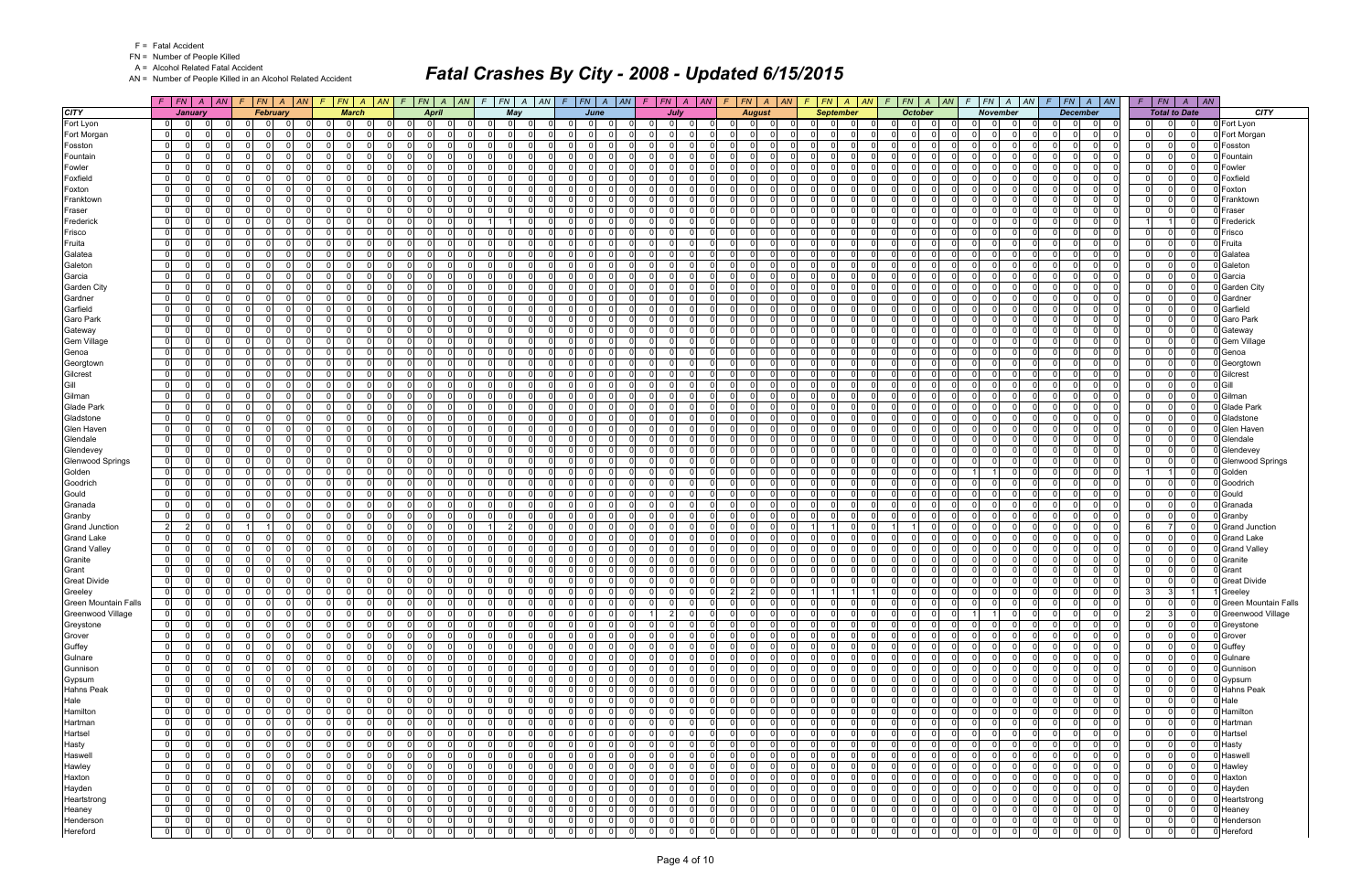FN = Number of People Killed

A = Alcohol Related Fatal Accident

AN = Number of People Killed in an Alcohol Related Accident

|                                      |                | F   FN   A   AN   F   FN   A   AN            |                |                            |                |                |          |                |                               | F FN A AN F FN A AN F FN A AN F FN A AN F FN A AN F FN A AN F FN A AN F FN A AN F FN A AN F FN A AN |                |                         |                |                |                |                         |                |                                         |                |                |                               |                      |                                            |                |                                  |                                  |                 |                         | $F$ $FN$ $A$ $AN$ $F$ $FN$ $A$ $AN$                  |                |                | $F$   $FN$   $A$   $AN$ |                               |
|--------------------------------------|----------------|----------------------------------------------|----------------|----------------------------|----------------|----------------|----------|----------------|-------------------------------|-----------------------------------------------------------------------------------------------------|----------------|-------------------------|----------------|----------------|----------------|-------------------------|----------------|-----------------------------------------|----------------|----------------|-------------------------------|----------------------|--------------------------------------------|----------------|----------------------------------|----------------------------------|-----------------|-------------------------|------------------------------------------------------|----------------|----------------|-------------------------|-------------------------------|
| <b>CITY</b>                          |                | <b>January</b>                               |                | <b>February</b>            |                | <b>March</b>   |          |                | <b>April</b>                  |                                                                                                     |                | May                     |                |                | June           |                         |                | July                                    |                |                | August                        |                      | <b>September</b>                           |                | <b>October</b>                   |                                  | <b>November</b> |                         | <b>December</b>                                      |                |                | <b>Total to Date</b>    | <b>CITY</b>                   |
| Hermosa                              | $\overline{0}$ | <sup>0</sup>                                 | $\Omega$       | $\Omega$                   | $\mathbf 0$    | $\Omega$       |          | 0 I            | - 0 l                         | $\Omega$                                                                                            | 0              | $\mathbf 0$<br>$\Omega$ |                | $\Omega$       | $\Omega$       | $\overline{0}$          | $\mathbf 0$    | $\mathbf{0}$                            |                | 01             | $\Omega$                      |                      | $\Omega$<br>$\Omega$                       | $\Omega$       | $\Omega$<br>$\Omega$             | 0                                | $\overline{0}$  |                         | 0<br>$\Omega$                                        | 0              | 0              | 0                       | Hermosa                       |
| Hesperus                             | $\mathbf{0}$   | $\Omega$<br>n l                              |                | $\Omega$<br>$\Omega$       | - Ol           | $\Omega$       |          | $\overline{0}$ | 0 I                           | $\Omega$                                                                                            | 0              | $\Omega$<br>$\Omega$    |                | $\Omega$       | 0              | -01                     | $\mathbf 0$    | $\mathbf{0}$<br>$\Omega$                |                | $\overline{0}$ | $\Omega$<br>$\Omega$          | $\overline{0}$       | - 0 l<br>$\Omega$                          | $\mathbf{0}$   | 0l<br>$\Omega$                   | $\overline{0}$<br>- 0 l          | -01             | 0 I                     | $\mathbf{0}$<br>- Ol                                 | $\mathbf{0}$   | $\overline{0}$ | $\overline{0}$          | Hesperus                      |
| Hiawatha                             |                | $\overline{0}$<br><sup>0</sup>               |                | $\Omega$                   | $\Omega$       | <sup>n</sup>   |          | <sup>0</sup>   | $\Omega$                      | $\Omega$                                                                                            | - Ol           | റ<br>$\Omega$           |                | $\Omega$       | $\Omega$       | -01                     | $\Omega$       | $\Omega$                                |                | $\Omega$       | $\Omega$                      | $\Omega$             | $\Omega$<br>$\Omega$                       | $\Omega$       | $\Omega$<br>റ                    | $\Omega$                         | $\Omega$        | - 0 l                   | $\Omega$<br>$\Omega$                                 | 0              | $\Omega$       | $\Omega$                | Hiawatha                      |
| <b>Hideaway Park</b>                 | 0              | $\Omega$<br>$\Omega$                         |                | $\Omega$<br>$\Omega$       | -ol            | $\Omega$       | $\Omega$ | $\Omega$       | $\Omega$                      | $\Omega$                                                                                            | $\Omega$       | $\Omega$                | $\Omega$       | $\Omega$       | $\Omega$       | -01                     | - 0 l          | $\Omega$<br>$\Omega$                    |                | $\overline{0}$ | $\cap$<br>$\Omega$            | $\Omega$             | n l<br>$\Omega$                            | $\Omega$       | $\Omega$<br>$\Omega$             | $\Omega$<br>$\Omega$             | $\Omega$        | 0 I                     | $\Omega$<br>$\Omega$                                 | $\mathbf{0}$   | $\Omega$       | $\Omega$                | <b>Hideawav Park</b>          |
| <b>Highlands Ranch</b>               |                | $\overline{0}$<br>0                          |                | $\Omega$                   | $\Omega$       | $\Omega$       |          | $\Omega$       | $\Omega$                      | $\Omega$                                                                                            | $\overline{0}$ | $\Omega$                |                |                | $\Omega$       | -01                     | $\Omega$       | $\Omega$                                |                | $\overline{0}$ | $\Omega$                      | $\Omega$             | $\Omega$                                   | $\Omega$       | $\Omega$                         | $\Omega$                         | $\Omega$        | $\Omega$                | $\Omega$<br>$\Omega$                                 | $\Omega$       | $\Omega$       | $\Omega$                | <b>Highlands Ranch</b>        |
| Hillrose                             | $\mathbf{0}$   | $\Omega$<br>n l                              |                | - 0 l<br>$\Omega$          | - ol           | $\Omega$       |          | $\Omega$       | $\overline{0}$                | $\Omega$                                                                                            | $\Omega$       | $\Omega$<br>$\Omega$    |                | $\Omega$       | $\Omega$       | -ol                     | 0 I            | $\mathbf{0}$<br>$\Omega$                |                | $\overline{0}$ | $\Omega$<br>$\Omega$          | $\Omega$             | n l<br>$\Omega$                            | 0              | $\Omega$<br>$\Omega$             | $\Omega$<br>$\Omega$             | -01             | 0 I                     | $\Omega$<br>$\Omega$                                 | 0              | $\Omega$       | $\Omega$                | 0 Hillrose                    |
| Hillside                             | $\mathbf{0}$   | <sup>0</sup><br>$\Omega$                     |                | $\Omega$<br>$\Omega$       | $\Omega$       | $\Omega$       |          | $\Omega$       | $\Omega$                      | $\Omega$                                                                                            | $\overline{0}$ | $\Omega$<br>$\Omega$    |                | $\Omega$       | $\Omega$       | -01                     | $\mathbf 0$    | $\Omega$<br>$\Omega$                    |                | $\Omega$       | - Ol                          | $\Omega$             | n l<br>$\Omega$                            | $\Omega$       | $\Omega$<br>$\Omega$             | $\Omega$<br>$\Omega$             | $\Omega$        | $\overline{0}$          | $\Omega$<br>$\Omega$                                 | 0              | $\Omega$       | $\Omega$                | Hillside                      |
| Hoehne                               |                | $\Omega$<br> 0                               |                | $\Omega$<br>$\Omega$       | -ol            | $\Omega$       | $\Omega$ | $\overline{0}$ | $\Omega$                      | $\Omega$                                                                                            | 0              | $\Omega$<br>$\Omega$    |                | $\Omega$       | $\Omega$       | -01                     | $\Omega$       | $\Omega$<br>$\Omega$                    |                | $\Omega$       | $\cap$<br>- Ol                | $\Omega$             | $\Omega$<br>$\Omega$                       | 0              | $\Omega$<br>റ                    | $\Omega$<br>$\Omega$             | $\Omega$        | 0 I                     | $\Omega$<br>$\Omega$                                 | 0              | $\Omega$       | $\Omega$                | Hoehne                        |
| Holly                                | $\Omega$       | $\Omega$                                     |                | $\Omega$                   | $\Omega$       | $\Omega$       |          | <sup>0</sup>   | $\Omega$                      | $\Omega$                                                                                            | $\Omega$       | $\Omega$<br>$\Omega$    |                |                | $\Omega$       | -ol                     | $\Omega$       | $\Omega$                                |                | $\Omega$       | $\Omega$                      | $\Omega$             | $\Omega$<br>$\Omega$                       | $\Omega$       | $\Omega$<br><sup>n</sup>         | $\Omega$<br>$\Omega$             | $\Omega$        | $\Omega$                | $\Omega$<br>$\Omega$                                 | $\Omega$       | $\Omega$       | $\Omega$                | Holly                         |
| Holyoke                              | $\mathbf{0}$   | $\Omega$<br>$\Omega$                         |                | $\Omega$<br>$\Omega$       | - ol           | $\Omega$       | $\Omega$ | $\overline{0}$ | - 0 l                         | $\Omega$                                                                                            | 0              | $\Omega$                | 0 I            | $\Omega$       | $\Omega$       | -ol                     | - 0 l          | $\mathbf{0}$<br>$\Omega$                |                | $\overline{0}$ | $\cap$<br>$\mathbf 0$         | $\Omega$             | $\Omega$<br>$\Omega$                       | $\mathbf{0}$   | - Ol<br>$\Omega$                 | $\overline{0}$<br>$\Omega$       | -01             | 0 I                     | $\Omega$<br>$\Omega$                                 | 0              | $\overline{0}$ | $\Omega$                | Holyoke                       |
| Homelake                             |                | $\overline{0}$<br>0<br>0                     |                | $\Omega$                   | $\Omega$       | <sup>n</sup>   |          | $\Omega$       | $\Omega$                      | $\Omega$                                                                                            | $\Omega$       | റ<br>$\Omega$           |                | $\Omega$       | $\Omega$       | -01                     | $\Omega$       | $\Omega$                                |                | $\Omega$       | $\Omega$<br>$\cap$            | $\Omega$             | 0<br>$\Omega$                              | $\mathbf{0}$   | $\Omega$<br>റ                    | $\Omega$                         | $\Omega$        | -ol                     | $\Omega$<br>$\Omega$                                 | 0              | $\Omega$       | $\Omega$                | Homelake                      |
|                                      | $\mathbf{0}$   | $\Omega$<br>n l                              | $\cap$         | $\Omega$<br>$\Omega$       | -ol            | $\Omega$       | $\Omega$ | $\Omega$       | $\Omega$                      | $\Omega$                                                                                            | $\Omega$       | n I                     | $\Omega$       | $\Omega$       | $\Omega$       | $\overline{\mathbf{0}}$ | - 0 l          | $\Omega$<br>$\Omega$                    |                | $\mathbf 0$    | $\cap$<br>$\Omega$            | $\Omega$             | n l<br>$\Omega$                            | $\Omega$       | $\Omega$<br>$\Omega$             | $\Omega$<br>$\Omega$             | -01             | $\overline{0}$          | $\Omega$<br>$\Omega$                                 | 0              | $\Omega$       | $\Omega$                |                               |
| Hooper<br><b>Hot Sulphur Springs</b> |                | $\overline{0}$<br>$\Omega$                   |                | $\Omega$                   | $\mathbf 0$    | 0              |          | 0 I            | $\Omega$                      | $\Omega$                                                                                            | $\overline{0}$ | $\Omega$                |                |                | $\Omega$       | 0                       | $\Omega$       | $\Omega$                                |                | $\mathbf{0}$   | 0                             | $\Omega$             | $\Omega$<br>$\Omega$                       | $\mathbf{0}$   | $\Omega$                         | $\Omega$<br>$\Omega$             | $\Omega$        | $\Omega$                | $\Omega$<br>$\Omega$                                 | $\Omega$       | $\Omega$       | $\Omega$                | Hooper<br>Hot Sulphur Springs |
| Hotchkiss                            | $\mathbf{0}$   | <sup>0</sup>                                 |                | $\Omega$<br>$\Omega$       | $\Omega$       | $\Omega$       |          | $\Omega$       | $\Omega$                      | $\Omega$                                                                                            | $\Omega$       | $\Omega$<br>$\Omega$    |                | $\Omega$       | $\Omega$       | -ol                     | - 0 l          | $\Omega$                                |                | $\Omega$       | $\Omega$                      | $\Omega$             | $\Omega$                                   | 0              | $\Omega$<br>$\Omega$             | $\Omega$                         | $\Omega$        | n l                     | $\Omega$<br>$\Omega$                                 | 0              | $\Omega$       | $\Omega$                | Hotchkiss                     |
|                                      | 0              | n l                                          |                | $\Omega$                   | - ol           | $\Omega$       |          | $\Omega$       | $\Omega$                      | $\Omega$                                                                                            |                | $\Omega$<br>$\Omega$    |                |                | $\Omega$       |                         | $\Omega$       | $\Omega$                                |                | $\Omega$       | - Ol                          | $\Omega$             | n l<br>$\Omega$                            | $\Omega$       | $\Omega$<br>$\Omega$             | $\Omega$                         | $\Omega$        |                         | $\Omega$<br>$\Omega$                                 |                | $\Omega$       | $\Omega$                |                               |
| Howard                               |                |                                              |                | $\Omega$                   |                |                |          |                |                               |                                                                                                     | $\Omega$       |                         |                | $\Omega$       |                | -01                     |                | $\Omega$                                |                |                |                               |                      |                                            |                |                                  |                                  |                 | - 0 l                   |                                                      | 0              |                |                         | Howard                        |
| Hoyt                                 |                | $\Omega$<br>$\overline{0}$                   |                | $\Omega$<br>n              | $\Omega$       | <sup>n</sup>   |          | $\Omega$       | $\Omega$                      | $\Omega$                                                                                            | $\Omega$       | $\Omega$<br>$\Omega$    |                | $\Omega$       | $\Omega$       | -01                     | $\Omega$       | -01<br>$\Omega$                         |                | $\Omega$       | - Ol                          | $\Omega$<br>$\Omega$ | $\Omega$<br>$\Omega$<br>n                  | $\mathbf{0}$   | $\Omega$<br>$\Omega$             | $\Omega$<br>$\Omega$             | $\Omega$        | 0 I                     | $\Omega$<br>$\Omega$                                 | 0              | $\Omega$       | $\Omega$                | Hoyt                          |
| Hudson                               |                | $\overline{0}$<br>$\Omega$                   |                | $\Omega$<br><sup>n</sup>   | -ol            | $\Omega$       |          | $\Omega$       | $\Omega$                      | $\Omega$                                                                                            | $\Omega$       | $\Omega$<br>$\Omega$    |                | $\Omega$       | $\Omega$       | -ol                     | $\Omega$       | $\overline{0}$                          |                | $\Omega$       | - Ol                          |                      | $\Omega$                                   | 0              | $\Omega$                         |                                  | $\Omega$        | -ol                     | $\Omega$<br>$\Omega$                                 |                |                | $\Omega$                | Hudson                        |
| Hugo                                 |                | $\Omega$<br>$\overline{0}$                   |                | $\Omega$<br>$\Omega$       | $\Omega$       | $\Omega$       |          | $\overline{0}$ | $\Omega$                      | $\Omega$                                                                                            | 0              | $\Omega$<br>$\Omega$    |                | $\Omega$       | $\Omega$       | -01                     | $\mathbf 0$    | 01                                      |                | $\overline{0}$ | $\Omega$                      | $\Omega$             | $\Omega$<br>$\Omega$                       | $\mathbf{0}$   | $\Omega$<br>$\Omega$             | $\Omega$<br>$\Omega$             | $\Omega$        | - 0 l                   | $\Omega$<br>$\Omega$                                 | 0              | $\Omega$       | $\Omega$                | Hugo                          |
| Hygiene                              |                | $\overline{0}$<br>$\Omega$                   |                | $\Omega$<br>n              | $\Omega$       | <sup>n</sup>   |          | $\Omega$       | $\Omega$                      | $\Omega$                                                                                            | - Ol           | $\Omega$<br>$\Omega$    |                | $\Omega$       | $\Omega$       | -01                     | $\Omega$       | $\Omega$<br>$\Omega$                    |                | $\Omega$       | $\Omega$                      | $\Omega$             | $\Omega$<br>$\Omega$                       | $\Omega$       | $\Omega$<br>$\Omega$             | $\Omega$                         | $\Omega$        | - 0 l                   | $\Omega$<br>$\Omega$                                 | 0              | $\Omega$       | $\Omega$                | Hygiene                       |
| <b>Idaho Springs</b>                 | $\mathbf{0}$   | $\Omega$<br>$\Omega$                         |                | $\Omega$<br>$\Omega$       | -ol            | $\Omega$       | $\Omega$ | $\Omega$       | $\Omega$                      | $\Omega$                                                                                            | $\Omega$       | $\Omega$                | 0 I            | $\Omega$       | $\Omega$       | $\overline{\mathbf{0}}$ | $\mathbf 0$    | $\mathbf{0}$<br>$\Omega$                |                | $\Omega$       | $\Omega$                      | $\Omega$             | n l<br>$\Omega$                            | $\Omega$       | $\Omega$<br>$\Omega$             | $\Omega$<br>$\Omega$             | -01             | $\overline{0}$          | $\Omega$<br>$\Omega$                                 | 0              | $\Omega$       | $\Omega$                | <b>Idaho Springs</b>          |
| Idalia                               | 0              | $\Omega$                                     |                | $\Omega$<br>n              | $\mathbf 0$    | $\Omega$       |          | $\overline{0}$ | $\Omega$                      | $\Omega$                                                                                            | 0              | $\Omega$<br>$\Omega$    |                | $\Omega$       | $\Omega$       | 0                       | $\Omega$       | $\Omega$<br>$\Omega$                    |                | $\overline{0}$ | $\Omega$                      | $\Omega$             | $\Omega$<br>$\Omega$                       | $\Omega$       | $\cap$<br>- 0                    | $\Omega$<br>$\Omega$             | $\Omega$        | $\Omega$                | $\Omega$<br>$\Omega$                                 | 0              | $\Omega$       | $\Omega$                | Idalia                        |
| Idledale                             |                | $\overline{0}$<br>$\Omega$                   |                | - 0 l<br>$\Omega$          | -01            | $\Omega$       |          | $\overline{0}$ | $\Omega$                      | $\Omega$                                                                                            | $\Omega$       | $\Omega$<br>$\Omega$    |                | $\Omega$       | $\Omega$       | -01                     | - 0 l          | $\overline{0}$<br>$\Omega$              |                | $\overline{0}$ | $\Omega$                      | $\Omega$             | $\Omega$                                   | 0              | $\Omega$<br>$\Omega$             | $\Omega$<br>$\Omega$             | $\Omega$        | - 0 l                   | $\Omega$<br>$\Omega$                                 | 0              | $\Omega$       | $\Omega$                | Idledale                      |
| Ignacio                              | $\mathbf{0}$   | $\Omega$                                     |                | $\Omega$<br>- 0            | - ol           | $\Omega$       |          | $\Omega$       | $\Omega$                      | $\Omega$                                                                                            | $\Omega$       | $\Omega$<br>$\Omega$    |                | $\Omega$       | $\Omega$       | -01                     | $\Omega$       | $\Omega$<br>$\Omega$                    |                | $\Omega$       | $\Omega$                      | $\Omega$             | n l<br>$\Omega$                            | - 0 l          | $\Omega$<br>$\Omega$             | $\Omega$<br>$\Omega$             | $\Omega$        | - 0 l                   | $\Omega$<br>$\Omega$                                 | 0              | $\Omega$       | $\Omega$                | Ignacio                       |
| <b>Iliff</b>                         |                | $\overline{0}$<br>0                          |                | $\Omega$<br>$\Omega$       | $\Omega$       | <sup>0</sup>   |          | $\overline{0}$ | $\Omega$                      | $\Omega$                                                                                            | $\Omega$       | $\Omega$<br>$\Omega$    |                | $\Omega$       | $\Omega$       | -01                     | $\Omega$       | $\Omega$                                |                | $\Omega$       | - Ol                          | $\Omega$             | $\Omega$<br>$\Omega$                       | $\mathbf{0}$   | $\Omega$<br><sup>0</sup>         | $\Omega$<br>$\Omega$             | $\Omega$        | 0 I                     | $\Omega$<br>$\Omega$                                 | 0              | $\Omega$       | $\Omega$                | lliff                         |
| Indian Hills                         | 0              | $\Omega$                                     |                | $\Omega$<br>$\Omega$       | $\Omega$       | $\Omega$       |          | $\Omega$       | $\Omega$                      | $\Omega$                                                                                            | $\Omega$       | $\Omega$<br>$\Omega$    |                | $\Omega$       | $\Omega$       | -ol                     | $\Omega$       | $\Omega$<br>$\Omega$                    |                | $\Omega$       | $\Omega$                      | $\Omega$             | $\Omega$<br>$\Omega$                       | $\Omega$       | $\Omega$<br>$\Omega$             | $\Omega$<br>$\Omega$             | $\Omega$        | -ol                     | $\Omega$<br>$\Omega$                                 | 0              | $\Omega$       | $\Omega$                | <b>Indian Hills</b>           |
| Jamestown                            |                | 0 <br>0                                      |                | $\Omega$<br>0              | $\overline{0}$ | $\Omega$       | $\Omega$ | 0              | 0                             | $\Omega$                                                                                            | 0              | $\Omega$<br>$\Omega$    |                | $\Omega$       | $\overline{0}$ | 0                       | 0              | $\overline{0}$<br>$\Omega$              |                | $\overline{0}$ | .0                            | 0                    | $\Omega$<br>$\Omega$                       | 0              | $\Omega$<br>$\Omega$             | $\mathbf{0}$<br>$\Omega$         | $\Omega$        | 01                      | $\Omega$<br>$\mathbf 0$                              | 0              | $\mathbf 0$    | $\overline{0}$          | Jamestown                     |
| Jansen                               |                | $\overline{0}$<br>$\Omega$                   |                | $\Omega$                   | $\Omega$       | $\Omega$       |          | $\Omega$       | $\Omega$                      | $\Omega$                                                                                            | $\Omega$       | $\Omega$<br>$\Omega$    |                |                | $\Omega$       | -01                     | $\Omega$       | $\Omega$                                |                | $\Omega$       | $\Omega$                      | $\Omega$             | $\Omega$                                   | $\Omega$       | $\Omega$                         | $\Omega$                         | $\Omega$        | n l                     | $\Omega$<br>$\Omega$                                 | 0              | $\Omega$       | $\Omega$                | Jansen                        |
| Jaroso                               | $\mathbf 0$    | 0                                            |                | $\Omega$<br>$\Omega$       | -01            | $\Omega$       | $\Omega$ | 0 I            | $\Omega$                      | $\Omega$                                                                                            | $\overline{0}$ | $\Omega$<br>$\Omega$    |                | $\Omega$       | $\Omega$       | $\overline{0}$          | $\mathbf 0$    | $\Omega$<br>$\Omega$                    |                | $\Omega$       | $\mathbf 0$                   | - Ol                 | $\Omega$<br>$\Omega$                       | $\mathbf{0}$   | $\Omega$<br>$\Omega$             | $\Omega$<br>$\Omega$             | $\Omega$        | - 0 l                   | $\Omega$<br>$\Omega$                                 | 0              | $\Omega$       | $\Omega$                | Jaroso                        |
| Jefferson                            |                | $\overline{0}$<br>$\Omega$<br>$\Omega$       |                | $\Omega$<br>$\Omega$       | -ol            | $\Omega$       | $\Omega$ | $\Omega$       | $\Omega$                      | $\Omega$                                                                                            | $\Omega$       | $\Omega$<br>$\Omega$    |                | $\Omega$       | $\Omega$       | -ol                     | $\Omega$       | $\Omega$                                |                | $\Omega$       | n l                           | $\Omega$             | $\Omega$<br>$\Omega$                       | $\Omega$       | $\cap$<br>$\Omega$               | $\Omega$<br>$\Omega$             | $\Omega$        | 0l                      | $\Omega$<br>$\Omega$                                 | 0              | $\Omega$       | $\Omega$                | Jefferson                     |
| Joes                                 |                | $\overline{0}$<br>$\Omega$                   |                | $\Omega$<br>n              | $\Omega$       | $\Omega$       |          | $\Omega$       | $\Omega$                      | $\Omega$                                                                                            | n l            | $\Omega$<br>$\Omega$    |                | $\Omega$       | $\Omega$       | -01                     | $\Omega$       | $\Omega$<br>$\Omega$                    |                | $\Omega$       | $\Omega$                      | $\Omega$             | $\Omega$<br>$\Omega$                       | $\Omega$       | $\Omega$<br>- 0                  | $\Omega$<br>$\Omega$             | $\Omega$        | $\Omega$                | $\Omega$<br>$\Omega$                                 | 0              | $\Omega$       | $\Omega$                | Joes                          |
| Johnson Village                      |                | $\overline{0}$<br>$\Omega$<br>$\Omega$       |                | $\Omega$<br>$\Omega$       | -ol            | $\Omega$       | $\Omega$ | $\overline{0}$ | - 0 l                         | $\Omega$                                                                                            | 0              | $\Omega$                | 0 I            | $\Omega$       | $\Omega$       | -ol                     | - 0 l          | $\mathbf{0}$<br>$\Omega$                |                | $\overline{0}$ | $\Omega$                      | $\Omega$             | $\Omega$<br>$\Omega$                       | $\mathbf{0}$   | $\Omega$<br>$\Omega$             | $\Omega$<br>$\Omega$             | -01             | 0 I                     | $\Omega$<br>$\Omega$                                 | 0              | $\overline{0}$ | $\overline{0}$          | Johnson Village               |
| Johnstown                            |                | 0 <br>0<br>0                                 |                | $\Omega$<br>റ              | $\Omega$       | <sup>n</sup>   | $\Omega$ | $\Omega$       | $\Omega$                      | $\Omega$                                                                                            | $\Omega$       | $\Omega$<br>- 0         |                | $\Omega$       | $\Omega$       | $\overline{0}$          | $\Omega$       | $\Omega$                                |                | $\Omega$       | $\Omega$<br>$\Omega$          | $\Omega$             | 0<br>$\Omega$                              | $\mathbf{0}$   | $\Omega$<br>$\Omega$             | $\Omega$<br>$\Omega$             | $\Omega$        | - 0 l                   | $\Omega$<br>$\Omega$                                 | 0              | $\Omega$       | $\Omega$                | Johnstown                     |
| Julesburg                            | $\mathbf{0}$   | $\Omega$<br>$\Omega$                         |                | $\Omega$<br>$\Omega$       | -ol            | $\Omega$       | $\Omega$ | $\Omega$       | $\Omega$                      | $\Omega$                                                                                            | $\Omega$       | $\Omega$                | $\Omega$       | $\Omega$       | $\Omega$       | -ol                     | 0 I            | $\Omega$<br>$\Omega$                    |                | $\Omega$       | $\Omega$<br>$\Omega$          | $\Omega$             | n l<br>$\Omega$                            | $\Omega$       | $\Omega$<br>$\Omega$             | $\Omega$<br>$\Omega$             | $\Omega$        | 0l                      | $\Omega$<br>$\Omega$                                 | 0              | $\Omega$       | $\Omega$                | Julesburg                     |
| Karval                               |                | 0 <br>0                                      |                | $\Omega$<br>$\Omega$       | $\mathbf 0$    | $\Omega$       |          | 0 I            | $\Omega$                      | $\Omega$                                                                                            | $\overline{0}$ | -0<br>0                 |                | 0              | $\Omega$       | 0                       | $\Omega$       | $\Omega$                                |                | $\overline{0}$ | $\Omega$                      | $\mathbf 0$          | $\Omega$<br>$\Omega$                       | - 0 l          | $\Omega$<br>0                    | $\Omega$                         | $\Omega$        | $\mathbf 0$             | $\Omega$<br>$\Omega$                                 | $\mathbf 0$    | $\Omega$       | $\Omega$                | Karval                        |
| Kassler                              |                | $\overline{0}$<br>$\Omega$<br>$\Omega$       |                | $\Omega$<br>$\Omega$       | -ol            | $\Omega$       | $\Omega$ | $\Omega$       | $\Omega$                      | $\Omega$                                                                                            | $\Omega$       | $\Omega$<br>$\Omega$    |                | $\Omega$       | $\Omega$       | -ol                     | 0 I            | $\mathbf{0}$<br>$\Omega$                |                | $\overline{0}$ | $\Omega$<br>- Ol              | $\Omega$             | n l<br>$\Omega$                            | 0              | $\Omega$<br>$\Omega$             | <sup>0</sup><br>$\Omega$         | $\Omega$        | 0 I                     | $\Omega$<br>$\Omega$                                 | 0              | $\Omega$       | $\Omega$                | Kassler                       |
| Keenesburg                           | $\mathbf{0}$   | 0<br>0                                       |                | $\Omega$<br>$\Omega$       | $\Omega$       | $\Omega$       | $\Omega$ | $\Omega$       | $\Omega$                      | $\Omega$                                                                                            | $\overline{0}$ | $\Omega$<br>$\Omega$    |                | $\Omega$       | $\Omega$       | $\overline{0}$          | $\mathbf 0$    | $\Omega$<br>$\Omega$                    |                | - O I          | $\mathbf 0$<br>$\cap$         | $\overline{0}$       | $\Omega$<br>$\Omega$                       | $\mathbf{0}$   | $\Omega$<br>$\Omega$             | $\Omega$<br>$\Omega$             | $\Omega$        | $\overline{\mathbf{0}}$ | $\Omega$<br>$\Omega$                                 | 0              | $\Omega$       | $\Omega$                | Keenesburg                    |
| Kelim                                |                | $\overline{0}$<br>$\Omega$<br>$\Omega$       |                | $\Omega$<br>$\cap$         | -ol            | $\Omega$       | $\Omega$ | $\overline{0}$ | $\Omega$                      | $\Omega$                                                                                            | 0              | $\Omega$<br>$\Omega$    |                | $\Omega$       | $\Omega$       | -ol                     | $\Omega$       | $\Omega$                                |                | $\Omega$       | $\Omega$<br>$\Omega$          | $\Omega$             | $\Omega$<br>$\Omega$                       | 0              | $\Omega$<br>$\Omega$             | $\Omega$<br>$\Omega$             | $\Omega$        | $\overline{0}$          | $\Omega$<br>$\Omega$                                 | 0              | $\Omega$       | $\Omega$                | Kelim                         |
| Keota                                | $\Omega$       | $\Omega$                                     |                | $\Omega$                   | $\Omega$       | $\Omega$       |          | <sup>0</sup>   | $\Omega$                      | $\Omega$                                                                                            | $\Omega$       | $\Omega$                |                |                | $\Omega$       | - Ol                    | $\Omega$       | $\Omega$                                |                | $\Omega$       | $\Omega$                      |                      | $\Omega$                                   | $\Omega$       | $\Omega$                         | $\Omega$                         | $\Omega$        | $\Omega$                | $\Omega$<br>$\Omega$                                 | $\Omega$       | $\Omega$       | $\Omega$                | Keota                         |
| Kersey                               | $\overline{0}$ | 0                                            |                | $\mathbf 0$<br>$\Omega$    | 0              | $\Omega$       | $\Omega$ | 0 I            | $\mathbf 0$                   | $\Omega$                                                                                            | 0              | - O I                   | 0 I            | $\Omega$       | $\Omega$       | -01                     | $\mathbf 0$    | 01<br>$\Omega$                          |                | $\overline{0}$ | $\mathbf 0$                   | $\Omega$             | $\Omega$<br>$\Omega$                       | $\mathbf{0}$   | $\Omega$<br>$\Omega$             | 0 I<br>$\Omega$                  | $\overline{0}$  | 0 I                     | $\Omega$<br>$\Omega$                                 | $\mathbf 0$    | $\Omega$       | $\Omega$                | Kersey                        |
| Keystone                             |                | $\overline{0}$<br>$\Omega$                   |                | $\Omega$<br>n              | -ol            | $\Omega$       |          | $\Omega$       | $\Omega$                      | $\Omega$                                                                                            | $\Omega$       | $\Omega$<br>$\Omega$    |                | $\Omega$       | $\Omega$       | -01                     | $\Omega$       | 0 <sup>1</sup>                          |                | $\Omega$       | $\Omega$                      | $\Omega$             | $\Omega$<br>$\Omega$                       | $\Omega$       | $\Omega$                         | $\Omega$                         | $\Omega$        | n                       | $\Omega$<br>$\Omega$                                 | $\Omega$       | $\Omega$       | $\Omega$                | Keystone                      |
| Kim                                  | $\mathbf{0}$   | $\Omega$                                     |                | $\Omega$<br>$\Omega$       | -ol            | $\Omega$       | $\Omega$ | $\Omega$       | $\Omega$                      | $\Omega$                                                                                            | $\overline{0}$ | $\Omega$                | 0 I            | $\Omega$       | $\Omega$       | $\overline{\mathbf{0}}$ | $\mathbf 0$    | $\overline{0}$<br>$\Omega$              |                | $\Omega$       | $\Omega$                      | $\Omega$             | $\Omega$<br>$\Omega$                       | $\mathbf{0}$   | $\Omega$<br>$\Omega$             | $\Omega$<br>$\Omega$             | $\Omega$        | $\overline{0}$          | $\Omega$<br>$\Omega$                                 | $\mathbf{0}$   | $\Omega$       | $\Omega$                | <b>Kim</b>                    |
| Kiowa                                |                | $\overline{0}$<br>$\Omega$                   |                | $\Omega$                   | $\mathbf 0$    | $\Omega$       |          | $\overline{0}$ | $\Omega$                      | $\Omega$                                                                                            | $\Omega$       | $\Omega$<br>$\Omega$    |                |                | $\Omega$       | -ol                     | $\Omega$       | $\Omega$                                |                | $\overline{0}$ | $\Omega$                      | $\Omega$             | $\Omega$<br>$\Omega$                       | $\Omega$       | n                                | $\Omega$<br>$\Omega$             | $\Omega$        | $\Omega$                | $\Omega$<br>$\Omega$                                 | 0              | $\Omega$       | $\Omega$                | Kiowa                         |
| Kirk                                 |                | $\Omega$<br>$\overline{0}$                   |                | - 0 l<br>$\Omega$          | 0              | $\Omega$       |          | $\overline{0}$ | $\Omega$                      | $\Omega$                                                                                            | 0              | - O I                   | 0 I            | $\Omega$       | $\Omega$       | -01                     | - 0 l          | $\mathbf{0}$<br>$\Omega$                |                | $\overline{0}$ | $\Omega$                      | $\Omega$             | $\Omega$                                   | 0              | $\Omega$<br>$\Omega$             | $\Omega$<br>$\Omega$             | $\Omega$        | - 0 l                   | $\Omega$<br>$\Omega$                                 | $\mathbf{0}$   | $\Omega$       | $\Omega$                | <b>Kirk</b>                   |
| <b>Kit Carson</b>                    | $\Omega$       | $\Omega$<br>$\Omega$                         | $\Omega$       | $\Omega$<br>$\Omega$       | $\circ$        | $\overline{0}$ | $\Omega$ | 0              | 0l                            | $\Omega$                                                                                            | 0              | $\Omega$                | $\Omega$       | $\Omega$       | $\Omega$       | -ol                     | 0l             | $\Omega$                                | $\Omega$       | 0              | $\Omega$<br>$\Omega$          | ol                   | 0 <br>$\Omega$                             | 0              | - 0 I<br>$\Omega$                | 0 <br>$\Omega$                   | $\Omega$        | 0l                      | $\Omega$<br>$\Omega$                                 | $\Omega$       | $\Omega$       | $\Omega$                | Kit Carson                    |
| Kittredge                            |                | 0 <br>$\overline{0}$<br>$\Omega$             |                | $\mathbf 0$<br>$\Omega$    | $\Omega$       | 0              | $\Omega$ | $\Omega$       | $\overline{0}$                | $\Omega$                                                                                            | $\Omega$       | -01                     | 0 I            | $\Omega$       | $\Omega$       | 0                       | $\Omega$       | - 01<br>$\Omega$                        |                | $\Omega$       | $\mathbf 0$<br>$\Omega$       | $\Omega$             | $\Omega$<br>$\Omega$                       | $\Omega$       | $\Omega$<br>$\Omega$             | $\mathbf 0$<br>0                 | 0               | $\mathbf 0$             | $\Omega$<br> 0                                       | $\mathbf 0$    | $\Omega$       | $\Omega$                | 0 Kittredge                   |
| Kline                                |                | $\overline{0}$<br>$\Omega$                   |                | $\Omega$                   | $\Omega$       | $\Omega$       |          | <sup>0</sup>   | $\Omega$                      | $\Omega$                                                                                            | $\Omega$       | $\Omega$<br>$\Omega$    |                |                | $\Omega$       | 0                       | $\Omega$       | $\overline{0}$                          |                | $\overline{0}$ | - Ol                          |                      | $\Omega$                                   | $\overline{0}$ | $\Omega$                         | $\Omega$<br>$\Omega$             | $\Omega$        | $\Omega$                | $\Omega$<br>$\overline{0}$                           | 0              | $\overline{0}$ | $\Omega$                | Kline                         |
| Kornman                              | 0              | $\Omega$<br>$\Omega$                         |                | $\mathbf 0$<br>$\Omega$    | 0              | $\Omega$       |          | $\overline{0}$ | $\overline{0}$                | $\overline{0}$                                                                                      | 0              | - O I                   | 0 I            | $\Omega$       | $\overline{0}$ | 0                       | 01             | 0 <br>$\Omega$                          |                | 0              | $\mathbf 0$<br>$\Omega$       | $\mathbf 0$          | 0 <br>$\Omega$                             | 0              | $\mathbf 0$<br>$\Omega$          | $\overline{0}$<br> 0             | $\overline{0}$  | $\overline{0}$          | 0 <br> 0                                             | $\mathbf{0}$   | $\overline{0}$ | $\overline{0}$          | Kornman                       |
| Kremmling                            | 0              | $\Omega$<br>0                                |                | $\mathbf 0$<br>$\Omega$    | 0              | $\Omega$       | $\Omega$ | $\overline{0}$ | 0                             | $\overline{0}$                                                                                      | $\overline{0}$ | $\Omega$<br>- 0         |                | $\Omega$       | $\Omega$       | 0                       | $\overline{0}$ | 0 <br>$\Omega$                          |                | $\overline{0}$ | $\Omega$<br>$\mathbf 0$       | $\mathbf 0$          | $\Omega$<br>$\Omega$                       | 0              | $\Omega$<br>$\Omega$             | $\overline{0}$<br> 0             | $\Omega$        | 0                       | $\mathbf 0$<br> 0                                    | 0              | $\mathbf 0$    | $\Omega$                | Kremmling                     |
| Kutch                                | $\mathbf{0}$   | $\Omega$<br>$\Omega$                         |                | $\mathbf 0$<br>$\Omega$    | 0              | $\Omega$       | $\Omega$ | $\overline{0}$ | $\overline{\mathbf{0}}$       | $\overline{0}$                                                                                      | 0              | $\Omega$                | 0 I            | $\Omega$       | $\Omega$       | 0                       | 0 I            | $\overline{0}$<br>$\Omega$              |                | $\mathbf 0$    | $\mathbf 0$                   | $\Omega$             | - 0 l<br>$\Omega$                          | $\mathbf{0}$   | $\Omega$<br>$\Omega$             | $\Omega$<br>$\overline{0}$       | -01             | $\overline{0}$          | $\overline{0}$<br>$\overline{0}$                     | 0              | 0 I            | $\Omega$                | Kutch                         |
| La Garita                            |                | $\overline{0}$<br>$\Omega$                   |                | $\Omega$                   | 0              | $\Omega$       |          | $\overline{0}$ | 0                             | $\Omega$                                                                                            | 0              | $\Omega$<br>- 0         |                | 0              | $\overline{0}$ | 0                       | $\overline{0}$ | $\Omega$                                |                | $\overline{0}$ | $\Omega$                      | $\mathbf 0$          | 0 <br>$\Omega$                             | $\overline{0}$ | $\Omega$                         | $\mathbf 0$<br> 0                | $\Omega$        | $\overline{0}$          | $\mathbf{0}$<br> 0                                   | $\overline{0}$ | $\mathbf 0$    | $\Omega$                | La Garita                     |
| La Jara                              |                | $\overline{0}$<br>$\Omega$                   |                | $\mathbf 0$<br>$\Omega$    | 0              | 0 I            | $\Omega$ | $\overline{0}$ | $\overline{0}$                | $\mathbf 0$                                                                                         | 0              | $\Omega$                | 0              | 0              | $\overline{0}$ | 0                       | $\overline{0}$ | $\mathbf 0$<br>$\Omega$                 |                | 0              | 0                             | $\mathbf 0$          | 0 <br>- O I                                | 0              | $\mathbf 0$<br>$\Omega$          | 0 <br>$\Omega$                   | $\overline{0}$  | $\overline{0}$          | $\overline{0}$<br>$\overline{0}$                     | 0              | $\Omega$       | $\Omega$                | 0 La Jara                     |
| La Junta                             | $\mathbf{0}$   | $\Omega$                                     |                | $\mathbf 0$<br>$\Omega$    | 0              | $\Omega$       |          | 0 I            | $\overline{0}$                | $\overline{0}$                                                                                      | 0              | -01<br>$\Omega$         |                | $\Omega$       | $\Omega$       | 0                       | $\mathbf 0$    | $\overline{0}$<br>$\Omega$              |                | $\mathbf 0$    | $\mathbf 0$                   | $\Omega$             | 0 <br>$\Omega$                             | 0              | $\Omega$<br>$\Omega$             | 0 I<br>$\mathbf 0$               | $\overline{0}$  | $\overline{0}$          | $\overline{0}$<br> 0                                 | $\mathbf 0$    | $\Omega$       | $\Omega$                | La Junta                      |
| La Salle                             |                | 0 <br>$\Omega$<br>0                          |                | $\mathbf 0$<br>0           | 0              | $\Omega$       | $\Omega$ | $\Omega$       | 0                             | - O I                                                                                               | 0              | $\Omega$<br>- 0         |                | $\Omega$       | $\overline{0}$ | 0                       | 0 I            | 0 <br>$\Omega$                          |                | $\mathbf{0}$   | $\Omega$<br>$\mathbf 0$       | $\mathbf 0$          | $\Omega$<br>- O I                          | 0              | $\Omega$<br>$\Omega$             | $\Omega$<br> 0                   | $\Omega$        | $\overline{0}$          | - O I<br>$\mathbf 0$                                 | 0              | $\mathbf 0$    | $\Omega$                | La Salle                      |
| La Veta                              | $\mathbf{0}$   | $\Omega$<br>$\Omega$                         |                | - 0 l<br>$\Omega$          | 0              | $\Omega$       | $\Omega$ | $\overline{0}$ | 0                             | $\overline{0}$                                                                                      | 0              | $\Omega$                | 0 I            | $\Omega$       | $\Omega$       | 0                       | 0 I            | $\mathbf{0}$<br>$\Omega$                |                | $\mathbf 0$    | $\mathbf 0$                   | $\overline{0}$       | - 0 l<br>- O I                             | 0              | - Ol<br>$\Omega$                 | $\Omega$<br> 0                   | $\Omega$        | $\mathbf 0$             | $\overline{0}$<br>$\overline{0}$                     | $\mathbf{0}$   | $\overline{0}$ | $\Omega$                | J La Veta                     |
| Lafayette                            |                | 0 <br>0                                      |                | $\mathbf 0$<br>0           | 0              | $\mathbf{0}$   | $\Omega$ | 0              | 01                            | $\overline{0}$                                                                                      | $\overline{0}$ | -01<br>$\Omega$         |                | 0              | $\overline{0}$ | 0                       | 01             | $\overline{0}$<br>$\Omega$              |                | $\overline{0}$ | $\mathbf 0$                   | $\mathbf 0$          | 0 <br>$\mathbf 0$                          | 0              | $\Omega$<br>$\mathbf{0}$         | $\overline{0}$<br> 0             | 0               | $\overline{0}$          | $\mathbf 0$<br>$\overline{0}$                        | 0              | $\overline{0}$ | $\mathbf{0}$            | 0 Lafayette                   |
| Laird                                |                | $\overline{0}$<br>$\overline{0}$<br>- 0 l    |                | - 0 l<br>$\Omega$          | 0              | 0 I            | $\Omega$ | $\overline{0}$ | $\overline{0}$                | $\overline{0}$                                                                                      | 0              | $\mathbf 0$             | 0 I            | $\Omega$       | 0              | 0                       | 0 I            | 0                                       | $\overline{0}$ | $\overline{0}$ | $\overline{0}$<br>$\mathbf 0$ | 0                    | 0 <br>$\mathbf 0$                          | 0              | $\overline{0}$<br>- O I          | $\overline{0}$<br> 0             | 0               | $\overline{0}$          | 0 <br>$\overline{0}$                                 | $\mathbf{0}$   | $\Omega$       | $\overline{0}$          | Laird                         |
| Lake City                            |                | $\overline{0}$<br>0<br>0                     |                | $\mathbf 0$<br>$\Omega$    | 0              | $\Omega$       | $\Omega$ | 0 I            | $\mathbf 0$                   | - O I                                                                                               | 0              | -01                     | 0 I            | $\mathbf 0$    | $\overline{0}$ | 0                       | 0 I            | $\mathbf 0$<br>$\Omega$                 |                | $\mathbf 0$    | 0                             | $\overline{0}$       | 0 <br>- O I                                | 0              | $\Omega$<br>$\Omega$             | $\Omega$<br> 0                   | $\overline{0}$  | $\mathbf 0$             | $\overline{0}$<br>$\overline{0}$                     | 0              | $\overline{0}$ | $\Omega$                | Lake City                     |
| Lake George                          | 0              | $\Omega$<br>$\Omega$                         |                | $\Omega$<br>$\Omega$       | 0              | $\Omega$       | $\Omega$ | $\overline{0}$ | $\overline{0}$                | $\mathbf 0$                                                                                         | 0              | $\Omega$<br>$\Omega$    |                | $\Omega$       | $\Omega$       | 0                       | $\Omega$       | $\mathbf{0}$<br>$\Omega$                |                | $\overline{0}$ | $\Omega$<br>$\mathbf 0$       | 0                    | $\Omega$<br>$\mathbf 0$                    | 0              | $\Omega$<br>$\Omega$             | $\Omega$<br> 0                   | $\Omega$        | $\mathbf 0$             | $\mathbf 0$<br> 0                                    | 0              | $\overline{0}$ | $\Omega$                | Lake George                   |
| Lakeside                             |                | 0 <br>$\Omega$<br>0                          |                | 0 <br>$\Omega$             | 0              | $\Omega$       | $\Omega$ | $\overline{0}$ | $\mathbf 0$                   | - O I                                                                                               | $\overline{0}$ | - O I<br>$\Omega$       |                | 0              | 0              | 0                       | 01             | $\overline{0}$<br>$\Omega$              |                | $\overline{0}$ | - 01<br>$\mathbf 0$           | $\mathbf 0$          | 0 <br>$\mathbf 0$                          | 0              | $\Omega$<br>$\Omega$             | 0 <br>$\Omega$                   | $\overline{0}$  | $\overline{0}$          | $\mathbf 0$<br>$\overline{0}$                        | 0              | $\overline{0}$ | $\Omega$                | 0 Lakeside                    |
|                                      |                | $\overline{0}$<br>$\Omega$<br>$\Omega$       | $\overline{2}$ | $\overline{2}$<br>$\Omega$ | $\overline{1}$ |                | $\Omega$ |                | $1 \vert$                     | $\mathbf{1}$                                                                                        | 0              | - O I                   | 0 I            | $\overline{2}$ | 2              | $\overline{1}$          |                | 11                                      |                | $\vert$ 2      | 2<br>$\mathbf 0$              | $\mathbf 0$          | $\mathbf{0}$<br>$\overline{0}$             | $\mathbf{0}$   | $\Omega$<br>$\Omega$             | $\overline{0}$<br> 0             | $\overline{0}$  | $\overline{0}$          | $\mathbf{0}$<br> 0                                   | -91            | 9              | $\mathbf{3}$            | Lakewood                      |
| Lakewood                             |                | $\Omega$                                     |                | $\mathbf 0$<br>$\Omega$    | 0              | $\Omega$       | $\Omega$ | 0 I            |                               | $\overline{0}$                                                                                      |                | $\Omega$                |                | $\mathbf 0$    | $\overline{0}$ |                         | 0 I            | $\Omega$                                |                |                | - 01                          | 0                    | $\Omega$                                   | 0              | $\Omega$<br>$\Omega$             | $\Omega$                         |                 | $\overline{0}$          |                                                      | 0              | $\mathbf 0$    | $\Omega$                |                               |
| Lamar<br>La Plata                    | $\mathbf{0}$   | 0 <br>0<br>$\Omega$<br>$\Omega$              |                | - 0 l<br>$\Omega$          | 0              | $\Omega$       | $\Omega$ | $\overline{0}$ | $\mathbf 0$<br>$\overline{0}$ | $\overline{0}$                                                                                      | 0 <br> 0       | -01<br>$\Omega$         | $\overline{0}$ | $\Omega$       | $\Omega$       | 0 <br> 0                | 0 I            | $\mathbf 0$<br>$\mathbf{0}$<br>$\Omega$ |                | $\overline{0}$ | 0 <br>- 0 l<br>$\Omega$       | $\overline{0}$       | $\mathbf 0$<br>$\mathbf{0}$<br>$\mathbf 0$ | 0              | - Ol<br>$\Omega$                 | 0 <br>$\Omega$<br>$\overline{0}$ | 0 <br>-01       | $\overline{0}$          | $\mathbf 0$<br> 0 <br>$\mathbf{0}$<br>$\overline{0}$ | $\mathbf{0}$   | $\overline{0}$ | $\Omega$                | Lamar<br>La Plata             |
|                                      |                | 0                                            |                |                            |                |                |          |                |                               |                                                                                                     |                |                         |                |                |                |                         |                |                                         |                | 0              |                               | $\mathbf 0$          |                                            |                |                                  |                                  |                 |                         |                                                      |                |                | $\Omega$                |                               |
| Laporte                              |                | 0                                            |                | $\mathbf 0$<br>0           | 0              | 0              | 0        | 0              | $\overline{0}$                | $\mathbf{0}$                                                                                        | $\overline{0}$ | 0 <br>$\Omega$          |                | 0              | 0              | 0                       | $\overline{0}$ | 01<br>$\Omega$                          |                | $\overline{0}$ | $\mathbf 0$                   | $\Omega$             | 0l<br>0                                    | 0              | 0                                | 0 <br>0<br>$\Omega$              | $\mathbf{0}$    | 0                       | $\mathbf{0}$<br>$\mathbf 0$                          | 0              | 0              |                         | Laporte                       |
| <b>Last Chance</b>                   |                | $\overline{0}$<br>$\Omega$<br>$\Omega$       |                | $\mathbf 0$<br>$\Omega$    | 0              | $\Omega$       |          | $\overline{0}$ | 01                            | $\overline{0}$                                                                                      | $\overline{0}$ | - O I                   | 0 I            | 0              | $\overline{0}$ | 0                       | 01             | $\mathbf 0$<br>$\Omega$                 |                | 0              | $\mathbf 0$                   | $\overline{0}$       | 0 <br>$\Omega$                             | 0              | $\Omega$<br>$\Omega$<br>$\Omega$ | 0                                | 0               | $\overline{0}$          | 0 <br> 0                                             | 0              | $\mathbf 0$    | $\Omega$                | 0 Last Chance                 |
| Larkspur                             | 0              | 0                                            |                | - 0 l<br>$\Omega$          | 0              | $\mathbf 0$    | $\Omega$ | $\overline{0}$ | 0                             | $\mathbf 0$                                                                                         | $\overline{0}$ | $\overline{0}$          | 0 I            | $\overline{0}$ | $\overline{0}$ | 0                       | 0              | $\overline{0}$<br>$\mathbf 0$           | $\Omega$       | 0              | $\mathbf 0$<br>$\Omega$       |                      | 0 <br>$\Omega$                             | 0              | 0                                | $\mathbf 0$<br> 0                | 0               | 0                       | $\overline{0}$<br> 0                                 | 0              | $\mathbf 0$    | $\overline{0}$          | Larkspur                      |
| Las Animas                           |                | $\overline{0}$<br>$\overline{0}$<br>$\Omega$ |                | 0 <br>$\Omega$             | $\overline{0}$ | $\Omega$       | $\Omega$ | 0              | $\overline{0}$                | $\Omega$                                                                                            | 0              | $\overline{0}$          | 0 I            | $\Omega$       | $\overline{0}$ | $\overline{\mathbf{0}}$ | $\overline{0}$ | 0 <br>$\Omega$                          |                | 0              | - 0 l<br>$\overline{0}$       | $\overline{0}$       | -ol<br>$\Omega$                            | 0              | $\Omega$<br>$\Omega$             | $\overline{0}$<br>$\overline{0}$ | $\Omega$        | $\overline{0}$          | $\overline{0}$<br>$\Omega$                           | 0              | 0 l            | $\Omega$                | 0 Las Animas                  |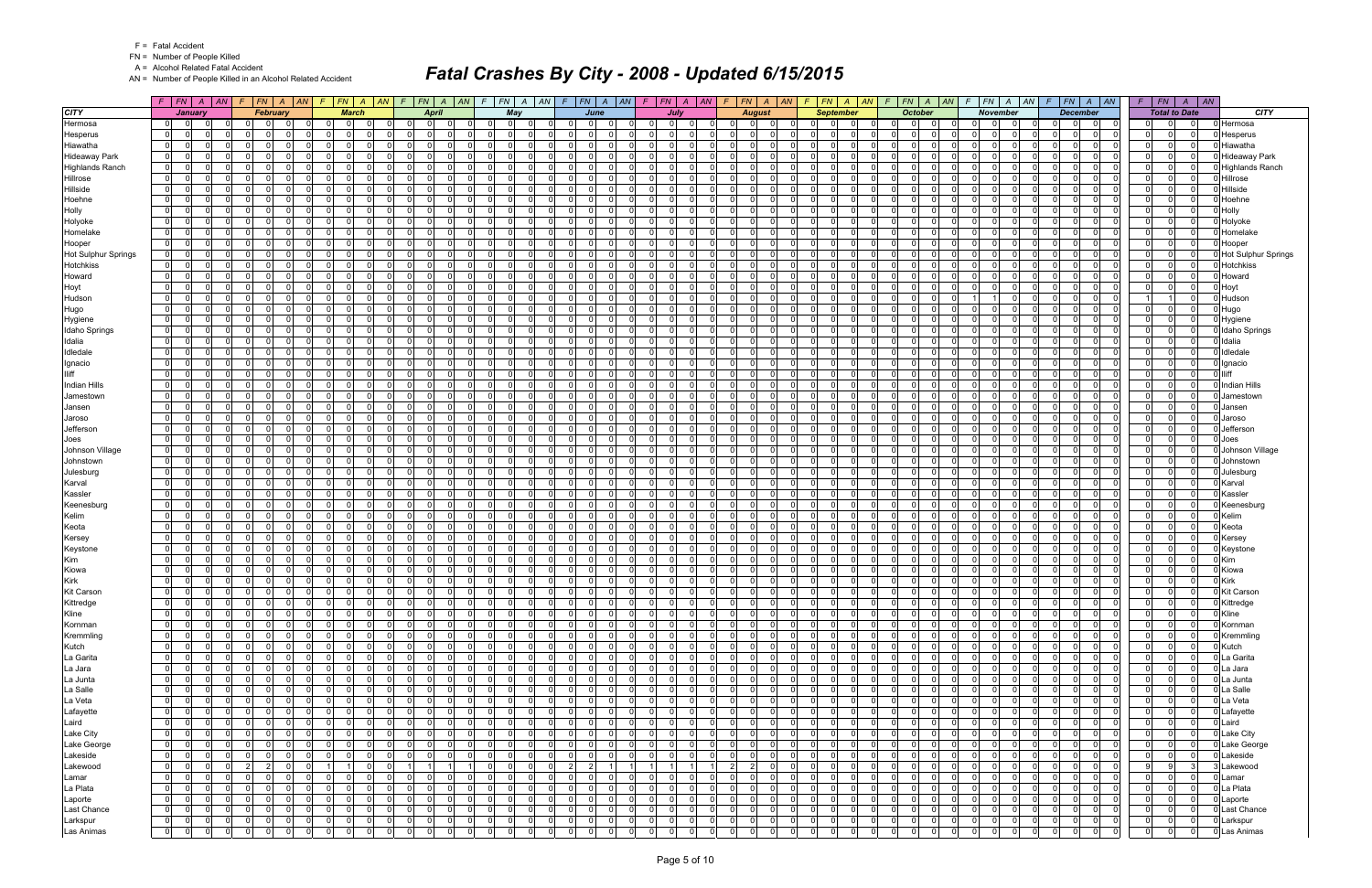FN = Number of People Killed

A = Alcohol Related Fatal Accident

AN = Number of People Killed in an Alcohol Related Accident

|                            |                      | $F$ $ FN $ $A$ $ AN $         |                         | $F$ $ FN $ $A$ $ AN$ |                            | $F$ $FN$ $A$ $AN$ $F$ |          |                               | F N A AN             |             | $F$ $ FN $ $A$ $ AN $ |              |                | $F$ $ FN $ $A$ $ AN $               |                 | $F$ $ FN $ $A$ $ AN $            |                          | $F$ $ FN$ $ A$ $ AN$             | $F$ $FN$ $A$ $AN$                |                            |                 | $F$ $FN$ $A$ $AN$                      | F.             | FN A AN         |                         | $F$ $FN$ $A$ $AN$                            |                | $F$   $FN$   $A$   $AN$        |                             |
|----------------------------|----------------------|-------------------------------|-------------------------|----------------------|----------------------------|-----------------------|----------|-------------------------------|----------------------|-------------|-----------------------|--------------|----------------|-------------------------------------|-----------------|----------------------------------|--------------------------|----------------------------------|----------------------------------|----------------------------|-----------------|----------------------------------------|----------------|-----------------|-------------------------|----------------------------------------------|----------------|--------------------------------|-----------------------------|
| <b>CITY</b>                |                      | January                       | February                |                      |                            | <b>March</b>          |          | April                         |                      |             | May                   |              |                | June                                |                 | July                             |                          | <b>August</b>                    | <b>September</b>                 |                            |                 | <b>October</b>                         |                | <b>November</b> |                         | <b>December</b>                              |                | <b>Total to Date</b>           | <b>CITY</b>                 |
| Lawson                     | 01                   |                               |                         |                      | $\Omega$                   |                       |          |                               |                      |             | $\Omega$              |              |                |                                     | 0               | $\Omega$                         |                          |                                  |                                  |                            |                 | $\Omega$                               |                |                 | 0                       | 0                                            |                |                                | Lawson                      |
| Lay                        | 0                    | $\Omega$<br>0                 | $\Omega$                | $\Omega$             | $\mathbf 0$                | $\Omega$              |          | $\Omega$                      | $\Omega$             |             | $\Omega$              |              | $\Omega$       | $\Omega$<br>$\Omega$                | $\Omega$        | $\Omega$<br>$\Omega$             | $\Omega$                 | $\Omega$<br>$\Omega$             | 0<br>$\Omega$                    | -01                        | $\Omega$        | 0                                      | $\overline{0}$ |                 | $\Omega$                | 0 <br>$\mathbf 0$<br>0                       | 0              | $\Omega$<br>$\mathbf{0}$       | Lay                         |
| Lazear                     | $\mathbf{0}$         | $\Omega$<br>$\Omega$          | $\Omega$                | $\Omega$             | - ol                       | $\Omega$              |          | $\Omega$                      | $\Omega$             |             | $\Omega$              | $\Omega$     | $\Omega$       | $\Omega$<br>$\Omega$                | $\Omega$        | $\Omega$<br>$\Omega$             | $\Omega$                 | $\Omega$<br>$\Omega$             | $\Omega$<br>$\Omega$             | $\Omega$                   | 0 I             | -01<br>$\Omega$                        | $\Omega$       |                 | $\mathbf 0$             | $\Omega$<br>$\Omega$<br>$\overline{0}$       | $\Omega$       | $\Omega$<br>$\Omega$           | _azear                      |
| Leadville                  | $\mathbf 0$          | <sup>0</sup>                  | $\Omega$                | - 0                  | $\Omega$                   | $\Omega$              |          | $\Omega$                      | $\Omega$             |             | $\Omega$              | $\Omega$     | $\Omega$       | $\mathbf 0$<br>0                    | 0 I             | $\Omega$<br>$\Omega$             | $\mathbf{0}$             | $\Omega$<br>$\Omega$             | $\Omega$<br>$\Omega$             | $\overline{0}$             | $\Omega$        | $\Omega$<br>$\Omega$                   | $\Omega$       |                 | $\mathbf 0$             | $\Omega$<br>$\Omega$<br>$\Omega$             | $\mathbf 0$    | $\mathbf 0$<br>$\Omega$        | _eadville                   |
| Lebanon                    | $\mathbf{0}$         | $\Omega$                      | n l                     | ∩                    | $\Omega$                   | <sup>n</sup>          |          | $\Omega$                      | $\Omega$             |             | $\Omega$              | $\Omega$     | $\Omega$       | $\Omega$<br>$\Omega$                | $\Omega$        | n l<br>$\Omega$                  | $\Omega$                 | $\Omega$<br>$\Omega$             | $\Omega$<br>$\Omega$             | $\Omega$                   | $\Omega$        | $\Omega$<br>$\Omega$                   | $\Omega$       |                 | $\Omega$                | $\Omega$<br>$\Omega$<br>$\Omega$             | $\Omega$       | $\mathbf{0}$<br>$\Omega$       | _ebanor                     |
| Lewis                      | $\overline{0}$       | 0                             | $\mathbf 0$             | $\Omega$             | - 0 l                      | $\Omega$              |          | $\Omega$                      | $\Omega$             |             | $\Omega$              | $\Omega$     | $\Omega$       | - 0 l<br>$\Omega$                   | 0 I             | $\Omega$<br>$\Omega$             | 01                       | $\Omega$<br>$\Omega$             | $\Omega$<br>$\Omega$             | $\overline{0}$             | 0               | $\overline{0}$<br>$\Omega$             | $\Omega$       |                 | $\mathbf 0$             | $\Omega$<br>$\Omega$<br>$\mathbf 0$          | 0 I            | $\Omega$<br>$\Omega$           | Lewis                       |
| Limon                      | $\mathbf{0}$         | 0                             | $\Omega$                | $\Omega$             | - ol                       | $\Omega$              |          | $\overline{0}$<br>$\Omega$    | $\Omega$             |             | $\Omega$              | $\Omega$     | $\Omega$       | - 0 l<br>$\Omega$                   | $\overline{0}$  | $\overline{0}$<br>$\Omega$       | $\overline{0}$           | $\Omega$<br>$\Omega$             | $\Omega$<br>$\Omega$             | -01                        | 0 I             | $\mathbf{0}$<br>$\Omega$               | $\overline{0}$ |                 | $\mathbf 0$             | $\overline{0}$<br>$\mathbf 0$<br>$\Omega$    | 0 I            | $\overline{0}$<br>$\Omega$     | Limon                       |
| Lindon                     | $\overline{0}$       | <sup>0</sup>                  | $\Omega$                | - 0                  | $\Omega$                   | <sup>n</sup>          |          | $\Omega$                      | $\Omega$             |             | $\Omega$              | - 0          | $\Omega$       | $\mathbf 0$<br>0                    | $\Omega$        | $\Omega$<br>$\Omega$             | $\Omega$                 | $\Omega$<br>$\Omega$             | $\Omega$<br>$\Omega$             | $\overline{0}$             | $\Omega$        | $\Omega$<br>$\Omega$                   | $\Omega$       |                 | $\Omega$                | $\Omega$<br>0<br>$\Omega$                    | $\Omega$       | $\mathbf{0}$<br>$\Omega$       | _indon                      |
| Littleton                  | $\mathbf{0}$         | $\Omega$<br>$\Omega$          | $\overline{3}$          | $\Omega$             | $\Omega$                   | $\Omega$              |          | $\Omega$                      | $\Omega$             |             | $\Omega$              | $\Omega$     | $\Omega$       | $\Omega$<br>$\Omega$                | $\Omega$        | 0 I<br>$\Omega$                  | 2 <sup>1</sup>           | $\Omega$                         | $\Omega$<br>$\Omega$             | $\Omega$                   | $\Omega$        | $\Omega$<br>$\Omega$                   |                |                 | - 0 l                   | $\Omega$<br>n l<br>$\Omega$                  |                | $\overline{7}$<br>n l          | .ittleton                   |
| Livermore                  | $\overline{0}$       | 0                             | $\mathbf 0$             | 0                    | $\mathbf 0$                | $\Omega$              |          | 0                             | $\Omega$             | $\Omega$    | $\overline{0}$        | $\Omega$     | $\mathbf 0$    | 0 <br>$\Omega$                      | 0               | $\Omega$<br>$\Omega$             | $\overline{0}$           | $\Omega$<br>$\Omega$             | 0<br>$\Omega$                    | 0                          | 0               | 0 <br>$\Omega$                         | $\overline{0}$ |                 | 0                       | 0<br>0l<br>$\mathbf 0$                       | $\mathbf 0$    | $\mathbf{0}$<br>$\Omega$       | _ivermore                   |
| Lochbuie                   | $\overline{0}$       | $\Omega$<br>$\Omega$          | $\Omega$                | $\Omega$             | $\Omega$                   | ΩI                    |          | $\Omega$                      | $\Omega$             |             | $\Omega$              | $\Omega$     | $\Omega$       | $\Omega$<br>$\Omega$                | $\Omega$        | n l<br>$\Omega$                  | $\Omega$                 | $\Omega$<br>$\Omega$             | $\Omega$<br>$\Omega$             | $\Omega$                   | $\Omega$        | -01<br>$\Omega$                        | $\Omega$       |                 | $\mathbf 0$             | $\Omega$<br>$\Omega$<br>$\Omega$             | $\Omega$       | $\Omega$<br>$\Omega$           | _ochbuie                    |
| Log Lane Village           | $\mathbf 0$          | 0<br>$\Omega$                 | $\Omega$                | - 0                  | $\Omega$                   | $\Omega$              |          | $\Omega$<br>$\Omega$          | $\Omega$             |             | $\Omega$              | $\Omega$     | $\Omega$       | $\mathbf 0$<br>0                    | 0 I             | $\Omega$<br>$\Omega$             | $\mathbf{0}$             | $\Omega$<br>$\Omega$             | $\Omega$<br>$\Omega$             | $\overline{0}$             | 0 I             | $\overline{0}$<br>$\Omega$             | $\Omega$       |                 | $\mathbf 0$             | $\Omega$<br>$\Omega$<br>$\Omega$             | $\Omega$       | $\Omega$<br>$\Omega$           | Log Lane Village            |
| Loma                       | $\overline{0}$       | 0                             | - Ol                    |                      | $\Omega$                   |                       |          | $\Omega$                      | $\Omega$             |             | $\Omega$              | $\Omega$     | $\Omega$       | 0<br>$\mathbf 0$                    | $\Omega$        | - Ol<br>$\Omega$                 | $\Omega$                 | $\Omega$<br>$\Omega$             | $\Omega$<br>$\Omega$             | $\Omega$                   | $\Omega$        | $\Omega$                               | 01             |                 | $\Omega$                | $\Omega$<br>0<br>$\Omega$                    | $\Omega$       | $\Omega$<br> 0                 | _oma                        |
| Lonetree                   | $\overline{0}$       | <sup>n</sup>                  | $\Omega$                |                      | - 0 l                      | ΩI                    |          | $\Omega$                      | $\Omega$             |             | $\Omega$              | n            | $\Omega$       | $\Omega$<br>0                       | $\Omega$        | $\Omega$<br>.0                   | $\Omega$                 |                                  | $\Omega$                         | - 0                        | $\Omega$        | $\Omega$<br>0                          | $\Omega$       |                 | $\Omega$                | $\Omega$<br>$\Omega$                         | $\Omega$       | $\Omega$<br>$\Omega$           | Lonetree                    |
| Longmont                   | $\overline{0}$       | 0                             | $\mathbf 0$             | $\Omega$             | 11                         |                       |          | 0 I                           | $\Omega$             |             | $\overline{0}$        | $\Omega$     | $\mathbf 0$    | - 0 l<br>$\Omega$                   | 0 I             | $\Omega$<br>$\overline{0}$       | 01                       | $\Omega$<br>$\Omega$             | $\Omega$<br>$\Omega$             | $\overline{0}$             | 0 I             | $\overline{0}$                         | $\overline{0}$ |                 | $\mathbf 0$             | $\Omega$<br>$\Omega$<br>$\mathbf 0$          |                |                                | Longmont                    |
| Louisville                 | 11                   | 3                             | n l                     | n                    | $\overline{0}$             | $\Omega$              |          | $\Omega$                      | $\Omega$             |             | $\Omega$              | $\Omega$     | $\Omega$       | $\Omega$<br>0                       | $\Omega$        | $\Omega$<br>$\Omega$             | $\Omega$                 | $\Omega$                         | $\Omega$<br>$\Omega$             | $\Omega$                   | $\Omega$        | $\Omega$                               | $\Omega$       |                 | $\Omega$                | $\Omega$<br>$\Omega$<br>$\Omega$             |                | 3 <sup>1</sup>                 | _ouisville                  |
| Louviers                   | $\overline{0}$       | $\Omega$<br>0                 | $\mathbf 0$             | $\Omega$             | - 0 l                      | $\Omega$              |          | 0 I                           | $\Omega$             |             | $\overline{0}$        | $\Omega$     | $\Omega$       | $\Omega$<br>$\mathbf 0$             | 0 I             | 0 I<br>$\Omega$                  | $\mathbf{0}$             | $\Omega$<br>- O I                | $\Omega$<br>$\Omega$             | $\overline{0}$             | 0 I             | $\overline{0}$<br>$\Omega$             | $\Omega$       |                 | $\mathbf 0$             | $\Omega$<br>$\Omega$<br>- O I                | 0 I            | $\overline{0}$<br>- O I        | _ouviers                    |
| Loveland                   | $\overline{0}$       | $\Omega$                      | $\Omega$                |                      | $\Omega$                   | <sup>0</sup>          |          | $\Omega$                      | $\Omega$             |             | $\Omega$              | $\Omega$     |                |                                     | $\Omega$        | $\Omega$<br>$\Omega$             | $\Omega$                 |                                  | 0                                | $\Omega$                   |                 |                                        | $\Omega$       |                 | $\Omega$                | $\Omega$<br>$\Omega$                         | $\overline{2}$ | $\overline{2}$                 | _oveland                    |
| Lucerne                    | $\mathbf{0}$         | 0                             | $\mathbf 0$             | $\Omega$             | - 0 l                      | $\Omega$              |          | $\overline{0}$                | $\Omega$             |             | $\overline{0}$        | $\Omega$     | $\Omega$       | - 0 l<br>$\Omega$                   | 0 I             | $\Omega$<br>0 I                  | $\overline{0}$           | $\Omega$<br>$\Omega$             | $\Omega$<br>$\Omega$             | $\overline{0}$             | 0 I             | - 01<br>$\Omega$                       | $\Omega$       |                 | $\mathbf 0$             | $\Omega$<br>$\Omega$<br>$\Omega$             | 0 I            | $\mathbf{0}$<br>$\Omega$       | _ucerne                     |
| Lycan                      | $\mathbf{0}$         | 0                             | - Ol                    | n                    | $\overline{0}$             | $\Omega$              |          | $\Omega$                      | $\Omega$             |             | $\Omega$              | $\Omega$     | $\Omega$       | $\Omega$<br>$\Omega$                | $\Omega$        | $\Omega$<br>- Ol                 | $\Omega$                 | $\Omega$<br>$\Omega$             | $\Omega$<br>$\Omega$             | $\Omega$                   | $\Omega$        | -01<br>$\Omega$                        | $\Omega$       |                 | $\mathbf 0$             | $\Omega$<br>$\Omega$<br>$\Omega$             | $\Omega$       | $\Omega$<br>$\Omega$           | -ycan                       |
|                            | $\overline{0}$       | 0                             | $\mathbf 0$             | $\Omega$             | - 0 l                      | 0                     |          | $\Omega$                      | $\Omega$             |             | $\overline{0}$        | $\Omega$     | $\Omega$       | $\Omega$<br>$\mathbf 0$             | 0 I             | 0 I<br>$\Omega$                  | $\Omega$                 | $\Omega$<br>$\Omega$             | $\Omega$<br>$\Omega$             | $\overline{0}$             | 0 I             | $\overline{0}$<br>$\Omega$             | $\Omega$       |                 | $\mathbf 0$             | $\Omega$<br>$\Omega$<br>$\Omega$             | $\overline{0}$ | $\mathbf 0$<br> 0              | Lyons                       |
| Lyons<br>Mack              | $\overline{0}$       | $\Omega$                      | n l                     | $\Omega$             | $\Omega$                   | ΩI                    |          | $\Omega$                      | $\Omega$             |             | $\Omega$              | $\Omega$     | $\Omega$       | $\Omega$<br>$\Omega$                | $\Omega$        | n l<br>$\Omega$                  | $\Omega$                 | $\Omega$                         | $\Omega$                         | $\Omega$                   | $\Omega$        | $\Omega$<br>$\Omega$                   | $\Omega$       |                 | $\Omega$                | $\Omega$<br>$\Omega$<br>$\Omega$             | $\Omega$       | $\Omega$<br>$\Omega$           | Mack                        |
| Maher                      | $\mathbf 0$          | 0                             | $\mathbf 0$             | $\Omega$             | 0                          | $\Omega$              |          | 0 I                           | $\Omega$             | $\Omega$    | $\overline{0}$        | $\Omega$     | $\mathbf 0$    | - 0 l<br>$\Omega$                   | 0 I             | $\Omega$<br>$\overline{0}$       | 01                       | $\Omega$<br>$\Omega$             | $\Omega$<br>$\Omega$             | $\overline{0}$             | 0 I             | $\mathbf 0$<br>$\Omega$                | $\overline{0}$ |                 | $\mathbf 0$             | $\Omega$<br>$\Omega$<br>$\Omega$             | 0 I            | $\mathbf 0$<br>$\Omega$        | Maher                       |
| Malta                      | $\overline{0}$       | $\Omega$                      | n l                     | n                    | $\Omega$                   | <sup>n</sup>          |          | $\Omega$                      | $\Omega$             |             | $\Omega$              | $\Omega$     | $\Omega$       | $\Omega$<br><sup>n</sup>            | $\Omega$        | $\Omega$<br>$\Omega$             | $\Omega$                 | $\Omega$                         | $\Omega$<br>$\Omega$             | $\Omega$                   | $\Omega$        | $\Omega$                               | $\Omega$       |                 | $\Omega$                | $\Omega$<br>$\Omega$<br>$\Omega$             | $\Omega$       | $\Omega$<br>$\Omega$           | Malta                       |
|                            |                      | $\Omega$<br>0                 |                         | $\Omega$             | - 0 l                      | $\Omega$              |          |                               | $\Omega$             |             | $\Omega$              | $\Omega$     | $\Omega$       | $\Omega$                            |                 | $\Omega$                         |                          | $\Omega$<br>$\Omega$             | $\Omega$<br>$\Omega$             |                            |                 | $\Omega$                               | $\Omega$       |                 |                         | $\Omega$<br>$\Omega$                         | $\overline{0}$ | $\Omega$                       | Manassa                     |
| Manassa<br>Mancos          | 0 <br>$\overline{0}$ | $\Omega$                      | $\mathbf 0$<br>n l      |                      | $\Omega$                   | <sup>0</sup>          |          | 0 I<br>$\Omega$               | $\Omega$             |             | $\Omega$              | $\Omega$     | $\Omega$       | $\mathbf 0$<br>- 0 l<br>$\Omega$    | 0 I<br>$\Omega$ | 0 I<br>n l<br>$\Omega$           | $\mathbf{0}$<br>$\Omega$ | $\Omega$                         | $\Omega$<br>$\Omega$             | $\overline{0}$<br>$\Omega$ | 0 I<br>$\Omega$ | $\overline{0}$<br>$\Omega$             | $\Omega$       |                 | $\mathbf 0$<br>$\Omega$ | - O I<br>$\Omega$<br>$\Omega$<br>$\Omega$    | $\Omega$       | 0 <br>$\Omega$<br>$\Omega$     | Mancos                      |
|                            |                      | <sup>0</sup>                  | $\Omega$                | $\Omega$             | $\Omega$                   | 0                     |          | $\Omega$                      | $\Omega$             |             | $\Omega$              | $\Omega$     | $\Omega$       | $\Omega$<br>0                       | $\Omega$        | $\Omega$<br>$\Omega$             | $\Omega$                 | $\Omega$                         | $\Omega$                         | $\Omega$                   | $\Omega$        | $\Omega$<br>ŋ                          | $\Omega$       |                 | $\Omega$                | 0<br>$\Omega$                                | $\Omega$       | $\Omega$                       |                             |
| <b>Manitou Springs</b>     | $\overline{0}$       | $\Omega$<br>$\Omega$          |                         | $\Omega$             |                            | $\Omega$              | $\Omega$ | $\Omega$                      | $\Omega$             | $\Omega$    |                       |              | $\Omega$       | $\Omega$                            |                 | $\Omega$                         |                          | $\Omega$                         | $\Omega$<br>$\Omega$             |                            |                 | $\Omega$                               |                |                 |                         |                                              |                | $\Omega$                       | <b>Manitou Springs</b>      |
| Manzanola                  | $\mathbf{0}$         |                               | $\mathbf 0$<br>$\Omega$ |                      | $\overline{0}$<br>$\Omega$ |                       |          | $\overline{0}$                |                      |             | -01                   | $\Omega$     | $\Omega$       | - 0 l                               | $\overline{0}$  | 0 I                              | $\mathbf{0}$             | - O I                            |                                  | -01                        | 0 I             | $\mathbf{0}$                           | $\overline{0}$ |                 | $\mathbf 0$             | 0 <br>$\overline{0}$<br>$\Omega$             | 0 I            | $\mathbf 0$<br>0 I             | Manzanola                   |
| Marble                     | 01                   | 0<br>$\Omega$<br>$\Omega$     |                         | n<br>$\Omega$        |                            |                       | $\Omega$ | $\Omega$<br>$\Omega$          | $\Omega$<br>$\Omega$ |             | $\Omega$              | $\Omega$     |                | $\Omega$<br><sup>n</sup>            | $\Omega$        | $\Omega$<br>$\Omega$             | $\Omega$                 | $\Omega$<br>$\Omega$<br>$\Omega$ | $\Omega$<br>$\Omega$<br>$\Omega$ | $\Omega$                   | $\Omega$        | $\Omega$<br>$\Omega$                   | $\Omega$       |                 | $\Omega$                | $\Omega$<br>0<br>$\Omega$<br>$\Omega$        | $\Omega$       | $\Omega$<br>$\Omega$           | Marble                      |
| Marshall                   | 0                    |                               | $\Omega$                |                      | -ol                        | $\Omega$              |          | $\Omega$                      | $\Omega$             |             | $\Omega$              | $\Omega$     | $\Omega$       | - 0 l<br>$\Omega$                   | 0 I             | 0 I                              | $\mathbf{0}$             | - O I                            | $\Omega$                         | $\overline{0}$             | 0 I             | $\mathbf{0}$                           | $\overline{0}$ |                 | $\mathbf 0$             | 0 <br>$\overline{0}$                         | $\overline{0}$ | $\mathbf 0$<br>$\Omega$        | Marshal                     |
| Marvel                     | $\overline{0}$       | 0<br>$\Omega$                 | $\Omega$                |                      | $\Omega$                   | 0                     | $\Omega$ | $\Omega$<br>$\Omega$          |                      | $\Omega$    | $\Omega$              | $\Omega$     | $\Omega$       | $\Omega$<br>$\Omega$                | $\Omega$        | $\Omega$<br>$\Omega$             | $\Omega$                 | $\Omega$                         | $\Omega$                         | $\Omega$                   | $\Omega$        | $\Omega$<br>$\Omega$                   | $\overline{0}$ |                 | $\Omega$                | $\Omega$<br>$\Omega$<br>$\Omega$             | $\Omega$       | $\Omega$<br>$\Omega$           | Marvel                      |
| Masonville                 | $\overline{0}$       | $\Omega$                      | - 0 l                   | $\Omega$             | $\overline{0}$             | $\Omega$              |          | $\Omega$                      | $\Omega$             |             | -01                   | $\Omega$     | $\overline{0}$ | - 0 l<br>$\Omega$                   | $\Omega$        | 0 I<br>$\Omega$                  | 0                        | $\Omega$<br>$\Omega$             | $\Omega$<br>$\Omega$             | -01                        | 0 I             | 0                                      | $\overline{0}$ |                 | $\mathbf 0$             | 0 <br>$\mathbf 0$                            | $\overline{0}$ | $\mathbf{0}$<br>$\Omega$       | Masonville                  |
| <b>Masters</b>             | $\overline{0}$       | 0<br>0                        | - Ol                    | - 0                  | $\Omega$                   | $\Omega$              |          | $\Omega$<br>$\Omega$          | $\Omega$             |             | $\Omega$              | $\Omega$     | $\Omega$       | $\Omega$<br>$\mathbf 0$             | $\Omega$        | $\Omega$<br>$\Omega$             | $\mathbf{0}$             | $\Omega$<br>$\Omega$             | $\Omega$<br>$\Omega$             | $\overline{0}$             | $\Omega$        | $\overline{0}$<br>$\Omega$<br>$\Omega$ | $\Omega$       |                 | $\mathbf 0$             | $\Omega$<br>$\Omega$<br>- O I                | $\Omega$       | - O I<br>$\Omega$              | Masters                     |
| Matheson                   | $\overline{0}$       | $\Omega$                      | $\Omega$                | $\Omega$             | -ol                        | $\Omega$              |          | $\overline{0}$                | $\Omega$             |             | $\Omega$              | $\Omega$     | $\Omega$       | - 0 l<br>$\Omega$                   | $\Omega$        | $\Omega$<br>$\Omega$             | $\Omega$                 | n I<br>$\Omega$                  | $\Omega$<br>$\Omega$             | -01                        | 0 I             | -01                                    | $\Omega$       |                 | $\mathbf 0$             | $\Omega$<br>$\Omega$<br>$\Omega$             | $\Omega$       | $\mathbf 0$<br>$\Omega$        | Mathesor                    |
| Maybell                    | $\overline{0}$       | <sup>0</sup>                  | $\Omega$                |                      | $\Omega$                   | ΩI                    |          | $\Omega$                      | $\Omega$             |             | $\Omega$              | $\Omega$     | $\Omega$       | $\Omega$<br>$\Omega$                | $\Omega$        | - Ol<br>$\Omega$                 | $\Omega$                 |                                  | $\Omega$<br>$\Omega$             | $\Omega$                   | $\Omega$        | $\Omega$<br>U                          | $\Omega$       |                 | $\Omega$                | $\Omega$<br>$\Omega$<br>$\Omega$             | $\Omega$       | $\Omega$<br>$\Omega$           | Maybell                     |
| Mayday                     | $\mathbf{0}$         | $\Omega$<br>$\Omega$          | $\mathbf 0$             | $\Omega$             | $\overline{0}$             | $\Omega$              | $\Omega$ | $\overline{0}$<br>$\Omega$    | $\Omega$             | $\Omega$    | -01                   | $\Omega$     | $\overline{0}$ | $\Omega$<br>- 0 l                   | 0 I             | 0 I<br>$\Omega$                  | $\mathbf{0}$             | $\Omega$<br>- O I                | $\Omega$<br>$\Omega$             | -01                        | 0 I             | 0 <br>$\Omega$                         | $\overline{0}$ |                 | $\mathbf 0$             | 0 I<br>$\overline{0}$<br>$\Omega$            | 0 I            | $\mathbf 0$<br>0 I             | Mayday                      |
| May Valley                 | 01                   | 0<br>0                        | - Ol                    | n                    | $\Omega$                   | <sup>n</sup>          |          | $\Omega$                      | $\Omega$             |             | $\Omega$              | $\Omega$     | $\Omega$       | 0<br>$\Omega$                       | $\Omega$        | $\Omega$<br>$\Omega$             | $\Omega$                 | $\Omega$<br>$\Omega$             | $\Omega$<br>$\Omega$             | $\overline{0}$             | $\Omega$        | $\Omega$<br>$\Omega$                   | $\Omega$       |                 | $\Omega$                | $\Omega$<br>$\Omega$<br>$\Omega$             | $\Omega$       | 0 <br>$\Omega$                 | May Valley                  |
| Mc Clave                   | $\overline{0}$       | <sup>0</sup>                  | $\Omega$                | റ                    | - 0 l                      | $\Omega$              |          | $\Omega$                      | $\Omega$             |             | $\Omega$              | $\Omega$     | $\Omega$       | $\Omega$<br><sup>n</sup>            | 0 I             | $\overline{0}$<br>$\Omega$       | $\mathbf{0}$             | $\Omega$<br>$\Omega$             | $\Omega$<br>$\Omega$             | $\Omega$                   | 0 I             | $\overline{0}$<br>$\Omega$             | $\Omega$       |                 | $\mathbf 0$             | $\Omega$<br>$\Omega$<br>- O I                | 0 I            | $\Omega$<br> 0                 | Mc Clave                    |
| Mc Coy                     | $\overline{0}$       | 0                             | $\Omega$                | n                    | $\mathbf 0$                | $\Omega$              |          | $\Omega$                      | $\Omega$             |             | $\Omega$              | $\Omega$     | $\mathbf 0$    | - 0 l<br>0                          | $\Omega$        | $\Omega$<br>$\Omega$             | $\Omega$                 |                                  | 0<br>$\Omega$                    | $\overline{0}$             | $\Omega$        | $\overline{0}$                         | $\overline{0}$ |                 | .0                      | 0<br>$\Omega$<br>0                           | 0              | $\mathbf{0}$<br>$\Omega$       | Mc Coy                      |
| Mead                       | $\overline{0}$       | <sup>0</sup>                  | $\mathbf 0$             | $\Omega$             | $\Omega$                   | ΩI                    |          | $\Omega$                      | $\Omega$             |             | $\overline{0}$        | $\Omega$     | $\Omega$       | $\Omega$<br>$\Omega$                | 0 I             | $\Omega$<br>- Ol                 | $\overline{0}$           | $\Omega$<br>$\Omega$             | 2 <sup>1</sup>                   | -01                        | 0               | $\mathbf{0}$<br>$\Omega$               | $\Omega$       |                 | $\mathbf 0$             | $\Omega$<br>$\Omega$<br>$\Omega$             |                | $\overline{2}$<br>$\Omega$     | Mead                        |
| Meeker                     | 0                    | 0                             | - Ol                    | - 0                  | - ol                       | $\Omega$              |          | $\overline{0}$                | $\Omega$             |             | $\Omega$              | $\Omega$     | $\Omega$       | - 0 l<br>$\Omega$                   | $\Omega$        | $\Omega$<br>$\Omega$             | $\mathbf{0}$             | $\Omega$<br>$\Omega$             | $\Omega$<br>$\Omega$             | $\Omega$                   | $\Omega$        | $\overline{0}$<br>$\Omega$             | $\Omega$       |                 | $\mathbf 0$             | $\overline{0}$<br>$\Omega$<br>- O I          | $\Omega$       | $\mathbf 0$<br>$\Omega$        | Meeker                      |
| <b>Meeker Park</b>         | 01                   | $\Omega$<br>0                 | $\mathbf 0$             | $\Omega$             | $\Omega$                   | $\Omega$              |          | $\Omega$                      | $\Omega$             |             | $\overline{0}$        | $\Omega$     | $\Omega$       | - 0 l<br>$\Omega$                   | 0 I             | $\mathbf 0$<br>$\Omega$          | $\overline{0}$           | $\Omega$<br>$\Omega$             | $\Omega$<br>$\Omega$             | $\overline{0}$             | 0 I             | $\overline{0}$<br>$\Omega$             | $\Omega$       |                 | $\mathbf 0$             | $\Omega$<br>$\Omega$<br>$\Omega$             | $\overline{0}$ | - O I<br>$\Omega$              | Meeker Park                 |
| Meredith                   | 0                    | $\Omega$                      | $\mathbf 0$             | $\Omega$             | 0                          | $\Omega$              |          | $\overline{0}$                | $\Omega$             |             | -01                   | $\Omega$     | $\mathbf 0$    | - 0 l<br>$\Omega$                   | 0 I             | 0l<br>$\Omega$                   | 0                        | $\Omega$                         | 0<br>$\Omega$                    | $\Omega$                   | 0               | $\overline{0}$<br>$\Omega$             | $\overline{0}$ |                 | 0l                      | $\mathbf 0$<br>$\Omega$<br>$\mathbf 0$       | 0              | $\Omega$<br>$\Omega$           | Meredith                    |
| Merino                     | $\overline{0}$       | $\Omega$<br>$\Omega$          | - 0 l                   | $\Omega$             | -ol                        | $\Omega$              |          | $\overline{0}$                | $\Omega$             |             | $\Omega$              | $\Omega$     | $\Omega$       | $\Omega$<br>$\Omega$                | $\overline{0}$  | $\Omega$<br>$\Omega$             | $\overline{0}$           | $\Omega$                         | $\Omega$<br>$\Omega$             | $\Omega$                   | 0 I             | $\mathbf{0}$                           | $\Omega$       |                 | $\Omega$                | $\Omega$<br>$\Omega$<br>$\Omega$             | 0 I            | $\Omega$                       | Merino                      |
| Mesa                       | $\overline{0}$       | $\mathbf 0$<br>0              | $\Omega$                |                      | 0                          | $\Omega$              |          |                               | 0                    |             | $\Omega$              |              | $\Omega$       | $\Omega$<br>$\Omega$                | $\Omega$        | 0<br>$\Omega$                    |                          | $\Omega$                         | $\Omega$                         | 0                          | $\Omega$        | $\Omega$                               | 01             |                 | $\Omega$                | $\mathbf 0$<br>$\overline{0}$                | $\Omega$       | $\mathbf 0$<br>$\Omega$        | 0 Mesa                      |
| Mesita                     | $\mathbf{0}$         | $\Omega$<br>$\Omega$          | $\mathbf 0$             | $\Omega$             | - 0 l                      | $\Omega$              |          | $\Omega$<br>$\Omega$          | $\Omega$             |             | -01                   | $\Omega$     | $\Omega$       | - 0 l<br>$\Omega$                   | 0 I             | $\overline{0}$<br>$\Omega$       | $\mathbf{0}$             | - O I<br>- O I                   | $\Omega$<br>$\Omega$             | $\overline{0}$             | 0 I             | - 01<br>$\Omega$                       | $\Omega$       | $\Omega$        | $\mathbf 0$             | $\Omega$<br>$\Omega$<br>$\mathbf 0$          | $\overline{0}$ | $\overline{0}$<br>$\mathbf{0}$ | Mesita                      |
| Milliken                   | $\overline{0}$       | 0                             | - 0 l                   | 0                    | 0                          | $\Omega$              |          | $\mathbf 0$                   | $\Omega$             |             | -01                   | $\Omega$     | $\mathbf 0$    | 0 <br>$\Omega$                      | $\Omega$        | 01<br>$\Omega$                   | $\overline{0}$           | - 0<br>$\Omega$                  | 0<br>$\mathbf{0}$                | 0                          | 0               | 0 <br>$\Omega$                         | $\overline{0}$ |                 | 0                       | $\mathbf 0$<br> 0 <br>$\mathbf 0$            | $\overline{0}$ | $\mathbf{0}$<br>$\mathbf 0$    | Milliken                    |
| Milner                     | $\overline{0}$       | $\Omega$<br>$\Omega$          | 0                       | $\Omega$             | 0                          | $\Omega$              |          | $\overline{0}$<br>$\Omega$    | -01                  | $\Omega$    | 0                     | $\Omega$     | $\overline{0}$ | 0 <br>$\Omega$                      | 01              | $\overline{0}$<br>$\Omega$       | 0                        | - O I<br>- O I                   | $\Omega$<br>$\Omega$             | 0                          | $\overline{0}$  | 0 <br>$\Omega$                         | $\overline{0}$ |                 | 0                       | $\Omega$<br>$\overline{0}$<br>$\mathbf 0$    | $\overline{0}$ | $\Omega$<br>$\mathbf 0$        | Milner                      |
| <b>Mineral Hot Springs</b> | $\overline{0}$       | 0<br>0                        | $\mathbf 0$             | 0                    | 0                          | $\Omega$              |          | 0 I                           | $\Omega$             |             | -01                   | $\Omega$     | $\overline{0}$ | 0 <br>$\Omega$                      | 0 I             | 0l<br>$\Omega$                   | $\Omega$                 | $\Omega$<br>$\Omega$             | 0<br>$\Omega$                    | 0                          | 0 I             | 0 <br>$\Omega$                         | $\Omega$       |                 | $\Omega$                | 0 <br>0<br>$\mathbf 0$                       | $\overline{0}$ | $\mathbf 0$<br>$\Omega$        | <b>Mineral Hot Springs</b>  |
| Minturn                    | $\overline{0}$       | $\Omega$<br>0                 | $\mathbf 0$             | $\Omega$             | - 0 l                      | $\Omega$              |          | 0 I<br>$\Omega$               | $\Omega$             |             | $\overline{0}$        | $\Omega$     | $\overline{0}$ | - 0 l<br>$\Omega$                   | 0 I             | 01<br>$\Omega$                   | $\Omega$                 | - O I<br>- O I                   | $\Omega$<br>$\Omega$             | 0                          | 0 I             | $\overline{0}$<br>$\Omega$             | $\Omega$       |                 | $\mathbf 0$             | $\Omega$<br>0l<br>$\mathbf 0$                | $\overline{0}$ | $\mathbf 0$<br>$\overline{0}$  | Minturn                     |
| Model                      | $\overline{0}$       | $\Omega$                      | - 0 l                   | $\Omega$             | 0                          | $\Omega$              |          | $\overline{0}$<br>$\Omega$    | $\Omega$             |             | -01                   | $\Omega$     | $\mathbf 0$    | 0 <br>$\Omega$                      | $\overline{0}$  | $\overline{0}$<br>$\Omega$       | $\mathbf{0}$             | $\Omega$<br>$\Omega$             | 0<br>$\overline{0}$              | $\overline{0}$             | 0 I             | 0 <br>$\Omega$                         | $\overline{0}$ |                 | 0                       | $\Omega$<br> 0 <br>$\mathbf 0$               | $\overline{0}$ | $\mathbf 0$<br>$\Omega$        | Model                       |
| Moffat                     | $\overline{0}$       | $\overline{0}$                | 0                       | 0                    | 0                          | 01                    |          | 0 <br>0                       | $\overline{0}$       | $\Omega$    | 0                     | $\mathbf{0}$ | $\mathbf 0$    | $\overline{0}$<br> 0                | 0               | 0 <br>$\mathbf 0$                | $\mathbf 0$              | -01<br>0 I                       | 0<br>$\overline{0}$              | 0                          | $\overline{0}$  | 0 <br>$\Omega$                         | 0              | $\Omega$        | $\mathbf 0$             | 0<br> 0 <br>$\mathbf 0$                      | 0              | $\mathbf{0}$<br>$\mathbf 0$    | Moffat                      |
| Molina                     | $\overline{0}$       | $\Omega$<br>$\Omega$          | - 0 l                   | $\Omega$             | 0                          | $\Omega$              |          | $\overline{0}$<br>$\Omega$    | -01                  |             | -01                   | $\Omega$     | $\Omega$       | 0 <br>$\Omega$                      | $\overline{0}$  | $\overline{0}$<br>$\overline{0}$ | 0                        | - O I<br>$\Omega$                | $\Omega$<br>$\Omega$             | -01                        | 0               | 0 <br>$\Omega$                         | $\Omega$       | $\Omega$        | $\mathbf 0$             | $\Omega$<br> 0 <br>$\mathbf 0$               | $\overline{0}$ | $\mathbf 0$<br>$\Omega$        | Molina                      |
| Monte Vista                | $\mathbf 0$          | $\Omega$<br>0                 | 0                       | $\Omega$             | 0                          | $\Omega$              | $\Omega$ | 0 I<br>0                      | 0                    | $\Omega$    | $\overline{0}$        | $\mathbf 0$  | $\mathbf 0$    | 0 <br>0                             | 0               | 01<br>- O I                      | $\mathbf 0$              | -01<br>0 I                       | 0<br>0                           | $\mathbf{0}$               | 01              | 0 <br>$\mathbf 0$                      | $\overline{0}$ |                 | 0                       | 0<br> 0 <br>$\mathbf 0$                      | 0              | $\mathbf 0$<br>- O I           | Monte Vista                 |
| Montezuma                  | $\overline{0}$       | $\Omega$<br>$\Omega$          | - 0 l                   | $\Omega$             | -ol                        | $\Omega$              |          | $\overline{0}$<br>$\Omega$    | $\Omega$             |             | -01                   | $\Omega$     | $\Omega$       | $\Omega$<br>- 0 l                   | $\overline{0}$  | 0 I<br>$\Omega$                  | $\Omega$                 | $\Omega$<br>$\Omega$             | $\Omega$<br>$\Omega$             | -01                        | 0               | $\mathbf{0}$<br>$\Omega$               | $\Omega$       | $\Omega$        | - 0 l                   | $\Omega$<br> 0 <br>$\overline{0}$            | $\overline{0}$ | $\mathbf 0$<br>$\mathbf 0$     | Montezuma                   |
| Montrose                   | 0                    | 0l<br>0                       | 0                       | 0                    | 0                          | 01                    |          | 0 <br>0                       | 0                    | $\Omega$    | 0                     | 0            | $\mathbf 0$    | 0 <br>$\mathbf{0}$                  | 0               | 0 <br>$\mathbf 0$                | $\mathbf 0$              | -01<br>$\mathbf 0$               | 0<br>$\overline{0}$              | 0                          | 01              | 0 <br>$\Omega$                         | $\overline{0}$ | - 0             | 0                       | 0<br> 0 <br>$\mathbf 0$                      | 0              | $\mathbf 0$<br>$\mathbf{0}$    | Montrose                    |
| Monument                   | 0                    | $\Omega$<br>$\Omega$          | - 0 l                   | $\Omega$             | 0                          | 0 I                   |          | $\overline{0}$<br>$\Omega$    | -01                  | $\Omega$    | -01                   | $\Omega$     | $\overline{0}$ | $\Omega$<br> 0                      | $\overline{0}$  | 0 <br>$\mathbf 0$                | $\overline{0}$           | $\Omega$<br>- O I                | $\mathbf 0$<br>$\Omega$          | 0                          | $\overline{0}$  | $\overline{0}$<br>$\Omega$             | $\overline{0}$ | $\Omega$        | 0                       | $\mathbf 0$<br>$\overline{0}$<br>$\mathbf 0$ | $\overline{0}$ | $\mathbf 0$<br>$\overline{0}$  | Monument                    |
| <b>Monument Park</b>       | $\overline{0}$       | 0<br>.0                       | $\mathbf 0$             | 0                    | 0                          | $\Omega$              |          | 0 I<br>0                      | $\Omega$             |             | $\overline{0}$        | $\Omega$     | $\Omega$       | 0 <br>$\Omega$                      | 0 I             | 0 <br>$\Omega$                   | $\Omega$                 | - 0<br>$\Omega$                  | $\Omega$<br>$\Omega$             | 0                          | $\overline{0}$  | 0 <br>$\Omega$                         | $\overline{0}$ |                 | 0                       | 0<br>0l<br>$\mathbf 0$                       | $\Omega$       | $\mathbf 0$<br>$\mathbf 0$     | <b>Monument Park</b>        |
| Morrison                   | 0                    | $\Omega$<br>$\Omega$          | - 0 l                   | $\Omega$             | 0                          | $\Omega$              |          | $\overline{0}$<br>$\Omega$    | -01                  |             | -01                   | $\Omega$     | $\Omega$       | $\Omega$<br>$\overline{\mathbf{0}}$ | $\overline{0}$  | 0 <br>$\Omega$                   | $\mathbf{0}$             | $\Omega$<br>- O I                | $\Omega$<br>$\Omega$             | -01                        | 0 I             | $\mathbf{0}$<br>$\Omega$               | $\Omega$       | $\Omega$        | - 0 l                   | $\Omega$<br>$\overline{0}$<br>$\mathbf 0$    | $\overline{0}$ | $\mathbf{0}$<br>$\overline{0}$ | Morrison                    |
| <b>Mountain View</b>       | $\overline{0}$       | 0l                            | 0                       | 0                    | 0                          | 01                    |          | 0                             | $\mathbf 0$          | $\Omega$    | 0                     | 0            | 0              | $\mathbf{0}$<br> 0                  | 0               | 01<br>$\Omega$                   | $\overline{0}$           | $\Omega$<br>$\Omega$             | 0<br>$\overline{0}$              | 0                          | 0               | 0 <br>$\Omega$                         | $\overline{0}$ |                 | 0                       | 0<br> 0 <br>$\mathbf 0$                      | 0              | $\mathbf 0$<br> 0              | Mountain View               |
| Mount Princeton Hots       | $\overline{0}$       | $\Omega$<br>$\overline{0}$    | - 0 l                   | $\Omega$             | 0                          | 0 I                   |          | $\overline{0}$<br>$\Omega$    | -01                  | $\Omega$    | 0                     | $\Omega$     | $\overline{0}$ | $\Omega$<br> 0                      | 0 I             | $\overline{0}$<br>$\overline{0}$ | 0                        | - O I<br>- O I                   | $\overline{0}$<br> 0             | 0                          | 0 I             | $\overline{0}$<br>$\Omega$             | $\overline{0}$ | $\Omega$        | 0                       | $\Omega$<br> 0 <br>$\mathbf 0$               | $\overline{0}$ | $\mathbf 0$<br>$\Omega$        | <b>Mount Princeton Hots</b> |
| <b>Mountain Village</b>    | 0                    | 0<br>$\Omega$                 | $\mathbf 0$             | 0                    | 0                          | $\Omega$              |          | 0 I<br>$\Omega$               | $\overline{0}$       | $\Omega$    | $\overline{0}$        | $\mathbf 0$  | $\mathbf 0$    | $\Omega$<br> 0                      | 0 I             | 01<br>- O I                      | $\mathbf 0$              | -01<br>$\Omega$                  | $\mathbf 0$<br>$\overline{0}$    | 0                          | 0 I             | 0 <br>- 0                              | $\overline{0}$ | $\Omega$        | 0                       | 0<br> 0 <br>$\mathbf 0$                      | $\overline{0}$ | $\mathbf 0$<br>$\overline{0}$  | Mountain Village            |
| Mt Crested Butte           | $\overline{0}$       | $\Omega$<br>$\Omega$          | $\mathbf 0$             | $\Omega$             | 0                          | $\Omega$              | $\Omega$ | 0 I<br>$\Omega$               | $\Omega$             |             | 0                     | $\Omega$     | $\overline{0}$ | 0 <br>0                             | 0 I             | 01<br>$\Omega$                   | $\overline{0}$           | - O I<br>$\Omega$                | $\mathbf 0$<br>$\overline{0}$    | 0                          | $\overline{0}$  | $\mathbf 0$<br>$\Omega$                | $\overline{0}$ | $\Omega$        | 0                       | $\mathbf 0$<br>0l<br>$\mathbf 0$             | $\overline{0}$ | $\mathbf 0$<br> 0              | <b>Mt Crested Butte</b>     |
| Nathrop                    | $\mathbf{0}$         | 0                             | $\Omega$                |                      | $\mathbf 0$                | $\Omega$              |          | $\Omega$                      | $\Omega$             |             | $\Omega$              | 0            | 0              | 0 <br>0                             | $\Omega$        | 0l<br>$\Omega$                   | $\Omega$                 | $\Omega$                         | $\Omega$                         | $\overline{0}$             | $\Omega$        | 0                                      | $\overline{0}$ |                 | $\mathbf 0$             | $\overline{0}$<br>$\mathbf 0$                | $\overline{0}$ | $\mathbf{0}$<br>$\mathbf{0}$   | Nathrop                     |
| Naturita                   | 0                    | 0l                            | 0                       | 0                    | 0                          | $\mathbf 0$           |          | $\overline{0}$<br>0           | 0                    | $\mathbf 0$ | 0                     | $\mathbf 0$  | $\overline{0}$ | 0 <br>$\overline{0}$                | 0               | $\mathbf 0$<br>01                | $\mathbf 0$              | -01<br>0 I                       | $\mathbf 0$<br>$\overline{0}$    | 0                          | 01              | $\mathbf 0$<br>$\Omega$                | $\overline{0}$ | $\Omega$        | 0                       | $\mathbf 0$<br>0l<br>$\mathbf 0$             | 0              | 0 <br>$\mathbf 0$              | Naturita                    |
| Nederland                  | 0                    | $\overline{0}$<br>$\mathbf 0$ | 0 <br>$\Omega$          | $\mathbf 0$          | 0                          | $\mathbf 0$           |          | $\overline{0}$<br>$\mathbf 0$ | 0                    | - 0 l       | 0                     | $\mathbf 0$  | $\mathbf 0$    | $\overline{0}$<br> 0                | $\overline{0}$  | $\overline{0}$<br>$\mathbf 0$    | 0                        | $\mathbf 0$<br>$\Omega$          | $\mathbf 0$<br>$\overline{0}$    | 0                          | $\overline{0}$  | 0 <br>$\mathbf 0$                      | $\overline{0}$ | $\mathbf 0$     | 0                       | $\mathbf 0$<br>$\overline{0}$<br>$\mathbf 0$ | $\overline{0}$ | $\mathbf 0$<br> 0              | Nederland                   |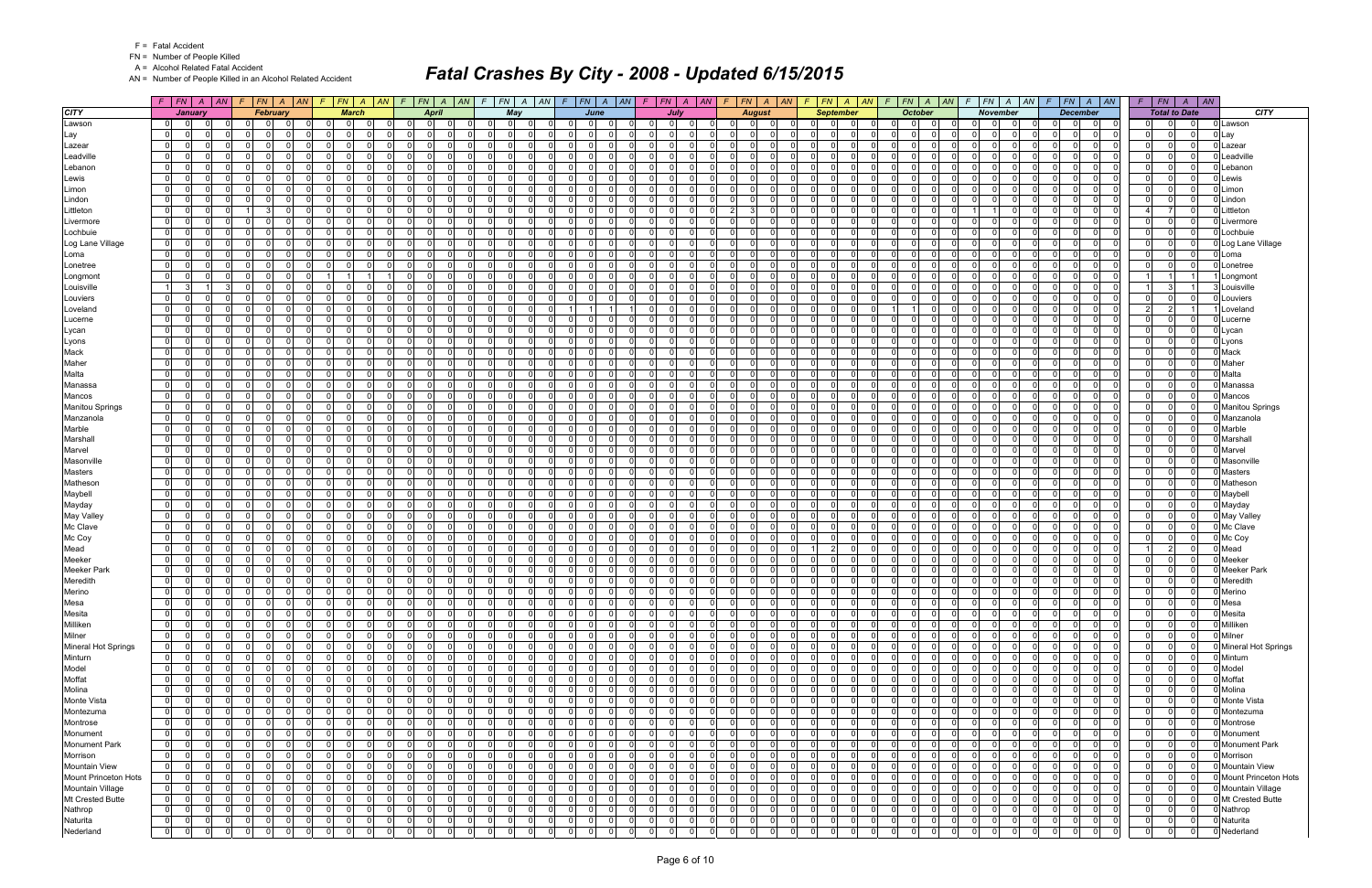FN = Number of People Killed

A = Alcohol Related Fatal Accident

AN = Number of People Killed in an Alcohol Related Accident

|                         |                                  | $F$ $F$ $N$ $A$ $A$ $N$                |                         | $F$ $ FN $ $A$ $ AN$ |                            | $F$ $ FN$ $ A$ $ AN$ $ F$     |                      |             |                                        | FN A AN              |                      | $F$ $ FN $ $A$ $ AN $      |                         |                               | $F$   $FN$   $A$   $AN$                   |                            | $F$ $ FN $ $A$ $ AN $                                |                               | $F$ $FN$ $A$ $AN$                            | $F$ $FN$ $A$ $AN$                            |                            | $F$ $FN$ $A$                     | AN                                            | F.                               | $FN$ $A$ $AN$        |                         | $F$ $FN$ $A$ $AN$                                                       | F.                            |                             | $FN \mid A \mid AN$           |                        |
|-------------------------|----------------------------------|----------------------------------------|-------------------------|----------------------|----------------------------|-------------------------------|----------------------|-------------|----------------------------------------|----------------------|----------------------|----------------------------|-------------------------|-------------------------------|-------------------------------------------|----------------------------|------------------------------------------------------|-------------------------------|----------------------------------------------|----------------------------------------------|----------------------------|----------------------------------|-----------------------------------------------|----------------------------------|----------------------|-------------------------|-------------------------------------------------------------------------|-------------------------------|-----------------------------|-------------------------------|------------------------|
| <b>CITY</b>             |                                  | January                                |                         | February             |                            | <b>March</b>                  |                      |             | April                                  |                      |                      | May                        |                         |                               | June                                      |                            | July                                                 |                               | <b>August</b>                                | <b>September</b>                             |                            |                                  | <b>October</b>                                |                                  | <b>November</b>      |                         | <b>December</b>                                                         |                               |                             | <b>Total to Date</b>          | <b>CITY</b>            |
| <b>New Castle</b>       | 0                                |                                        |                         |                      | 0                          |                               |                      |             |                                        |                      |                      | $\Omega$                   |                         |                               |                                           | 0                          | $\Omega$                                             |                               |                                              |                                              |                            |                                  | 0                                             |                                  |                      |                         | 0                                                                       | 0                             |                             |                               | New Castle             |
| Ninaview                | $\overline{0}$                   | $\Omega$<br>0                          | $\Omega$                |                      | $\mathbf 0$                | $\Omega$                      |                      |             | $\Omega$                               | $\Omega$             |                      | $\Omega$                   |                         | $\Omega$                      | $\Omega$<br>$\Omega$                      | $\Omega$                   | $\Omega$<br>$\Omega$                                 | $\Omega$<br>$\Omega$          | $\Omega$                                     | $\Omega$<br>$\Omega$                         | $\Omega$                   | $\Omega$                         | -01                                           | $\overline{0}$                   |                      | $\Omega$                | $\Omega$<br>$\Omega$<br>$\mathbf 0$                                     | 0                             | $\mathbf{0}$                | $\Omega$                      | Ninaview               |
| Niwot                   | $\overline{0}$                   | $\Omega$<br>$\Omega$                   | $\Omega$                | $\Omega$             | -ol                        | $\Omega$                      |                      |             | $\Omega$                               | $\Omega$             |                      | $\Omega$<br>- 0            |                         | $\Omega$                      | $\Omega$<br>$\Omega$                      | $\Omega$                   | $\Omega$<br>$\Omega$                                 | $\Omega$                      | $\Omega$<br>n                                | $\Omega$<br>$\Omega$                         | $\Omega$                   | 0 I                              | -01<br>$\Omega$                               | $\Omega$                         |                      | $\mathbf 0$             | $\Omega$<br>$\Omega$<br>$\Omega$                                        | $\Omega$                      | $\Omega$                    | $\Omega$                      | Niwot                  |
| North Avondale          | $\overline{0}$                   | <sup>n</sup>                           | $\Omega$                | $\Omega$             | $\Omega$                   | $\Omega$                      |                      | $\Omega$    |                                        | $\Omega$             |                      | $\Omega$                   | $\Omega$                | $\Omega$                      | $\mathbf 0$<br>0                          | 0 I                        | $\Omega$<br>$\Omega$                                 | $\mathbf{0}$<br>റ             | $\Omega$                                     | $\Omega$<br>$\Omega$                         | 0                          | $\overline{0}$                   | $\Omega$<br>$\Omega$                          | $\Omega$                         |                      | $\mathbf 0$             | $\Omega$<br>$\Omega$<br>$\Omega$                                        | $\Omega$                      | $\mathbf 0$                 | - O I                         | <b>North Avondale</b>  |
| Northglenn              |                                  | $\Omega$                               | $\Omega$                |                      |                            | 2                             |                      | $\Omega$    |                                        | $\Omega$             |                      | $\Omega$                   | $\Omega$                | $\Omega$                      | $\Omega$<br>$\Omega$                      |                            |                                                      | $\Omega$                      | $\Omega$<br>$\Omega$                         | $\Omega$<br>$\Omega$                         | $\Omega$                   | $\Omega$                         | $\Omega$<br>$\Omega$                          |                                  |                      | $\Omega$                | $\Omega$<br>$\Omega$<br>$\Omega$                                        |                               | 5                           | 2                             | <b>Northglenn</b>      |
| North Pole              | $\overline{0}$                   | 0                                      | $\mathbf 0$             | $\Omega$             | - 0 l                      | $\Omega$                      |                      | $\Omega$    |                                        | $\Omega$             |                      | $\Omega$                   | $\Omega$                | $\Omega$                      | - 0 l<br>$\Omega$                         | 0 I                        | $\overline{0}$<br>$\Omega$                           | $\overline{0}$                | $\Omega$                                     | $\Omega$<br>$\Omega$                         | $\overline{0}$             | 0                                | $\overline{0}$<br>$\Omega$                    | $\overline{0}$                   |                      | $\Omega$                | $\Omega$<br>$\Omega$<br>$\Omega$                                        | $\Omega$                      | $\Omega$                    | $\Omega$                      | North Pole             |
| Norwood                 | $\overline{0}$                   | $\Omega$                               | - Ol                    | $\Omega$             | $\overline{\mathbf{0}}$    | $\Omega$                      |                      |             | $\overline{0}$                         | $\Omega$             |                      | $\Omega$                   | $\Omega$                | $\Omega$                      | $\Omega$<br>$\Omega$                      | $\overline{0}$             | $\Omega$<br>$\Omega$                                 | $\overline{0}$                | $\Omega$<br>$\Omega$                         | $\Omega$<br>$\Omega$                         | $\Omega$                   | 0 I                              | -01<br>$\Omega$                               | $\overline{0}$                   |                      | $\mathbf 0$             | 0 <br>$\Omega$<br>$\Omega$                                              | 0 I                           | $\Omega$                    | $\mathbf{0}$                  | Norwood                |
| <b>Nucla</b>            | $\overline{0}$                   | <sup>n</sup><br>$\Omega$               | $\Omega$                | n<br>$\cap$          | $\Omega$                   | <sup>n</sup>                  |                      | $\Omega$    | $\Omega$                               | $\Omega$             |                      | $\Omega$<br>- 0            |                         | $\Omega$                      | $\mathbf 0$<br><sup>n</sup>               | $\Omega$                   | $\Omega$<br><sup>n</sup><br>$\Omega$                 | $\Omega$<br>റ                 | $\Omega$<br>$\Omega$                         | $\Omega$<br>$\Omega$<br>$\Omega$             | $\overline{0}$             | $\Omega$                         | $\Omega$<br>$\Omega$<br>$\Omega$              | $\Omega$                         |                      | $\Omega$                | $\Omega$<br>0<br>$\Omega$<br>$\Omega$                                   | $\Omega$                      | $\mathbf{0}$                | $\Omega$                      | Nucla                  |
| Nunn                    | $\mathbf{0}$                     | 0                                      | $\Omega$<br>$\Omega$    | $\Omega$             | $\Omega$<br>$\mathbf 0$    | $\Omega$<br>$\Omega$          |                      |             |                                        | $\Omega$<br>$\Omega$ |                      | $\Omega$                   | $\Omega$                | $\Omega$                      | $\Omega$<br>$\Omega$<br>$\Omega$          | $\Omega$                   | 0 I<br>$\Omega$<br>$\Omega$                          | $\Omega$                      | $\Omega$<br>$\Omega$                         | $\Omega$<br>$\Omega$<br>$\Omega$             | $\Omega$                   | $\Omega$                         | $\Omega$<br>$\Omega$<br>$\Omega$              | $\Omega$                         |                      | $\Omega$                | $\Omega$<br>$\Omega$                                                    | $\Omega$                      | $\Omega$                    | n l<br>$\Omega$               | Nunn                   |
| Oak Creek<br>Ohio       | $\overline{0}$<br>$\overline{0}$ | $\Omega$                               | n l                     | n                    | $\Omega$                   | <sup>0</sup>                  |                      |             | 0 <br>$\Omega$                         | $\Omega$             |                      | $\overline{0}$<br>$\Omega$ | $\Omega$<br>$\Omega$    | 0<br>$\Omega$                 | 0 <br>$\Omega$<br>$\Omega$                | 0 <br>$\Omega$             | n l<br>$\Omega$                                      | $\overline{0}$<br>$\Omega$    | $\Omega$<br>$\Omega$                         | $\Omega$<br>$\Omega$                         | $\overline{0}$<br>$\Omega$ | $\overline{0}$<br>$\Omega$       | -01                                           | $\overline{0}$<br>$\Omega$       |                      | 0 <br>$\Omega$          | 0<br>0l<br>$\mathbf 0$<br>$\Omega$<br>$\Omega$<br>$\Omega$              | $\mathbf 0$<br>$\Omega$       | $\mathbf{0}$<br>$\Omega$    | $\mathbf{0}$                  | Oak Creek<br>Ohio      |
| Olathe                  | $\mathbf 0$                      | <sup>0</sup>                           | $\Omega$                | - 0                  | - 0 l                      | $\Omega$                      |                      | $\Omega$    | $\Omega$                               | $\Omega$             |                      | $\Omega$                   | $\Omega$                | $\Omega$                      | $\mathbf 0$<br>0                          | 0 I                        | $\Omega$<br>$\Omega$                                 | $\mathbf 0$<br>റ              | $\Omega$                                     | $\Omega$<br>$\Omega$                         | $\overline{0}$             | 0 I                              | $\Omega$<br>$\Omega$                          | $\Omega$                         |                      | $\mathbf 0$             | $\Omega$<br>$\Omega$<br>- O I                                           | $\mathbf 0$                   | $\mathbf{0}$                | 0                             | Olathe                 |
| <b>Olney Springs</b>    | 01                               | 0                                      | $\Omega$                |                      | $\Omega$                   |                               |                      |             | $\Omega$                               | $\Omega$             |                      | $\Omega$                   | $\Omega$                | $\Omega$                      | U<br>$\Omega$                             | $\Omega$                   | $\Omega$<br>$\Omega$                                 | $\Omega$                      | $\Omega$<br>$\Omega$                         | $\Omega$<br>0                                | $\Omega$                   | $\Omega$                         | $\Omega$                                      | ΩI                               |                      | $\Omega$                | $\Omega$<br>0<br>$\Omega$                                               | $\Omega$                      | 0                           | $\Omega$                      | <b>Olney Springs</b>   |
| Ophir                   | $\overline{0}$                   | <sup>0</sup>                           | $\Omega$                |                      | $\Omega$                   | <sup>n</sup>                  |                      | $\Omega$    |                                        | $\Omega$             |                      | $\Omega$                   | n                       | $\Omega$                      | $\Omega$<br><sup>n</sup>                  | $\Omega$                   | $\Omega$<br>0                                        | $\Omega$                      |                                              | $\Omega$                                     | - 0                        | $\Omega$                         | $\Omega$                                      | $\Omega$                         |                      | $\Omega$                | 0<br>$\Omega$                                                           | $\Omega$                      | $\Omega$                    | $\Omega$                      | Ophir                  |
| Orchard                 | 0                                | 0                                      | $\mathbf 0$             | $\Omega$             | $\mathbf 0$                | $\Omega$                      |                      |             | 0 I                                    | $\Omega$             |                      | $\overline{0}$             | $\Omega$                | $\Omega$                      | - 0 l<br>$\Omega$                         | 0 I                        | $\Omega$<br>$\Omega$                                 | 01                            | $\Omega$                                     | $\Omega$<br>$\Omega$                         | $\overline{0}$             | 0 I                              | $\overline{0}$                                | $\overline{0}$                   |                      | $\mathbf 0$             | $\Omega$<br>$\Omega$<br>$\Omega$                                        | 0                             | $\mathbf{0}$                | $\overline{0}$                | Orchard                |
| <b>Orchard City</b>     | $\overline{0}$                   | 0                                      | $\Omega$                |                      | $\Omega$                   |                               |                      |             | $\Omega$                               | $\Omega$             |                      | $\Omega$                   | $\Omega$                | $\Omega$                      | $\Omega$<br><sup>n</sup>                  | $\Omega$                   | $\Omega$<br>$\Omega$                                 | $\Omega$                      | $\Omega$                                     | $\Omega$<br>$\Omega$                         | $\Omega$                   | $\Omega$                         | $\Omega$                                      | $\Omega$                         |                      | $\Omega$                | $\Omega$<br>$\Omega$                                                    | $\Omega$                      | $\Omega$                    | $\Omega$                      | <b>Orchard City</b>    |
| Ordway                  | $\mathbf 0$                      | 0                                      | $\mathbf 0$             | $\Omega$             | - 0 l                      | $\Omega$                      |                      |             | $\Omega$                               | $\Omega$             |                      | $\Omega$                   | $\Omega$                | $\Omega$                      | $\Omega$<br>$\Omega$                      | 0 I                        | $\Omega$<br>$\Omega$                                 | $\mathbf{0}$                  | $\Omega$<br>$\Omega$                         | $\Omega$<br>$\Omega$                         | $\Omega$                   | 0 I                              | $\overline{0}$<br>$\Omega$                    | $\Omega$                         |                      | $\mathbf 0$             | $\Omega$<br>$\Omega$<br>- O I                                           | $\overline{0}$                | 0                           | $\overline{0}$                | Ordway                 |
| Otis                    | $\Omega$                         | 0                                      | $\Omega$                |                      | $\Omega$                   |                               |                      |             | $\Omega$                               | $\Omega$             |                      | $\Omega$                   |                         | $\Omega$                      | $\Omega$<br>U                             | $\Omega$                   | $\Omega$<br>$\Omega$                                 | $\Omega$                      |                                              | 0                                            | $\Omega$                   | $\Omega$                         | $\Omega$                                      | $\Omega$                         |                      | $\Omega$                | $\Omega$<br>$\Omega$                                                    | $\Omega$                      | 0                           | $\Omega$                      | Otis                   |
| Ouray                   | 01                               | 0                                      | $\mathbf 0$             | $\Omega$             | $\Omega$                   | $\Omega$                      |                      |             | $\overline{0}$                         | $\Omega$             |                      | $\overline{0}$             | $\Omega$                | $\Omega$                      | $\Omega$<br>$\Omega$                      | 0 I                        | $\Omega$<br>0 I                                      | $\overline{0}$                | $\Omega$<br>$\Omega$                         | $\Omega$<br>$\Omega$                         | $\Omega$                   | 0 I                              | $\overline{0}$<br>$\Omega$                    | $\Omega$                         |                      | $\mathbf 0$             | $\Omega$<br>$\Omega$<br>$\Omega$                                        | $\overline{0}$                | $\Omega$                    | $\Omega$                      | Ouray                  |
| Ovid                    | $\mathbf{0}$                     | 0                                      | - Ol                    | n                    | $\overline{0}$             | $\Omega$                      |                      |             | $\Omega$                               | $\Omega$             |                      | $\Omega$                   | $\Omega$                | $\Omega$                      | $\Omega$<br>$\Omega$                      | $\Omega$                   | $\Omega$<br>- Ol                                     | $\Omega$                      | $\Omega$<br>$\Omega$                         | $\Omega$<br>$\Omega$                         | $\Omega$                   | $\Omega$                         | $\Omega$<br>$\Omega$                          | $\Omega$                         |                      | $\Omega$                | $\Omega$<br>$\Omega$<br>$\Omega$                                        | $\Omega$                      | $\Omega$                    | $\Omega$                      | Ovid                   |
| Oxford                  | $\overline{0}$                   | 0                                      | $\Omega$                | റ                    | $\Omega$                   | <sup>n</sup>                  |                      | $\Omega$    |                                        | $\Omega$             |                      | $\Omega$                   | $\Omega$                | $\Omega$                      | $\Omega$<br>$\mathbf 0$                   | 0 I                        | $\mathbf 0$<br>$\Omega$                              | $\Omega$                      | $\Omega$<br>$\Omega$                         | $\Omega$<br>$\Omega$                         | $\overline{0}$             | 0 I                              | $\overline{0}$                                | $\Omega$                         |                      | $\Omega$                | $\Omega$<br>$\Omega$<br>$\Omega$                                        | $\Omega$                      | 0                           | $\mathbf 0$                   | Oxford                 |
| Padroni                 | $\mathbf{0}$                     | $\Omega$                               | $\Omega$                |                      | $\Omega$                   | ΩI                            |                      |             | $\Omega$                               | $\Omega$             |                      | $\Omega$                   | $\Omega$                | $\Omega$                      | $\Omega$<br><sup>0</sup>                  | $\Omega$                   | n l<br>$\Omega$                                      | $\Omega$                      |                                              | $\Omega$                                     | $\Omega$                   | $\Omega$                         | $\Omega$                                      | $\Omega$                         |                      | $\Omega$                | $\Omega$<br>$\Omega$                                                    | $\Omega$                      | $\Omega$                    | $\Omega$                      | Padroni                |
| Pagoda                  | $\mathbf 0$                      | 0                                      | $\mathbf 0$             | $\Omega$             | 0                          | $\Omega$                      |                      |             | 0 I                                    | $\Omega$             |                      | $\overline{0}$             | $\Omega$                | $\mathbf 0$                   | - 0 l<br>$\Omega$                         | 0 I                        | $\Omega$<br>$\overline{0}$                           | 01                            | $\Omega$<br>$\Omega$                         | $\Omega$<br>$\Omega$                         | $\overline{0}$             | 0 I                              | $\overline{0}$                                | $\overline{0}$                   |                      | $\mathbf 0$             | $\Omega$<br>$\Omega$<br>$\Omega$                                        | 0                             | $\Omega$                    | $\mathbf 0$                   | Pagoda                 |
| Pagosa Jct              | $\overline{0}$                   | $\Omega$                               | $\Omega$                |                      | $\Omega$                   | <sup>n</sup>                  |                      | $\Omega$    |                                        | $\Omega$             |                      | $\Omega$                   | $\Omega$                | $\Omega$                      | $\Omega$<br><sup>0</sup>                  | $\Omega$                   | $\Omega$<br>$\Omega$                                 | $\Omega$                      | $\Omega$                                     | $\Omega$<br>$\Omega$                         | $\Omega$                   | $\Omega$                         | $\Omega$                                      | $\Omega$                         |                      | $\Omega$                | $\Omega$<br>$\Omega$                                                    | $\Omega$                      | $\Omega$                    | $\Omega$                      | Pagosa Jct             |
| Pagosa Springs          | $\mathbf{0}$                     | $\Omega$<br>0                          | $\Omega$                | $\Omega$             | - 0 l                      | $\Omega$                      |                      |             | 0 I                                    | $\Omega$             |                      | $\Omega$                   | $\Omega$                | $\Omega$                      | $\Omega$<br>$\mathbf 0$                   | 0 I                        | $\Omega$<br>$\Omega$                                 | $\mathbf{0}$                  | $\Omega$<br>$\Omega$                         | $\Omega$<br>$\Omega$                         | $\Omega$                   | 0 I                              | $\overline{0}$<br>$\Omega$                    | $\Omega$                         |                      | $\mathbf 0$             | $\Omega$<br>$\Omega$<br>- O I                                           | $\overline{0}$                | 0                           | $\Omega$                      | Pagosa Springs         |
| Palisade                | $\overline{0}$                   | $\Omega$<br><sup>0</sup>               | $\Omega$                |                      | $\Omega$                   | <sup>0</sup>                  |                      |             | $\Omega$                               | $\Omega$<br>$\Omega$ |                      | $\Omega$                   | $\Omega$                | $\Omega$                      | $\Omega$<br>0<br>$\Omega$                 | $\Omega$                   | $\Omega$<br>$\Omega$<br>$\Omega$                     | $\Omega$                      |                                              | 0                                            | $\Omega$                   | $\Omega$                         | $\Omega$                                      | $\Omega$                         |                      | $\Omega$                | $\Omega$<br>$\Omega$<br>$\Omega$                                        | $\Omega$                      | $\Omega$                    | $\Omega$                      | Palisade               |
| Palmer Lake             | $\overline{0}$<br>$\mathbf{0}$   | $\Omega$<br>$\Omega$                   | $\Omega$                | $\Omega$             | $\Omega$<br>$\overline{0}$ | <sup>n</sup><br>$\Omega$      |                      |             | $\Omega$<br>$\overline{0}$<br>$\Omega$ | $\Omega$             | $\Omega$             | $\Omega$<br>-01            | $\Omega$<br>$\Omega$    | $\Omega$<br>$\Omega$          | <sup>n</sup><br>$\Omega$<br>- 0 l         | $\Omega$<br>$\overline{0}$ | $\Omega$<br> 0 <br>$\Omega$                          | $\Omega$<br>$\mathbf{0}$      | $\Omega$<br>$\Omega$<br>$\Omega$             | $\Omega$<br>$\Omega$<br>$\Omega$             | $\Omega$<br>-01            | $\Omega$<br>0 I                  | $\Omega$<br>$\mathbf{0}$<br>$\Omega$          | $\Omega$<br>$\overline{0}$       |                      | $\Omega$                | 0<br>$\Omega$<br> 0 <br>$\overline{0}$<br>$\Omega$                      | $\Omega$                      | $\Omega$<br>$\mathbf 0$     | $\Omega$<br>$\overline{0}$    | Palmer Lake            |
| Paoli<br>Paonia         | 01                               | <sup>0</sup>                           | $\mathbf 0$<br>$\Omega$ |                      | $\Omega$                   |                               |                      |             | $\Omega$                               | $\Omega$             |                      | $\Omega$                   | $\Omega$                | $\Omega$                      | $\Omega$<br><sup>n</sup>                  | $\Omega$                   | $\Omega$                                             | $\Omega$<br>$\cap$            | $\Omega$                                     | $\Omega$<br>$\Omega$                         | $\Omega$                   | $\Omega$                         | $\Omega$                                      | $\Omega$                         |                      | $\mathbf 0$<br>$\Omega$ | $\Omega$<br>0<br>$\Omega$                                               | 0 I<br>$\Omega$               | $\Omega$                    | $\Omega$                      | Paoli<br>Paonia        |
| Parachute               | 0                                | $\Omega$                               | $\Omega$                | $\Omega$             | -ol                        | $\Omega$                      |                      |             | $\Omega$<br>$\Omega$                   | $\Omega$             |                      | $\Omega$                   | $\Omega$                | $\Omega$                      | - 0 l<br>$\Omega$                         | $\overline{0}$             | 0 I<br>$\Omega$                                      | $\mathbf{0}$                  | $\Omega$<br>$\Omega$                         | $\Omega$<br>$\Omega$                         | $\Omega$                   | 0 I                              | -01<br>$\Omega$                               | $\Omega$                         |                      | $\mathbf 0$             | $\Omega$<br> 0 <br>$\mathbf 0$                                          | $\overline{0}$                | $\Omega$                    | n l                           | Parachute              |
| Paradox                 | $\mathbf{0}$                     | 0                                      | $\Omega$                |                      | $\Omega$                   | 0                             |                      |             | $\Omega$                               | $\Omega$             |                      | $\Omega$                   | $\Omega$                | $\Omega$                      | $\Omega$<br>$\Omega$                      | $\Omega$                   | $\Omega$<br>$\Omega$                                 | $\Omega$                      | $\Omega$                                     | $\Omega$                                     | $\Omega$                   | $\Omega$                         | $\Omega$                                      | $\overline{0}$                   |                      | $\Omega$                | 0<br>$\Omega$                                                           | $\Omega$                      | $\Omega$                    | $\Omega$                      | Paradox                |
| Parkdale                | $\overline{0}$                   | $\Omega$<br>$\Omega$                   | - 0 l                   | $\Omega$             | $\overline{0}$             | $\Omega$                      |                      |             | $\Omega$<br>$\Omega$                   | $\Omega$             |                      | -01                        | $\Omega$                | $\overline{0}$                | - 0 l<br>$\Omega$                         | $\Omega$                   | 0 I<br>$\Omega$                                      | $\overline{0}$                | $\Omega$<br>$\Omega$                         | $\Omega$<br>$\Omega$                         | $\Omega$                   | 0 I                              | $\overline{0}$<br>$\Omega$                    | $\overline{0}$                   |                      | $\mathbf 0$             | $\Omega$<br> 0 <br>$\mathbf 0$                                          | $\overline{0}$                | $\mathbf{0}$                | $\Omega$                      | Parkdale               |
| Parker                  | $\overline{0}$                   | <sup>0</sup>                           | $\Omega$                | $\Omega$             | $\Omega$                   | $\Omega$                      |                      |             | $\Omega$<br>$\Omega$                   | $\Omega$             |                      | $\Omega$                   | $\Omega$                | $\Omega$                      | $\Omega$<br>$\Omega$                      | $\Omega$                   | $\Omega$<br>$\Omega$                                 |                               | $\Omega$                                     | $\Omega$<br>$\Omega$                         | $\Omega$                   | $\Omega$                         | $\overline{0}$<br>$\Omega$                    | $\Omega$                         |                      | $\mathbf 0$             | $\overline{2}$<br>2 <br>- O I                                           | 3                             | -31                         | $\Omega$                      | Parker                 |
| Parlin                  | $\overline{0}$                   | $\Omega$                               | $\Omega$                | $\Omega$             | -ol                        | $\Omega$                      |                      |             | $\overline{0}$                         | $\Omega$             |                      | $\Omega$                   | $\Omega$                | $\Omega$                      | - 0 l<br>$\Omega$                         | $\Omega$                   | n l<br>$\Omega$                                      | $\overline{0}$<br>$\Omega$    | $\Omega$                                     | $\Omega$<br>$\Omega$                         | $\overline{0}$             | 0 I                              | $\Omega$<br>$\overline{0}$                    | $\Omega$                         |                      | $\mathbf 0$             | $\Omega$<br>$\Omega$<br>$\Omega$                                        | $\Omega$                      | $\mathbf 0$                 | $\Omega$                      | Parlin                 |
| Parshall                | $\Omega$                         | <sup>0</sup>                           | $\Omega$                |                      | $\Omega$                   | ΩI                            |                      |             | $\Omega$                               | $\Omega$             |                      | $\Omega$                   | $\Omega$                | $\Omega$                      | $\Omega$<br>U                             | $\Omega$                   | - Ol<br>$\Omega$                                     | $\Omega$                      |                                              | $\Omega$                                     | $\Omega$                   | $\Omega$                         | $\Omega$<br>U                                 | $\Omega$                         |                      | $\Omega$                | $\Omega$<br>$\Omega$<br>$\Omega$                                        | $\Omega$                      | $\Omega$                    | $\Omega$                      | Parshal                |
| Peckham                 | $\mathbf{0}$                     | $\Omega$<br>$\Omega$                   | $\mathbf 0$             | $\Omega$             | - ol                       | $\Omega$                      | $\Omega$             |             | $\overline{0}$<br>$\Omega$             | $\Omega$             |                      | $\Omega$                   | $\Omega$                | $\Omega$                      | $\Omega$<br>- 0 l                         | $\overline{0}$             | 0 I<br>$\Omega$                                      | $\mathbf{0}$                  | $\Omega$<br>$\Omega$                         | $\Omega$<br>$\Omega$                         | -01                        | 0 I                              | 0 <br>$\Omega$                                | $\overline{0}$                   |                      | $\mathbf 0$             | 0 <br>$\overline{0}$<br>$\Omega$                                        | 0 I                           | $\mathbf 0$                 | $\Omega$                      | Peckhan                |
| Peetz                   | 01                               | <sup>0</sup>                           | - Ol                    |                      | $\Omega$                   | <sup>n</sup>                  |                      |             | $\Omega$                               | $\Omega$             |                      | $\Omega$                   | $\Omega$                | $\Omega$                      | $\Omega$<br><sup>n</sup>                  | $\Omega$                   | $\Omega$<br><sup>n</sup>                             | $\Omega$                      | $\Omega$<br>$\Omega$                         | $\Omega$<br>$\Omega$                         | $\Omega$                   | $\Omega$                         | $\Omega$                                      | $\Omega$                         |                      | $\Omega$                | $\Omega$<br>$\Omega$<br>$\Omega$                                        | $\Omega$                      | 0                           | $\Omega$                      | Peetz                  |
| Penrose                 | $\overline{0}$                   | <sup>0</sup>                           | $\Omega$                | റ                    | $\Omega$                   | $\Omega$                      |                      |             | $\Omega$                               | $\Omega$             |                      | $\Omega$                   | $\Omega$                | $\Omega$                      | $\Omega$<br><sup>n</sup>                  | 0 I                        | $\Omega$<br>$\Omega$                                 | $\mathbf{0}$                  | $\Omega$<br>$\Omega$                         | $\Omega$<br>$\Omega$                         | $\Omega$                   | 0 I                              | $\Omega$<br>$\Omega$                          | $\Omega$                         |                      | $\mathbf 0$             | $\Omega$<br>$\Omega$<br>- O I                                           | 0 I                           | $\Omega$                    | $\Omega$                      | Penrose                |
| Peyton                  | $\overline{0}$                   | 0                                      | $\Omega$                |                      | $\mathbf 0$                | $\Omega$                      |                      | $\Omega$    |                                        | $\Omega$             |                      | $\Omega$                   | $\Omega$                | $\mathbf 0$                   | - 0 l<br>0                                | $\Omega$                   | $\Omega$<br>$\Omega$                                 | $\Omega$                      |                                              | 0<br>0.                                      | $\Omega$                   | $\Omega$                         | $\mathbf{0}$                                  | $\overline{0}$                   |                      | $\Omega$                | $\Omega$<br>0<br>0                                                      | $\Omega$                      | $\mathbf{0}$                | $\Omega$                      | Peyton                 |
| Phippsburg              | $\overline{0}$                   | <sup>0</sup>                           | $\mathbf 0$             |                      | $\Omega$                   | ΩI                            |                      | $\Omega$    |                                        | $\Omega$<br>$\Omega$ |                      | -01                        | $\Omega$                | $\Omega$                      | $\Omega$<br>$\Omega$                      | 0 I                        | $\Omega$<br>- Ol<br>$\Omega$                         | $\overline{0}$                | $\Omega$<br>$\Omega$                         | $\Omega$<br>$\Omega$                         | $\Omega$                   | $\Omega$                         | -01<br>$\Omega$                               | $\Omega$                         |                      | $\Omega$                | $\Omega$<br>$\Omega$<br>$\Omega$                                        | $\overline{0}$                | $\Omega$                    | $\Omega$<br>$\Omega$          | Phippsburg             |
| Pierce<br>Pine          | 0 <br>01                         | 0<br>0                                 | - Ol<br>$\Omega$        | - 0<br>n             | - ol<br>$\Omega$           | $\Omega$<br>0                 |                      | $\Omega$    | $\Omega$                               | $\Omega$             |                      | $\Omega$<br>$\Omega$       | $\Omega$<br>$\Omega$    | $\Omega$<br>$\Omega$          | $\Omega$<br>$\Omega$<br>- 0 l<br>$\Omega$ | $\Omega$<br>$\Omega$       | $\Omega$<br>$\mathbf 0$<br>$\Omega$                  | $\mathbf{0}$<br>$\Omega$      | $\Omega$<br>$\Omega$<br>$\Omega$<br>$\Omega$ | $\Omega$<br>$\Omega$<br>$\Omega$<br>$\Omega$ | $\Omega$<br>$\overline{0}$ | $\Omega$<br>$\overline{0}$       | $\overline{0}$<br>$\Omega$<br>$\overline{0}$  | $\Omega$<br>$\Omega$             |                      | $\Omega$<br>$\mathbf 0$ | $\Omega$<br>- O I<br>$\Omega$<br>$\Omega$<br>0<br>$\Omega$              | $\mathbf 0$<br>$\overline{0}$ | $\mathbf 0$<br> 0           | $\Omega$                      | Pierce<br>Pine         |
| Pine Junction           | $\overline{0}$                   | $\Omega$                               | $\mathbf 0$             | $\Omega$             | 0                          | $\Omega$                      |                      | $\Omega$    |                                        | $\Omega$             |                      | $\Omega$                   | $\Omega$                | 0                             | $\Omega$<br>0                             | 0 I                        | $\Omega$<br>$\Omega$                                 | - 0 l                         | $\Omega$                                     | $\Omega$<br>$\Omega$                         | $\Omega$                   | 0                                | $\mathbf{0}$<br>0                             | $\mathbf{0}$                     |                      | $\Omega$                | $\Omega$<br>$\Omega$<br>$\Omega$                                        | 0 I                           | $\Omega$                    | $\Omega$                      | Pine Junction          |
| Pinecliffe              | $\overline{0}$                   | $\Omega$<br>$\Omega$                   | - 0 l                   |                      | -ol                        | $\Omega$                      |                      |             | 0I                                     | $\Omega$             |                      | $\Omega$                   | $\Omega$                | $\Omega$                      | $\Omega$<br>$\Omega$                      | $\overline{0}$             | $\Omega$<br>$\Omega$                                 | $\Omega$                      | $\Omega$                                     | $\Omega$<br>$\Omega$                         | $\Omega$                   | 0 I                              | $\mathbf{0}$                                  | $\Omega$                         |                      | $\Omega$                | $\Omega$                                                                | 0 I                           | $\mathbf{0}$                | $\Omega$                      | Pinecliffe             |
| Pinewood Springs        | $\overline{0}$                   | 0 <br>0l                               | $\Omega$                |                      | 0                          | $\Omega$                      |                      | $\Omega$    |                                        | $\mathbf{0}$         |                      | $\Omega$                   | $\Omega$                | $\Omega$                      | $\mathbf 0$<br>$\Omega$                   | $\Omega$                   | 0<br>0                                               | $\Omega$                      | $\Omega$<br>$\Omega$                         | $\Omega$                                     | $\mathbf{0}$               | $\Omega$                         | $\mathbf 0$<br>0                              | 01                               |                      | $\Omega$                | $\mathbf 0$<br>0l                                                       |                               | $\mathbf{0}$                |                               | 0 Pinewood Springs     |
| Pitkin                  | $\mathbf{0}$                     | - Ol<br>n l                            | $\mathbf 0$             | $\Omega$             | - 0 l                      | $\Omega$                      | $\Omega$             |             | 0 I<br>$\Omega$                        | $\Omega$             |                      | -01                        | $\Omega$                | $\Omega$                      | - 0 l<br>$\Omega$                         | 0 I                        | $\overline{0}$<br>$\Omega$                           | $\mathbf{0}$                  | - O I<br>- O I                               | $\Omega$<br>$\Omega$                         | $\overline{0}$             | 0 I                              | 0 <br>$\Omega$                                | $\Omega$                         | $\Omega$             | $\mathbf 0$             | $\Omega$<br>$\Omega$<br>$\mathbf 0$                                     | $\overline{0}$                | $\overline{0}$              | $\overline{0}$                | Pitkin                 |
| Placerville             | $\overline{0}$                   | 0                                      | - 0 l                   | 0                    | 0                          | $\overline{0}$                |                      |             | $\overline{0}$                         | $\Omega$             |                      | -01                        | $\Omega$                | $\mathbf 0$                   | 0 <br>$\mathbf{0}$                        | $\Omega$                   | 01<br>$\mathbf 0$                                    | $\overline{0}$<br>$\Omega$    | $\Omega$                                     | 0<br>$\overline{0}$                          | 0                          | 0                                | 0 <br>$\Omega$                                | $\overline{0}$                   |                      | 0                       | $\mathbf 0$<br> 0 <br>$\mathbf 0$                                       | 0                             | $\overline{0}$              | $\mathbf 0$                   | Placerville            |
| Platoro                 | $\overline{0}$                   | $\Omega$<br>$\Omega$                   | 0                       | $\Omega$             | 0                          | 0 I                           |                      |             | $\overline{0}$<br>$\Omega$             | -01                  | $\Omega$             | 0                          | $\Omega$                | $\mathbf 0$                   | 0 <br>$\Omega$                            | 01                         | $\overline{0}$<br>$\overline{0}$                     | $\overline{0}$                | - O I<br>- O I                               | $\Omega$<br>$\overline{0}$                   | 0                          | $\overline{0}$                   | 0 <br>$\Omega$                                | $\overline{0}$                   | - 0                  | 0                       | $\Omega$<br>$\overline{0}$<br>$\mathbf 0$                               | $\overline{0}$                | $\mathbf 0$                 | $\mathbf 0$                   | Platoro                |
| Platteville             | 0                                | $\Omega$                               | $\mathbf 0$             | $\Omega$             | 0                          | $\Omega$                      |                      |             | 0 I                                    | $\Omega$             |                      | -01                        | $\Omega$                | $\overline{0}$                | 0 <br>$\Omega$                            | 0 I                        | 0l<br>$\Omega$                                       | 0                             | $\Omega$<br>$\Omega$                         | 0<br>$\overline{0}$                          | 0                          | 0 I                              | 0 <br>0                                       | $\overline{0}$                   |                      | $\mathbf 0$             | $\overline{0}$<br>0<br>$\mathbf 0$                                      | $\overline{0}$                | $\mathbf{0}$                | $\mathbf 0$                   | Platteville            |
| <b>Pleasant View</b>    | $\overline{0}$                   | $\Omega$<br>0                          | $\mathbf 0$             | $\Omega$             | 0                          | $\Omega$                      |                      |             | 0 I<br>$\Omega$                        | $\Omega$             |                      | $\overline{0}$             | $\Omega$                | $\overline{0}$                | $\overline{0}$<br>$\Omega$                | 0 I                        | $\overline{0}$<br>$\Omega$                           | 01                            | - O I<br>- O I                               | $\Omega$<br>$\Omega$                         | 0                          | $\overline{0}$                   | 0 <br>$\Omega$                                | $\overline{0}$                   |                      | $\mathbf 0$             | $\Omega$<br> 0 <br>$\mathbf 0$                                          | $\overline{0}$                | $\mathbf 0$                 | 0                             | Pleasant View          |
| Poncha Springs          | 0                                | $\Omega$                               | - 0 l                   | $\Omega$             | 0                          | $\Omega$                      |                      |             | $\overline{0}$<br>$\Omega$             | -01                  |                      | -01                        | $\Omega$                | $\overline{0}$                | 0 <br>$\Omega$                            | $\overline{0}$             | $\overline{0}$<br>$\Omega$                           | $\mathbf{0}$                  | - O I<br>$\Omega$                            | 0<br>$\overline{0}$                          | 0                          | $\overline{0}$                   | 0 <br>$\Omega$                                | $\overline{0}$                   |                      | 0                       | $\mathbf 0$<br> 0 <br>$\mathbf 0$                                       | $\overline{0}$                | $\Omega$                    | $\Omega$                      | Poncha Springs         |
| Portland                | $\overline{0}$                   | 0l<br>0                                | 0                       | 0                    | 0                          | $\overline{0}$                | $\Omega$             |             | 0 <br>0                                | $\mathbf{0}$         | $\Omega$             | 0                          | $\mathbf{0}$            | $\mathbf 0$                   | $\overline{0}$<br> 0                      | 0                          | 0 <br>$\mathbf 0$                                    | 0                             | 0 <br>0 I                                    | 0<br>$\overline{0}$                          | 0                          | $\overline{0}$                   | $\overline{0}$<br>$\Omega$                    | 0                                | $\Omega$             | $\mathbf 0$             | 0<br> 0 <br>$\mathbf 0$                                                 | 0                             | $\mathbf{0}$                | $\mathbf 0$                   | Portland               |
| Poudre Park             | $\overline{0}$                   | $\Omega$<br>$\Omega$                   | - 0 l                   | $\Omega$             | 0                          | $\Omega$                      | $\Omega$             |             | $\overline{0}$<br>$\Omega$             | -01                  |                      | 0                          | $\Omega$                | $\Omega$                      | 0 <br>$\Omega$                            | $\overline{0}$             | 0 <br>$\overline{0}$                                 | 0                             | $\overline{0}$<br>- O I                      | $\mathbf 0$<br> 0                            | -01                        | 0                                | $\overline{0}$<br>$\Omega$                    | $\overline{0}$                   | $\Omega$             | $\mathbf 0$             | $\Omega$<br>$\overline{0}$<br>$\mathbf 0$                               | $\overline{0}$                | $\mathbf 0$                 | $\Omega$                      | Poudre Park            |
| Powderhorn              | 0                                | $\Omega$<br>0<br>$\Omega$<br>$\Omega$  | 0 <br>- 0 l             | $\Omega$<br>$\Omega$ | 0 <br> 0                   | $\Omega$<br>$\Omega$          | $\Omega$             |             | 0 I<br>0<br>$\overline{0}$<br>$\Omega$ | 0 <br>$\Omega$       | 0I                   | 0 <br>-01                  | $\mathbf 0$<br>$\Omega$ | $\mathbf 0$<br>$\Omega$       | $\mathbf{0}$<br> 0 <br>- ol<br>$\Omega$   | 0 <br>$\overline{0}$       | 01<br>$\mathbf 0$<br>0 I<br>$\Omega$                 | $\mathbf 0$<br>$\overline{0}$ | -01<br>0 I<br>$\Omega$<br>$\Omega$           | 0<br>$\overline{0}$<br>$\Omega$<br>$\Omega$  | 0 <br>-01                  | 01<br> 0                         | 0 <br>$\mathbf 0$<br>$\mathbf{0}$<br>$\Omega$ | $\overline{0}$<br>$\Omega$       | $\Omega$<br>$\Omega$ | 0 <br>- 0 l             | 0<br> 0 <br>$\mathbf 0$<br>$\Omega$                                     | 0 <br>$\overline{0}$          | $\mathbf 0$                 | 0 <br>$\mathbf{0}$            | Powderhorn             |
| Powder Wash             | $\overline{0}$                   |                                        |                         |                      |                            |                               |                      |             |                                        |                      |                      |                            |                         |                               |                                           |                            |                                                      |                               |                                              |                                              |                            |                                  |                                               |                                  |                      |                         | 0 <br>$\mathbf 0$                                                       |                               | $\mathbf 0$                 |                               | Powder Wash            |
| Pritchett<br>Proctor    | $\overline{0}$<br>$\overline{0}$ | 0l<br>$\Omega$<br>$\Omega$<br>$\Omega$ | 0 <br>- 0 l             | 0<br>$\Omega$        | 0 <br> 0                   | $\mathbf 0$<br>$\overline{0}$ | $\Omega$<br>$\Omega$ |             | 0 <br>0<br>$\overline{0}$<br>$\Omega$  | 0 <br>-01            | $\Omega$<br>$\Omega$ | 0 <br>-01                  | $\mathbf 0$<br>$\Omega$ | $\mathbf 0$<br>$\overline{0}$ | 0 <br>$\mathbf{0}$<br>$\Omega$<br> 0      | 0 <br>$\overline{0}$       | $\overline{0}$<br>$\mathbf 0$<br> 0 <br>$\mathbf{0}$ | 0 <br>$\overline{0}$          | -01<br>$\mathbf 0$<br>$\Omega$<br>- O I      | 0<br>$\overline{0}$<br>$\mathbf 0$<br> 0     | 0 <br> 0                   | $\overline{0}$<br>$\overline{0}$ | 0 <br>0<br>$\overline{0}$<br>$\Omega$         | $\overline{0}$<br>$\overline{0}$ | - 0<br>$\Omega$      | 0 <br>$\mathbf 0$       | 0<br> 0 <br>$\mathbf 0$<br>$\mathbf 0$<br>$\overline{0}$<br>$\mathbf 0$ | 0 <br>$\overline{0}$          | $\mathbf{0}$<br>$\mathbf 0$ | $\mathbf 0$<br>$\overline{0}$ | Pritchett<br>Proctor   |
| <b>Prospect Heights</b> | $\overline{0}$                   | 0<br>0                                 | $\mathbf 0$             | -0                   | 0                          | $\Omega$                      | $\Omega$             |             | 0 I<br>0                               | $\overline{0}$       |                      | $\overline{0}$             | $\Omega$                | $\mathbf 0$                   | 0 <br>$\Omega$                            | 0 I                        | 01<br>$\Omega$                                       | $\mathbf{0}$                  | -01<br>$\Omega$                              | 0<br>0                                       | 0                          | $\overline{0}$                   | 0 <br>$\Omega$                                | $\overline{0}$                   | $\Omega$             | 0                       | 0<br> 0 <br>$\mathbf 0$                                                 | $\Omega$                      | $\mathbf 0$                 | $\Omega$                      | Prospect Heights       |
| <b>Prospect Valley</b>  | $\overline{0}$                   | $\Omega$<br>$\Omega$                   | - 0 l                   | $\Omega$             | 0                          | $\Omega$                      | $\Omega$             |             | $\overline{0}$<br>$\Omega$             | -01                  |                      | -01                        | $\Omega$                | $\Omega$                      | $\Omega$<br> 0                            | $\overline{0}$             | 0 <br>$\Omega$                                       | 0                             | $\Omega$<br>- O I                            | $\Omega$<br>$\overline{0}$                   | -01                        | 0 I                              | 0 <br>$\Omega$                                | $\overline{0}$                   | $\Omega$             | - 0 l                   | $\Omega$<br> 0 <br>$\mathbf 0$                                          | $\overline{0}$                | $\mathbf 0$                 | $\overline{0}$                | <b>Prospect Valley</b> |
| Pryor                   | $\overline{0}$                   | 0                                      | 0                       | -0                   | 0                          | 01                            |                      | $\mathbf 0$ |                                        | 0                    | $\Omega$             | 0                          | 0                       | 0                             | 0 <br>$\mathbf{0}$                        | 0                          | 01<br>$\mathbf 0$                                    | $\overline{0}$                | $\Omega$<br>$\Omega$                         | 0<br>$\overline{0}$                          | 0                          | 0                                | $\mathbf 0$<br>$\Omega$                       | $\overline{0}$                   |                      | 0                       | 0<br> 0 <br>$\mathbf 0$                                                 | 0                             | $\mathbf{0}$                | 0                             | Pryor                  |
| Pueblo                  | $\overline{2}$                   | 3<br>11                                | 2<br>$\vert$ 2          | - O I                | 1                          | -11                           | $\Omega$             |             | 11<br>-1                               | -01                  | $\Omega$             | 0                          | 0 I                     | $\overline{1}$                | $\overline{0}$                            |                            | $\overline{0}$<br>$1 \vert$                          | 11                            | 11                                           | $\overline{1}$<br>$\mathbf{1}$               | -01                        | $\overline{0}$                   | $\overline{0}$<br>$\mathbf 0$                 | $\overline{0}$                   | $\Omega$             | 01                      | $\Omega$<br> 0 <br>$\mathbf 0$                                          | 10 <sup>1</sup>               | 11                          | $\vert$ 2                     | Pueblo                 |
| Pueblo West             | 0                                | $\Omega$<br>$\Omega$                   | 0                       | $\Omega$             | 0                          | 0                             | $\Omega$             |             | 0 I<br>0                               | 0                    | 0I                   | $\overline{0}$             | $\mathbf 0$             | $\mathbf 0$                   | 0 <br>0                                   | 0 I                        | 0 <br>- O I                                          | 0                             | -01<br>$\Omega$                              | $\mathbf 0$<br>0                             | 0                          | 0 I                              | 0 <br>$\mathbf 0$                             | $\overline{0}$                   | $\Omega$             | 0                       | 0<br> 0 <br>$\overline{0}$                                              | $\overline{0}$                | $\mathbf 0$                 | 0                             | Pueblo West            |
| <b>Punkin Center</b>    | $\overline{0}$                   | $\Omega$<br>$\Omega$                   | $\mathbf 0$             | $\Omega$             | 0                          | $\Omega$                      | $\Omega$             |             | $\overline{0}$<br>$\Omega$             | $\Omega$             |                      | 0                          | $\Omega$                | $\overline{0}$                | 0 <br>0                                   | 0 I                        | 01<br>$\Omega$                                       | $\overline{0}$                | - O I<br>- O I                               | $\mathbf 0$<br>$\overline{0}$                | 0                          | $\overline{0}$                   | $\mathbf 0$<br>$\Omega$                       | $\overline{0}$                   | $\Omega$             | 0                       | $\mathbf 0$<br> 0 <br>$\mathbf 0$                                       | $\overline{0}$                | $\mathbf 0$                 | $\Omega$                      | <b>Punkin Center</b>   |
| Purcell                 | $\mathbf 0$                      | 0                                      | $\Omega$                |                      | $\mathbf 0$                | $\Omega$                      |                      |             | $\Omega$                               | $\Omega$             |                      | $\Omega$                   | $\Omega$                | $\mathbf 0$                   | 0 <br>0                                   | $\Omega$                   | 0 <br>$\Omega$                                       | $\Omega$                      | $\Omega$                                     | $\mathbf 0$<br>$\overline{0}$                | 0                          | $\overline{0}$                   | $\mathbf 0$                                   | $\overline{0}$                   |                      | 0                       | $\overline{0}$<br>$\mathbf 0$                                           | $\overline{0}$                | $\mathbf{0}$                | $\Omega$                      | Purcell                |
| Radium                  | 0                                | 0l                                     | 0                       | 0                    | 0                          | $\overline{0}$                |                      |             | $\overline{0}$<br>0                    | 0                    | $\mathbf 0$          | 0                          | $\mathbf 0$             | $\overline{0}$                | 0 <br>$\overline{0}$                      | 0                          | $\mathbf 0$<br>01                                    | $\mathbf 0$                   | $\Omega$<br>0 I                              | 0<br>$\overline{0}$                          | 0                          | $\overline{0}$                   | $\mathbf 0$<br>$\Omega$                       | $\overline{0}$                   | $\Omega$             | 0                       | 0<br>0l<br>$\mathbf 0$                                                  | 0                             | $\mathbf 0$                 | 0                             | Radium                 |
| Ramah                   | 0                                | $\overline{0}$<br>$\mathbf 0$          | 0                       | $\mathbf 0$          | 0                          | $\mathbf 0$                   |                      |             | $\overline{0}$<br>$\mathbf 0$          | $\mathbf 0$          | $\mathbf 0$          | 0                          | $\mathbf 0$             | $\mathbf 0$                   | $\mathbf 0$<br> 0                         | $\overline{0}$             | 0 <br>$\mathbf 0$                                    | 0                             | $\mathbf 0$<br>$\mathbf 0$                   | $\mathbf 0$<br> 0                            | $\overline{0}$             | $\overline{0}$                   | 0 <br>$\mathbf 0$                             | $\overline{0}$                   | $\mathbf 0$          | $\mathbf 0$             | $\mathbf 0$<br> 0 <br>0                                                 | $\overline{0}$                | $\mathbf 0$                 | $\mathbf{0}$                  | Ramah                  |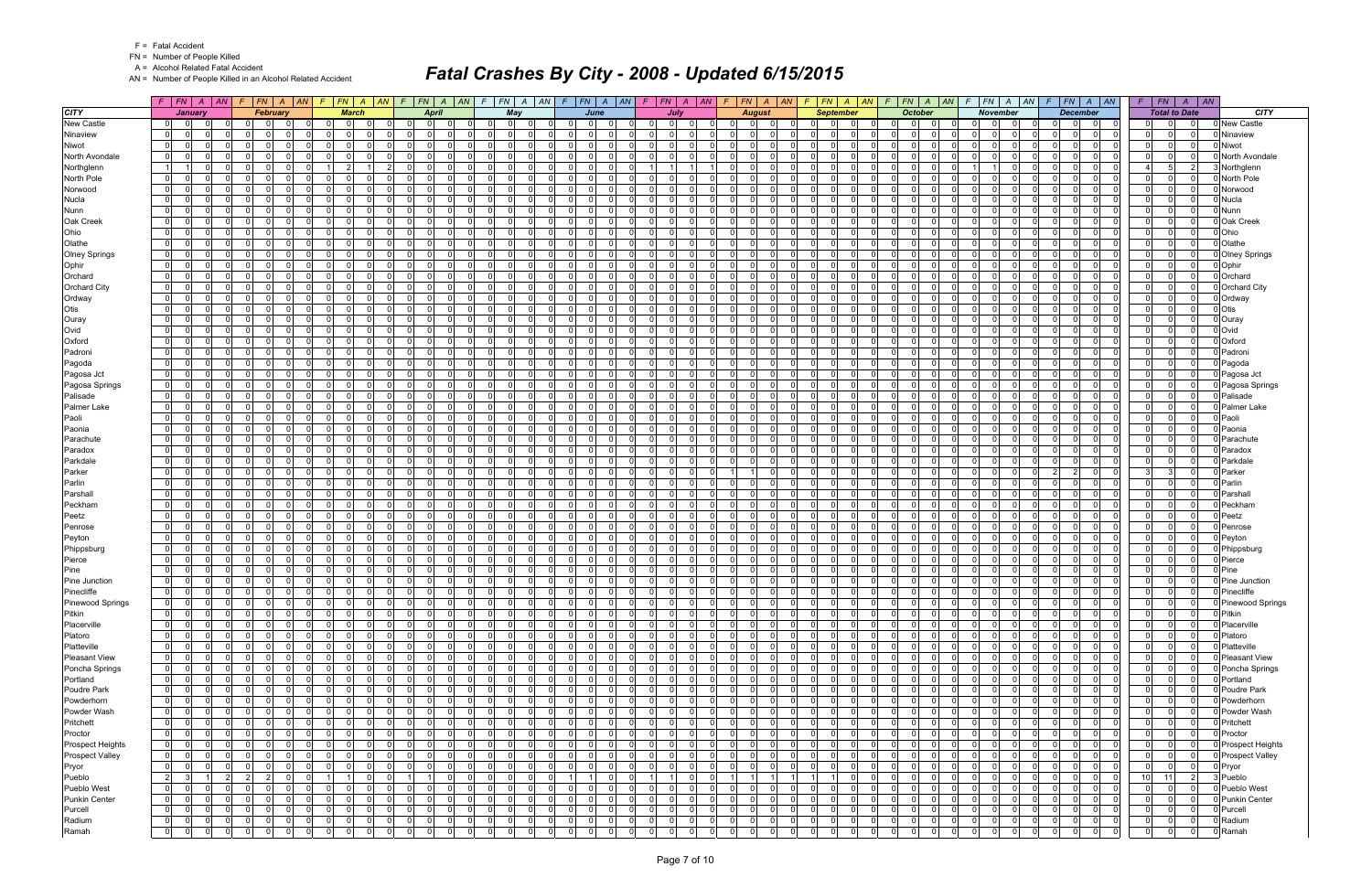FN = Number of People Killed

A = Alcohol Related Fatal Accident

AN = Number of People Killed in an Alcohol Related Accident

|                                 |                              | $F$ $ FN $ $A$ $ AN $                         |                          | $F$ $FN$ $A$ $AN$ $F$ $FN$ $A$ $AN$ $F$ $FN$ $A$ $AN$ |                                                 |                          |                                  |                                              |     |                      |                                                   | $F$ $F$ $\vert$ $F$ $\vert$ $A$ $\vert$ $A$ $\vert$ $F$ $\vert$ $F$ $\vert$ $F$ $\vert$ $F$ $\vert$ $F$ $\vert$ $\vert$ $F$ $\vert$ $\vert$ $F$ $\vert$ $\vert$ $F$ $\vert$ $\vert$ $F$ $\vert$ $\vert$ $F$ $\vert$ $\vert$ $F$ $\vert$ $\vert$ $F$ $\vert$ $\vert$ $F$ $\vert$ $\vert$ $F$ $\vert$ $\vert$ $F$ |                                              |                      |                                  |                                        |                      | $F$   FN   A   AN   F   FN   A   AN                      | $F$ $ FN $ $A$ $ AN $                            |                |                                                                   | $F$ $FN$ $A$ $AN$ $F$ $FN$ $A$ $AN$                          | $F$   $FN$   $A$   $AN$                                  |                               |
|---------------------------------|------------------------------|-----------------------------------------------|--------------------------|-------------------------------------------------------|-------------------------------------------------|--------------------------|----------------------------------|----------------------------------------------|-----|----------------------|---------------------------------------------------|-----------------------------------------------------------------------------------------------------------------------------------------------------------------------------------------------------------------------------------------------------------------------------------------------------------------|----------------------------------------------|----------------------|----------------------------------|----------------------------------------|----------------------|----------------------------------------------------------|--------------------------------------------------|----------------|-------------------------------------------------------------------|--------------------------------------------------------------|----------------------------------------------------------|-------------------------------|
| <b>CITY</b>                     |                              | January                                       |                          | <b>February</b>                                       |                                                 | <b>March</b>             |                                  | <b>April</b>                                 |     |                      | May                                               | June                                                                                                                                                                                                                                                                                                            |                                              | <b>July</b>          |                                  | <b>August</b>                          |                      | <b>September</b>                                         | <b>October</b>                                   |                | <b>November</b>                                                   | <b>December</b>                                              | <b>Total to Date</b>                                     | <b>CITY</b>                   |
| Rand                            | $\Omega$                     | - 0                                           |                          | $\Omega$                                              | $\Omega$<br>$\Omega$                            |                          | $\Omega$                         | $\Omega$                                     |     |                      | - 0 l                                             | $\Omega$<br>$\Omega$                                                                                                                                                                                                                                                                                            | <sup>0</sup>                                 | $\Omega$             |                                  | $\overline{0}$<br>0                    |                      | $\overline{0}$<br><sup>0</sup>                           | $\mathbf 0$<br><sup>0</sup>                      |                | <sup>0</sup>                                                      | $\Omega$<br>$\Omega$                                         | $\Omega$                                                 | D Rand                        |
| Rangely                         | $\mathbf 0$                  | - O I                                         | $\Omega$                 | $\cap$<br>0                                           | $\Omega$<br>$\overline{0}$                      | $\Omega$                 | $\overline{0}$                   | $\Omega$<br>$\Omega$                         |     | $\Omega$             | $\overline{0}$<br>- 0                             | $\mathbf{0}$<br>$\Omega$                                                                                                                                                                                                                                                                                        | $\Omega$<br>$\Omega$                         | 0 I                  | $\overline{0}$                   | -01<br>$\overline{0}$                  |                      | $\overline{0}$<br>$\Omega$<br>$\Omega$                   | $\Omega$<br>01                                   |                | $\overline{0}$<br>$\overline{0}$                                  | $\Omega$<br>$\Omega$<br>$\Omega$                             | $\mathbf 0$<br> 0 <br>$\Omega$                           | D Rangely                     |
| Raymer                          | $\mathbf{0}$                 | $\Omega$                                      | $\Omega$                 |                                                       | $\Omega$<br>$\Omega$                            | $\Omega$                 | $\Omega$                         | $\Omega$<br>$\Omega$                         |     | $\Omega$             | - 0 l<br>- 0                                      | 0                                                                                                                                                                                                                                                                                                               | $\Omega$<br>$\cap$                           | $\Omega$             | $\Omega$                         | $\Omega$<br>-01                        |                      | $\Omega$<br>$\Omega$                                     | $\Omega$<br>$\Omega$                             |                | n<br>$\Omega$                                                     | $\Omega$<br>$\Omega$                                         | $\Omega$<br>$\Omega$<br>$\Omega$                         | Raymer                        |
| Raymond                         | $\mathbf{0}$                 | $\Omega$<br><sup>0</sup>                      | $\Omega$                 | $\Omega$                                              | $\Omega$<br>$\Omega$                            | $\Omega$                 | $\Omega$                         | $\Omega$<br>$\Omega$                         |     | $\Omega$             | $\overline{0}$<br>$\Omega$                        | 0                                                                                                                                                                                                                                                                                                               | $\Omega$<br>$\Omega$                         | $\Omega$             | $\Omega$                         | $\Omega$<br>-01                        |                      | $\mathbf 0$<br>$\Omega$                                  | $\mathbf 0$<br>$\Omega$                          |                | n l<br>$\Omega$                                                   | $\Omega$<br>$\Omega$                                         | $\Omega$<br>$\Omega$<br> 0                               | Raymond                       |
| Red Cliff                       | $\overline{0}$               | $\Omega$                                      | $\Omega$                 | $\Omega$                                              | $\Omega$<br>$\Omega$                            | $\Omega$                 | $\Omega$                         | $\Omega$<br>$\Omega$                         |     | $\Omega$             | - 0 l<br>റ                                        | $\overline{0}$                                                                                                                                                                                                                                                                                                  | $\Omega$<br>$\Omega$                         | $\Omega$             | $\overline{0}$                   | $\Omega$<br> 0                         |                      | $\mathbf{0}$<br>$\Omega$                                 | $\Omega$<br>$\Omega$                             |                | $\Omega$<br>$\Omega$                                              | $\Omega$<br>$\Omega$                                         | 0 <br>$\Omega$                                           | Red Cliff                     |
| <b>Red Feather Lakes</b>        | $\mathbf{0}$                 | $\Omega$<br>$\Omega$                          | $\Omega$                 | $\Omega$                                              | $\Omega$<br>$\Omega$                            | <sup>0</sup>             | $\Omega$                         | $\Omega$<br>$\Omega$                         |     | $\Omega$             | - 0 l<br>$\Omega$                                 | - 0 l<br>O                                                                                                                                                                                                                                                                                                      | $\Omega$<br>$\Omega$                         | $\Omega$             | $\Omega$                         | $\Omega$<br>-01                        |                      | $\Omega$<br>$\Omega$                                     | $\Omega$<br>$\mathbf 0$                          |                | $\Omega$<br>$\Omega$                                              | $\Omega$<br>$\Omega$<br><sup>n</sup>                         | $\Omega$<br>$\Omega$                                     | <b>Red Feather Lakes</b>      |
| Redmesa                         | 0                            | $\Omega$<br>$\Omega$                          | $\Omega$                 | $\Omega$                                              | - 0 l<br>$\Omega$                               | $\Omega$                 | $\Omega$                         | $\Omega$<br>$\Omega$                         |     | $\Omega$             | - 0 l<br>- 0                                      | -ol<br>$\Omega$                                                                                                                                                                                                                                                                                                 | $\Omega$<br>$\Omega$                         | $\Omega$             | $\Omega$                         | $\Omega$<br>$\overline{0}$             |                      | $\mathbf{0}$<br>$\Omega$                                 | $\mathbf 0$<br>$\Omega$                          |                | $\Omega$<br>$\overline{0}$                                        | $\Omega$<br>$\Omega$<br>$\cap$                               | $\Omega$<br>$\Omega$<br>$\Omega$                         | D Redmesa                     |
| <b>Red Mountain</b><br>Redstone | $\mathbf{0}$<br> 0           | $\Omega$<br>$\Omega$                          | <sup>0</sup><br>$\Omega$ | $\Omega$<br>$\Omega$                                  | $\Omega$<br>$\Omega$<br>$\Omega$<br>$\Omega$    | <sup>0</sup><br>$\Omega$ | $\Omega$<br>$\Omega$             | $\Omega$<br>$\Omega$<br>$\Omega$<br>$\Omega$ |     | $\Omega$<br>$\Omega$ | - 0 l<br>- 0<br>-ol<br>- 0                        | -ol<br>-ol                                                                                                                                                                                                                                                                                                      | $\Omega$<br>$\Omega$<br>$\Omega$<br>$\Omega$ | $\Omega$<br>$\Omega$ | $\Omega$<br>$\Omega$             | $\Omega$<br>-01<br>$\Omega$<br>-01     |                      | $\Omega$<br>$\Omega$<br>$\Omega$<br>$\Omega$             | $\Omega$<br>$\Omega$<br>$\Omega$<br>- Ol         |                | $\Omega$<br>$\Omega$<br>n<br>$\Omega$                             | $\Omega$<br>$\Omega$<br>$\Omega$<br>$\Omega$                 | $\Omega$<br>$\Omega$<br>$\Omega$<br>$\Omega$<br>$\Omega$ | Red Mountain                  |
| Redvale                         | $\mathbf{0}$                 | $\Omega$                                      | $\Omega$                 | $\Omega$                                              | $\Omega$<br>$\Omega$                            | $\Omega$                 | $\Omega$                         | $\Omega$<br>$\Omega$                         |     | $\Omega$             | - 0 l<br>- 0                                      | $\mathbf{0}$                                                                                                                                                                                                                                                                                                    | $\Omega$                                     | $\Omega$             | $\Omega$                         | -01<br>$\Omega$                        |                      | $\Omega$<br>$\Omega$                                     | $\mathbf 0$<br>$\Omega$                          |                | $\Omega$<br>$\Omega$                                              | $\Omega$<br>$\Omega$                                         | $\Omega$<br> 0                                           | Redstone<br>Redvale           |
| <b>Red Wing</b>                 | $\mathbf{0}$                 | $\Omega$<br>$\Omega$                          | $\Omega$                 |                                                       | $\Omega$<br>$\Omega$                            | $\Omega$                 | $\Omega$                         | $\Omega$<br>$\Omega$                         |     | $\Omega$             | - 0 l<br>- 0                                      | -ol                                                                                                                                                                                                                                                                                                             | $\Omega$                                     | $\Omega$             | $\Omega$                         | $\Omega$<br>-01                        |                      | $\Omega$<br>$\Omega$                                     | $\Omega$<br>$\Omega$                             |                | n<br>$\Omega$                                                     | $\Omega$<br>$\Omega$                                         | $\Omega$<br>$\Omega$                                     | Red Wing                      |
| Rico                            | $\mathbf{0}$                 | $\Omega$<br>$\Omega$                          | $\Omega$                 | $\Omega$                                              | $\overline{0}$<br>$\Omega$                      | $\Omega$                 | $\Omega$                         | $\Omega$<br>$\Omega$                         |     | $\Omega$             | $\overline{0}$<br>$\Omega$                        | 0 <br>$\Omega$                                                                                                                                                                                                                                                                                                  | $\Omega$<br>$\Omega$                         | $\Omega$             | $\Omega$                         | $\Omega$<br>-01                        |                      | $\overline{0}$<br>$\Omega$                               | $\mathbf 0$<br>$\Omega$                          |                | n l<br>$\Omega$                                                   | $\Omega$<br>$\Omega$<br>$\Omega$                             | $\Omega$<br> 0                                           | Rico                          |
| Ridgway                         | $\overline{0}$               | n                                             | 0                        | $\Omega$                                              | $\Omega$<br>$\Omega$                            | 0                        | $\Omega$                         | $\Omega$<br>-0                               |     | $\Omega$             | 0 <br>- 0                                         | $\Omega$                                                                                                                                                                                                                                                                                                        | $\Omega$                                     | $\Omega$             | $\Omega$                         | 0<br>$\overline{0}$                    |                      | $\Omega$<br>0                                            | $\Omega$<br>$\Omega$                             |                | $\Omega$<br>$\Omega$                                              | $\Omega$<br>$\Omega$                                         | $\Omega$<br> 0                                           | D Ridgway                     |
| Rifle                           | 0                            | $\Omega$                                      | $\Omega$                 | $\Omega$                                              | $\Omega$<br>$\Omega$                            | $\Omega$                 | $\Omega$                         | $\Omega$<br>$\Omega$                         |     | $\Omega$             | - 0 l<br>- 0                                      | - 0 l<br>$\Omega$                                                                                                                                                                                                                                                                                               | $\Omega$<br>$\Omega$                         | $\Omega$             | $\Omega$                         | -01<br>$\Omega$                        |                      | $\Omega$<br>$\Omega$                                     | $\mathbf 0$<br>$\Omega$                          |                | $\Omega$<br>$\Omega$                                              | $\Omega$<br>$\Omega$<br>$\Omega$                             | $\Omega$<br>$\Omega$                                     | 0 Rifle                       |
| Rio Blanco                      | $\mathbf{0}$                 | $\Omega$<br>$\Omega$                          | $\Omega$                 | $\Omega$                                              | - 0 l<br>$\Omega$                               | $\Omega$                 | $\overline{0}$                   | n l<br>$\Omega$                              |     | $\Omega$             | - 0 l<br>$\Omega$                                 | $\mathbf{0}$<br>$\Omega$                                                                                                                                                                                                                                                                                        | $\Omega$<br>$\Omega$                         | 0I                   | $\mathbf{0}$                     | 0 <br>-01                              |                      | $\Omega$<br>$\Omega$                                     | $\Omega$<br>$\mathbf 0$                          |                | $\overline{0}$<br>$\Omega$                                        | $\Omega$<br>$\Omega$<br>$\Omega$                             | $\overline{0}$<br> 0 <br>$\Omega$                        | Rio Blanco                    |
| Rockport                        | $\mathbf 0$                  | $\Omega$<br><sup>0</sup>                      | $\Omega$                 | - 0                                                   | - 0 l<br>$\Omega$                               | $\Omega$                 | $\Omega$                         | $\Omega$<br>- 0                              |     | $\Omega$             | $\mathbf 0$<br>- 0                                | -ol                                                                                                                                                                                                                                                                                                             | $\Omega$<br>$\Omega$                         | $\Omega$             | $\Omega$                         | $\Omega$<br>$\overline{0}$             |                      | $\Omega$<br>$\Omega$                                     | $\Omega$<br>$\mathbf 0$                          |                | n l<br>$\Omega$                                                   | $\Omega$<br>$\Omega$                                         | $\cap$<br>$\Omega$<br>$\Omega$                           | Rockport                      |
| Rockvale                        | $\mathbf{0}$                 | $\Omega$<br>$\Omega$                          | $\Omega$                 | $\Omega$<br>$\Omega$                                  | 0l<br>$\Omega$                                  | $\Omega$                 | $\Omega$                         | $\Omega$<br>$\Omega$                         |     | $\Omega$             | $\overline{0}$<br>$\Omega$                        | $\Omega$<br>$\Omega$                                                                                                                                                                                                                                                                                            | $\Omega$<br>$\Omega$                         | $\Omega$             | $\Omega$                         | $\Omega$<br>$\Omega$                   |                      | $\Omega$<br>$\Omega$<br>$\Omega$                         | - 0 l<br>$\Omega$                                |                | $\Omega$<br>$\Omega$                                              | $\Omega$<br>$\Omega$<br>$\Omega$                             | $\Omega$<br>$\Omega$<br>$\Omega$                         | Rockvale                      |
| Rockwood                        | $\mathbf 0$                  | -0                                            | $\Omega$                 | $\Omega$                                              | $\overline{0}$<br>$\Omega$                      | $\Omega$                 | $\mathbf 0$                      | $\Omega$<br>0                                |     | $\Omega$             | 0 <br>- 0                                         | $\overline{0}$<br>ŋ                                                                                                                                                                                                                                                                                             | $\mathbf{0}$                                 | $\Omega$             | $\Omega$                         | $\Omega$<br> 0                         |                      | $\overline{0}$<br>$\Omega$                               | $\Omega$<br>$\mathbf 0$                          |                | $\Omega$<br>$\Omega$                                              | $\Omega$<br>0<br><sup>0</sup>                                | $\Omega$<br>$\Omega$                                     | Rockwood                      |
| Rocky Ford                      | $\mathbf{0}$                 | $\Omega$<br>$\Omega$                          | $\Omega$                 | $\Omega$                                              | $\Omega$<br>$\Omega$                            | $\Omega$                 | $\Omega$                         | n l<br>- 0                                   |     | $\Omega$             | - 0 l<br>$\Omega$                                 | 0                                                                                                                                                                                                                                                                                                               | $\Omega$<br>$\Omega$                         | 0I                   | $\Omega$                         | $\Omega$<br>-01                        |                      | $\Omega$<br>$\Omega$                                     | $\Omega$<br>$\mathbf 0$                          |                | n<br>$\Omega$                                                     | $\Omega$<br>$\Omega$<br>$\Omega$                             | $\Omega$<br>$\Omega$<br> 0                               | Rocky Ford                    |
| Rocky Mtn. Arsenal              | $\mathbf 0$                  | $\Omega$<br>$\Omega$                          | $\Omega$                 | $\Omega$                                              | - 0 l<br>$\Omega$                               | $\Omega$                 | - O I                            | $\Omega$<br>$\Omega$                         |     | $\Omega$             | 0 <br>$\Omega$                                    | 0 <br><sup>n</sup>                                                                                                                                                                                                                                                                                              | $\Omega$<br>$\Omega$                         | $\Omega$             | $\overline{0}$                   | $\mathbf 0$<br>$\overline{0}$          |                      | $\overline{0}$<br>$\Omega$<br>$\Omega$                   | $\mathbf 0$<br>$\Omega$                          |                | $\Omega$<br>$\Omega$                                              | $\Omega$<br>$\Omega$<br>$\Omega$                             | $\Omega$<br>$\Omega$<br>$\Omega$                         | Rocky Mtn. Arsenal            |
| Roggen                          | $\mathbf{0}$                 | $\Omega$<br>$\Omega$                          | <sup>0</sup>             | $\Omega$                                              | $\Omega$<br>$\Omega$                            |                          | $\Omega$                         | nl<br>$\Omega$                               |     | $\Omega$             | - 0 l<br>$\Omega$                                 | $\Omega$                                                                                                                                                                                                                                                                                                        | $\Omega$                                     | $\Omega$             | $\Omega$                         | $\Omega$<br>$\Omega$                   |                      | $\Omega$<br>$\Omega$                                     | $\Omega$<br>- Ol                                 |                | $\Omega$<br>$\Omega$                                              | $\Omega$<br>$\Omega$<br>$\Omega$                             | $\Omega$<br>$\Omega$<br>$\Omega$                         | Roggen                        |
| Rollinsville                    | 0                            | $\Omega$<br><sup>0</sup>                      | $\Omega$                 | - 0                                                   | $\Omega$<br>$\Omega$                            | $\Omega$                 | $\overline{0}$                   | $\Omega$<br>$\Omega$                         |     | $\Omega$             | - 0 l<br>- 0                                      | 0 <br>$\Omega$                                                                                                                                                                                                                                                                                                  | $\Omega$<br>$\Omega$                         | $\Omega$             | $\Omega$                         | 0 <br>$\Omega$                         |                      | $\overline{0}$<br>$\Omega$                               | $\mathbf 0$<br>$\Omega$                          |                | $\Omega$<br>$\Omega$                                              | $\Omega$<br>$\Omega$<br>$\Omega$                             | $\Omega$<br>$\mathbf{0}$                                 | <b>D</b> Rollinsville         |
| Romeo                           | $\mathbf{0}$                 | $\Omega$<br>$\Omega$                          | $\Omega$<br>$\Omega$     | $\Omega$                                              | 0 I<br>$\Omega$                                 | $\Omega$                 | $\overline{0}$                   | n l<br>$\Omega$                              |     | $\Omega$<br>$\Omega$ | -ol<br>$\Omega$                                   | $\mathbf{0}$<br>$\Omega$                                                                                                                                                                                                                                                                                        | $\Omega$<br>$\Omega$                         | $\Omega$             | $\Omega$                         | 0 <br>-01<br>$\Omega$                  |                      | $\overline{0}$<br>$\Omega$                               | $\Omega$<br>$\mathbf 0$                          |                | $\overline{0}$<br>$\Omega$<br>$\Omega$                            | $\Omega$<br>$\Omega$<br>$\Omega$                             | $\overline{0}$<br> 0 <br>$\Omega$<br>$\Omega$            | D Romeo                       |
| Rosedale<br>Rosita              | $\mathbf{0}$<br>$\mathbf{0}$ | -0<br><sup>n</sup><br>$\Omega$<br>$\Omega$    | $\Omega$                 | $\Omega$<br>$\Omega$<br>$\Omega$                      | $\Omega$<br>$\Omega$<br>0l<br>$\Omega$          | $\Omega$<br>$\Omega$     | $\Omega$<br>$\Omega$             | $\Omega$<br>$\Omega$<br>n l<br>$\Omega$      |     | $\Omega$             | $\mathbf 0$<br>- 0<br>$\overline{0}$<br>$\Omega$  | - 0 l<br>$\Omega$<br>$\Omega$                                                                                                                                                                                                                                                                                   | $\Omega$<br>$\Omega$<br>$\Omega$<br>$\Omega$ | $\Omega$<br>$\Omega$ | $\Omega$<br>$\Omega$             | $\overline{0}$<br>$\Omega$<br>$\Omega$ |                      | $\Omega$<br>$\Omega$<br>$\Omega$<br>$\Omega$<br>$\Omega$ | $\Omega$<br>$\Omega$<br>0 I<br>$\Omega$          |                | $\Omega$<br>$\Omega$<br>$\Omega$                                  | $\Omega$<br>$\Omega$<br>- Ol<br>$\Omega$<br>$\Omega$         | $\Omega$<br>$\Omega$<br>$\Omega$<br>$\Omega$<br>$\Omega$ | Rosedale<br>0 Rosita          |
| Roxborough Park                 | $\overline{0}$               | $\Omega$                                      | $\Omega$                 | $\Omega$                                              | $\Omega$<br>$\Omega$                            | 0                        | $\Omega$                         | $\Omega$<br>0                                |     | 0                    | - 0 l                                             | $\Omega$                                                                                                                                                                                                                                                                                                        | $\Omega$                                     | $\Omega$             | $\Omega$                         | 0<br>$\Omega$                          |                      | $\mathbf{0}$<br>$\Omega$                                 | $\Omega$<br>$\Omega$                             |                | $\Omega$<br>$\Omega$                                              | $\Omega$<br>$\Omega$                                         | $\Omega$<br>$\mathbf{0}$                                 | 0 Roxborough Park             |
| Royal Gorge                     | $\mathbf{0}$                 | $\Omega$<br>$\Omega$                          | $\Omega$                 | $\Omega$                                              | - 0 l<br>$\Omega$                               | $\Omega$                 | $\overline{0}$                   | - Ol<br>$\Omega$                             |     | $\Omega$             | 0 I<br>$\Omega$                                   | $\mathbf{0}$<br>$\Omega$                                                                                                                                                                                                                                                                                        | $\Omega$<br>$\Omega$                         | - O I                | $\overline{0}$                   | -01<br>$\overline{0}$                  |                      | 0 <br>$\Omega$                                           | $\mathbf 0$<br>$\Omega$                          |                | $\Omega$<br>$\Omega$                                              | $\Omega$<br>$\Omega$<br>$\Omega$                             | $\Omega$<br> 0 <br>$\Omega$                              | 0 Royal Gorge                 |
| Rush                            | 0                            | $\Omega$                                      | $\Omega$                 | $\Omega$                                              | - 0 l<br>$\Omega$                               | $\Omega$                 | $\overline{0}$                   | $\Omega$<br>$\Omega$                         |     | $\Omega$             | - 0 l<br>$\Omega$                                 | -ol                                                                                                                                                                                                                                                                                                             | $\Omega$<br>$\Omega$                         | $\Omega$             | $\Omega$                         | $\Omega$<br>-01                        |                      | $\mathbf{0}$<br>$\Omega$                                 | $\Omega$<br>$\mathbf 0$                          |                | $\Omega$<br>$\Omega$                                              | $\Omega$<br>$\Omega$                                         | $\Omega$<br>$\Omega$<br>$\Omega$                         | 0 Rush                        |
| Rustic                          | $\mathbf{0}$                 | - 0                                           | $\Omega$                 | $\Omega$                                              | - 0 l<br>$\Omega$                               | 0                        | $\mathbf 0$                      | $\Omega$<br>- 0                              |     | $\Omega$             | $\mathbf 0$<br>- 0                                | - 0 l                                                                                                                                                                                                                                                                                                           | $\Omega$<br>$\Omega$                         | $\Omega$             | $\Omega$                         | 0<br>$\overline{0}$                    |                      | $\mathbf 0$<br>$\Omega$                                  | $\mathbf 0$<br>$\Omega$                          |                | $\Omega$<br>$\Omega$                                              | $\Omega$<br>$\Omega$                                         | $\Omega$<br> 0 <br>$\Omega$                              | Rustic                        |
| Rye                             | $\Omega$                     | $\Omega$                                      | $\Omega$                 |                                                       | $\Omega$<br>$\Omega$                            | $\Omega$                 | $\Omega$                         | $\Omega$<br>$\Omega$                         |     | $\Omega$             | $\Omega$<br>$\Omega$                              | $\Omega$                                                                                                                                                                                                                                                                                                        | $\Omega$                                     | $\Omega$             | $\Omega$                         | $\Omega$<br>$\Omega$                   |                      | $\Omega$<br>$\Omega$                                     | n l<br>$\Omega$                                  |                | $\Omega$<br>$\Omega$                                              | $\Omega$<br>$\Omega$                                         | $\Omega$<br>$\Omega$                                     | 0 Rye                         |
| Saguache                        | $\mathbf{0}$                 | $\Omega$                                      | $\Omega$                 | $\Omega$                                              | $\Omega$<br>$\Omega$                            | $\Omega$                 | - O I                            | $\Omega$<br>$\Omega$                         |     | $\Omega$             | - 0 l<br>$\Omega$                                 | 0                                                                                                                                                                                                                                                                                                               | $\Omega$<br>$\Omega$                         | $\Omega$             | -01                              | -01<br>$\Omega$                        |                      | $\overline{0}$<br>$\Omega$                               | $\mathbf 0$<br>$\Omega$                          |                | $\Omega$<br>$\Omega$                                              | $\Omega$<br>$\Omega$                                         | $\Omega$<br> 0 <br>0                                     | 0 Saquache                    |
| Salida                          | $\mathbf{0}$                 | $\Omega$                                      | $\Omega$                 |                                                       | 11<br>-1                                        |                          | $\Omega$                         | $\Omega$<br>$\Omega$                         |     | $\Omega$             | - 0 l<br>റ                                        | -ol                                                                                                                                                                                                                                                                                                             | $\Omega$<br>$\Omega$                         | $\Omega$             | $\Omega$                         | $\Omega$<br>-01                        |                      | $\Omega$<br>$\Omega$                                     | - Ol<br>$\Omega$                                 |                | n<br>$\Omega$                                                     | $\Omega$<br>$\Omega$                                         |                                                          | Salida                        |
| San Acacio                      | $\mathbf{0}$                 | $\Omega$<br>$\Omega$                          | $\Omega$                 | $\Omega$                                              | $\overline{0}$<br>$\Omega$                      | $\Omega$                 | $\Omega$                         | $\Omega$<br>$\Omega$                         |     | $\Omega$             | $\overline{0}$<br>$\Omega$                        | 0 <br>$\Omega$                                                                                                                                                                                                                                                                                                  | $\Omega$<br>$\Omega$                         | $\Omega$             | $\Omega$                         | $\Omega$<br>$\overline{0}$             |                      | $\mathbf 0$<br>$\Omega$                                  | $\mathbf 0$<br>$\Omega$                          |                | n l<br>$\Omega$                                                   | $\Omega$<br>$\Omega$                                         | $\Omega$<br>$\Omega$<br>$\Omega$                         | 3 San Acacio                  |
| San Francisco                   | $\Omega$                     | $\Omega$                                      | $\Omega$                 | $\Omega$                                              | $\Omega$<br>$\Omega$                            | $\Omega$                 | $\Omega$                         | $\Omega$<br>$\Omega$                         |     | $\Omega$             | -ol                                               | $\Omega$                                                                                                                                                                                                                                                                                                        | $\Omega$                                     | $\Omega$             | $\Omega$                         | $\Omega$<br>$\Omega$                   |                      | $\mathbf{0}$<br>$\Omega$                                 | $\Omega$<br>$\Omega$                             |                | $\Omega$<br>$\Omega$                                              | $\Omega$<br>$\Omega$                                         | $\Omega$<br>$\Omega$                                     | J San Francisco               |
| San Luis                        | $\mathbf{0}$                 | $\Omega$                                      | $\Omega$                 | $\Omega$                                              | $\Omega$<br>$\Omega$                            | $\Omega$                 | $\Omega$                         | $\Omega$<br>- 0                              |     | $\Omega$             | - 0 l<br>- 0                                      | $\mathbf{0}$<br>$\Omega$                                                                                                                                                                                                                                                                                        | $\Omega$<br>$\Omega$                         | $\Omega$             | $\Omega$                         | $\Omega$<br>-01                        |                      | $\Omega$<br>$\Omega$                                     | $\mathbf 0$<br>$\Omega$                          |                | n l<br>$\Omega$                                                   | $\Omega$<br>$\Omega$                                         | $\Omega$<br>$\Omega$<br>$\Omega$                         | 0 San Luis                    |
| San Pablo                       | 0                            | $\Omega$<br>$\Omega$<br>$\Omega$              | $\Omega$<br><sup>0</sup> | $\Omega$<br>- 0                                       | -ol<br>$\Omega$<br>$\Omega$                     | $\Omega$<br>0            | $\overline{0}$                   | $\Omega$<br>$\Omega$<br>$\Omega$             |     | $\Omega$<br>$\Omega$ | - 0 l<br>$\Omega$<br>- 0                          | 0 <br>-ol                                                                                                                                                                                                                                                                                                       | $\Omega$<br>$\Omega$<br>$\Omega$<br>$\Omega$ | 0I<br>$\Omega$       | $\Omega$<br>$\Omega$             | $\Omega$<br>-01<br>$\Omega$            |                      | $\overline{0}$<br>$\Omega$<br>$\mathbf 0$<br>$\Omega$    | $\Omega$<br>$\mathbf 0$<br>$\Omega$              |                | $\overline{0}$<br>$\Omega$<br>$\Omega$<br>$\Omega$                | $\Omega$<br>$\Omega$<br>$\Omega$<br>$\Omega$<br>$\Omega$     | $\Omega$<br>$\Omega$<br>$\Omega$<br>$\Omega$<br>$\Omega$ | San Pablo                     |
| Sanford<br>Sapinero             | $\mathbf{0}$<br> 0           | $\Omega$<br>$\Omega$                          | $\Omega$                 | $\Omega$<br>$\Omega$                                  | - 0 l<br>- 0 l<br>$\Omega$                      | $\Omega$                 | $\overline{0}$<br>$\overline{0}$ | - 0<br>n l<br>$\Omega$                       |     | $\Omega$             | - 0 l<br>0 I<br>$\Omega$                          | $\mathbf{0}$<br>$\Omega$                                                                                                                                                                                                                                                                                        | $\Omega$<br>$\Omega$                         | $\Omega$             | $\Omega$                         | $\overline{0}$<br>$\Omega$<br>-01      |                      | $\Omega$<br>$\Omega$                                     | $\mathbf 0$<br>$\cap$<br>$\mathbf 0$<br>$\Omega$ |                | $\Omega$<br>$\Omega$                                              | $\Omega$<br>$\Omega$<br>$\Omega$                             | $\Omega$<br>$\Omega$<br>$\Omega$                         | <b>Sanford</b><br>Sapinero    |
| Sargents                        | 0                            | - 0                                           | $\Omega$                 | $\Omega$                                              | $\Omega$<br>$\Omega$                            | $\Omega$                 | $\Omega$                         | $\Omega$<br>$\Omega$                         |     | $\Omega$             | - 0 l                                             | $\overline{0}$                                                                                                                                                                                                                                                                                                  | $\Omega$                                     | $\Omega$             | $\Omega$                         | $\Omega$<br>$\Omega$                   |                      | $\overline{0}$<br>$\Omega$                               | $\mathbf 0$<br>$\Omega$                          |                | $\Omega$<br>$\Omega$                                              | $\Omega$<br>$\Omega$                                         | $\mathbf{0}$<br>$\mathbf{0}$                             | 3 Sargents                    |
| Saw Pit                         | $\mathbf{0}$                 | $\Omega$<br>$\Omega$                          | $\Omega$                 | $\Omega$                                              | $\Omega$<br>$\Omega$                            | $\Omega$                 | $\Omega$                         | n l<br>$\Omega$                              |     | $\Omega$             | - ol<br>$\Omega$                                  | $\mathbf{0}$<br>$\Omega$                                                                                                                                                                                                                                                                                        | $\Omega$<br>$\Omega$                         | 0I                   | $\Omega$                         | $\Omega$<br>-01                        |                      | $\Omega$<br>$\Omega$                                     | $\Omega$<br>$\mathbf 0$                          |                | $\Omega$<br>$\Omega$                                              | $\Omega$<br>$\Omega$<br>$\Omega$                             | $\Omega$<br>$\Omega$<br>$\Omega$                         | 0 Saw Pit                     |
| Security-Widefield              | $\mathbf{0}$                 | $\Omega$<br><sup>0</sup>                      | $\Omega$                 | $\Omega$                                              | - 0 l<br>$\Omega$                               | $\Omega$                 | $\Omega$                         | $\Omega$<br>$\Omega$                         |     | $\Omega$             | - 0 l<br>$\Omega$                                 | - Ol<br>$\Omega$                                                                                                                                                                                                                                                                                                | $\Omega$                                     | 0I                   | $\overline{0}$                   | $\Omega$<br>$\overline{0}$             |                      | $\Omega$<br>$\Omega$                                     | $\mathbf 0$<br>$\Omega$                          |                | $\Omega$<br>$\Omega$                                              | $\Omega$<br>$\Omega$<br>$\Omega$                             | $\Omega$<br>$\Omega$<br>$\Omega$                         | <b>Security-Widefield</b>     |
| Sedalia                         | $\mathbf{0}$                 | ΩI<br>$\Omega$                                | $\Omega$                 | $\Omega$<br>$\Omega$                                  | $\overline{0}$<br>$\Omega$                      | $\Omega$                 | $\overline{0}$                   | n l<br>$\Omega$                              |     | $\Omega$             | - 0 l<br>$\Omega$                                 | 0                                                                                                                                                                                                                                                                                                               | $\Omega$<br>$\Omega$                         | $\Omega$             | $\Omega$                         | $\Omega$<br>-01                        |                      | $\Omega$<br>$\Omega$<br>$\Omega$                         | $\Omega$<br>$\mathbf 0$                          |                | $\Omega$<br>$\Omega$                                              | $\Omega$<br>$\Omega$<br>-01                                  | $\Omega$<br>$\Omega$<br>$\Omega$                         | J Sedalia                     |
| Sedgwick                        | 0                            | $\Omega$                                      | $\Omega$                 | $\Omega$<br>$\Omega$                                  | 0 <br>$\Omega$                                  | $\Omega$                 | $\overline{0}$                   | $\Omega$<br>$\Omega$                         |     | $\Omega$             | 0                                                 | 0                                                                                                                                                                                                                                                                                                               | $\Omega$<br>$\Omega$                         | $\Omega$             | $\Omega$                         | $\overline{0}$<br>$\overline{0}$       |                      | $\overline{0}$<br>$\Omega$                               | $\mathbf 0$<br>$\Omega$                          |                | $\Omega$<br>$\Omega$                                              | $\Omega$<br>$\overline{0}$<br>$\Omega$                       | $\Omega$<br>$\Omega$                                     | 0 Sedgwick                    |
| Segundo                         | 0                            | 0l<br>$\overline{0}$                          | 0l                       | $\Omega$<br>$\Omega$                                  | $\overline{0}$<br>- Ol                          | $\mathbf 0$              | 0                                | $\overline{0}$                               | 0 I | 0 I                  | - ol<br>$\overline{0}$                            | $\Omega$<br>$\overline{0}$<br>n                                                                                                                                                                                                                                                                                 | ol<br>$\Omega$                               | 0 I                  | 0                                | -ol<br>0 I                             | $\Omega$<br>$\Omega$ | 0 <br>$\overline{0}$<br>$\overline{\mathbf{0}}$          | $\Omega$<br>0 I                                  | $\overline{0}$ | 0 <br>$\mathbf 0$                                                 | 0l<br>- ol<br>$\Omega$<br>$\Omega$                           | $\Omega$<br> 0 <br>$\Omega$                              | 0 Segundo                     |
| Seibert                         | $\mathbf 0$                  | $\overline{0}$<br>$\Omega$                    | 0                        | $\mathbf 0$<br>$\overline{0}$                         | $\Omega$<br>$\Omega$                            | $\Omega$                 | $\Omega$                         | 0 I<br>$\mathbf 0$                           |     | $\Omega$             | $\mathbf 0$<br>- 01                               | 0 <br>$\Omega$                                                                                                                                                                                                                                                                                                  | $\mathbf{0}$                                 | - OI                 | $\overline{0}$                   | $\overline{0}$<br> 0                   | - 0                  | $\Omega$<br>0                                            | 0 I<br>$\Omega$                                  |                | $\Omega$<br>$\mathbf 0$                                           | $\Omega$<br>$\Omega$<br> 0                                   | $\Omega$<br>$\mathbf 0$                                  | 0 Seibert                     |
| Severance                       | $\mathbf{0}$                 | $\Omega$<br>- O I                             | $\Omega$                 | $\Omega$<br>$\Omega$                                  | $\overline{0}$<br>$\overline{0}$                | $\Omega$                 |                                  |                                              |     | $\Omega$             | $\overline{0}$<br>$\Omega$                        | 0 <br>$\Omega$                                                                                                                                                                                                                                                                                                  | $\Omega$                                     | - O I                | $\mathbf{0}$                     | $\overline{0}$<br> 0                   |                      | $\Omega$<br>$\Omega$<br>$\Omega$                         | $\mathbf 0$<br>$\Omega$                          |                | $\overline{0}$<br>$\overline{0}$<br>$\Omega$                      | $\Omega$<br>$\Omega$<br> 0                                   |                                                          | Severance                     |
| Shawnee                         | 0                            | $\mathbf 0$                                   | $\overline{0}$           | $\mathbf 0$<br>0                                      | $\overline{0}$<br>$\Omega$                      | $\Omega$                 | $\mathbf 0$                      | $\mathbf 0$<br> 0                            |     | 0                    | $\overline{0}$<br>- 0                             | 0 <br>0                                                                                                                                                                                                                                                                                                         | $\mathbf 0$                                  | 0 I                  | $\mathbf 0$                      | 0 <br>$\mathbf 0$                      |                      | $\overline{0}$<br>0                                      | 01<br>$\Omega$                                   |                | $\overline{0}$<br>$\mathbf 0$                                     | 0 <br>$\mathbf 0$<br>$\Omega$                                | $\mathbf 0$<br> 0                                        | 0 Shawnee                     |
| <b>Shaffers Crossing</b>        | $\mathbf{0}$                 | $\overline{0}$<br>$\Omega$                    | 0 I                      | $\Omega$<br>- 0                                       | 0 I<br>$\mathbf{0}$                             | $\Omega$                 | $\mathbf{0}$                     | 0 I                                          | 0 I | $\overline{0}$       | $\overline{0}$<br>$\overline{0}$                  | $\overline{0}$<br>$\Omega$                                                                                                                                                                                                                                                                                      | $\Omega$<br>$\Omega$                         | - O I                | 0                                | 0 <br> 0                               |                      | 0 <br>$\Omega$<br>$\Omega$                               | $\Omega$<br>$\overline{0}$<br>0 I                |                | 0 <br>$\overline{0}$<br>$\Omega$                                  | $\overline{0}$<br>$\overline{0}$<br>$\Omega$                 | $\Omega$<br>$\mathbf 0$<br> 0                            | 0 Shaffers Crossing           |
| Sheridan                        | 0 <br> 0                     | - O I<br><sup>0</sup><br>$\Omega$<br>$\Omega$ | $\Omega$<br>$\Omega$     | $\Omega$<br>0<br>$\Omega$<br>$\Omega$                 | $\overline{0}$<br>$\Omega$<br>- 0 l<br>$\Omega$ | $\Omega$<br>$\Omega$     | - O I<br>$\overline{0}$          | $\mathbf 0$<br>$\Omega$<br>- 0 l<br>$\Omega$ |     | $\Omega$<br>$\Omega$ | $\mathbf 0$<br>- 01<br>$\overline{0}$<br>$\Omega$ | 0 <br>$\Omega$<br>$\mathbf{0}$<br>$\Omega$                                                                                                                                                                                                                                                                      | $\mathbf 0$<br>$\mathbf 0$<br>$\Omega$       | - O I<br>$\Omega$    | $\mathbf 0$<br>$\mathbf{0}$      | 0 <br> 0 <br> 0 <br>$\Omega$           |                      | 11<br>$\mathbf 0$<br>$\Omega$<br>$\mathbf 0$             | 0 <br>$\Omega$<br>$\Omega$<br>$\mathbf 0$        |                | $\overline{0}$<br>$\mathbf 0$<br>$\overline{0}$<br>$\overline{0}$ | $\mathbf 0$<br> 0 <br>$\Omega$<br>$\Omega$<br>$\Omega$<br> 0 | $\Omega$<br>$\Omega$<br> 0 <br>$\Omega$                  | 0 Sheridan<br>0 Sheridan Lake |
| Sheridan Lake<br>Silt           | 0                            | $\mathbf{0}$<br>$\Omega$                      | 0                        | $\mathbf 0$<br>0                                      | 0 <br>$\mathbf{0}$                              | $\mathbf{0}$             | $\mathbf 0$                      | 0l<br> 0                                     |     | $\overline{0}$       | $\overline{0}$<br>- 0                             | $\overline{0}$<br>0                                                                                                                                                                                                                                                                                             | $\overline{0}$<br>$\Omega$                   | 0 I                  | 0                                | 0 <br> 0                               |                      | $\overline{0}$<br>$\mathbf 0$                            | $\mathbf 0$<br>0                                 |                | $\overline{0}$<br>$\mathbf 0$                                     | $\mathbf 0$<br>$\overline{0}$<br> 0                          | 0 <br>$\mathbf{0}$                                       | 0 Silt                        |
| Silver Cliff                    | 0                            | $\Omega$                                      | $\Omega$                 | 0                                                     | 0 <br>$\Omega$                                  | $\Omega$                 | $\mathbf 0$                      | 0 <br>$\mathbf 0$                            |     | $\overline{0}$       | $\overline{0}$<br>- 0                             | 0 <br>$\Omega$                                                                                                                                                                                                                                                                                                  | $\mathbf 0$<br>$\Omega$                      | - OI                 | 0                                | 0 <br> 0                               |                      | $\overline{0}$<br>0                                      | 01<br>$\Omega$                                   |                | $\overline{0}$<br>$\mathbf 0$                                     | 0 <br> 0 <br>$\Omega$                                        | $\mathbf 0$<br> 0 <br>$\Omega$                           | 0 Silver Cliff                |
| <b>Silver Plume</b>             | 0                            | $\Omega$<br>$\Omega$                          | $\Omega$                 | $\Omega$                                              | $\Omega$<br>$\Omega$                            | $\Omega$                 | $\overline{0}$                   | $\Omega$<br>$\Omega$                         |     | $\Omega$             | 0 <br>$\Omega$                                    | - 0 l<br>$\Omega$                                                                                                                                                                                                                                                                                               | $\Omega$<br>$\Omega$                         | $\Omega$             | 0                                | $\Omega$<br> 0                         |                      | $\mathbf{0}$<br>$\Omega$                                 | $\Omega$<br>$\mathbf 0$                          |                | $\overline{0}$<br>$\mathbf 0$                                     | $\Omega$<br>$\Omega$<br>$\Omega$                             | $\Omega$<br>$\Omega$<br>$\Omega$                         | 0 Silver Plume                |
| Silverthorne                    | 0                            | - O I<br>$\Omega$                             | $\Omega$                 | $\Omega$<br>$\Omega$                                  | $\overline{0}$<br>$\Omega$                      | $\Omega$                 | $\mathbf{0}$                     | 0 I<br>$\mathbf 0$                           |     | $\Omega$             | $\overline{0}$<br>$\Omega$                        | 0 <br>$\Omega$                                                                                                                                                                                                                                                                                                  | $\mathbf 0$<br>$\Omega$                      | 0 I                  | - 01                             | 0 <br> 0                               |                      | 0 <br>$\Omega$<br>0                                      | $\Omega$<br>0 I<br>$\Omega$                      |                | $\overline{0}$<br>- O I                                           | 0 <br>$\Omega$<br>$\Omega$                                   | 0 <br>$\Omega$<br>$\mathbf{0}$                           | 0 Silverthorne                |
| Silverton                       | 0                            | $\Omega$                                      | $\Omega$                 | - 0                                                   | 0<br>$\Omega$                                   | $\Omega$                 | $\Omega$                         | $\Omega$<br>$\Omega$                         |     | $\Omega$             | $\overline{0}$<br>- 0                             | $\overline{0}$                                                                                                                                                                                                                                                                                                  | $\mathbf 0$                                  | $\Omega$             | 0                                | 0 <br>0                                |                      | $\mathbf{0}$<br>0                                        | $\Omega$<br> 0                                   |                | $\overline{0}$<br>$\mathbf 0$                                     | $\mathbf 0$<br>$\Omega$<br> 0                                | 0<br> 0                                                  | 0 Silverton                   |
| Simla                           | 0                            | - O I<br>$\Omega$                             | 0 I                      | $\mathbf 0$<br>0                                      | $\overline{0}$<br>$\overline{0}$                | $\Omega$                 | 0                                | 0                                            | 0 I | 0                    | $\overline{0}$<br>$\mathbf 0$                     | 0 <br>$\Omega$                                                                                                                                                                                                                                                                                                  | $\overline{0}$<br>- O I                      | 01                   | 0                                | 0 <br>$\overline{0}$                   |                      | $\overline{0}$<br>$\Omega$<br>0                          | $\Omega$<br>01<br>$\Omega$                       |                | $\overline{0}$<br>$\mathbf 0$                                     | $\overline{0}$<br> 0 <br>- O I                               | $\mathbf 0$<br> 0 <br>$\Omega$                           | 0 Simla                       |
| Skyway                          | 0                            | $\Omega$                                      | $\Omega$                 | $\Omega$                                              | 0 <br>$\Omega$                                  | $\Omega$                 | $\overline{0}$                   | - 0 l<br>$\Omega$                            |     | $\Omega$             | 0 <br>- 01                                        | 0 <br>$\Omega$                                                                                                                                                                                                                                                                                                  | $\mathbf 0$<br>$\Omega$                      | - O I                | 0                                | $\overline{0}$<br> 0                   |                      | $\mathbf{0}$<br>$\mathbf 0$                              | 0 <br>$\Omega$                                   |                | $\overline{0}$<br>$\mathbf 0$                                     | $\Omega$<br> 0 <br>$\Omega$                                  | $\Omega$<br>$\Omega$<br>$\Omega$                         | 0 Skyway                      |
| Slater                          | $\mathbf 0$                  | $\Omega$                                      | $\Omega$                 | $\mathbf 0$<br>0                                      | 0 I<br>$\Omega$                                 | $\Omega$                 | $\mathbf{0}$                     | 0 I<br>$\mathbf 0$                           |     | $\Omega$             | $\mathbf 0$<br>$\Omega$                           | 0                                                                                                                                                                                                                                                                                                               | $\mathbf{0}$<br>$\Omega$                     | - O I                | $\overline{0}$                   | $\Omega$<br> 0                         |                      | 0 <br>$\mathbf 0$                                        | $\mathbf 0$<br>$\Omega$                          |                | $\Omega$<br>$\mathbf 0$                                           | -01<br>$\Omega$<br>$\Omega$                                  | $\Omega$<br>$\mathbf{0}$<br>$\mathbf 0$                  | 0 Slater                      |
| <b>Slick Rock</b>               | 0                            | $\Omega$                                      | $\Omega$                 | $\Omega$                                              | 0 <br>$\Omega$                                  | $\Omega$                 | $\Omega$                         | $\Omega$<br>$\Omega$                         |     | $\Omega$             | $\overline{0}$<br>- 0                             | $\mathbf{0}$                                                                                                                                                                                                                                                                                                    | $\mathbf 0$                                  | $\Omega$             | $\Omega$                         | $\Omega$<br> 0                         |                      | $\mathbf{0}$<br>$\mathbf 0$                              | - 0 l<br>$\Omega$                                |                | $\Omega$<br>$\Omega$                                              | $\Omega$<br>$\Omega$<br> 0                                   | $\Omega$<br>$\Omega$                                     | 0 Slick Rock                  |
| Snowmass                        | $\mathbf 0$                  | $\Omega$                                      | $\overline{0}$           | 0                                                     | 0 <br>$\Omega$                                  | $\Omega$                 | $\mathbf 0$                      | 0 <br>$\mathbf 0$                            |     | 0                    | $\overline{0}$<br>- 0                             | 0 <br>$\Omega$                                                                                                                                                                                                                                                                                                  | $\mathbf 0$<br>$\Omega$                      | 0 I                  | 0                                | 11<br>$\overline{1}$                   |                      | $\overline{0}$<br>$\mathbf 0$                            | 01<br>$\Omega$                                   |                | $\overline{0}$<br>$\mathbf 0$                                     | 0 <br> 0 <br>$\Omega$                                        | 0                                                        | 0 Snowmass                    |
| Snowmass Village                | 0                            | $\Omega$<br>$\Omega$                          | $\Omega$                 | - 0                                                   | $\mathbf 0$<br>$\Omega$                         | $\Omega$                 | $\overline{0}$                   | 0 <br>$\Omega$                               |     | $\Omega$             | 0 <br>$\Omega$                                    | 0 <br>$\Omega$                                                                                                                                                                                                                                                                                                  | $\mathbf 0$<br>$\Omega$                      | $\Omega$             | $\overline{0}$                   | $\Omega$<br> 0                         |                      | $\mathbf{0}$<br>$\Omega$                                 | $\Omega$<br>$\mathbf 0$<br>$\Omega$              |                | $\overline{0}$<br>$\mathbf 0$                                     | $\Omega$<br>$\overline{0}$<br>$\Omega$                       | $\Omega$<br>$\Omega$<br>$\Omega$                         | 0 Snowmass Village            |
| Snyder<br>Somerset              | 0 <br>$\overline{0}$         | - O I<br>$\Omega$<br>$\Omega$                 | $\Omega$<br>$\Omega$     | $\Omega$<br>$\Omega$<br>$\Omega$                      | $\overline{0}$<br>- O I<br>- 0 l<br>$\Omega$    | $\Omega$<br>$\Omega$     | $\mathbf{0}$<br>$\Omega$         | 0 I<br>$\Omega$<br>$\Omega$                  | 0 I | $\Omega$<br>$\Omega$ | $\overline{0}$<br>$\Omega$<br> 0 <br>- 0          | 0 <br>$\Omega$<br>- 0 l                                                                                                                                                                                                                                                                                         | $\mathbf 0$<br>$\Omega$<br>$\mathbf 0$       | 0 I<br>$\Omega$      | $\overline{0}$<br>$\overline{0}$ | 0 <br> 0 <br> 0 <br>0                  |                      | 0 <br>$\Omega$<br>0<br>$\Omega$<br>$\mathbf 0$           | 0 I<br>$\Omega$<br>$\Omega$<br>$\mathbf 0$       |                | $\overline{0}$<br>- O I<br>$\Omega$<br>$\Omega$                   | 0 <br>$\Omega$<br>$\Omega$<br>$\Omega$<br>$\Omega$           | $\Omega$<br> 0 <br>$\Omega$<br>$\Omega$<br> 0            | 0 Snyder<br>Somerset          |
| South Fork                      | $\mathbf 0$                  | 0 <br>$\Omega$                                | 0                        | $\overline{0}$<br>0                                   | 01<br>$\mathbf{0}$                              | $\mathbf{0}$             | $\mathbf 0$                      | $\mathbf 0$<br> 0                            |     | 0                    | $\overline{0}$<br>$\overline{0}$                  | 0 <br>0                                                                                                                                                                                                                                                                                                         | $\overline{0}$<br> 0                         | 0 I                  | 0                                | $\overline{0}$<br> 0                   |                      | 0 <br> 0 <br>$\Omega$                                    | $\mathbf 0$<br>$\Omega$<br>0 I                   |                | 0 <br>$\mathbf 0$                                                 | 0 <br>$\overline{0}$<br> 0                                   | $\mathbf 0$<br> 0 <br>$\Omega$                           | 0 South Fork                  |
| Spar City                       | 0                            | 0 I<br>$\Omega$                               | 0                        | $\Omega$<br>$\overline{0}$                            | 0 <br> 0                                        | $\mathbf 0$              | $\mathbf 0$                      | - 0 l<br> 0                                  |     | 0                    | $\overline{0}$<br>- O I                           | 0 <br>$\Omega$                                                                                                                                                                                                                                                                                                  | $\mathbf 0$<br>- O I                         | - OI                 | 0                                | 0 <br> 0                               | $\Omega$<br>- 0      | 0 <br>$\mathbf 0$<br>$\Omega$                            | $\Omega$<br>01<br>$\Omega$                       |                | $\overline{0}$<br>$\mathbf 0$                                     | $\overline{0}$<br>$\Omega$<br> 0                             | $\mathbf 0$<br> 0 <br> 0                                 | 0 Spar City                   |
| Springfield                     | 0                            | $\mathbf 0$<br>$\Omega$                       | $\overline{0}$           | $\overline{0}$<br>$\overline{0}$                      | $\overline{0}$<br>$\mathbf 0$                   | $\Omega$                 | $\mathbf 0$                      | - 0 l<br>$\Omega$                            |     | $\overline{0}$       | $\overline{0}$<br>$\Omega$                        | $\overline{0}$<br>0                                                                                                                                                                                                                                                                                             | $\mathbf 0$<br>- O I                         | - O I                | 0                                | 0 <br> 0                               | $\Omega$             | $\mathbf 0$<br>$\Omega$<br>$\Omega$                      | $\Omega$<br> 0 <br>$\Omega$                      |                | 0 <br>$\mathbf 0$                                                 | $\Omega$<br> 0 <br>$\overline{0}$                            | $\mathbf 0$<br> 0 <br>$\Omega$                           | 0 Springfield                 |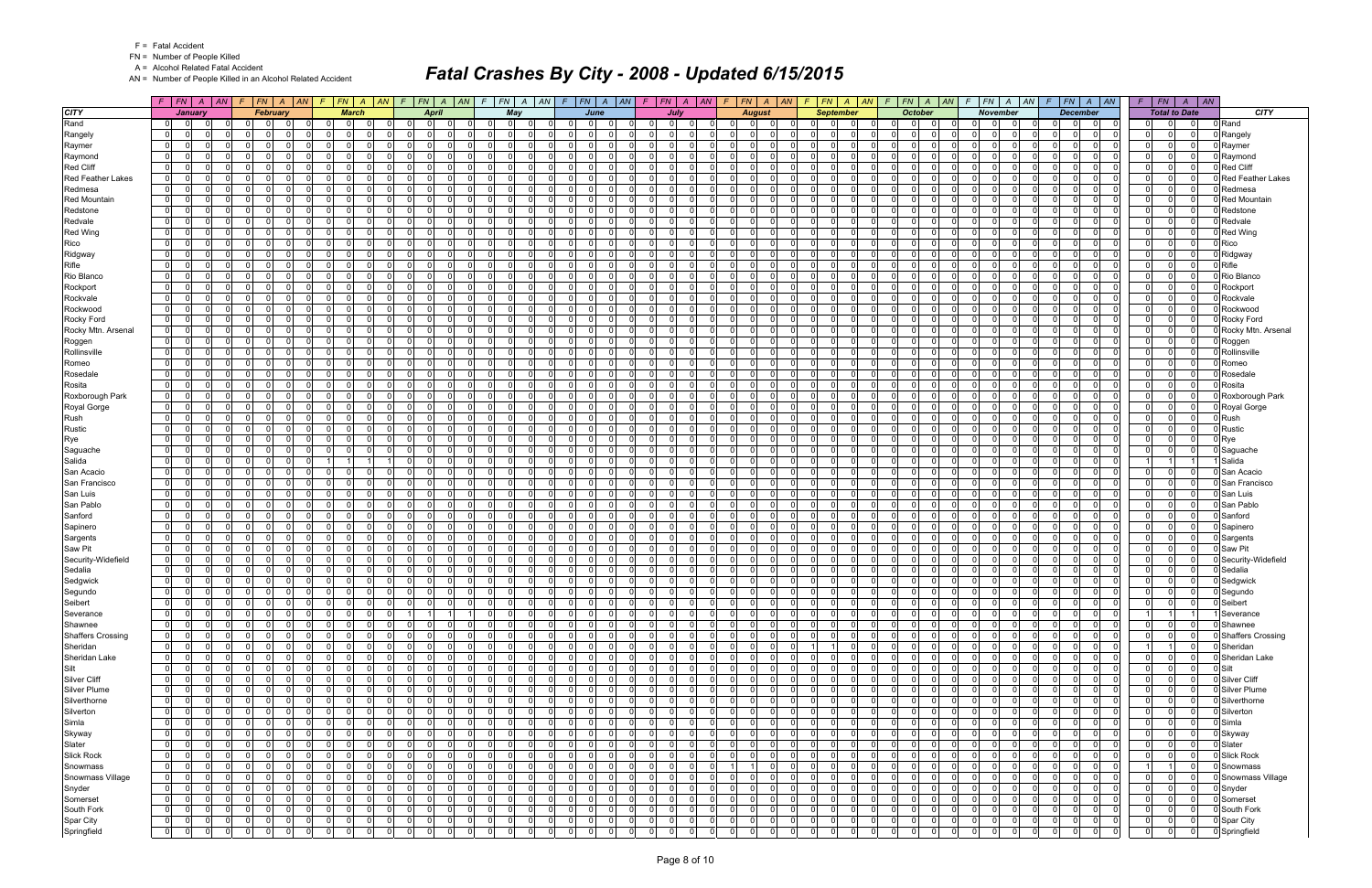FN = Number of People Killed

A = Alcohol Related Fatal Accident

AN = Number of People Killed in an Alcohol Related Accident

|                          | $F$ $F$ $N$ $A$ $A$ $N$                                        | $F N$ $A$ $AN$<br>F.                                           | $F$   FN   A   AN   F                                          | $ FN $ $A$ $ AN $                     | $FN$ $A$ $AN$<br>$\mathcal{F}$   | $F$ $ FN$ $ A$ $ AN$                                         | $F$   $FN$   $A$   $AN$                                   | $F N$ $A$ $AN$<br>F.                                       | $FN \mid A \mid AN$<br>-F                                         | $F$   $FN$   $A$<br> AN                        | $FN$ $A$ $AN$                                | $F$   $FN$   $A$   $AN$                       | FN<br>F.          | $\vert$ AN<br>$\overline{A}$                 |                          |
|--------------------------|----------------------------------------------------------------|----------------------------------------------------------------|----------------------------------------------------------------|---------------------------------------|----------------------------------|--------------------------------------------------------------|-----------------------------------------------------------|------------------------------------------------------------|-------------------------------------------------------------------|------------------------------------------------|----------------------------------------------|-----------------------------------------------|-------------------|----------------------------------------------|--------------------------|
| <b>CITY</b>              | January                                                        | <b>February</b>                                                | <b>March</b>                                                   | April                                 | May                              | June                                                         | July                                                      | <b>August</b>                                              | <b>September</b>                                                  | <b>October</b>                                 | <b>November</b>                              | <b>December</b>                               |                   | <b>Total to Date</b>                         | <b>CITY</b>              |
| Sprucewood               | 0 <br>$\overline{0}$                                           | $\Omega$<br>0<br>0                                             | $\mathbf{0}$                                                   | $\Omega$<br>$\Omega$<br>$\Omega$      | $\mathbf{0}$<br>-0               | $\Omega$<br>0<br>$\mathbf 0$                                 | $\mathbf 0$<br>0 I<br>$\Omega$                            | 0 I<br>-01<br>$\Omega$                                     | $\Omega$<br>0<br>0                                                | .0<br> 0                                       | $\Omega$<br>$\Omega$<br>- 01                 | $\mathbf 0$<br>$\Omega$<br>0                  | $\mathbf{0}$      | $\Omega$<br>$\Omega$                         | Sprucewood               |
| Starkville               | $\overline{0}$<br>$\Omega$                                     | -ol<br>$\Omega$<br>$\Omega$                                    | $\Omega$                                                       | $\Omega$<br>$\Omega$                  | $\Omega$                         | $\Omega$<br>$\Omega$<br>$\Omega$                             | $\Omega$<br>n l                                           | $\Omega$<br>$\Omega$<br>$\Omega$                           | $\Omega$<br>$\Omega$<br>$\Omega$                                  | $\Omega$<br>$\Omega$                           | $\Omega$<br>$\Omega$<br>$\Omega$             | $\Omega$<br>$\Omega$<br>$\Omega$              | 0                 | $\Omega$<br>$\Omega$                         | Starkville               |
| <b>State Bridge</b>      | $\overline{0}$<br>$\Omega$<br>$\Omega$                         | - 0 l<br>$\Omega$<br>$\Omega$<br>$\Omega$                      | $\Omega$                                                       | $\Omega$<br>0                         | - 0 l<br>$\Omega$                | $\Omega$<br>- 0 l<br>$\Omega$                                | $\Omega$<br>0 I<br>$\Omega$                               | $\overline{0}$<br>റ<br>$\Omega$                            | $\Omega$<br>$\Omega$<br>$\Omega$                                  | 0 I<br>$\Omega$<br>$\Omega$                    | $\Omega$<br>$\Omega$                         | $\Omega$<br>$\Omega$<br>$\Omega$              | 0                 | $\Omega$<br>$\Omega$                         | State Bridge             |
| <b>Steamboat Springs</b> | 0 <br>$\Omega$<br>$\Omega$                                     | $\Omega$<br>- 0 l<br>$\Omega$                                  | $\overline{0}$                                                 | $\overline{0}$<br>$\Omega$            | - 0 l<br>$\Omega$                | $\Omega$<br>$\Omega$<br>$\Omega$                             | $\overline{0}$<br>$\Omega$<br>$\Omega$                    | $\overline{0}$<br>$\Omega$<br>0I                           | $\Omega$<br>$\Omega$<br>$\Omega$                                  | 0 I<br>$\Omega$<br>$\Omega$                    | $\Omega$<br>$\Omega$                         | - 0 l<br>$\Omega$<br>$\Omega$                 | 0                 | $\Omega$<br>$\Omega$                         | <b>Steamboat Springs</b> |
| St Elmo                  | 0 <br>$\Omega$<br>0                                            | $\Omega$<br>$\Omega$<br>റ<br>$\Omega$                          | $\Omega$<br>$\Omega$                                           | $\Omega$<br>0                         | $\mathbf 0$<br>$\Omega$          | $\Omega$<br>$\mathbf 0$<br>0                                 | $\Omega$<br>$\Omega$<br>$\Omega$                          | 01<br>$\Omega$<br>$\Omega$                                 | $\Omega$<br>0<br>$\Omega$                                         | 0 I<br>$\Omega$<br>$\Omega$                    | $\Omega$<br>$\Omega$                         | $\Omega$<br>$\Omega$<br>$\Omega$              | 0                 | $\Omega$<br>$\Omega$                         | St Elmo                  |
| Sterling                 | 0 <br>$\Omega$<br>$\Omega$                                     | $\Omega$<br>$\Omega$<br>$\Omega$<br>$\Omega$                   | $\Omega$<br>$\Omega$                                           | $\Omega$<br>$\Omega$                  | $\Omega$<br>$\Omega$             | $\Omega$<br>$\Omega$<br>$\Omega$                             | $\Omega$<br>0 I<br>$\Omega$                               | $\Omega$<br>$\Omega$<br>$\Omega$                           | $\Omega$<br>$\Omega$<br>$\Omega$                                  | 0l<br>$\Omega$<br>$\Omega$                     | $\Omega$<br>$\Omega$<br>$\Omega$             | $\overline{1}$<br>$\mathbf{1}$<br>$\Omega$    | $\overline{1}$    | $\Omega$                                     | Sterling                 |
| Stoneham                 | 0 <br>-0<br>0                                                  | 0<br>$\mathbf 0$<br>$\Omega$                                   | $\mathbf{0}$                                                   | $\mathbf{0}$<br>0                     | $\mathbf 0$<br>0                 | $\overline{0}$<br>$\Omega$<br>$\Omega$                       | $\Omega$<br>$\Omega$<br>$\Omega$                          | $\mathbf{0}$<br>0                                          | $\Omega$<br>0<br>$\Omega$                                         | $\Omega$<br>$\Omega$<br><sup>0</sup>           | $\Omega$<br>$\Omega$                         | $\Omega$<br>$\Omega$<br>$\Omega$              | $\Omega$          | $\Omega$<br>$\Omega$                         | Stoneham                 |
| Stoner                   | 0 <br>$\Omega$<br>$\Omega$                                     | - Ol<br>$\Omega$<br>- 0 l<br>$\Omega$                          | $\Omega$<br>$\Omega$                                           | $\overline{0}$<br>$\Omega$            | - 0 l<br>$\Omega$                | $\overline{0}$<br>$\Omega$<br>$\Omega$                       | $\Omega$<br>$\Omega$<br>$\Omega$                          | $\Omega$<br>$\Omega$<br>$\Omega$                           | $\Omega$<br>$\Omega$<br>$\Omega$                                  | 0 I<br>$\mathbf 0$<br>$\Omega$                 | $\Omega$<br>-01                              | $\Omega$<br>$\Omega$<br>$\Omega$              | 0                 | $\Omega$<br>$\Omega$                         | Stoner                   |
| Stonewall                | 0 <br>$\Omega$<br>0                                            | - 0 l<br>$\Omega$<br>- 0<br>$\Omega$                           | $\overline{0}$<br>- 0                                          | $\Omega$<br>$\Omega$                  | $\Omega$<br>$\Omega$             | $\overline{0}$<br>$\Omega$<br>$\mathbf 0$                    | 0 I<br>$\Omega$<br>$\Omega$                               | $\mathbf{0}$<br>$\Omega$<br>$\Omega$                       | $\Omega$<br>0<br>$\Omega$                                         | 0 I<br>$\Omega$<br>$\Omega$                    | $\Omega$<br>$\Omega$                         | - Ol<br>$\Omega$<br>$\Omega$                  | 0                 | $\Omega$<br>$\Omega$                         | Stonewal                 |
| Stonington               | $\overline{0}$<br>$\Omega$<br>$\Omega$                         | -ol<br>$\Omega$<br>$\Omega$                                    | $\Omega$                                                       | $\Omega$<br>$\Omega$                  | $\Omega$<br>$\Omega$             | $\Omega$<br>$\Omega$<br>$\Omega$                             | $\Omega$<br>0 I<br>$\Omega$                               | $\overline{0}$<br>$\Omega$<br>$\Omega$                     | $\Omega$<br>$\Omega$<br>$\Omega$                                  | $\overline{0}$<br>$\Omega$<br>$\Omega$         | $\Omega$<br>$\Omega$<br>$\Omega$             | $\Omega$<br>$\Omega$<br>$\Omega$              | 0                 | $\Omega$<br>$\Omega$                         | Stoningtor               |
| Strasburg                | 0 <br>$\Omega$<br>$\Omega$                                     | $\Omega$<br>$\Omega$<br>$\Omega$                               | $\Omega$                                                       | $\Omega$<br>0                         | - 0 l<br>$\Omega$                | $\Omega$<br>$\Omega$<br>0                                    | $\Omega$<br>$\Omega$<br>$\Omega$                          | $\Omega$<br>$\Omega$                                       | $\Omega$<br>0<br>$\Omega$                                         | 0 <br>$\Omega$<br>$\Omega$                     | $\Omega$<br>$\Omega$                         | $\Omega$<br>$\Omega$<br>$\Omega$              | $\Omega$          | $\Omega$<br>$\Omega$                         | Strasburg                |
| Stratton                 | 0 <br>$\Omega$<br>$\Omega$                                     | $\Omega$<br>- 0 l<br>- O I<br>$\Omega$                         | $\overline{0}$<br>$\Omega$                                     | $\overline{0}$<br>$\Omega$            | - 0 l<br>$\Omega$                | -01<br>$\Omega$<br>- 0 l                                     | $\overline{0}$<br>$\Omega$<br>$\Omega$                    | $\overline{0}$<br>$\Omega$<br>$\Omega$                     | $\Omega$<br>$\Omega$<br>$\overline{0}$                            | 0 I<br>$\Omega$<br>$\Omega$                    | $\Omega$<br>-01                              | - 0 l<br>$\Omega$<br>$\Omega$                 | 0                 | $\Omega$<br>$\overline{0}$                   | Stratton                 |
| <b>Sugar City</b>        | 0 <br>$\Omega$                                                 | $\Omega$<br>$\Omega$<br>n                                      | $\Omega$                                                       | $\Omega$                              | $\Omega$<br>C                    | $\Omega$<br>$\Omega$                                         | $\Omega$<br><sup>0</sup>                                  | $\Omega$                                                   | n<br>$\Omega$                                                     | - Ol<br>- 0                                    | <sup>0</sup><br>$\Omega$                     | $\Omega$<br>$\Omega$<br>$\Omega$              | $\Omega$          | $\Omega$<br>$\Omega$                         | <b>Sugar City</b>        |
| Summitville              | 0 <br>$\Omega$<br>$\Omega$                                     | $\Omega$<br>- O I<br>$\overline{0}$                            | 0 I<br>$\overline{0}$<br>$\Omega$                              | $\overline{0}$<br>$\Omega$            | $\mathbf{0}$<br>$\Omega$         | -01<br>$\Omega$<br>$\Omega$                                  | 0 I<br>0 I<br>$\Omega$                                    | $\mathbf{0}$<br>$\Omega$<br>- O I                          | $\Omega$<br>$\Omega$<br>- O I                                     | 0 I<br>$\Omega$<br>$\Omega$                    | $\Omega$<br>$\Omega$<br>$\overline{0}$       | $\Omega$<br>$\Omega$<br>$\Omega$              | 0 I               | $\Omega$<br>$\Omega$                         | Summitville              |
| Sunbeam                  | $\overline{0}$<br>0                                            | $\Omega$<br>$\Omega$<br>$\Omega$                               | $\Omega$                                                       | $\Omega$<br>$\Omega$                  | $\Omega$<br>$\Omega$             | $\Omega$<br>$\Omega$<br>0                                    | $\Omega$<br>$\Omega$<br>$\Omega$                          | $\Omega$<br>$\Omega$                                       | 0<br>$\Omega$                                                     | $\overline{0}$<br>$\Omega$                     | $\Omega$<br>$\Omega$                         | $\Omega$<br>$\Omega$<br>$\Omega$              | $\Omega$          | $\Omega$<br>$\Omega$                         | Sunbeam                  |
| Superior                 | 0 <br>$\Omega$<br>$\Omega$                                     | $\Omega$<br>- O I<br>$\Omega$<br>$\Omega$                      | $\Omega$                                                       | $\Omega$<br>$\Omega$                  | - 0 l<br>$\Omega$                | $\Omega$<br>$\Omega$<br>$\Omega$                             | $\Omega$<br>0 I<br>- Ol                                   | $\overline{0}$<br>$\Omega$<br>$\Omega$                     | $\Omega$<br>0<br>$\Omega$                                         | 0 I<br>$\Omega$<br>$\Omega$                    | $\Omega$<br>$\Omega$                         | $\Omega$<br>$\Omega$<br>$\Omega$              | 0                 | $\Omega$<br>$\Omega$                         | Superior                 |
| Swink                    | 0 <br>$\Omega$<br>$\Omega$                                     | $\Omega$<br>$\Omega$<br>$\Omega$<br>റ                          | $\Omega$                                                       | $\overline{0}$<br>0                   | $\Omega$<br>$\Omega$             | $\Omega$<br>$\Omega$<br>$\Omega$                             | n l<br>$\Omega$<br>$\Omega$                               | $\overline{0}$<br>$\Omega$                                 | $\Omega$<br>$\Omega$<br>$\Omega$                                  | 0 <br>$\Omega$<br>$\Omega$                     | $\Omega$<br>$\Omega$                         | $\Omega$<br>$\Omega$<br>$\Omega$              | 0                 | $\Omega$<br>$\Omega$                         | Swink                    |
| Tabernash                | $\overline{0}$<br>$\Omega$<br>O                                | - 0 l<br>$\Omega$<br>$\Omega$                                  | $\Omega$                                                       | $\Omega$<br>0                         | $\Omega$<br>$\Omega$             | $\Omega$<br>$\Omega$<br>0                                    | <sup>0</sup><br>$\Omega$<br>$\Omega$                      | $\Omega$<br>$\Omega$<br>$\Omega$                           | $\Omega$<br>0<br>$\Omega$                                         | 0 I<br>$\Omega$<br>U                           | 0<br>$\Omega$                                | $\Omega$<br>$\Omega$<br>$\Omega$              | 0                 | $\Omega$<br>$\Omega$                         | Tabernasl                |
| <b>Teds Place</b>        | $\overline{0}$<br>$\Omega$<br>$\Omega$                         | $\Omega$<br>$\Omega$<br>$\Omega$                               | $\Omega$                                                       | $\Omega$<br>$\Omega$                  | $\Omega$<br>$\Omega$             | $\Omega$<br>$\Omega$<br><sup>0</sup>                         | <sup>0</sup><br>n l<br>$\Omega$                           | $\Omega$<br>$\Omega$                                       | $\Omega$<br>$\Omega$                                              | $\overline{0}$<br>U<br>$\Omega$                | $\Omega$<br>$\Omega$                         | $\Omega$<br>$\Omega$<br>$\Omega$              | $\Omega$          | $\Omega$<br>$\Omega$                         | <b>Teds Place</b>        |
| Telluride                | 0 <br>$\Omega$<br>$\Omega$                                     | $\Omega$<br>$\Omega$<br>$\Omega$                               | -01                                                            | $\Omega$<br>$\Omega$                  | - 0 l<br>$\Omega$                | $\Omega$<br>$\Omega$<br>$\Omega$                             | $\Omega$<br>0 I<br>$\Omega$                               | $\overline{0}$<br>$\Omega$                                 | $\Omega$<br>$\Omega$<br>$\Omega$                                  | 0 I<br>$\Omega$<br>$\Omega$                    | $\Omega$<br>$\Omega$                         | $\Omega$<br>$\Omega$<br>$\Omega$              | $\mathbf 0$       | $\Omega$<br>$\Omega$                         | Telluride                |
| <b>Texas Creek</b>       | 0 <br>$\Omega$<br>$\Omega$                                     | $\Omega$<br>$\Omega$<br>$\Omega$                               | $\Omega$                                                       | $\Omega$<br>0                         | $\Omega$<br>$\Omega$             | $\Omega$<br>$\Omega$<br>$\Omega$                             | <sup>0</sup><br>$\Omega$<br>$\Omega$                      | $\Omega$<br>$\cap$<br>$\Omega$                             | $\Omega$<br>0<br>$\Omega$                                         | $\Omega$<br>$\Omega$                           | $\Omega$<br>$\Omega$                         | $\Omega$<br>$\Omega$<br>$\Omega$              | 0                 | $\Omega$<br>$\Omega$                         | <b>Texas Creek</b>       |
| Thatcher                 | $\overline{0}$<br>$\Omega$<br>$\Omega$                         | - 0 l<br>$\Omega$<br>- O I<br>$\Omega$                         | $\overline{0}$<br>$\Omega$                                     | $\Omega$<br>$\Omega$                  | - 0 l<br>$\Omega$                | $\Omega$<br>$\Omega$<br>$\Omega$                             | $\Omega$<br>0 I<br>$\Omega$                               | $\mathbf{0}$<br>$\Omega$<br>- O I                          | $\Omega$<br>0<br>$\Omega$                                         | 0 I<br>$\Omega$<br>$\Omega$                    | -01<br>$\Omega$                              | $\Omega$<br>$\Omega$<br>$\Omega$              | 0                 | $\Omega$<br>$\Omega$                         | Thatcher                 |
| The Forks                | 0 <br>$\Omega$<br>0                                            | 0 <br>$\Omega$<br>$\Omega$                                     | $\Omega$                                                       | $\Omega$<br>$\Omega$                  | $\Omega$<br>n                    | $\Omega$<br>$\Omega$<br>$\Omega$                             | $\Omega$<br>n l<br>$\Omega$                               | $\Omega$<br>$\Omega$                                       | $\Omega$<br>$\Omega$                                              | $\overline{0}$<br>$\Omega$                     | $\Omega$<br>$\Omega$                         | $\Omega$<br>$\Omega$<br>$\Omega$              | 0                 | $\Omega$<br>$\Omega$                         | <b>The Forks</b>         |
| Thornton                 | 0 <br>$\Omega$<br>$\Omega$                                     | $\Omega$<br>$\Omega$                                           | $\Omega$                                                       | $\Omega$                              | 11                               | $\Omega$<br>$\Omega$<br><sup>0</sup>                         | $\Omega$                                                  | $\Omega$<br>$\Omega$                                       | 2 <sup>1</sup><br>$\Omega$                                        | 0 I<br>$\Omega$<br>$\Omega$                    | $\Omega$                                     | $\Omega$                                      | 7                 | 9                                            | Thornton                 |
| Timnath                  | 0 <br>$\Omega$<br>$\Omega$                                     | - ol<br>$\Omega$<br>- 0<br>$\Omega$                            | $\Omega$                                                       | $\Omega$<br>$\Omega$                  | $\Omega$<br>$\Omega$             | $\Omega$<br>$\Omega$<br>$\Omega$                             | $\Omega$<br>$\Omega$<br>- Ol                              | $\mathbf{0}$<br>$\Omega$                                   | $\Omega$<br>$\Omega$<br>$\Omega$                                  | 0 I<br>$\Omega$<br>$\Omega$                    | $\Omega$<br>$\Omega$                         | $\Omega$<br>$\Omega$<br>$\Omega$              | 0                 | $\Omega$<br>$\Omega$                         | Timnath                  |
| Timpas                   | $\overline{0}$<br>$\Omega$<br>n                                | $\Omega$<br>$\Omega$<br>$\Omega$                               | $\Omega$                                                       | $\Omega$<br>0                         | $\Omega$<br>C                    | $\Omega$<br>$\Omega$<br><sup>n</sup>                         | $\Omega$<br>$\Omega$<br>$\Omega$                          | $\Omega$<br>റ<br>$\Omega$                                  | $\Omega$<br>0<br>$\Omega$                                         | $\Omega$<br>- 0                                | <sup>0</sup><br>$\Omega$                     | $\Omega$<br>$\Omega$<br>$\Omega$              | 0                 | $\Omega$<br>$\Omega$                         | Timpas                   |
| Tincup                   | 0 <br>$\Omega$<br>$\Omega$                                     | - 0 l<br>$\Omega$<br>$\Omega$                                  | $\Omega$                                                       | $\Omega$<br>$\Omega$                  | $\Omega$<br>- 0                  | $\Omega$<br>$\Omega$<br>$\Omega$                             | $\Omega$<br>$\Omega$<br>$\Omega$                          | $\mathbf{0}$<br>$\cap$<br>$\Omega$                         | $\Omega$<br>$\Omega$<br>$\Omega$                                  | 0 <br>$\Omega$<br>$\Omega$                     | $\Omega$<br>$\cap$<br>$\overline{0}$         | $\Omega$<br>$\Omega$<br>$\Omega$              | 0 I               | $\Omega$<br>$\Omega$                         | Tincup                   |
| <b>Tiny Town</b>         | 0 <br>0<br>0                                                   | $\overline{0}$<br>$\Omega$<br>$\Omega$                         | $\Omega$                                                       | $\mathbf{0}$<br>0                     | $\mathbf 0$<br>$\Omega$          | $\mathbf 0$<br>- 0 l<br>$\Omega$                             | $\Omega$<br>$\Omega$<br>$\Omega$                          | $\mathbf{0}$<br>$\Omega$                                   | $\Omega$<br>0<br>- O I                                            | 0 <br>$\Omega$                                 | $\Omega$<br>$\Omega$                         | $\Omega$<br>$\Omega$<br>$\Omega$              | $\Omega$          | $\Omega$<br>$\Omega$                         | <b>Tiny Town</b>         |
| Tobe                     | 0 <br>$\Omega$<br>$\Omega$                                     | $\Omega$<br>$\Omega$<br>$\Omega$<br>$\Omega$                   | $\Omega$<br>$\Omega$                                           | $\Omega$<br>$\Omega$                  | - 0 l<br>$\Omega$                | $\Omega$<br>$\Omega$<br>$\Omega$                             | $\Omega$<br>n l<br>$\Omega$                               | $\Omega$<br>$\Omega$<br>$\Omega$                           | $\Omega$<br>$\Omega$<br>$\Omega$                                  | 0 I<br>$\Omega$<br>$\Omega$                    | $\Omega$<br>$\Omega$                         | $\Omega$<br>$\Omega$<br>$\Omega$              | 0                 | $\Omega$<br>$\Omega$                         | Tobe                     |
| Toonerville              | $\overline{0}$<br>$\Omega$<br>$\Omega$<br>$\Omega$<br>$\Omega$ | - 0 l<br>$\Omega$<br>$\Omega$<br>- 0<br>$\Omega$<br>$\Omega$   | $\overline{0}$<br>$\Omega$<br>$\Omega$                         | $\Omega$<br>0<br>$\Omega$<br>$\Omega$ | $\Omega$<br>$\Omega$<br>$\Omega$ | $\Omega$<br>$\Omega$<br>$\Omega$<br>$\Omega$<br><sup>0</sup> | 0 I<br>$\Omega$<br>$\Omega$<br>$\Omega$                   | $\mathbf{0}$<br>$\Omega$<br>$\cap$<br>$\Omega$<br>$\Omega$ | $\Omega$<br>0<br>$\Omega$<br>$\Omega$<br>$\Omega$                 | 0 I<br>$\Omega$<br>$\Omega$<br>$\Omega$        | $\Omega$<br>$\Omega$<br>$\Omega$             | $\Omega$<br>$\Omega$<br>$\Omega$<br>$\Omega$  | 0                 | $\Omega$<br>$\Omega$<br>$\Omega$<br>$\Omega$ | Toonerville              |
| Toponas                  | 0 <br>$\Omega$                                                 | - 0 l<br>$\Omega$                                              | $\Omega$                                                       | $\Omega$<br>0                         | $\Omega$<br>$\Omega$             | $\Omega$<br>$\Omega$<br>$\Omega$<br>$\Omega$                 | $\Omega$<br>$\Omega$<br>$\Omega$                          | $\Omega$                                                   | $\Omega$                                                          | 0 I<br>$\Omega$<br>$\Omega$                    | $\Omega$<br>$\Omega$                         | $\Omega$<br>$\Omega$<br>$\Omega$<br>$\Omega$  | 0                 |                                              | Toponas                  |
| Towner                   | 0 <br>$\Omega$<br> 0 <br>$\Omega$<br>$\Omega$                  | - 0 l<br>$\Omega$<br>$\Omega$<br>- 0 l<br>$\Omega$<br>$\Omega$ | $\Omega$<br>$\mathbf{0}$<br>$\Omega$                           | $\overline{0}$<br>$\Omega$            | $\mathbf 0$<br>- 0 l<br>$\Omega$ | $\Omega$<br>$\Omega$<br>$\Omega$                             | 0 I<br>$\Omega$<br>$\overline{0}$<br>$\Omega$<br>$\Omega$ | $\overline{0}$<br>$\Omega$<br>$\overline{0}$<br>$\Omega$   | $\Omega$<br>$\Omega$<br>- O I<br>$\Omega$<br>$\Omega$<br>$\Omega$ | 0 I<br>$\Omega$<br>0 I<br>$\Omega$<br>$\Omega$ | $\Omega$<br>$\Omega$                         | $\Omega$<br>$\Omega$<br>$\Omega$<br>$\Omega$  | $\mathbf 0$<br> 0 | $\Omega$<br>$\Omega$<br>$\Omega$<br>$\Omega$ | Towner<br>Trinchera      |
| Trinchera<br>Trinidad    | - 0<br><sup>n</sup>                                            | $\Omega$<br>$\Omega$<br>$\Omega$                               | n I                                                            | $\Omega$<br><sup>0</sup>              | $\Omega$<br>- 0                  | $\Omega$<br>$\Omega$<br><sup>n</sup>                         | $\Omega$<br>$\Omega$<br>$\Omega$                          | $\Omega$<br>$\cap$<br>$\Omega$                             | $\Omega$<br><sup>0</sup><br>$\Omega$                              | $\overline{0}$<br>$\Omega$<br>U                | $\overline{0}$<br>$\Omega$<br>$\Omega$       | $\Omega$<br>$\Omega$<br>$\Omega$              | 0                 | $\Omega$<br>$\Omega$                         | Trinidad                 |
| <b>Twin Lakes</b>        | 0 <br>$\overline{0}$<br>$\Omega$<br>$\Omega$                   | $\Omega$<br>$\Omega$<br>$\Omega$<br>$\Omega$                   | $\Omega$<br>$\Omega$                                           | $\Omega$<br>$\Omega$                  | $\Omega$<br>$\Omega$             | $\Omega$<br>$\Omega$<br>$\Omega$                             | $\Omega$<br>0 I<br>$\Omega$                               | $\Omega$<br>$\Omega$<br>$\Omega$                           | $\Omega$<br>$\Omega$<br>$\Omega$                                  | 0 I<br>$\Omega$<br>$\Omega$                    | $\Omega$<br>$\Omega$                         | $\Omega$<br>$\Omega$<br>$\Omega$              | $\overline{0}$    | $\Omega$<br>$\Omega$                         | <b>Twin Lakes</b>        |
| <b>Two Buttes</b>        | 0 <br>$\Omega$<br>$\Omega$                                     | 0 <br>$\Omega$<br>$\Omega$                                     | $\mathbf{0}$                                                   | $\mathbf{0}$<br>0                     | $\mathbf 0$<br>$\overline{0}$    | $\overline{0}$<br>- 0 l<br>$\Omega$                          | 0 <br>$\Omega$<br>$\Omega$                                | $\overline{0}$<br>$\Omega$                                 | $\Omega$<br>0<br>$\mathbf 0$                                      | $\overline{0}$<br>$\Omega$<br>O                | $\overline{0}$<br>$\Omega$                   | $\Omega$<br>$\Omega$<br>$\Omega$              | 0                 | $\Omega$<br>$\mathbf{0}$                     | <b>Two Buttes</b>        |
| Tyrone                   | $\overline{0}$<br>$\Omega$<br>$\Omega$                         | $\Omega$<br>$\Omega$<br>$\Omega$<br>$\Omega$                   | $\Omega$                                                       | $\Omega$<br>$\Omega$                  | - 0 l<br>$\Omega$                | $\Omega$<br>$\Omega$<br>$\Omega$                             | $\Omega$<br>n l<br>$\Omega$                               | $\Omega$<br>$\Omega$<br>$\Omega$                           | $\Omega$<br>$\Omega$<br>$\Omega$                                  | 0 I<br>$\Omega$<br>$\Omega$                    | $\Omega$<br>$\Omega$                         | $\Omega$<br>$\Omega$<br>$\Omega$              | 0                 | $\Omega$<br>$\Omega$                         | Tyrone                   |
| Uravan                   | 0 <br>-0<br>0                                                  | - 0 l<br>$\Omega$<br>$\Omega$<br>- 0                           | $\Omega$                                                       | $\Omega$<br><sup>0</sup>              | $\Omega$<br>- 0                  | $\Omega$<br>0<br>$\Omega$                                    | 0.<br>$\Omega$<br>$\Omega$                                | $\overline{0}$<br>- 0<br>$\Omega$                          | $\Omega$<br><sup>0</sup><br>- 0                                   | $\overline{0}$<br>-0                           | $\Omega$<br>- 0                              | 0<br>$\Omega$<br>$\Omega$                     | 0                 | $\Omega$<br>$\Omega$                         | Uravan                   |
| <b>Usaf Academy</b>      | 0 <br>$\Omega$<br>n.                                           | $\Omega$<br>$\Omega$<br>$\Omega$                               | $\Omega$                                                       | $\Omega$<br>0                         | $\Omega$<br>$\Omega$             | $\Omega$<br><sup>0</sup><br>$\Omega$                         | <sup>0</sup><br>$\Omega$<br>$\Omega$                      | $\Omega$<br>$\Omega$<br>$\Omega$                           | $\Omega$<br>0<br>$\Omega$                                         | $\overline{0}$<br>$\Omega$                     | 0<br>$\Omega$                                | $\Omega$<br>$\Omega$<br>0                     | 0                 | $\Omega$<br>$\Omega$                         | <b>Usaf Academy</b>      |
| Utleyville               | $\overline{0}$<br>$\Omega$<br>O.                               | $\Omega$<br>$\Omega$<br>$\Omega$                               | $\Omega$                                                       | $\Omega$<br>$\Omega$                  | $\Omega$<br>$\Omega$             | $\Omega$<br>$\Omega$<br><sup>0</sup>                         | $\Omega$<br>$\Omega$<br>$\Omega$                          | $\Omega$                                                   | $\Omega$<br>$\Omega$<br>$\Omega$                                  | n<br>$\Omega$<br>$\Omega$                      | $\Omega$<br>$\Omega$                         | $\Omega$<br>$\Omega$<br>$\Omega$              | 0                 | $\Omega$<br>$\Omega$                         | Utleyville               |
| Vail                     | $\overline{0}$<br>$\Omega$<br>$\Omega$                         | 0 <br>- O I<br>$\Omega$<br>$\Omega$                            | $\overline{0}$                                                 | $\overline{0}$<br>$\Omega$            | - 0 l<br>$\Omega$                | $\overline{0}$<br>- 0 l<br>$\Omega$                          | 0 I<br>$\overline{0}$<br>$\Omega$                         | $\Omega$                                                   | $\Omega$<br>$\Omega$<br>- O I                                     | 01<br>$\Omega$<br>$\Omega$                     | $\Omega$<br>$\overline{0}$                   | $\Omega$<br>$\Omega$<br>$\Omega$              |                   | $\overline{0}$                               | Vail                     |
| Valdez                   | $\Omega$<br>$\Omega$                                           | $\Omega$<br>$\Omega$<br>$\Omega$<br>$\Omega$                   | $\Omega$<br>$\Omega$                                           | $\Omega$<br>0                         | $\Omega$<br>$\Omega$             | $\Omega$<br>$\Omega$<br>$\Omega$                             | <sup>0</sup><br>$\Omega$<br>$\Omega$                      | $\Omega$<br>$\Omega$                                       | $\Omega$<br>$\Omega$<br>$\Omega$                                  | $\overline{0}$<br>$\Omega$                     | $\Omega$<br>$\Omega$                         | $\Omega$<br>$\Omega$<br>$\Omega$              | $\Omega$          | $\Omega$<br>$\Omega$                         | Valdez                   |
| Vancorum                 | 0 <br>$\Omega$<br>$\Omega$                                     | 0 <br>$\Omega$<br>$\Omega$<br>- O I                            | $\Omega$                                                       | $\Omega$<br>$\Omega$                  | $\mathbf 0$<br>$\Omega$          | $\overline{0}$<br>$\mathbf 0$<br>0                           | 0 I<br>$\overline{0}$<br>$\Omega$                         | $\mathbf{0}$<br>- O I                                      | $\Omega$<br>0<br>$\Omega$                                         | $\overline{0}$<br>$\Omega$<br>0                | $\Omega$<br>$\overline{0}$<br>$\Omega$       | $\mathbf 0$<br>$\Omega$<br>$\Omega$           | $\overline{0}$    | $\Omega$<br>$\Omega$                         | Vancorum                 |
| Vernon                   | $\overline{0}$<br>$\Omega$                                     | $\Omega$<br>$\Omega$                                           | 0                                                              | $\Omega$                              | $\Omega$                         | $\Omega$                                                     | $\Omega$                                                  | $\Omega$                                                   |                                                                   | $\Omega$                                       | $\Omega$                                     |                                               | $\Omega$          | $\Omega$<br>$\Omega$                         | Vernon                   |
| Victor                   | $\mathbf 0$<br> 0 <br>0                                        | $\Omega$<br>$\overline{0}$<br>$\mathbf{0}$<br>0                | $\overline{0}$<br>$\Omega$                                     | $\overline{0}$<br>0l                  | $\mathbf{0}$<br>$\mathbf 0$      | 0<br>0<br> 0                                                 | $\overline{0}$<br>01<br>$\mathbf 0$                       | $\overline{0}$<br>$\Omega$<br>$\overline{0}$               | $\overline{0}$<br>$\mathbf{0}$                                    | 0 <br>$\mathbf 0$<br>$\Omega$                  | 0<br>$\Omega$<br>$\Omega$                    | $\mathbf 0$<br>$\overline{0}$                 | $\Omega$          | $\overline{0}$<br>$\Omega$                   | 0 Victor                 |
| Vilas                    | $\overline{0}$<br>$\mathbf 0$<br>$\Omega$                      | $\mathbf 0$<br>- Ol<br>$\Omega$<br>$\Omega$                    | $\overline{0}$<br>$\Omega$                                     | $\overline{0}$<br>$\Omega$            | - 0 l<br>$\Omega$                | $\overline{0}$<br>$\Omega$<br>$\Omega$                       | $\overline{0}$<br>$\overline{0}$<br>$\Omega$              | $\overline{0}$<br>$\Omega$<br>$\Omega$                     | $\Omega$<br>$\overline{0}$<br>0                                   | $\overline{0}$<br>$\Omega$                     | $\Omega$<br>$\Omega$<br>$\Omega$             | $\overline{0}$<br>$\mathbf 0$<br>$\Omega$     | 0                 | $\mathbf 0$<br>$\Omega$                      | 0 Vilas                  |
| Villa Grove              | $\overline{0}$<br>$\mathbf 0$<br>0                             | 0 <br>$\Omega$<br>- O I<br>$\overline{0}$                      | $\mathbf 0$<br>- 01                                            | 01<br>0                               | $\mathbf 0$<br>$\Omega$          | 0 <br>0<br> 0                                                | 0 I<br>01<br>$\Omega$                                     | $\mathbf 0$<br>- O I<br>- O I                              | $\Omega$<br>$\overline{0}$<br>$\mathbf 0$                         | $\overline{0}$<br>- O I<br>$\Omega$            | $\Omega$<br>$\overline{0}$<br>$\Omega$       | 0 <br>$\overline{0}$<br>$\mathbf 0$           | $\overline{0}$    | $\mathbf 0$<br>$\Omega$                      | Villa Grove              |
| Villegreen               | $\overline{0}$<br>$\mathbf 0$<br>$\Omega$                      | 0 <br>$\Omega$<br>$\Omega$                                     | 0                                                              | $\Omega$<br>$\Omega$                  | -ol<br>$\Omega$                  | $\mathbf 0$<br>-ol<br>$\Omega$                               | $\overline{0}$<br> 0 <br>$\Omega$                         | 0 <br>$\Omega$                                             | $\overline{0}$<br>$\Omega$                                        | $\overline{0}$<br>$\Omega$                     | $\Omega$<br>$\Omega$                         | $\mathbf 0$<br>$\mathbf{0}$<br>$\mathbf 0$    | $\overline{0}$    | $\Omega$<br>$\Omega$                         | 0 Villegreen             |
| Vineland                 | $\overline{0}$<br>$\mathbf 0$<br>$\Omega$                      | 01<br>$\mathbf 0$<br>$\Omega$                                  | $\overline{0}$<br>$\mathbf 0$<br>- 0                           | $\overline{0}$<br>0                   | $\mathbf 0$<br>$\mathbf 0$       | 0 <br> 0 <br>$\overline{0}$                                  | 0 <br> 0 <br>- O I                                        | $\overline{0}$<br>$\Omega$<br>- O I                        | 0 <br>0<br>$\mathbf 0$                                            | $\overline{0}$<br>$\mathbf 0$<br>$\Omega$      | $\overline{0}$<br>$\mathbf 0$<br> 0          | 0 <br> 0 <br>$\mathbf 0$                      | 0                 | $\overline{0}$<br>$\overline{0}$             | 0 Vineland               |
| Virginia Dale            | $\overline{0}$<br>$\overline{0}$<br>$\Omega$                   | $\mathbf 0$<br>$\Omega$<br>$\Omega$<br>$\Omega$                | $\overline{0}$<br>$\Omega$                                     | $\overline{0}$<br>$\mathbf 0$         | 0 <br>$\Omega$                   | $\mathbf 0$<br> 0 <br>$\Omega$                               | $\overline{0}$<br> 0 <br>$\mathbf 0$                      | $\overline{0}$<br>$\Omega$<br>$\Omega$                     | $\overline{0}$<br>$\overline{0}$<br>$\mathbf 0$                   | $\overline{0}$<br>$\mathbf 0$<br>$\Omega$      | $\Omega$<br>$\mathbf 0$<br>$\Omega$          | $\mathbf 0$<br>$\overline{0}$<br>$\mathbf 0$  | 0                 | $\overline{0}$<br>$\Omega$                   | 0 Virginia Dale          |
| Vona                     | $\overline{0}$<br>$\Omega$<br>0                                | $\Omega$<br>- O I<br>0                                         | $\overline{0}$<br>$\overline{0}$                               | $\overline{0}$<br>0                   | $\mathbf 0$<br>$\mathbf{0}$      | $\mathbf 0$<br> 0 <br>0                                      | 0 <br> 0 <br>$\Omega$                                     | $\mathbf 0$<br>$\Omega$<br>$\Omega$                        | $\Omega$<br>$\overline{0}$<br> 0                                  | $\overline{0}$<br> 0 <br>$\Omega$              | $\overline{0}$<br> 0 <br>$\Omega$            | 0 <br>$\overline{0}$<br>$\mathbf 0$           | $\overline{0}$    | $\overline{0}$<br>$\Omega$                   | ) Vona                   |
| Wagon Wheel Gap          | 0 <br>$\Omega$<br>$\Omega$                                     | 0 <br>$\Omega$<br>$\Omega$                                     | $\Omega$                                                       | $\Omega$<br>$\Omega$                  | 0 <br>$\Omega$                   | $\mathbf 0$<br> 0 <br>$\Omega$                               | $\Omega$<br> 0 <br>$\Omega$                               | $\overline{0}$<br>$\Omega$<br>$\Omega$                     | $\Omega$<br>0<br>$\overline{0}$                                   | $\overline{0}$<br>$\Omega$                     | $\Omega$<br>$\Omega$<br>$\Omega$             | $\mathbf 0$<br>$\Omega$<br>$\mathbf{0}$       | 0                 | $\overline{0}$<br>$\Omega$                   | Wagon Wheel Gap          |
| Walden                   | $\overline{0}$<br>$\Omega$<br>$\Omega$                         | 0 <br>$\Omega$<br>0                                            | $\mathbf 0$                                                    | $\overline{0}$<br>$\Omega$            | 0 <br>$\Omega$                   | 0 <br>$\mathbf 0$<br>$\Omega$                                | $\overline{0}$<br>$\Omega$<br> 0                          | 0 <br>$\Omega$                                             | $\overline{0}$<br>$\mathbf 0$                                     | $\overline{0}$<br>0<br>$\Omega$                | $\overline{0}$<br>$\Omega$                   | $\mathbf 0$<br>$\Omega$<br>$\mathbf 0$        | 0                 | $\Omega$<br>$\Omega$                         | 0 Walden                 |
| Walsenburg               | $\overline{0}$<br>$\overline{0}$<br>$\Omega$                   | $\overline{0}$<br> 0 <br>$\Omega$                              | $\overline{0}$<br>$\overline{0}$<br>$\overline{0}$             | $\overline{0}$<br>- 0 l<br>$\Omega$   | 0 <br> 0                         | 0 <br>$\overline{0}$<br> 0                                   | $\overline{0}$<br> 0 <br>$\overline{0}$                   | 0 <br>$\Omega$<br>- O I                                    | $\mathbf 0$<br> 0 <br>$\mathbf 0$                                 | $\overline{0}$<br> 0 <br>$\Omega$              | $\overline{0}$<br>$\mathbf 0$<br>-01         | 0 <br> 0 <br>$\mathbf 0$                      | $\overline{0}$    | $\overline{0}$<br>$\overline{0}$             | 0 Walsenburg             |
| Walsh                    | $\overline{0}$<br>$\mathbf 0$<br>0                             | 0 <br>$\Omega$<br>- O I<br> 0                                  | $\mathbf 0$<br>- 01                                            | $\overline{0}$<br>0                   | 0 <br>$\Omega$                   | $\mathbf 0$<br> 0 <br>0                                      | 0 I<br>01<br>$\Omega$                                     | 0 <br>$\Omega$<br>$\Omega$                                 | $\mathbf 0$<br>$\overline{0}$<br>$\mathbf 0$                      | $\overline{0}$<br>$\mathbf 0$<br>$\Omega$      | $\Omega$<br>$\Omega$<br> 0                   | $\mathbf 0$<br>$\overline{0}$<br>$\mathbf 0$  | 0                 | $\mathbf 0$<br>$\Omega$                      | Walsh                    |
| Ward                     | $\overline{0}$<br>$\Omega$<br>$\Omega$                         | 0 <br>- O I<br>- O I                                           | $\overline{0}$<br>$\overline{0}$<br>$\overline{0}$             | $\overline{0}$<br>$\Omega$<br> 0      | 0 <br>$\Omega$                   | 0 <br>$\Omega$<br> 0                                         | $\overline{0}$<br>$\overline{0}$<br>$\overline{0}$        | 0 <br>- O I<br>- O I                                       | $\mathbf 0$<br> 0 <br>$\mathbf 0$                                 | $\overline{0}$<br>$\Omega$<br>$\mathbf 0$      | $\Omega$<br>$\overline{0}$<br> 0             | $\overline{0}$<br>$\mathbf{0}$<br>$\mathbf 0$ | $\overline{0}$    | $\overline{0}$<br>$\Omega$                   | 0 Ward                   |
| Watkins                  | 0 <br>$\Omega$<br>0                                            | 0 <br>$\mathbf{0}$<br>$\Omega$                                 | $\mathbf 0$                                                    | $\mathbf{0}$<br>0                     | 0 <br>$\Omega$                   | $\mathbf 0$<br> 0 <br>$\mathbf{0}$                           | $\overline{0}$<br> 0 <br>0                                | $\overline{0}$<br>$\Omega$                                 | 0<br>$\overline{0}$<br>$\mathbf 0$                                | 0 <br>0                                        | $\overline{0}$<br>$\mathbf 0$                | 0<br>$\overline{0}$<br>$\mathbf{0}$           | $\overline{0}$    | $\overline{0}$<br>$\Omega$                   | Watkins                  |
| Waunita Hot Spgs         | $\overline{0}$<br>$\overline{0}$<br>$\Omega$                   | 0 <br>$\Omega$<br>0 I                                          | $\overline{0}$<br>$\overline{0}$<br>$\Omega$                   | $\overline{0}$<br>- 0 l<br>$\Omega$   | 0 <br>$\overline{0}$             | 0 <br> 0 <br>$\overline{0}$                                  | 0 I<br>$\overline{0}$<br>- 0 I                            | $\overline{0}$<br>- O I<br>- O I                           | $\Omega$<br> 0 <br>$\mathbf 0$                                    | 0 <br> 0 <br>$\Omega$                          | $\overline{0}$<br> 0 <br> 0                  | 0 <br> 0 <br>$\mathbf 0$                      | 0 I               | $\Omega$<br>$\Omega$                         | 0 Waunita Hot Spgs       |
| Weldona                  | $\overline{0}$<br>$\mathbf 0$<br>$\Omega$                      | 0 <br>$\Omega$<br>- O I<br> 0                                  | $\mathbf 0$<br>- 0                                             | 01<br>0                               | - 0 l<br>$\Omega$                | $\overline{0}$<br> 0 <br>$\mathbf{0}$                        | 0 I<br> 0 <br>$\Omega$                                    | 0 <br>- O I<br>$\Omega$                                    | $\Omega$<br>$\overline{0}$<br>$\mathbf 0$                         | $\overline{0}$<br>$\mathbf 0$<br>$\Omega$      | $\Omega$<br>$\Omega$<br> 0                   | 0 <br>$\overline{0}$<br>$\mathbf 0$           | 0                 | $\mathbf 0$<br>$\Omega$                      | 0 Weldona                |
| Wellington               | $\overline{0}$<br>$\overline{0}$<br>$\overline{0}$             | -01<br>$\Omega$<br>- O I                                       | $\overline{0}$<br>$\mathbf{0}$<br>$\Omega$                     | $\overline{0}$<br>$\mathbf 0$         | 0 <br>$\Omega$                   | $\mathbf 0$<br>$\Omega$<br> 0                                | $\overline{0}$<br>$\overline{0}$<br>$\Omega$              | $\overline{0}$<br>$\Omega$<br>- O I                        | $\Omega$<br>$\overline{0}$<br>$\mathbf 0$                         | $\overline{0}$<br>$\Omega$<br>$\Omega$         | $\Omega$<br>$\mathbf 0$<br> 0                | 0 <br> 0 <br>$\mathbf 0$                      | $\overline{0}$    | $\overline{0}$<br>$\Omega$                   | <b>Wellington</b>        |
| Westcliffe               | $\overline{0}$<br>0<br>$\Omega$                                | $\Omega$<br>- O I<br> 0                                        | $\overline{0}$<br>$\mathbf 0$<br>- 0                           | $\overline{0}$<br>$\mathbf 0$         | 0 <br>0                          | $\mathbf 0$<br> 0 <br>$\mathbf{0}$                           | 0 <br>$\mathbf 0$<br> 0                                   | 0 <br>$\Omega$<br>$\Omega$                                 | 0 <br>$\mathbf 0$<br>0                                            | $\overline{0}$<br>$\mathbf 0$<br>$\Omega$      | $\overline{0}$<br>$\Omega$<br> 0             | $\mathbf 0$<br>$\overline{0}$<br>$\mathbf 0$  | $\overline{0}$    | $\overline{0}$<br>$\Omega$                   | 0 Westcliffe             |
| Westcreek                | $\overline{0}$<br>$\overline{0}$<br>$\Omega$                   | 0 <br>- O I<br>- O I                                           | $\overline{0}$<br>$\overline{0}$<br>$\overline{0}$<br>$\Omega$ | $\overline{0}$<br>- 0 l<br>$\Omega$   | 0 <br>$\mathbf 0$                | 0 <br>$\overline{0}$<br> 0                                   | $\overline{0}$<br>$\overline{0}$<br> 0                    | 0 <br>$\Omega$<br>- O I                                    | $\mathbf 0$<br> 0 <br>$\mathbf 0$                                 | $\overline{0}$<br> 0 <br>$\Omega$              | $\overline{0}$<br>$\mathbf 0$<br> 0          | 0 <br> 0 <br>$\mathbf 0$                      | $\overline{0}$    | $\overline{0}$<br>$\Omega$                   | Westcreek                |
| Westminster              | 0 <br>$\mathbf 0$<br>0                                         | 0<br>$\overline{1}$                                            |                                                                | 0                                     | $\vert$ 2<br>-0                  | $\vert$ 2<br> 0 <br>$\overline{2}$                           | $\Omega$<br>0l<br>$\Omega$                                | $\mathbf{0}$<br>$\Omega$<br>$\Omega$                       | 0<br>0<br>$\mathbf 0$                                             | 0 <br>0                                        | $\Omega$<br>$\Omega$<br>$\Omega$             | $\mathbf 0$<br>$\mathbf{0}$<br>$\mathbf 0$    | $\overline{7}$    | $\overline{7}$<br>$\Omega$                   | Westminster              |
| Weston                   | $\overline{0}$<br>$\mathbf 0$<br>0                             | $\mathbf 0$<br>$\Omega$<br>0 I                                 | $\overline{0}$<br>$\overline{0}$<br>- 01                       | 01<br>0<br>0                          | 0 <br>$\mathbf 0$                | 0 <br>$\mathbf{0}$<br>$\overline{0}$                         | $\mathbf 0$<br> 0 <br>$\overline{0}$                      | 0 <br>- O I<br>-01                                         | $\mathbf 0$<br>$\overline{0}$<br>$\mathbf 0$                      | $\overline{0}$<br>- O I<br>$\Omega$            | $\overline{0}$<br>$\overline{0}$<br> 0       | 0 <br>$\overline{0}$<br>$\mathbf 0$           | $\overline{0}$    | $\overline{0}$<br>$\Omega$                   | Weston                   |
| Wetmore                  | $\overline{0}$<br>0<br>0                                       | 0 <br>0<br>$\overline{0}$<br>$\mathbf{0}$                      | $\mathbf{0}$                                                   | $\overline{0}$<br>0                   | 0 <br>0                          | 0 <br>$\mathbf 0$<br> 0                                      | $\overline{0}$<br>$\overline{0}$<br>$\mathbf 0$           | $\overline{0}$<br>$\overline{0}$<br>0                      | $\mathbf 0$<br> 0 <br>$\mathbf{0}$                                | 0 <br>0                                        | $\mathbf 0$<br>$\mathbf 0$<br> 0             | 0 <br> 0 <br>$\mathbf 0$                      | $\overline{0}$    | $\overline{0}$<br>$\overline{0}$             | 0 Wetmore                |
| <b>Wheat Ridge</b>       | $\overline{0}$<br>$\mathbf 0$<br>0                             | ol<br>$\overline{0}$<br> 0 <br>$\mathbf 0$                     | $\mathbf 0$                                                    | $\overline{0}$<br> 0 <br>$\Omega$     | 0 <br>$\mathbf 0$                | 0 <br>$\mathbf 0$<br>$\mathbf 0$                             | $\overline{0}$<br>$\overline{0}$<br>$\mathbf 0$           | 0 <br>$\mathbf 0$<br>$\overline{0}$                        | $\mathbf 0$<br> 0 <br>$\mathbf 0$                                 | $\overline{0}$<br>$\mathbf 0$<br>0             | $\mathbf 0$<br>$\mathbf 0$<br>$\overline{0}$ | $\mathbf 0$<br>$\mathbf 0$<br>$\mathbf 0$     | $\overline{0}$    | $\mathbf 0$<br>$\Omega$                      | 0 Wheat Ridge            |